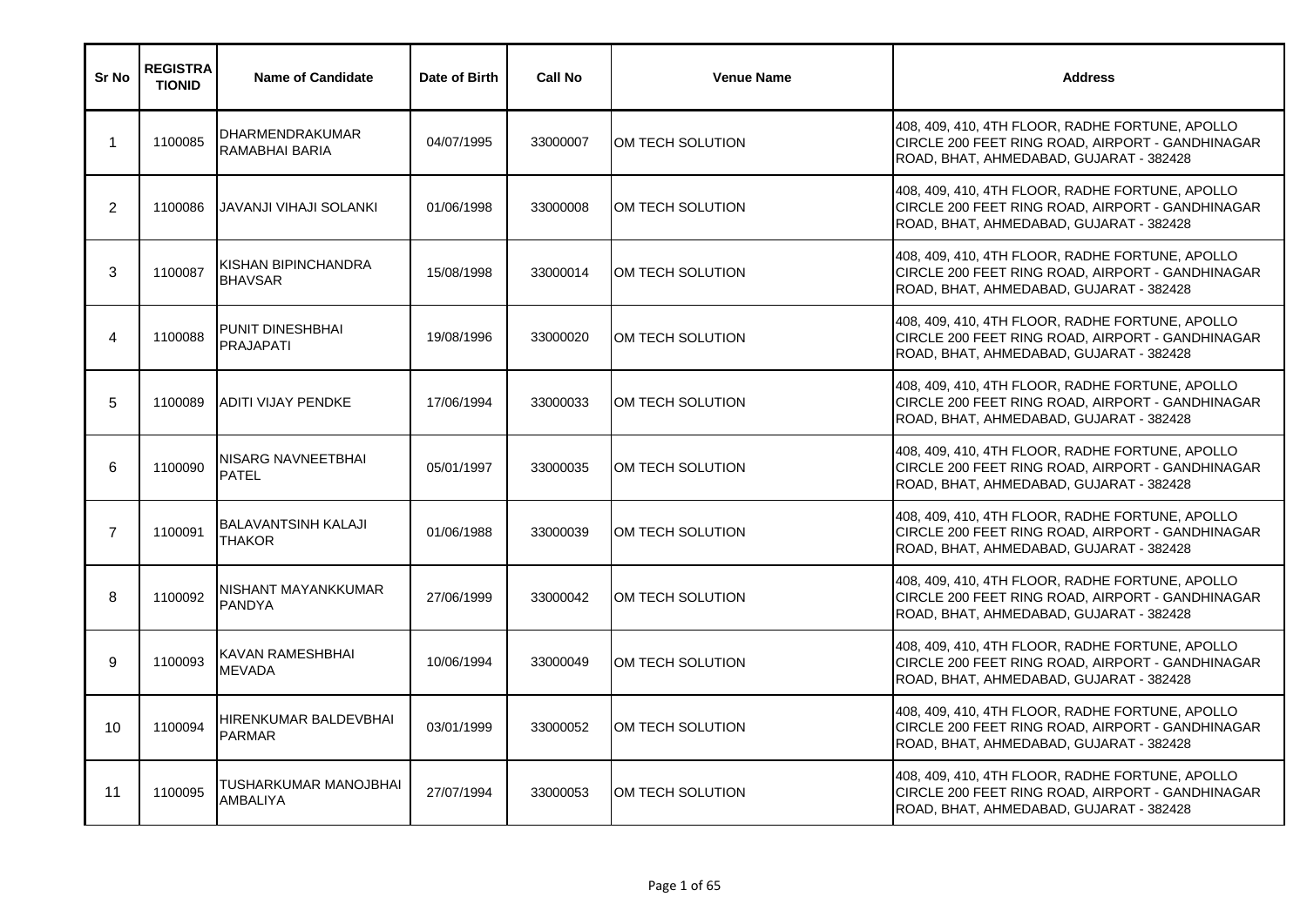| Sr No | <b>REGISTRA</b><br><b>TIONID</b> | <b>Name of Candidate</b>                     | Date of Birth | <b>Call No</b> | <b>Venue Name</b> | <b>Address</b>                                                                                                                                 |
|-------|----------------------------------|----------------------------------------------|---------------|----------------|-------------------|------------------------------------------------------------------------------------------------------------------------------------------------|
| 12    | 1100096                          | <b>MAYURKUMAR KANTILAL</b><br><b>MAKWANA</b> | 18/11/1992    | 33000057       | OM TECH SOLUTION  | 408, 409, 410, 4TH FLOOR, RADHE FORTUNE, APOLLO<br>CIRCLE 200 FEET RING ROAD, AIRPORT - GANDHINAGAR<br>ROAD, BHAT, AHMEDABAD, GUJARAT - 382428 |
| 13    | 1100097                          | TUSHAR JAYANTIBHAI<br><b>PRAJAPATI</b>       | 23/06/1999    | 33000059       | OM TECH SOLUTION  | 408, 409, 410, 4TH FLOOR, RADHE FORTUNE, APOLLO<br>CIRCLE 200 FEET RING ROAD, AIRPORT - GANDHINAGAR<br>ROAD, BHAT, AHMEDABAD, GUJARAT - 382428 |
| 14    | 1100098                          | <b>MAHESHKUMAR</b><br>BHUPENDRASINH PARMAR   | 16/02/1994    | 33000070       | OM TECH SOLUTION  | 408, 409, 410, 4TH FLOOR, RADHE FORTUNE, APOLLO<br>CIRCLE 200 FEET RING ROAD, AIRPORT - GANDHINAGAR<br>ROAD, BHAT, AHMEDABAD, GUJARAT - 382428 |
| 15    | 1100099                          | AAKASH NAVINCHANDRA<br><b>RAVAL</b>          | 22/02/1998    | 33000072       | OM TECH SOLUTION  | 408, 409, 410, 4TH FLOOR, RADHE FORTUNE, APOLLO<br>CIRCLE 200 FEET RING ROAD, AIRPORT - GANDHINAGAR<br>ROAD, BHAT, AHMEDABAD, GUJARAT - 382428 |
| 16    | 1100100                          | JAIRAJSINH HIMMATSINH<br><b>RANA</b>         | 15/07/1996    | 33000083       | OM TECH SOLUTION  | 408, 409, 410, 4TH FLOOR, RADHE FORTUNE, APOLLO<br>CIRCLE 200 FEET RING ROAD, AIRPORT - GANDHINAGAR<br>ROAD, BHAT, AHMEDABAD, GUJARAT - 382428 |
| 17    | 1100101                          | DHAVAL BALKRISHNA<br><b>PAREKH</b>           | 18/10/1996    | 33000091       | OM TECH SOLUTION  | 408, 409, 410, 4TH FLOOR, RADHE FORTUNE, APOLLO<br>CIRCLE 200 FEET RING ROAD, AIRPORT - GANDHINAGAR<br>ROAD, BHAT, AHMEDABAD, GUJARAT - 382428 |
| 18    | 1100102                          | JOSHI SAHDEVBHAI<br>VALAJIBHHAI              | 01/06/1993    | 33000097       | OM TECH SOLUTION  | 408, 409, 410, 4TH FLOOR, RADHE FORTUNE, APOLLO<br>CIRCLE 200 FEET RING ROAD, AIRPORT - GANDHINAGAR<br>ROAD, BHAT, AHMEDABAD, GUJARAT - 382428 |
| 19    | 1100103                          | NACHIKETBHAI MANILAL<br><b>PRAJAPATI</b>     | 20/09/1996    | 33000126       | OM TECH SOLUTION  | 408, 409, 410, 4TH FLOOR, RADHE FORTUNE, APOLLO<br>CIRCLE 200 FEET RING ROAD, AIRPORT - GANDHINAGAR<br>ROAD, BHAT, AHMEDABAD, GUJARAT - 382428 |
| 20    | 1100104                          | <b>PARTH VIJAYKUMAR RAVAL</b>                | 24/11/1997    | 33000135       | OM TECH SOLUTION  | 408, 409, 410, 4TH FLOOR, RADHE FORTUNE, APOLLO<br>CIRCLE 200 FEET RING ROAD, AIRPORT - GANDHINAGAR<br>ROAD, BHAT, AHMEDABAD, GUJARAT - 382428 |
| 21    | 1100105                          | MONIKA HARSHADBHAI<br><b>MODI</b>            | 17/11/1995    | 33000148       | OM TECH SOLUTION  | 408, 409, 410, 4TH FLOOR, RADHE FORTUNE, APOLLO<br>CIRCLE 200 FEET RING ROAD, AIRPORT - GANDHINAGAR<br>ROAD, BHAT, AHMEDABAD, GUJARAT - 382428 |
| 22    | 1100106                          | SHIVAGINI MAGANBHAI<br><b>MODIYA</b>         | 17/04/1999    | 33000150       | OM TECH SOLUTION  | 408, 409, 410, 4TH FLOOR, RADHE FORTUNE, APOLLO<br>CIRCLE 200 FEET RING ROAD, AIRPORT - GANDHINAGAR<br>ROAD, BHAT, AHMEDABAD, GUJARAT - 382428 |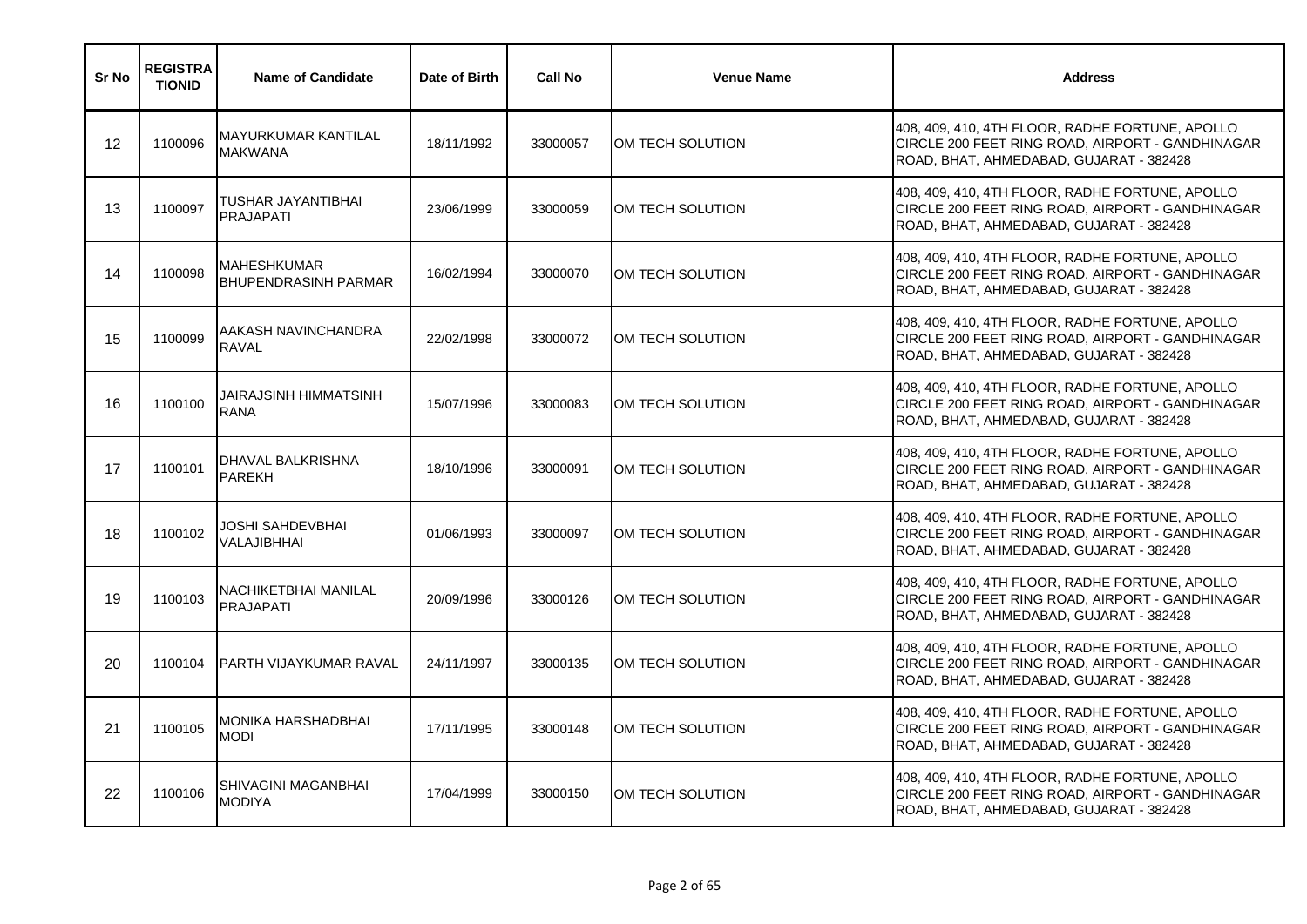| Sr No | <b>REGISTRA</b><br><b>TIONID</b> | <b>Name of Candidate</b>                | Date of Birth | <b>Call No</b> | <b>Venue Name</b> | <b>Address</b>                                                                                                                                 |
|-------|----------------------------------|-----------------------------------------|---------------|----------------|-------------------|------------------------------------------------------------------------------------------------------------------------------------------------|
| 23    | 1100107                          | BHARATBHAI BHABHUTAJI<br><b>RAYGOR</b>  | 01/01/1995    | 33000152       | OM TECH SOLUTION  | 408, 409, 410, 4TH FLOOR, RADHE FORTUNE, APOLLO<br>CIRCLE 200 FEET RING ROAD, AIRPORT - GANDHINAGAR<br>ROAD, BHAT, AHMEDABAD, GUJARAT - 382428 |
| 24    | 1100108                          | PRAGATIBEN PRAHLADBHAI<br>VAGHELA       | 04/11/1999    | 33000155       | OM TECH SOLUTION  | 408, 409, 410, 4TH FLOOR, RADHE FORTUNE, APOLLO<br>CIRCLE 200 FEET RING ROAD, AIRPORT - GANDHINAGAR<br>ROAD, BHAT, AHMEDABAD, GUJARAT - 382428 |
| 25    | 1100109                          | SACHINKUMAR PRAVINBHAI<br><b>PATANI</b> | 16/06/1998    | 33000177       | OM TECH SOLUTION  | 408, 409, 410, 4TH FLOOR, RADHE FORTUNE, APOLLO<br>CIRCLE 200 FEET RING ROAD, AIRPORT - GANDHINAGAR<br>ROAD, BHAT, AHMEDABAD, GUJARAT - 382428 |
| 26    | 1100110                          | PRIYANK NILESHBHAI PATEL                | 02/10/1997    | 33000184       | OM TECH SOLUTION  | 408, 409, 410, 4TH FLOOR, RADHE FORTUNE, APOLLO<br>CIRCLE 200 FEET RING ROAD, AIRPORT - GANDHINAGAR<br>ROAD, BHAT, AHMEDABAD, GUJARAT - 382428 |
| 27    | 1100111                          | UNNATI HASMUKHBHAI<br><b>BARIA</b>      | 10/04/1997    | 33000194       | OM TECH SOLUTION  | 408, 409, 410, 4TH FLOOR, RADHE FORTUNE, APOLLO<br>CIRCLE 200 FEET RING ROAD, AIRPORT - GANDHINAGAR<br>ROAD, BHAT, AHMEDABAD, GUJARAT - 382428 |
| 28    | 1100112                          | NIKUNJKUMAR AJITSINH<br><b>PARMAR</b>   | 05/11/1994    | 33000203       | OM TECH SOLUTION  | 408, 409, 410, 4TH FLOOR, RADHE FORTUNE, APOLLO<br>CIRCLE 200 FEET RING ROAD, AIRPORT - GANDHINAGAR<br>ROAD, BHAT, AHMEDABAD, GUJARAT - 382428 |
| 29    | 1100113                          | ROSHANI RATILAL PARMAR                  | 21/01/1998    | 33000204       | OM TECH SOLUTION  | 408, 409, 410, 4TH FLOOR, RADHE FORTUNE, APOLLO<br>CIRCLE 200 FEET RING ROAD, AIRPORT - GANDHINAGAR<br>ROAD, BHAT, AHMEDABAD, GUJARAT - 382428 |
| 30    | 1100114                          | KEVALKUMAR RAMESHBHAI<br><b>MAKWANA</b> | 07/08/1996    | 33000213       | OM TECH SOLUTION  | 408, 409, 410, 4TH FLOOR, RADHE FORTUNE, APOLLO<br>CIRCLE 200 FEET RING ROAD, AIRPORT - GANDHINAGAR<br>ROAD, BHAT, AHMEDABAD, GUJARAT - 382428 |
| 31    | 1100115                          | ARPIT HEMANTKUMAR SONI                  | 14/02/1997    | 33000241       | OM TECH SOLUTION  | 408, 409, 410, 4TH FLOOR, RADHE FORTUNE, APOLLO<br>CIRCLE 200 FEET RING ROAD, AIRPORT - GANDHINAGAR<br>ROAD, BHAT, AHMEDABAD, GUJARAT - 382428 |
| 32    | 1100116                          | MANTHAN UDAYKUMAR<br>SALVI              | 20/07/1996    | 33000256       | OM TECH SOLUTION  | 408, 409, 410, 4TH FLOOR, RADHE FORTUNE, APOLLO<br>CIRCLE 200 FEET RING ROAD, AIRPORT - GANDHINAGAR<br>ROAD, BHAT, AHMEDABAD, GUJARAT - 382428 |
| 33    | 1100117                          | <b>DIXITSINH JITAJI THAKOR</b>          | 15/05/1985    | 33000261       | OM TECH SOLUTION  | 408, 409, 410, 4TH FLOOR, RADHE FORTUNE, APOLLO<br>CIRCLE 200 FEET RING ROAD, AIRPORT - GANDHINAGAR<br>ROAD, BHAT, AHMEDABAD, GUJARAT - 382428 |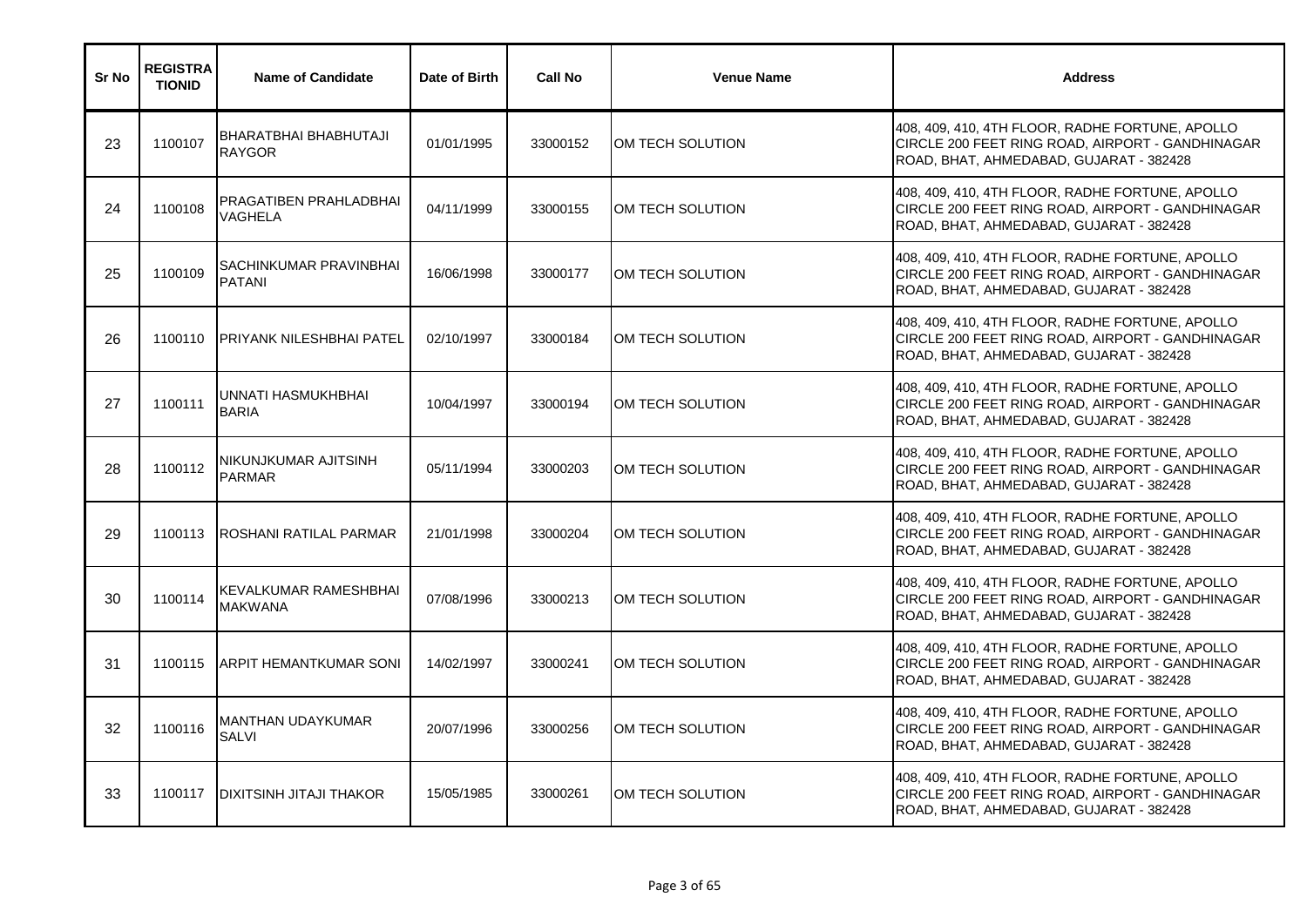| Sr No | <b>REGISTRA</b><br><b>TIONID</b> | <b>Name of Candidate</b>                        | Date of Birth | <b>Call No</b> | <b>Venue Name</b> | <b>Address</b>                                                                                                                                 |
|-------|----------------------------------|-------------------------------------------------|---------------|----------------|-------------------|------------------------------------------------------------------------------------------------------------------------------------------------|
| 34    | 1100118                          | <b>HARSHALKUMARI</b><br>ALKESHKUMAR KANSAKAR    | 27/10/1994    | 33000279       | OM TECH SOLUTION  | 408, 409, 410, 4TH FLOOR, RADHE FORTUNE, APOLLO<br>CIRCLE 200 FEET RING ROAD, AIRPORT - GANDHINAGAR<br>ROAD, BHAT, AHMEDABAD, GUJARAT - 382428 |
| 35    | 1100119                          | DHARMESH RAMANBHAI<br><b>PATEL</b>              | 25/12/1992    | 33000286       | OM TECH SOLUTION  | 408, 409, 410, 4TH FLOOR, RADHE FORTUNE, APOLLO<br>CIRCLE 200 FEET RING ROAD, AIRPORT - GANDHINAGAR<br>ROAD, BHAT, AHMEDABAD, GUJARAT - 382428 |
| 36    | 1100120                          | NIKUNJBHAI NAVINBHAI<br>CHAUHAN                 | 17/06/1998    | 33000298       | OM TECH SOLUTION  | 408, 409, 410, 4TH FLOOR, RADHE FORTUNE, APOLLO<br>CIRCLE 200 FEET RING ROAD, AIRPORT - GANDHINAGAR<br>ROAD, BHAT, AHMEDABAD, GUJARAT - 382428 |
| 37    | 1100121                          | <b>DARSHANKUMAR</b><br>SURESHBHAI PRAJAPATI     | 11/07/1993    | 33000311       | OM TECH SOLUTION  | 408, 409, 410, 4TH FLOOR, RADHE FORTUNE, APOLLO<br>CIRCLE 200 FEET RING ROAD, AIRPORT - GANDHINAGAR<br>ROAD, BHAT, AHMEDABAD, GUJARAT - 382428 |
| 38    | 1100122                          | PRANJALKUMAR VINODBHAI<br><b>UMAT</b>           | 06/12/1996    | 33000316       | OM TECH SOLUTION  | 408, 409, 410, 4TH FLOOR, RADHE FORTUNE, APOLLO<br>CIRCLE 200 FEET RING ROAD, AIRPORT - GANDHINAGAR<br>ROAD, BHAT, AHMEDABAD, GUJARAT - 382428 |
| 39    | 1100123                          | KUNJALKUMAR GOVINDBHAI<br><b>PATEL</b>          | 20/12/1996    | 33000323       | OM TECH SOLUTION  | 408, 409, 410, 4TH FLOOR, RADHE FORTUNE, APOLLO<br>CIRCLE 200 FEET RING ROAD, AIRPORT - GANDHINAGAR<br>ROAD, BHAT, AHMEDABAD, GUJARAT - 382428 |
| 40    | 1100124                          | <b>MATANGI JAY DAVE</b>                         | 23/12/1994    | 33000328       | OM TECH SOLUTION  | 408, 409, 410, 4TH FLOOR, RADHE FORTUNE, APOLLO<br>CIRCLE 200 FEET RING ROAD, AIRPORT - GANDHINAGAR<br>ROAD, BHAT, AHMEDABAD, GUJARAT - 382428 |
| 41    | 1100125                          | DHARMDEV RAJENDRASINH<br><b>DODIYA</b>          | 14/06/1995    | 33000334       | OM TECH SOLUTION  | 408, 409, 410, 4TH FLOOR, RADHE FORTUNE, APOLLO<br>CIRCLE 200 FEET RING ROAD, AIRPORT - GANDHINAGAR<br>ROAD, BHAT, AHMEDABAD, GUJARAT - 382428 |
| 42    | 1100126                          | VIRALGIRI JAGADISHGIRI<br><b>GOSAI</b>          | 23/01/1994    | 33000349       | OM TECH SOLUTION  | 408, 409, 410, 4TH FLOOR, RADHE FORTUNE, APOLLO<br>CIRCLE 200 FEET RING ROAD, AIRPORT - GANDHINAGAR<br>ROAD, BHAT, AHMEDABAD, GUJARAT - 382428 |
| 43    | 1100127                          | <b>MEET CHIRAGBHAI SOLANKI</b>                  | 12/03/1998    | 33000351       | OM TECH SOLUTION  | 408, 409, 410, 4TH FLOOR, RADHE FORTUNE, APOLLO<br>CIRCLE 200 FEET RING ROAD, AIRPORT - GANDHINAGAR<br>ROAD, BHAT, AHMEDABAD, GUJARAT - 382428 |
| 44    | 1100128                          | <b>DHRUVALKUMAR</b><br><b>CHANDRAKANT SEVAK</b> | 21/07/1994    | 33000381       | OM TECH SOLUTION  | 408, 409, 410, 4TH FLOOR, RADHE FORTUNE, APOLLO<br>CIRCLE 200 FEET RING ROAD, AIRPORT - GANDHINAGAR<br>ROAD, BHAT, AHMEDABAD, GUJARAT - 382428 |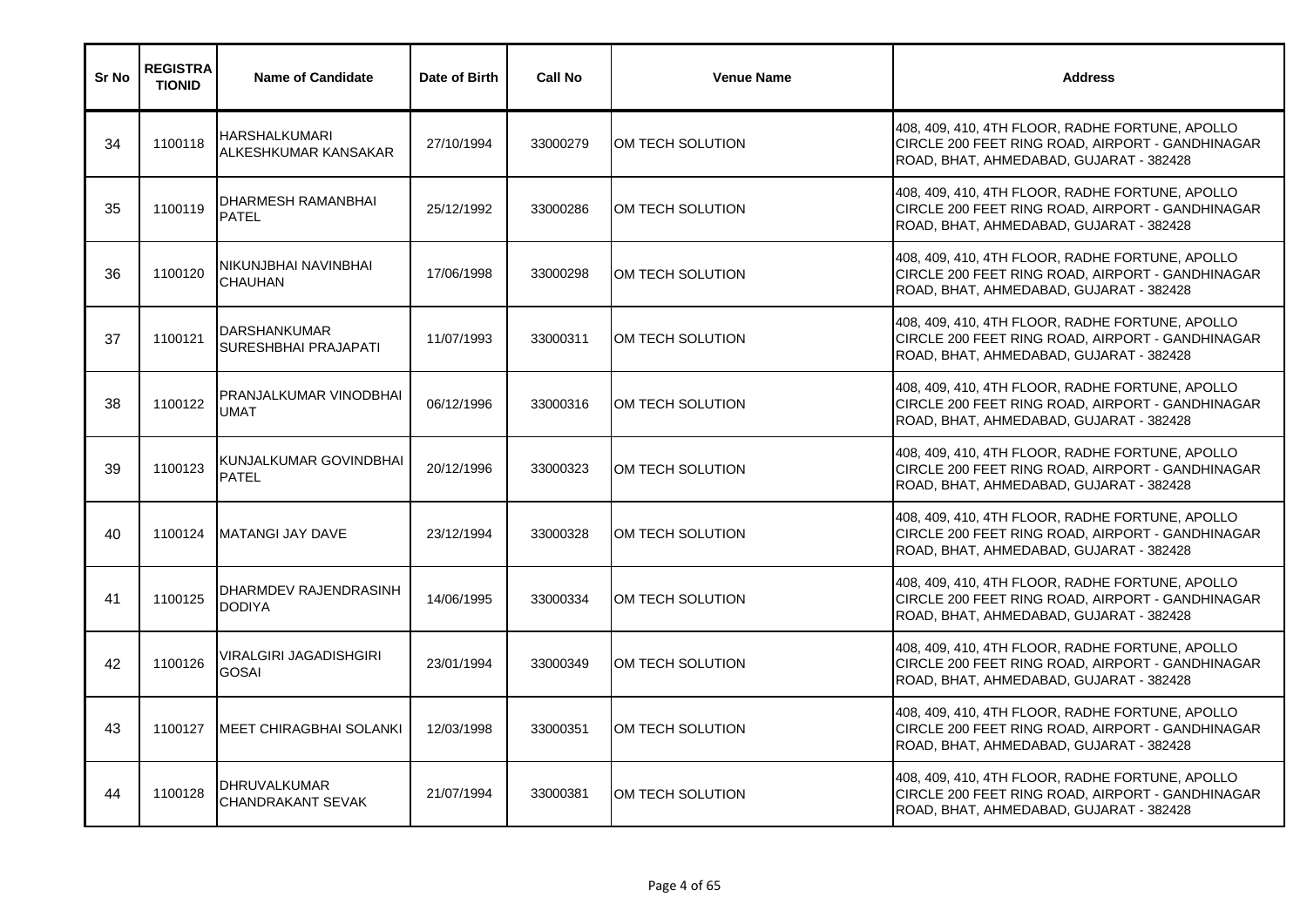| Sr No | <b>REGISTRA</b><br><b>TIONID</b> | <b>Name of Candidate</b>                     | Date of Birth | <b>Call No</b> | <b>Venue Name</b> | <b>Address</b>                                                                                                                                 |
|-------|----------------------------------|----------------------------------------------|---------------|----------------|-------------------|------------------------------------------------------------------------------------------------------------------------------------------------|
| 45    | 1100129                          | KAUSHALKUMAR<br><b>JASVANTLAL PATEL</b>      | 20/08/1995    | 33000385       | OM TECH SOLUTION  | 408, 409, 410, 4TH FLOOR, RADHE FORTUNE, APOLLO<br>CIRCLE 200 FEET RING ROAD, AIRPORT - GANDHINAGAR<br>ROAD, BHAT, AHMEDABAD, GUJARAT - 382428 |
| 46    | 1100130                          | KRUTIBEN SATISHKUMAR<br><b>PATEL</b>         | 11/01/1998    | 33000390       | OM TECH SOLUTION  | 408, 409, 410, 4TH FLOOR, RADHE FORTUNE, APOLLO<br>CIRCLE 200 FEET RING ROAD, AIRPORT - GANDHINAGAR<br>ROAD, BHAT, AHMEDABAD, GUJARAT - 382428 |
| 47    | 1100131                          | SANJAYKUMAR SURESHBHAI<br><b>PATEL</b>       | 24/05/1992    | 33000395       | OM TECH SOLUTION  | 408, 409, 410, 4TH FLOOR, RADHE FORTUNE, APOLLO<br>CIRCLE 200 FEET RING ROAD, AIRPORT - GANDHINAGAR<br>ROAD, BHAT, AHMEDABAD, GUJARAT - 382428 |
| 48    | 1100132                          | <b>SUMIT BHARATKUMAR</b><br><b>CHAUDHARY</b> | 02/10/1998    | 33000403       | OM TECH SOLUTION  | 408, 409, 410, 4TH FLOOR, RADHE FORTUNE, APOLLO<br>CIRCLE 200 FEET RING ROAD, AIRPORT - GANDHINAGAR<br>ROAD, BHAT, AHMEDABAD, GUJARAT - 382428 |
| 49    | 1100133                          | YAGNESHKUMAR<br>LAXMANSINH PATEL             | 01/12/1997    | 33000407       | OM TECH SOLUTION  | 408, 409, 410, 4TH FLOOR, RADHE FORTUNE, APOLLO<br>CIRCLE 200 FEET RING ROAD, AIRPORT - GANDHINAGAR<br>ROAD, BHAT, AHMEDABAD, GUJARAT - 382428 |
| 50    | 1100134                          | <b>MAULIKKUMAR VINODBHAI</b><br><b>PATEL</b> | 16/01/1998    | 33000414       | OM TECH SOLUTION  | 408, 409, 410, 4TH FLOOR, RADHE FORTUNE, APOLLO<br>CIRCLE 200 FEET RING ROAD, AIRPORT - GANDHINAGAR<br>ROAD, BHAT, AHMEDABAD, GUJARAT - 382428 |
| 51    | 1100135                          | PARTH VINODBHAI DANANI                       | 03/05/1993    | 33000415       | OM TECH SOLUTION  | 408, 409, 410, 4TH FLOOR, RADHE FORTUNE, APOLLO<br>CIRCLE 200 FEET RING ROAD, AIRPORT - GANDHINAGAR<br>ROAD, BHAT, AHMEDABAD, GUJARAT - 382428 |
| 52    | 1100136                          | <b>DIVYANG BHAGAVANBHAI</b><br>PRAJAPATI     | 11/11/1997    | 33000439       | OM TECH SOLUTION  | 408, 409, 410, 4TH FLOOR, RADHE FORTUNE, APOLLO<br>CIRCLE 200 FEET RING ROAD, AIRPORT - GANDHINAGAR<br>ROAD, BHAT, AHMEDABAD, GUJARAT - 382428 |
| 53    | 1100137                          | MILANKUMAR CHIMANBHAI<br><b>PATEL</b>        | 10/10/1996    | 33000442       | OM TECH SOLUTION  | 408, 409, 410, 4TH FLOOR, RADHE FORTUNE, APOLLO<br>CIRCLE 200 FEET RING ROAD, AIRPORT - GANDHINAGAR<br>ROAD, BHAT, AHMEDABAD, GUJARAT - 382428 |
| 54    | 1100138                          | JAIMINKUMAR<br><b>MAHENDRABHAI PATEL</b>     | 11/08/1998    | 33000446       | OM TECH SOLUTION  | 408, 409, 410, 4TH FLOOR, RADHE FORTUNE, APOLLO<br>CIRCLE 200 FEET RING ROAD, AIRPORT - GANDHINAGAR<br>ROAD, BHAT, AHMEDABAD, GUJARAT - 382428 |
| 55    | 1100139                          | <b>DEEP BHARAT PATEL</b>                     | 15/10/1997    | 33000461       | OM TECH SOLUTION  | 408, 409, 410, 4TH FLOOR, RADHE FORTUNE, APOLLO<br>CIRCLE 200 FEET RING ROAD, AIRPORT - GANDHINAGAR<br>ROAD, BHAT, AHMEDABAD, GUJARAT - 382428 |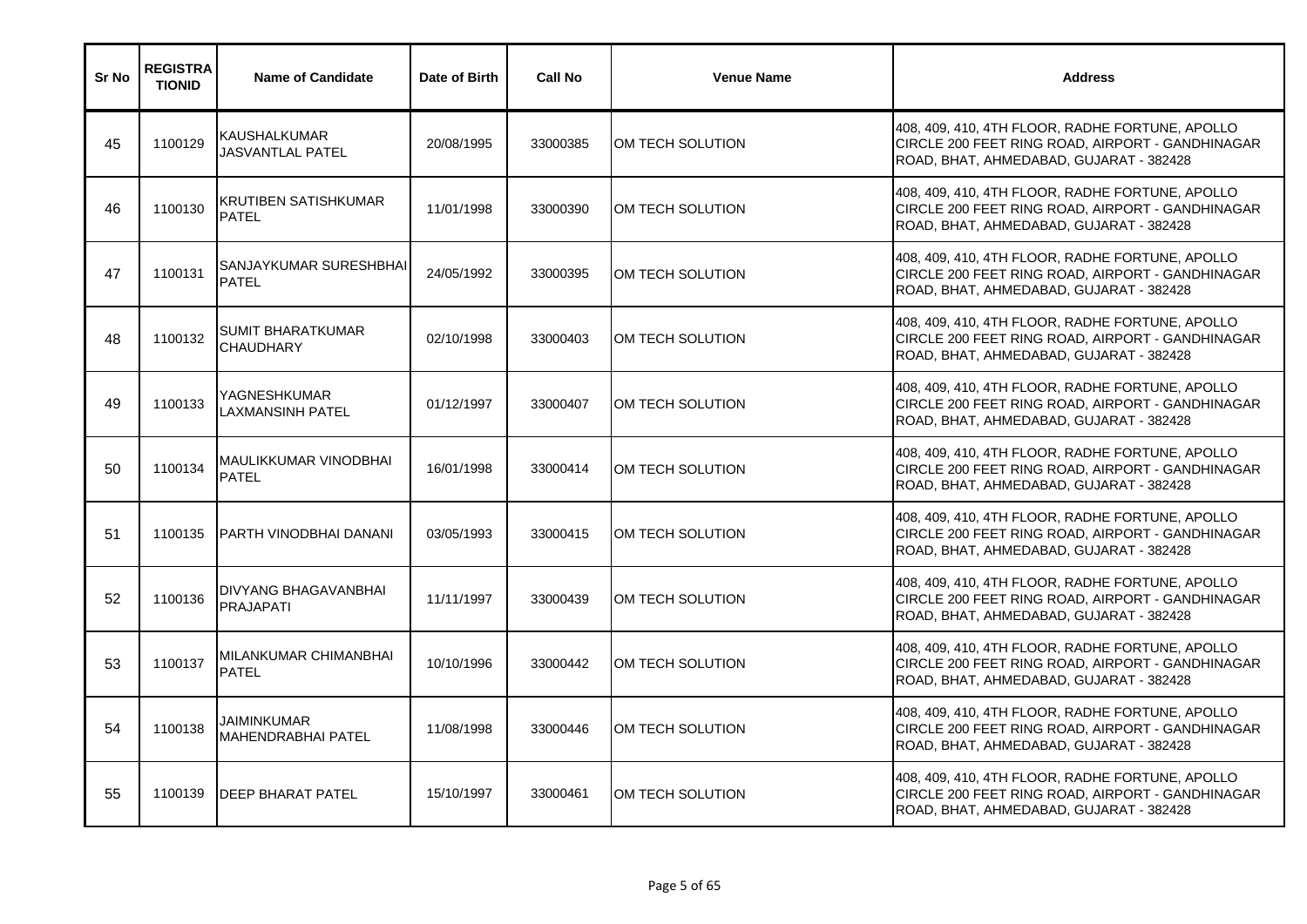| Sr No | <b>REGISTRA</b><br><b>TIONID</b> | <b>Name of Candidate</b>                         | Date of Birth | <b>Call No</b> | <b>Venue Name</b> | <b>Address</b>                                                                                                                                 |
|-------|----------------------------------|--------------------------------------------------|---------------|----------------|-------------------|------------------------------------------------------------------------------------------------------------------------------------------------|
| 56    | 1100140                          | MOHYUNNAWAZ SALIMKHAN<br><b>PATHAN</b>           | 01/06/1999    | 33000469       | IOM TECH SOLUTION | 408, 409, 410, 4TH FLOOR, RADHE FORTUNE, APOLLO<br>CIRCLE 200 FEET RING ROAD, AIRPORT - GANDHINAGAR<br>ROAD, BHAT, AHMEDABAD, GUJARAT - 382428 |
| 57    | 1100141                          | <b>HARSH RAJESHBHAI</b><br><b>DOBARIYA</b>       | 07/07/1997    | 33000476       | OM TECH SOLUTION  | 408, 409, 410, 4TH FLOOR, RADHE FORTUNE, APOLLO<br>CIRCLE 200 FEET RING ROAD, AIRPORT - GANDHINAGAR<br>ROAD, BHAT, AHMEDABAD, GUJARAT - 382428 |
| 58    | 1100142                          | RUTVIKKUMAR<br>DASHRATHBHAI PATEL                | 18/02/1998    | 33000479       | OM TECH SOLUTION  | 408, 409, 410, 4TH FLOOR, RADHE FORTUNE, APOLLO<br>CIRCLE 200 FEET RING ROAD, AIRPORT - GANDHINAGAR<br>ROAD, BHAT, AHMEDABAD, GUJARAT - 382428 |
| 59    | 1100143                          | <b>PRACHI PRASHANT FEGADE</b>                    | 04/04/1996    | 33000487       | OM TECH SOLUTION  | 408, 409, 410, 4TH FLOOR, RADHE FORTUNE, APOLLO<br>CIRCLE 200 FEET RING ROAD, AIRPORT - GANDHINAGAR<br>ROAD, BHAT, AHMEDABAD, GUJARAT - 382428 |
| 60    | 1100144                          | <b>DHRUVIL SANJAYBHAI PATEL</b>                  | 19/12/1998    | 33000492       | OM TECH SOLUTION  | 408, 409, 410, 4TH FLOOR, RADHE FORTUNE, APOLLO<br>CIRCLE 200 FEET RING ROAD, AIRPORT - GANDHINAGAR<br>ROAD, BHAT, AHMEDABAD, GUJARAT - 382428 |
| 61    | 1100145                          | <b>VIRAJSINH PRAVINSINH</b><br><b>RANA</b>       | 02/05/1995    | 33000493       | OM TECH SOLUTION  | 408, 409, 410, 4TH FLOOR, RADHE FORTUNE, APOLLO<br>CIRCLE 200 FEET RING ROAD, AIRPORT - GANDHINAGAR<br>ROAD, BHAT, AHMEDABAD, GUJARAT - 382428 |
| 62    | 1100146                          | NIRAV JAYESHBHAI<br><b>SUTARIYA</b>              | 26/01/1987    | 33000499       | OM TECH SOLUTION  | 408, 409, 410, 4TH FLOOR, RADHE FORTUNE, APOLLO<br>CIRCLE 200 FEET RING ROAD, AIRPORT - GANDHINAGAR<br>ROAD, BHAT, AHMEDABAD, GUJARAT - 382428 |
| 63    | 1100147                          | VISHNUBHAI DHANRAJBHAI<br><b>PARMAR</b>          | 25/01/1996    | 33000501       | OM TECH SOLUTION  | 408, 409, 410, 4TH FLOOR, RADHE FORTUNE, APOLLO<br>CIRCLE 200 FEET RING ROAD, AIRPORT - GANDHINAGAR<br>ROAD, BHAT, AHMEDABAD, GUJARAT - 382428 |
| 64    | 1100148                          | <b>HARSHILKUMAR</b><br>ASHWINBHAI GANASAVA       | 30/10/1998    | 33000513       | OM TECH SOLUTION  | 408, 409, 410, 4TH FLOOR, RADHE FORTUNE, APOLLO<br>CIRCLE 200 FEET RING ROAD, AIRPORT - GANDHINAGAR<br>ROAD, BHAT, AHMEDABAD, GUJARAT - 382428 |
| 65    | 1100149                          | <b>ICHETANKUMAR</b><br><b>GANPATBHAI CHAUHAN</b> | 29/03/1997    | 33000516       | OM TECH SOLUTION  | 408, 409, 410, 4TH FLOOR, RADHE FORTUNE, APOLLO<br>CIRCLE 200 FEET RING ROAD, AIRPORT - GANDHINAGAR<br>ROAD, BHAT, AHMEDABAD, GUJARAT - 382428 |
| 66    | 1100150                          | VASANTKUMAR JAYANTIBHAI<br><b>PRAJAPATI</b>      | 14/08/1991    | 33000519       | OM TECH SOLUTION  | 408, 409, 410, 4TH FLOOR, RADHE FORTUNE, APOLLO<br>CIRCLE 200 FEET RING ROAD, AIRPORT - GANDHINAGAR<br>ROAD, BHAT, AHMEDABAD, GUJARAT - 382428 |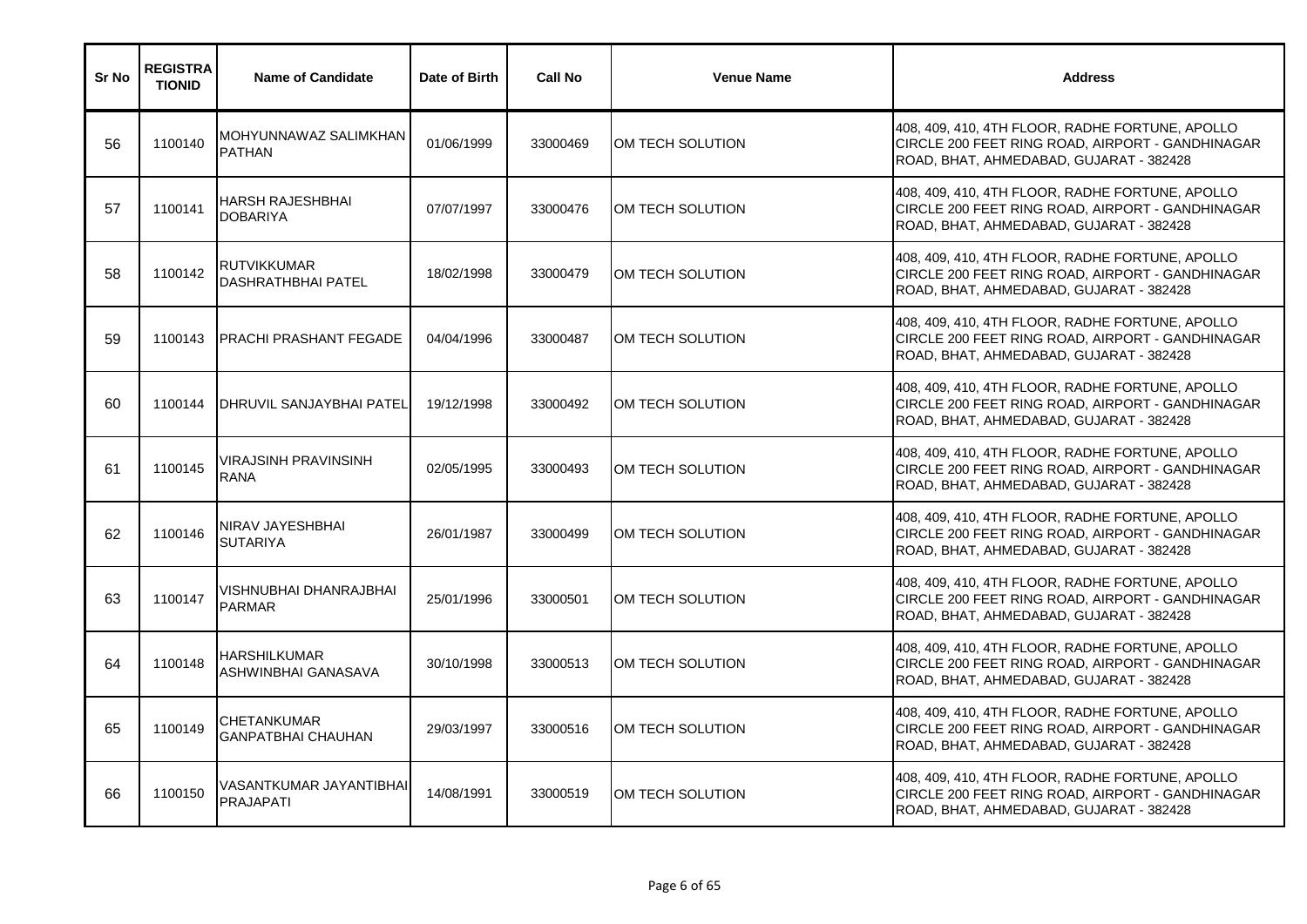| Sr No | <b>REGISTRA</b><br><b>TIONID</b> | <b>Name of Candidate</b>                            | Date of Birth | <b>Call No</b> | <b>Venue Name</b> | <b>Address</b>                                                                                                                                 |
|-------|----------------------------------|-----------------------------------------------------|---------------|----------------|-------------------|------------------------------------------------------------------------------------------------------------------------------------------------|
| 67    | 1100151                          | <b>MAYUR NAROTTAMBHAI</b><br><b>HIRABHAI</b>        | 15/12/1992    | 33000539       | OM TECH SOLUTION  | 408, 409, 410, 4TH FLOOR, RADHE FORTUNE, APOLLO<br>CIRCLE 200 FEET RING ROAD, AIRPORT - GANDHINAGAR<br>ROAD, BHAT, AHMEDABAD, GUJARAT - 382428 |
| 68    | 1100152                          | SAGARBHAI PRAVINBHAI<br><b>NADIYA</b>               | 07/10/1995    | 33000544       | OM TECH SOLUTION  | 408, 409, 410, 4TH FLOOR, RADHE FORTUNE, APOLLO<br>CIRCLE 200 FEET RING ROAD, AIRPORT - GANDHINAGAR<br>ROAD, BHAT, AHMEDABAD, GUJARAT - 382428 |
| 69    | 1100153                          | <b>PATEL SAHIL SIRAJ</b>                            | 12/06/1999    | 33000555       | OM TECH SOLUTION  | 408, 409, 410, 4TH FLOOR, RADHE FORTUNE, APOLLO<br>CIRCLE 200 FEET RING ROAD, AIRPORT - GANDHINAGAR<br>ROAD, BHAT, AHMEDABAD, GUJARAT - 382428 |
| 70    | 1100154                          | <b>PRITESHKUMAR</b><br><b>VISHNUKUMAR PATEL</b>     | 18/10/1998    | 33000556       | OM TECH SOLUTION  | 408, 409, 410, 4TH FLOOR, RADHE FORTUNE, APOLLO<br>CIRCLE 200 FEET RING ROAD, AIRPORT - GANDHINAGAR<br>ROAD, BHAT, AHMEDABAD, GUJARAT - 382428 |
| 71    | 1100155                          | <b>PRIYANKKUMAR</b><br><b>MAHESHBHAI BRAHMBHATT</b> | 23/09/1987    | 33000560       | OM TECH SOLUTION  | 408, 409, 410, 4TH FLOOR, RADHE FORTUNE, APOLLO<br>CIRCLE 200 FEET RING ROAD, AIRPORT - GANDHINAGAR<br>ROAD, BHAT, AHMEDABAD, GUJARAT - 382428 |
| 72    | 1100156                          | MAHENDRAKUMAR<br><b>GANPATLAL SOLANKI</b>           | 03/06/1999    | 33000562       | OM TECH SOLUTION  | 408, 409, 410, 4TH FLOOR, RADHE FORTUNE, APOLLO<br>CIRCLE 200 FEET RING ROAD, AIRPORT - GANDHINAGAR<br>ROAD, BHAT, AHMEDABAD, GUJARAT - 382428 |
| 73    | 1100157                          | MIHIRKUMAR SATISHKUMAR<br><b>SUTHAR</b>             | 27/10/1997    | 33000572       | OM TECH SOLUTION  | 408, 409, 410, 4TH FLOOR, RADHE FORTUNE, APOLLO<br>CIRCLE 200 FEET RING ROAD, AIRPORT - GANDHINAGAR<br>ROAD, BHAT, AHMEDABAD, GUJARAT - 382428 |
| 74    | 1100158                          | <b>MOINBHAI YUSUFBHAI</b><br><b>MALEK</b>           | 22/06/1994    | 33000585       | OM TECH SOLUTION  | 408, 409, 410, 4TH FLOOR, RADHE FORTUNE, APOLLO<br>CIRCLE 200 FEET RING ROAD, AIRPORT - GANDHINAGAR<br>ROAD, BHAT, AHMEDABAD, GUJARAT - 382428 |
| 75    | 1100159                          | <b>MAULIKKUMAR VISHNUBHAI</b><br><b>PATEL</b>       | 08/04/1998    | 33000603       | OM TECH SOLUTION  | 408, 409, 410, 4TH FLOOR, RADHE FORTUNE, APOLLO<br>CIRCLE 200 FEET RING ROAD, AIRPORT - GANDHINAGAR<br>ROAD, BHAT, AHMEDABAD, GUJARAT - 382428 |
| 76    | 1100160                          | <b>VINAYKUMAR</b><br>RANCHHODBHAI PATEL             | 24/07/1995    | 33000634       | OM TECH SOLUTION  | 408, 409, 410, 4TH FLOOR, RADHE FORTUNE, APOLLO<br>CIRCLE 200 FEET RING ROAD, AIRPORT - GANDHINAGAR<br>ROAD, BHAT, AHMEDABAD, GUJARAT - 382428 |
| 77    | 1100161                          | <b>SURPALSINH VIJAYKUMAR</b><br><b>JADEJA</b>       | 10/06/1999    | 33000636       | OM TECH SOLUTION  | 408, 409, 410, 4TH FLOOR, RADHE FORTUNE, APOLLO<br>CIRCLE 200 FEET RING ROAD, AIRPORT - GANDHINAGAR<br>ROAD, BHAT, AHMEDABAD, GUJARAT - 382428 |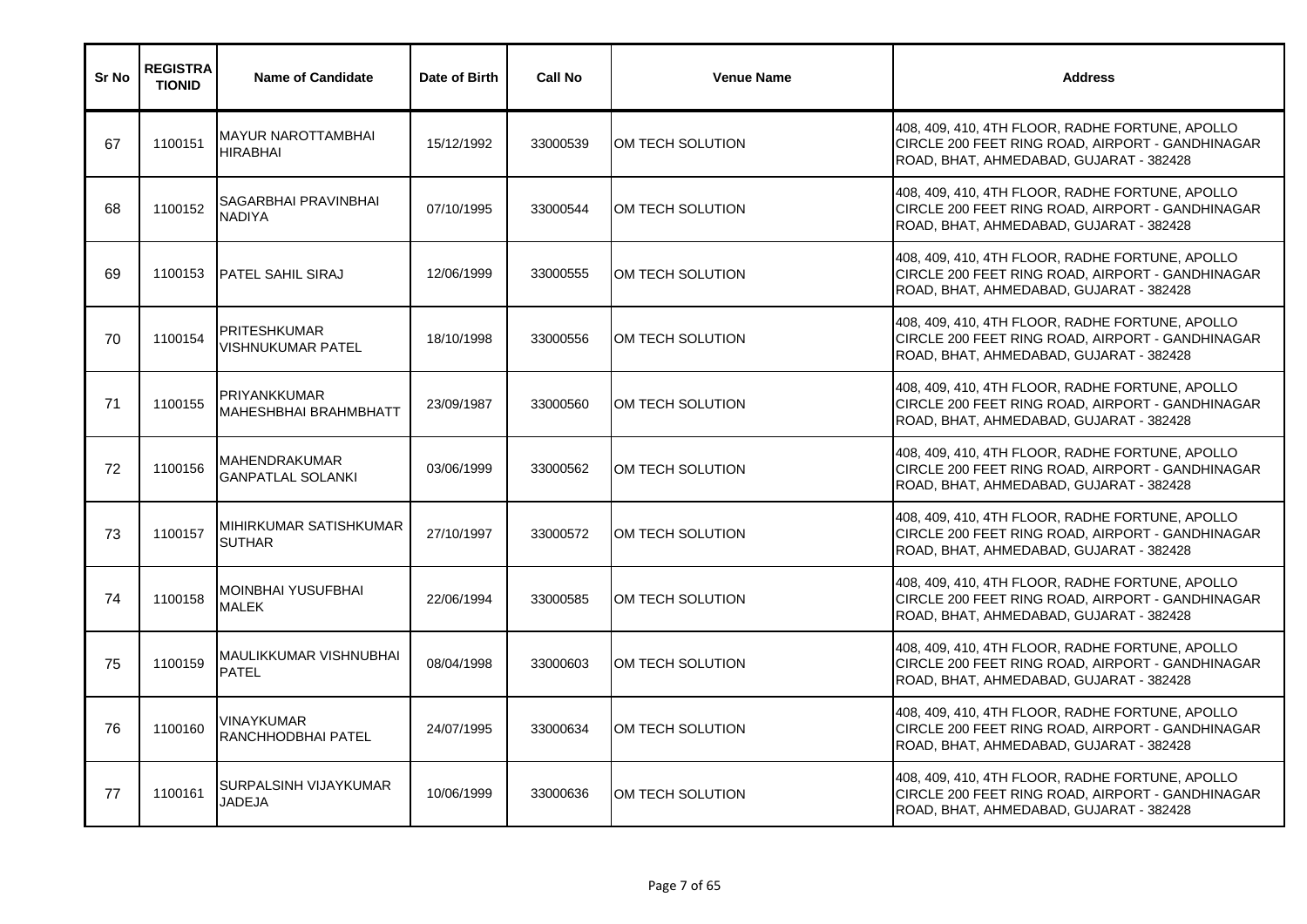| Sr No | <b>REGISTRA</b><br><b>TIONID</b> | <b>Name of Candidate</b>                          | Date of Birth | <b>Call No</b> | <b>Venue Name</b> | <b>Address</b>                                                                                                                                 |
|-------|----------------------------------|---------------------------------------------------|---------------|----------------|-------------------|------------------------------------------------------------------------------------------------------------------------------------------------|
| 78    | 1100162                          | UNNAT DIVYESHBHAI GAVIT                           | 16/04/1994    | 33000650       | IOM TECH SOLUTION | 408, 409, 410, 4TH FLOOR, RADHE FORTUNE, APOLLO<br>CIRCLE 200 FEET RING ROAD, AIRPORT - GANDHINAGAR<br>ROAD, BHAT, AHMEDABAD, GUJARAT - 382428 |
| 79    | 1100163                          | KAMINIBEN KALPESHKUMAR<br><b>GARASHIYA</b>        | 01/08/1993    | 33000653       | OM TECH SOLUTION  | 408, 409, 410, 4TH FLOOR, RADHE FORTUNE, APOLLO<br>CIRCLE 200 FEET RING ROAD, AIRPORT - GANDHINAGAR<br>ROAD, BHAT, AHMEDABAD, GUJARAT - 382428 |
| 80    | 1100164                          | <b>DHIMANTKUMAR</b><br><b>CHANDRAKANT PATEL</b>   | 09/10/1997    | 33000654       | OM TECH SOLUTION  | 408, 409, 410, 4TH FLOOR, RADHE FORTUNE, APOLLO<br>CIRCLE 200 FEET RING ROAD, AIRPORT - GANDHINAGAR<br>ROAD, BHAT, AHMEDABAD, GUJARAT - 382428 |
| 81    | 1100165                          | <b>SUTHAR DHRUPABEN</b><br><b>DHARMENDRAKUMAR</b> | 02/04/1994    | 33000655       | OM TECH SOLUTION  | 408, 409, 410, 4TH FLOOR, RADHE FORTUNE, APOLLO<br>CIRCLE 200 FEET RING ROAD, AIRPORT - GANDHINAGAR<br>ROAD, BHAT, AHMEDABAD, GUJARAT - 382428 |
| 82    | 1100166                          | KULDEEP SHAILESHKUMAR<br><b>PATEL</b>             | 22/04/1999    | 33000727       | OM TECH SOLUTION  | 408, 409, 410, 4TH FLOOR, RADHE FORTUNE, APOLLO<br>CIRCLE 200 FEET RING ROAD, AIRPORT - GANDHINAGAR<br>ROAD, BHAT, AHMEDABAD, GUJARAT - 382428 |
| 83    | 1100167                          | <b>SAURABH KIRTIKUMAR</b><br><b>BHAVSAR</b>       | 06/06/1996    | 33000733       | OM TECH SOLUTION  | 408, 409, 410, 4TH FLOOR, RADHE FORTUNE, APOLLO<br>CIRCLE 200 FEET RING ROAD, AIRPORT - GANDHINAGAR<br>ROAD, BHAT, AHMEDABAD, GUJARAT - 382428 |
| 84    | 1100168                          | <b>PARESHKUMAR</b><br>PRAVINCHANDRA DEVDA         | 18/07/1999    | 33000756       | OM TECH SOLUTION  | 408, 409, 410, 4TH FLOOR, RADHE FORTUNE, APOLLO<br>CIRCLE 200 FEET RING ROAD, AIRPORT - GANDHINAGAR<br>ROAD, BHAT, AHMEDABAD, GUJARAT - 382428 |
| 85    | 1100169                          | VEDANT HARDIKKUMAR<br><b>PANDYA</b>               | 05/03/1998    | 33000770       | OM TECH SOLUTION  | 408, 409, 410, 4TH FLOOR, RADHE FORTUNE, APOLLO<br>CIRCLE 200 FEET RING ROAD, AIRPORT - GANDHINAGAR<br>ROAD, BHAT, AHMEDABAD, GUJARAT - 382428 |
| 86    | 1100170                          | <b>NAMAN NIKHIL BHAVSAR</b>                       | 12/05/1998    | 33000782       | OM TECH SOLUTION  | 408, 409, 410, 4TH FLOOR, RADHE FORTUNE, APOLLO<br>CIRCLE 200 FEET RING ROAD, AIRPORT - GANDHINAGAR<br>ROAD, BHAT, AHMEDABAD, GUJARAT - 382428 |
| 87    | 1100171                          | <b>VRAJKUMAR ARVINDBHAI</b><br><b>PATEL</b>       | 26/11/1996    | 33000783       | OM TECH SOLUTION  | 408, 409, 410, 4TH FLOOR, RADHE FORTUNE, APOLLO<br>CIRCLE 200 FEET RING ROAD, AIRPORT - GANDHINAGAR<br>ROAD, BHAT, AHMEDABAD, GUJARAT - 382428 |
| 88    | 1100172                          | <b>RUSHI SHAILESHKUMAR</b><br><b>PATEL</b>        | 13/08/1998    | 33000793       | OM TECH SOLUTION  | 408, 409, 410, 4TH FLOOR, RADHE FORTUNE, APOLLO<br>CIRCLE 200 FEET RING ROAD, AIRPORT - GANDHINAGAR<br>ROAD, BHAT, AHMEDABAD, GUJARAT - 382428 |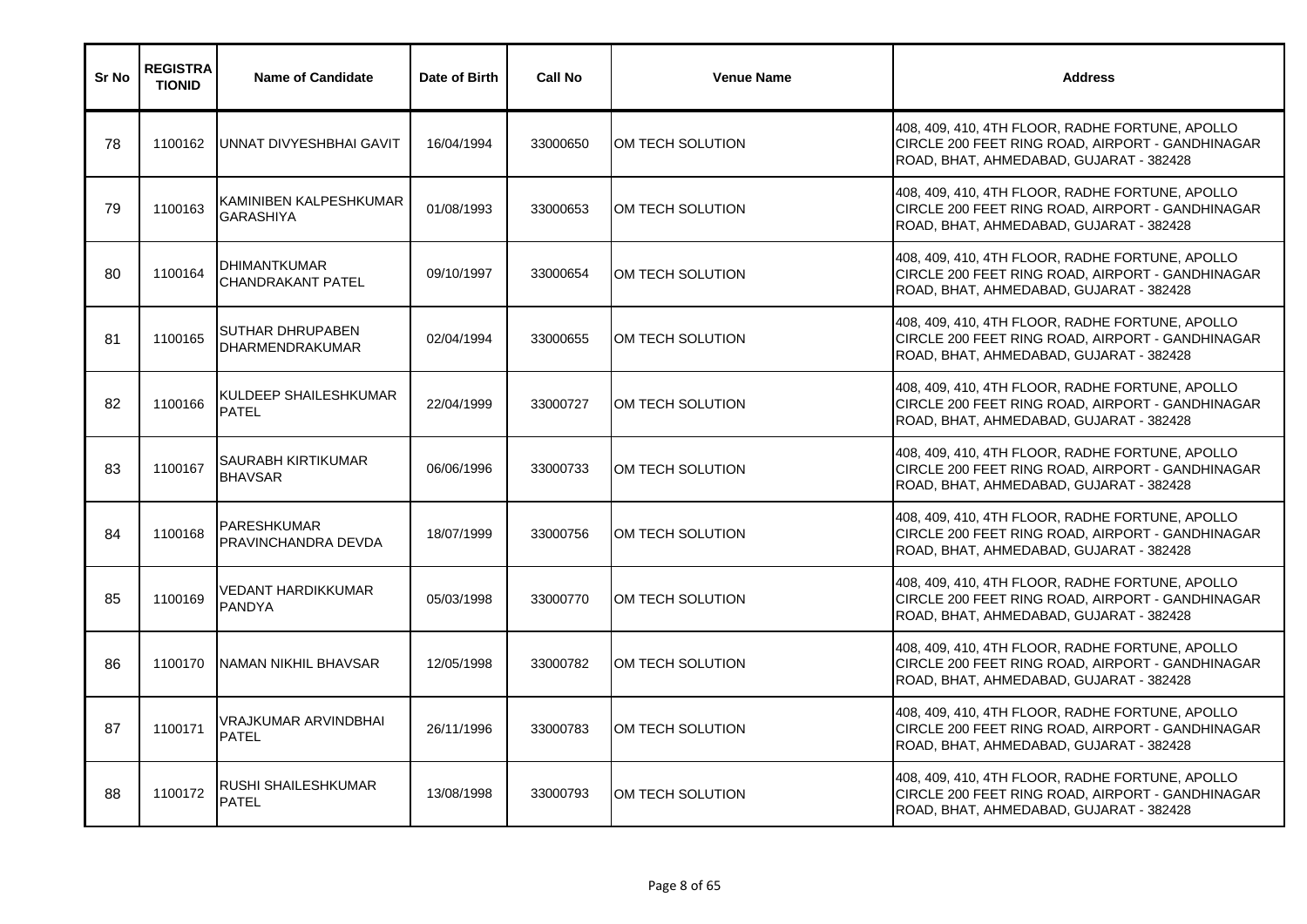| Sr No | <b>REGISTRA</b><br><b>TIONID</b> | <b>Name of Candidate</b>              | Date of Birth | <b>Call No</b> | <b>Venue Name</b> | <b>Address</b>                                                                                                                                 |
|-------|----------------------------------|---------------------------------------|---------------|----------------|-------------------|------------------------------------------------------------------------------------------------------------------------------------------------|
| 89    | 1100173                          | NIRMALKUMAR RAMESHBHAI<br><b>AMIN</b> | 03/12/1994    | 33000800       | OM TECH SOLUTION  | 408, 409, 410, 4TH FLOOR, RADHE FORTUNE, APOLLO<br>CIRCLE 200 FEET RING ROAD, AIRPORT - GANDHINAGAR<br>ROAD, BHAT, AHMEDABAD, GUJARAT - 382428 |
| 90    | 1100174                          | AKASHKUMAR PRAVINBHAI<br><b>PATEL</b> | 31/03/1999    | 33000806       | OM TECH SOLUTION  | 408, 409, 410, 4TH FLOOR, RADHE FORTUNE, APOLLO<br>CIRCLE 200 FEET RING ROAD, AIRPORT - GANDHINAGAR<br>ROAD, BHAT, AHMEDABAD, GUJARAT - 382428 |
| 91    | 1100175                          | ARPAN KHEMCHAND<br>NIJANAND           | 03/10/1991    | 33000816       | OM TECH SOLUTION  | 408, 409, 410, 4TH FLOOR, RADHE FORTUNE, APOLLO<br>CIRCLE 200 FEET RING ROAD, AIRPORT - GANDHINAGAR<br>ROAD, BHAT, AHMEDABAD, GUJARAT - 382428 |
| 92    | 1100176                          | KAUSHIKBHAI<br>VIRCHANDBHAI PRAJAPATI | 20/07/1990    | 33000820       | OM TECH SOLUTION  | 408, 409, 410, 4TH FLOOR, RADHE FORTUNE, APOLLO<br>CIRCLE 200 FEET RING ROAD, AIRPORT - GANDHINAGAR<br>ROAD, BHAT, AHMEDABAD, GUJARAT - 382428 |
| 93    | 1100177                          | BHADRESH AMRUTLAL<br><b>KATARIYA</b>  | 13/01/1991    | 33000846       | OM TECH SOLUTION  | 408, 409, 410, 4TH FLOOR, RADHE FORTUNE, APOLLO<br>CIRCLE 200 FEET RING ROAD, AIRPORT - GANDHINAGAR<br>ROAD, BHAT, AHMEDABAD, GUJARAT - 382428 |
| 94    | 1100178                          | SAURABH ISHVARLAL BAROT               | 18/08/1997    | 33000870       | OM TECH SOLUTION  | 408, 409, 410, 4TH FLOOR, RADHE FORTUNE, APOLLO<br>CIRCLE 200 FEET RING ROAD, AIRPORT - GANDHINAGAR<br>ROAD, BHAT, AHMEDABAD, GUJARAT - 382428 |
| 95    | 1100179                          | DARSHAK PARSOTTAMBHAI<br><b>GOHIL</b> | 24/07/1997    | 33000883       | OM TECH SOLUTION  | 408, 409, 410, 4TH FLOOR, RADHE FORTUNE, APOLLO<br>CIRCLE 200 FEET RING ROAD, AIRPORT - GANDHINAGAR<br>ROAD, BHAT, AHMEDABAD, GUJARAT - 382428 |
| 96    | 1100180                          | ISHANBHAI VINODBHAI<br><b>PATEL</b>   | 05/05/1997    | 33000910       | OM TECH SOLUTION  | 408, 409, 410, 4TH FLOOR, RADHE FORTUNE, APOLLO<br>CIRCLE 200 FEET RING ROAD, AIRPORT - GANDHINAGAR<br>ROAD, BHAT, AHMEDABAD, GUJARAT - 382428 |
| 97    | 1100181                          | KARAN KUMAR PATEL                     | 29/05/1998    | 33000911       | OM TECH SOLUTION  | 408, 409, 410, 4TH FLOOR, RADHE FORTUNE, APOLLO<br>CIRCLE 200 FEET RING ROAD, AIRPORT - GANDHINAGAR<br>ROAD, BHAT, AHMEDABAD, GUJARAT - 382428 |
| 98    | 1100182                          | <b>JYOTI RAJABHAI JADAV</b>           | 08/08/1998    | 33000912       | OM TECH SOLUTION  | 408, 409, 410, 4TH FLOOR, RADHE FORTUNE, APOLLO<br>CIRCLE 200 FEET RING ROAD, AIRPORT - GANDHINAGAR<br>ROAD, BHAT, AHMEDABAD, GUJARAT - 382428 |
| 99    | 1100183                          | JAYDIP JOSHI JAYDIP JOSHI             | 07/11/1997    | 33000913       | OM TECH SOLUTION  | 408, 409, 410, 4TH FLOOR, RADHE FORTUNE, APOLLO<br>CIRCLE 200 FEET RING ROAD, AIRPORT - GANDHINAGAR<br>ROAD, BHAT, AHMEDABAD, GUJARAT - 382428 |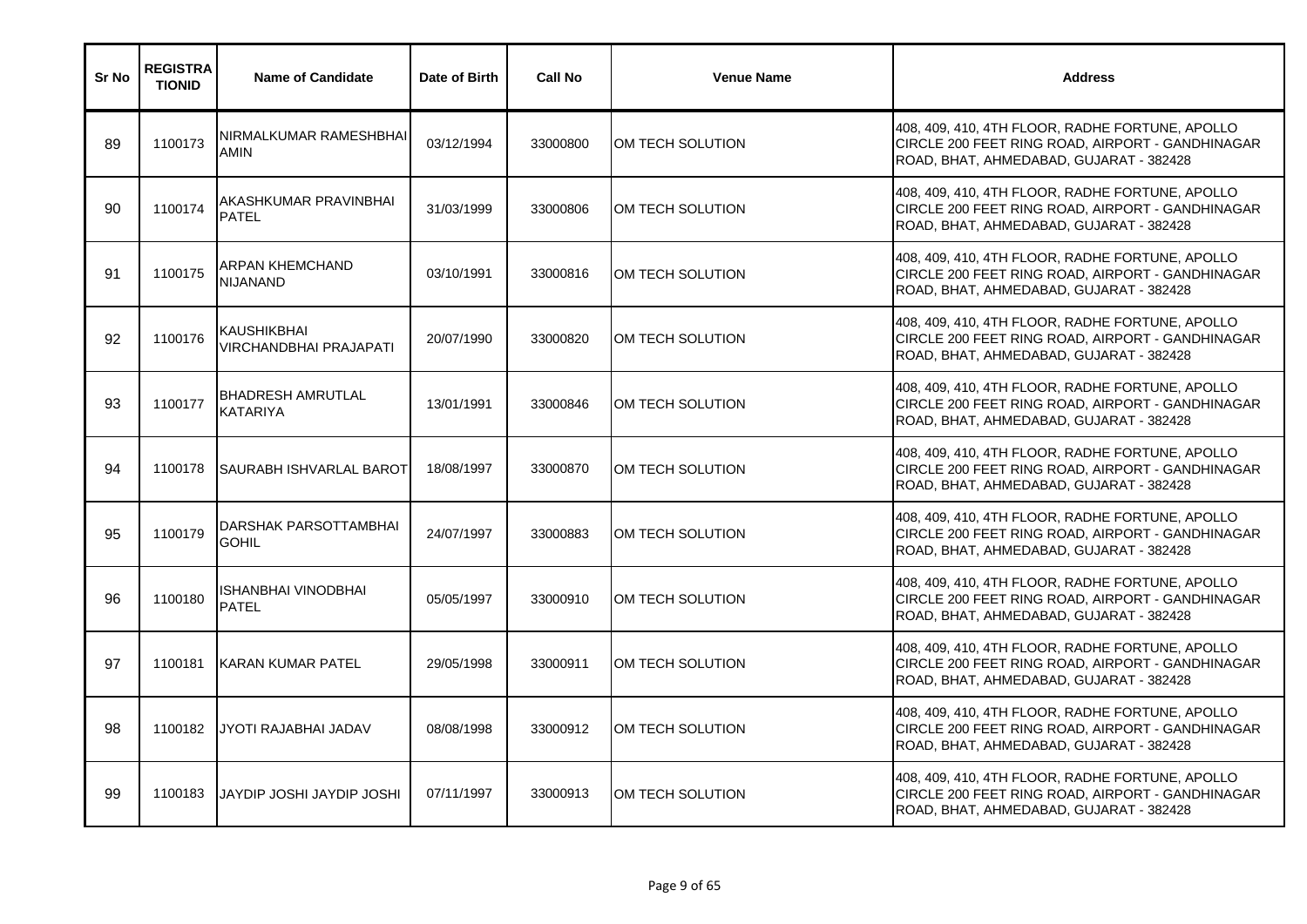| Sr No | <b>REGISTRA</b><br><b>TIONID</b> | <b>Name of Candidate</b>                | Date of Birth | <b>Call No</b> | <b>Venue Name</b> | <b>Address</b>                                                                                                                                 |
|-------|----------------------------------|-----------------------------------------|---------------|----------------|-------------------|------------------------------------------------------------------------------------------------------------------------------------------------|
| 100   | 1100184                          | VEDANT UMESH PANDYA                     | 23/12/1996    | 33000928       | OM TECH SOLUTION  | 408, 409, 410, 4TH FLOOR, RADHE FORTUNE, APOLLO<br>CIRCLE 200 FEET RING ROAD, AIRPORT - GANDHINAGAR<br>ROAD, BHAT, AHMEDABAD, GUJARAT - 382428 |
| 101   | 1100185                          | JUNED MUHAMMAD BAKKAR                   | 14/10/1992    | 33000934       | OM TECH SOLUTION  | 408, 409, 410, 4TH FLOOR, RADHE FORTUNE, APOLLO<br>CIRCLE 200 FEET RING ROAD, AIRPORT - GANDHINAGAR<br>ROAD, BHAT, AHMEDABAD, GUJARAT - 382428 |
| 102   | 1100186                          | SAGARKUMAR GIRISHBHAI<br><b>PATEL</b>   | 23/10/1996    | 33000938       | OM TECH SOLUTION  | 408, 409, 410, 4TH FLOOR, RADHE FORTUNE, APOLLO<br>CIRCLE 200 FEET RING ROAD, AIRPORT - GANDHINAGAR<br>ROAD, BHAT, AHMEDABAD, GUJARAT - 382428 |
| 103   | 1100187                          | DHRUVIL PARESHBHAI DAVE                 | 12/06/1998    | 33000946       | OM TECH SOLUTION  | 408, 409, 410, 4TH FLOOR, RADHE FORTUNE, APOLLO<br>CIRCLE 200 FEET RING ROAD, AIRPORT - GANDHINAGAR<br>ROAD, BHAT, AHMEDABAD, GUJARAT - 382428 |
| 104   | 1100188                          | ROHITKUMAR VIRABHAI<br><b>PRAJAPATI</b> | 21/10/1998    | 33000949       | OM TECH SOLUTION  | 408, 409, 410, 4TH FLOOR, RADHE FORTUNE, APOLLO<br>CIRCLE 200 FEET RING ROAD, AIRPORT - GANDHINAGAR<br>ROAD, BHAT, AHMEDABAD, GUJARAT - 382428 |
| 105   | 1100189                          | UMANGKUMAR<br>MANOJKUMAR JADAV          | 09/08/1996    | 33000950       | OM TECH SOLUTION  | 408, 409, 410, 4TH FLOOR, RADHE FORTUNE, APOLLO<br>CIRCLE 200 FEET RING ROAD, AIRPORT - GANDHINAGAR<br>ROAD, BHAT, AHMEDABAD, GUJARAT - 382428 |
| 106   | 1100190                          | PANKAJ PASHABHAI PATEL                  | 11/01/1991    | 33000980       | OM TECH SOLUTION  | 408, 409, 410, 4TH FLOOR, RADHE FORTUNE, APOLLO<br>CIRCLE 200 FEET RING ROAD, AIRPORT - GANDHINAGAR<br>ROAD, BHAT, AHMEDABAD, GUJARAT - 382428 |
| 107   | 1100191                          | <b>I</b> GOPAL DAHYALAL VAGHELA         | 05/09/1998    | 33000987       | OM TECH SOLUTION  | 408, 409, 410, 4TH FLOOR, RADHE FORTUNE, APOLLO<br>CIRCLE 200 FEET RING ROAD, AIRPORT - GANDHINAGAR<br>ROAD, BHAT, AHMEDABAD, GUJARAT - 382428 |
| 108   | 1100192                          | CHAYAN RAJENDRA<br><b>SHARMA</b>        | 31/05/1989    | 33000990       | OM TECH SOLUTION  | 408, 409, 410, 4TH FLOOR, RADHE FORTUNE, APOLLO<br>CIRCLE 200 FEET RING ROAD, AIRPORT - GANDHINAGAR<br>ROAD, BHAT, AHMEDABAD, GUJARAT - 382428 |
| 109   | 1100193                          | <b>RAJ SATISHKUMAR PATEL</b>            | 12/01/1999    | 33001000       | OM TECH SOLUTION  | 408, 409, 410, 4TH FLOOR, RADHE FORTUNE, APOLLO<br>CIRCLE 200 FEET RING ROAD, AIRPORT - GANDHINAGAR<br>ROAD, BHAT, AHMEDABAD, GUJARAT - 382428 |
| 110   | 1100194                          | HARSH RAJESHKUMAR<br><b>SHAH</b>        | 14/01/1998    | 33001023       | OM TECH SOLUTION  | 408, 409, 410, 4TH FLOOR, RADHE FORTUNE, APOLLO<br>CIRCLE 200 FEET RING ROAD, AIRPORT - GANDHINAGAR<br>ROAD, BHAT, AHMEDABAD, GUJARAT - 382428 |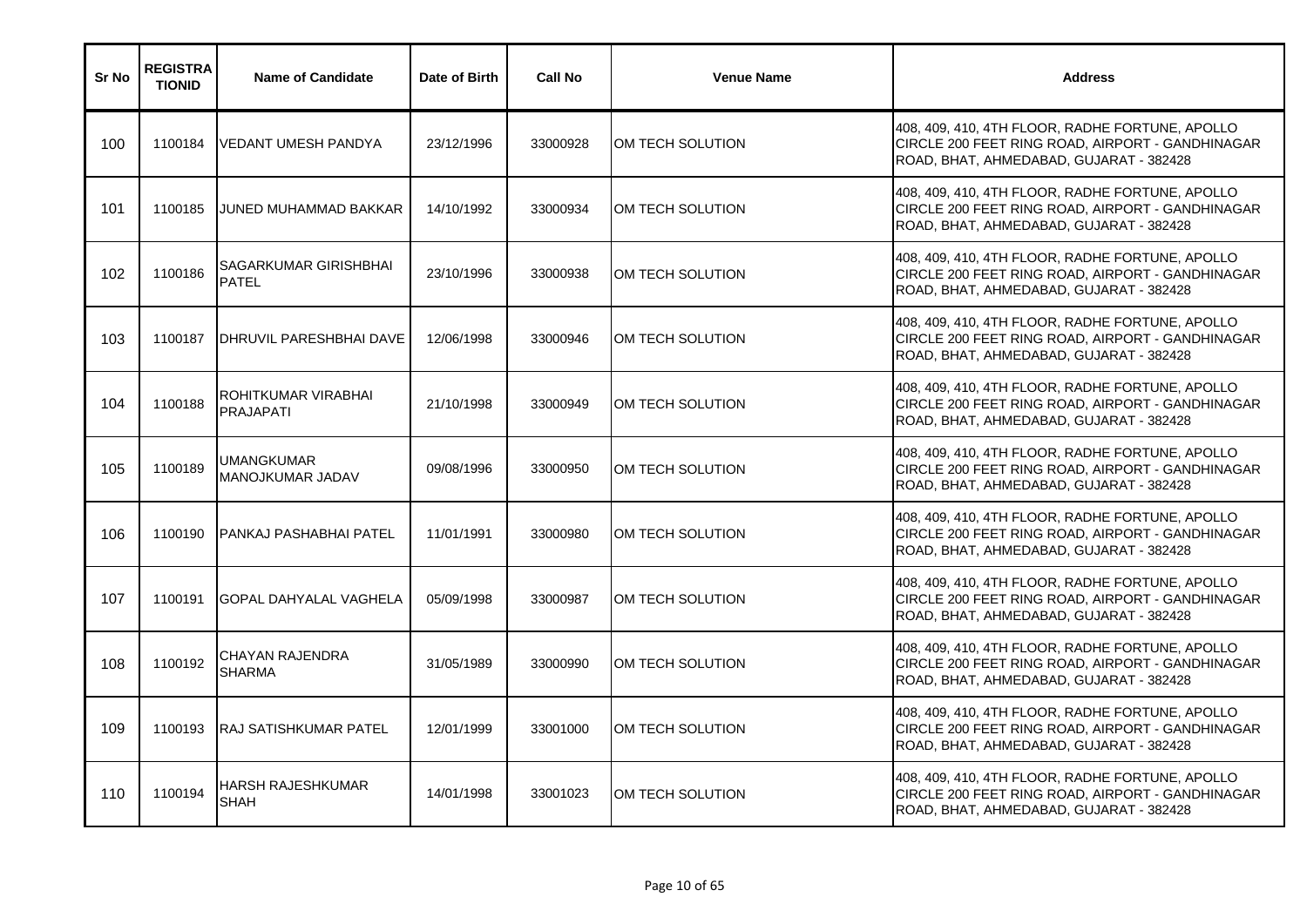| Sr No | <b>REGISTRA</b><br><b>TIONID</b> | <b>Name of Candidate</b>                     | Date of Birth | <b>Call No</b> | <b>Venue Name</b> | <b>Address</b>                                                                                                                                 |
|-------|----------------------------------|----------------------------------------------|---------------|----------------|-------------------|------------------------------------------------------------------------------------------------------------------------------------------------|
| 111   | 1100195                          | JAIMIN HARSHAD BHAI<br><b>KADIA</b>          | 31/07/1996    | 33001034       | IOM TECH SOLUTION | 408, 409, 410, 4TH FLOOR, RADHE FORTUNE, APOLLO<br>CIRCLE 200 FEET RING ROAD, AIRPORT - GANDHINAGAR<br>ROAD, BHAT, AHMEDABAD, GUJARAT - 382428 |
| 112   | 1100196                          | DHAVAL JESINGBHAI<br><b>RATHOD</b>           | 12/06/1998    | 33001037       | OM TECH SOLUTION  | 408, 409, 410, 4TH FLOOR, RADHE FORTUNE, APOLLO<br>CIRCLE 200 FEET RING ROAD, AIRPORT - GANDHINAGAR<br>ROAD, BHAT, AHMEDABAD, GUJARAT - 382428 |
| 113   | 1100197                          | <b>SUJITH VELLOOR</b><br>SUDARSANAKUMAR NAIR | 26/09/1992    | 33001056       | OM TECH SOLUTION  | 408, 409, 410, 4TH FLOOR, RADHE FORTUNE, APOLLO<br>CIRCLE 200 FEET RING ROAD, AIRPORT - GANDHINAGAR<br>ROAD, BHAT, AHMEDABAD, GUJARAT - 382428 |
| 114   | 1100198                          | RAJNEEKANT AMBALAL<br><b>PARMAR</b>          | 26/01/1992    | 33001062       | OM TECH SOLUTION  | 408, 409, 410, 4TH FLOOR, RADHE FORTUNE, APOLLO<br>CIRCLE 200 FEET RING ROAD, AIRPORT - GANDHINAGAR<br>ROAD, BHAT, AHMEDABAD, GUJARAT - 382428 |
| 115   | 1100199                          | <b>PARTH PRADIPKUMAR</b><br><b>PATEL</b>     | 16/07/1993    | 33001080       | OM TECH SOLUTION  | 408, 409, 410, 4TH FLOOR, RADHE FORTUNE, APOLLO<br>CIRCLE 200 FEET RING ROAD, AIRPORT - GANDHINAGAR<br>ROAD, BHAT, AHMEDABAD, GUJARAT - 382428 |
| 116   | 1100200                          | NISHIT JAYESHBHAI<br><b>PARMAR</b>           | 29/09/1995    | 33001102       | OM TECH SOLUTION  | 408, 409, 410, 4TH FLOOR, RADHE FORTUNE, APOLLO<br>CIRCLE 200 FEET RING ROAD, AIRPORT - GANDHINAGAR<br>ROAD, BHAT, AHMEDABAD, GUJARAT - 382428 |
| 117   | 1100201                          | ROHITKUMAR MANUBHAI<br><b>SHAH</b>           | 27/08/1998    | 33001114       | OM TECH SOLUTION  | 408, 409, 410, 4TH FLOOR, RADHE FORTUNE, APOLLO<br>CIRCLE 200 FEET RING ROAD, AIRPORT - GANDHINAGAR<br>ROAD, BHAT, AHMEDABAD, GUJARAT - 382428 |
| 118   | 1100202                          | <b>RAVIKUMAR GINESHBHAI</b><br><b>OZA</b>    | 23/11/1997    | 33001118       | OM TECH SOLUTION  | 408, 409, 410, 4TH FLOOR, RADHE FORTUNE, APOLLO<br>CIRCLE 200 FEET RING ROAD, AIRPORT - GANDHINAGAR<br>ROAD, BHAT, AHMEDABAD, GUJARAT - 382428 |
| 119   | 1100203                          | <b>HARDIK PRAMODKUMAR</b><br><b>KANSARA</b>  | 20/11/1997    | 33001122       | OM TECH SOLUTION  | 408, 409, 410, 4TH FLOOR, RADHE FORTUNE, APOLLO<br>CIRCLE 200 FEET RING ROAD, AIRPORT - GANDHINAGAR<br>ROAD, BHAT, AHMEDABAD, GUJARAT - 382428 |
| 120   | 1100204                          | CHINTAN MANOJ SOLANKI                        | 16/10/1997    | 33001138       | OM TECH SOLUTION  | 408, 409, 410, 4TH FLOOR, RADHE FORTUNE, APOLLO<br>CIRCLE 200 FEET RING ROAD, AIRPORT - GANDHINAGAR<br>ROAD, BHAT, AHMEDABAD, GUJARAT - 382428 |
| 121   | 1100205                          | <b>DHARA SURESHBHAI</b><br><b>CHAVDA</b>     | 01/04/1997    | 33001141       | OM TECH SOLUTION  | 408, 409, 410, 4TH FLOOR, RADHE FORTUNE, APOLLO<br>CIRCLE 200 FEET RING ROAD, AIRPORT - GANDHINAGAR<br>ROAD, BHAT, AHMEDABAD, GUJARAT - 382428 |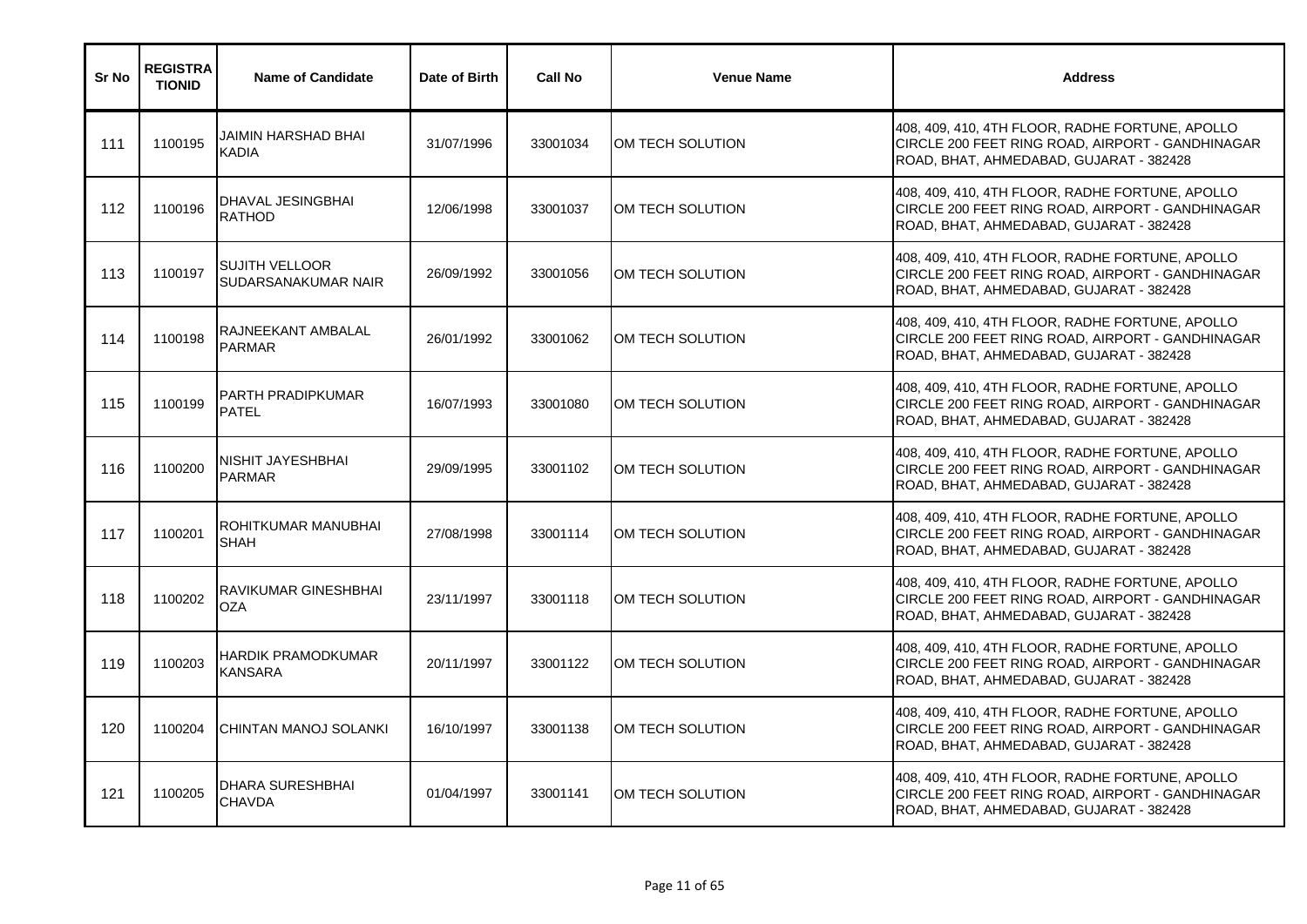| Sr No | <b>REGISTRA</b><br><b>TIONID</b> | <b>Name of Candidate</b>                        | Date of Birth | <b>Call No</b> | <b>Venue Name</b> | <b>Address</b>                                                                                                                                 |
|-------|----------------------------------|-------------------------------------------------|---------------|----------------|-------------------|------------------------------------------------------------------------------------------------------------------------------------------------|
| 122   | 1100206                          | JAYRAJSINH GIRIRAJSINH<br><b>PARMAR</b>         | 10/08/1995    | 33001147       | IOM TECH SOLUTION | 408, 409, 410, 4TH FLOOR, RADHE FORTUNE, APOLLO<br>CIRCLE 200 FEET RING ROAD, AIRPORT - GANDHINAGAR<br>ROAD, BHAT, AHMEDABAD, GUJARAT - 382428 |
| 123   | 1100207                          | YASHKUMAR RAMBHAI<br><b>PATEL</b>               | 23/01/1998    | 33001151       | OM TECH SOLUTION  | 408, 409, 410, 4TH FLOOR, RADHE FORTUNE, APOLLO<br>CIRCLE 200 FEET RING ROAD, AIRPORT - GANDHINAGAR<br>ROAD, BHAT, AHMEDABAD, GUJARAT - 382428 |
| 124   | 1100208                          | RANAMALBHAI<br>SHANKARBHAI RAJPUROHIT           | 20/06/1995    | 33001156       | OM TECH SOLUTION  | 408, 409, 410, 4TH FLOOR, RADHE FORTUNE, APOLLO<br>CIRCLE 200 FEET RING ROAD, AIRPORT - GANDHINAGAR<br>ROAD, BHAT, AHMEDABAD, GUJARAT - 382428 |
| 125   | 1100209                          | RAHULKUMAR KANAIYALAL<br><b>RATHOD</b>          | 03/08/1984    | 33001159       | OM TECH SOLUTION  | 408, 409, 410, 4TH FLOOR, RADHE FORTUNE, APOLLO<br>CIRCLE 200 FEET RING ROAD, AIRPORT - GANDHINAGAR<br>ROAD, BHAT, AHMEDABAD, GUJARAT - 382428 |
| 126   | 1100210                          | MITESH BHAI JAYESHBHAI<br><b>MAKWANAI</b>       | 02/07/1995    | 33001164       | OM TECH SOLUTION  | 408, 409, 410, 4TH FLOOR, RADHE FORTUNE, APOLLO<br>CIRCLE 200 FEET RING ROAD, AIRPORT - GANDHINAGAR<br>ROAD, BHAT, AHMEDABAD, GUJARAT - 382428 |
| 127   | 1100211                          | <b>DIVYANG DINESHBHAI</b><br><b>PURABIYA</b>    | 19/03/1996    | 33001167       | OM TECH SOLUTION  | 408, 409, 410, 4TH FLOOR, RADHE FORTUNE, APOLLO<br>CIRCLE 200 FEET RING ROAD, AIRPORT - GANDHINAGAR<br>ROAD, BHAT, AHMEDABAD, GUJARAT - 382428 |
| 128   | 1100212                          | <b>ABHISHEK PRABHUDAS AMIN</b>                  | 09/01/1995    | 33001176       | OM TECH SOLUTION  | 408, 409, 410, 4TH FLOOR, RADHE FORTUNE, APOLLO<br>CIRCLE 200 FEET RING ROAD, AIRPORT - GANDHINAGAR<br>ROAD, BHAT, AHMEDABAD, GUJARAT - 382428 |
| 129   | 1100213                          | <b>KIRVEN JAYESHKUMAR BAXI</b>                  | 14/06/1991    | 33001177       | OM TECH SOLUTION  | 408, 409, 410, 4TH FLOOR, RADHE FORTUNE, APOLLO<br>CIRCLE 200 FEET RING ROAD, AIRPORT - GANDHINAGAR<br>ROAD, BHAT, AHMEDABAD, GUJARAT - 382428 |
| 130   | 1100214                          | MITVA SANJAYKUMAR<br><b>PARMAR</b>              | 24/08/1998    | 33001178       | OM TECH SOLUTION  | 408, 409, 410, 4TH FLOOR, RADHE FORTUNE, APOLLO<br>CIRCLE 200 FEET RING ROAD, AIRPORT - GANDHINAGAR<br>ROAD, BHAT, AHMEDABAD, GUJARAT - 382428 |
| 131   | 1100215                          | <b>BHAVESH NARENDRAKUMAR</b><br><b>NANAVATI</b> | 03/01/1992    | 33001185       | OM TECH SOLUTION  | 408, 409, 410, 4TH FLOOR, RADHE FORTUNE, APOLLO<br>CIRCLE 200 FEET RING ROAD, AIRPORT - GANDHINAGAR<br>ROAD, BHAT, AHMEDABAD, GUJARAT - 382428 |
| 132   | 1100216                          | PARIMAL SHAILESHBHAI<br><b>PATEL</b>            | 01/04/1999    | 33001188       | OM TECH SOLUTION  | 408, 409, 410, 4TH FLOOR, RADHE FORTUNE, APOLLO<br>CIRCLE 200 FEET RING ROAD, AIRPORT - GANDHINAGAR<br>ROAD, BHAT, AHMEDABAD, GUJARAT - 382428 |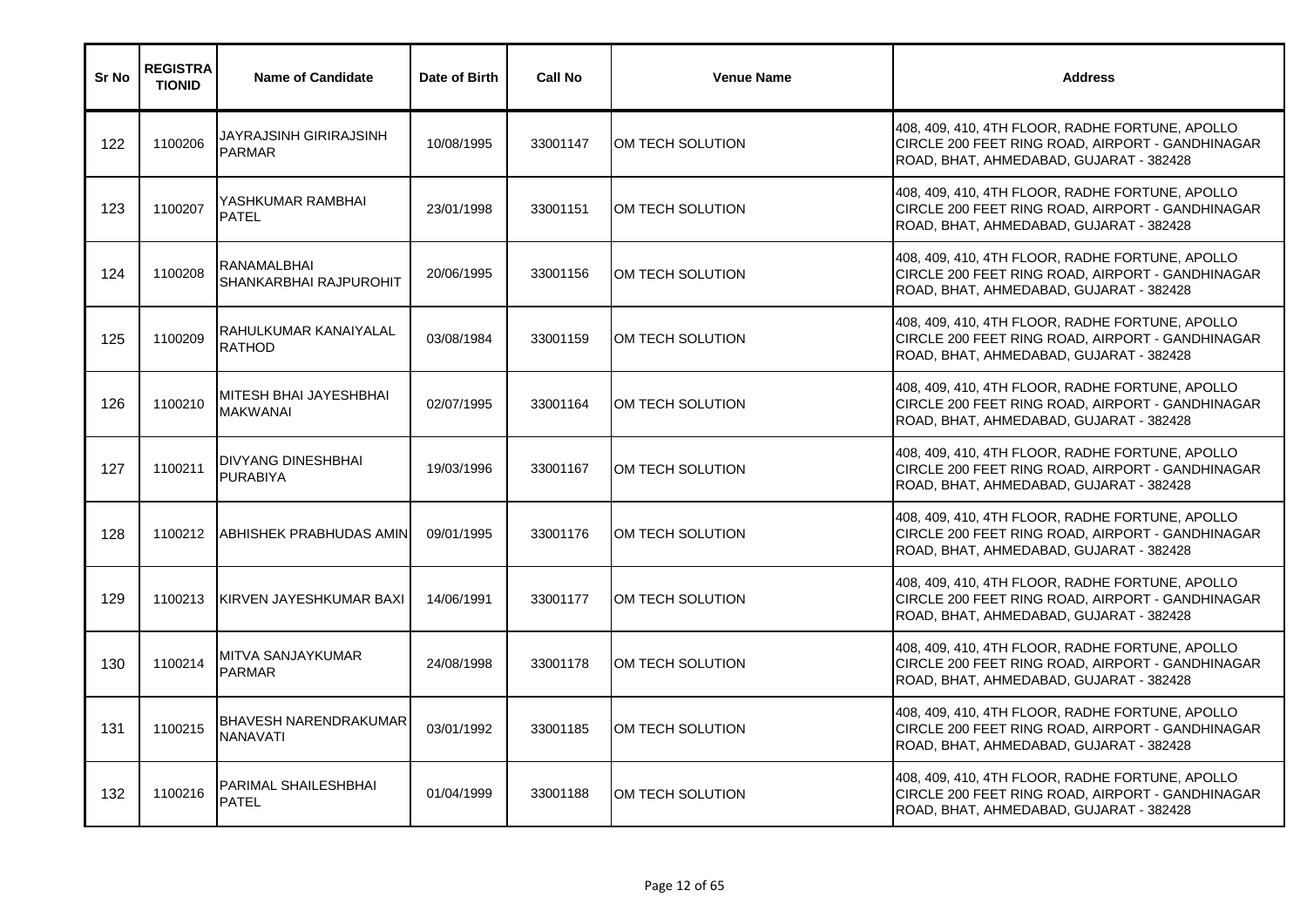| Sr No | <b>REGISTRA</b><br><b>TIONID</b> | <b>Name of Candidate</b>                       | Date of Birth | <b>Call No</b> | <b>Venue Name</b>      | <b>Address</b>                                                                                                                                 |
|-------|----------------------------------|------------------------------------------------|---------------|----------------|------------------------|------------------------------------------------------------------------------------------------------------------------------------------------|
| 133   | 1100217                          | JENIL KIRANKUMAR<br><b>UPADHYAY</b>            | 21/04/1998    | 33001205       | OM TECH SOLUTION       | 408, 409, 410, 4TH FLOOR, RADHE FORTUNE, APOLLO<br>CIRCLE 200 FEET RING ROAD, AIRPORT - GANDHINAGAR<br>ROAD, BHAT, AHMEDABAD, GUJARAT - 382428 |
| 134   | 1100218                          | <b>KAUSHALKUMAR</b><br><b>PRAVINBHAI PATEL</b> | 22/05/1996    | 33001216       | OM TECH SOLUTION       | 408, 409, 410, 4TH FLOOR, RADHE FORTUNE, APOLLO<br>CIRCLE 200 FEET RING ROAD, AIRPORT - GANDHINAGAR<br>ROAD, BHAT, AHMEDABAD, GUJARAT - 382428 |
| 135   | 1100219                          | HARSHIL VINAYAKKUMAR<br><b>CHAUHAN</b>         | 13/05/1997    | 33001218       | OM TECH SOLUTION       | 408, 409, 410, 4TH FLOOR, RADHE FORTUNE, APOLLO<br>CIRCLE 200 FEET RING ROAD, AIRPORT - GANDHINAGAR<br>ROAD, BHAT, AHMEDABAD, GUJARAT - 382428 |
| 136   | 1100220                          | KUSHKUMAR SURESHBHAI<br><b>PATEL</b>           | 21/01/1997    | 33001223       | ISHREY INFOTECH        | 501-502, VISHALA EMPIRE, NR. DEHGAM CIRCLE, SARDAR<br>PATEL RING RD, NARODA, AHMEDABAD, GUJARAT - 382330                                       |
| 137   | 1100221                          | KHANJANKUMAR<br>NAINESHKUMAR VYAS              | 26/08/1996    | 33001242       | <b>SHREY INFOTECH</b>  | 501-502, VISHALA EMPIRE, NR. DEHGAM CIRCLE, SARDAR<br>PATEL RING RD, NARODA, AHMEDABAD, GUJARAT - 382330                                       |
| 138   | 1100222                          | <b>PARTH PARESHBHAI DODIYA</b>                 | 22/10/1995    | 33001243       | <b>SHREY INFOTECH</b>  | 501-502, VISHALA EMPIRE, NR. DEHGAM CIRCLE, SARDAR<br>PATEL RING RD, NARODA, AHMEDABAD, GUJARAT - 382330                                       |
| 139   | 1100223                          | JIGAR HITESHBHAI PATEL                         | 03/05/1994    | 33001247       | <b>ISHREY INFOTECH</b> | 501-502, VISHALA EMPIRE, NR. DEHGAM CIRCLE, SARDAR<br>PATEL RING RD, NARODA, AHMEDABAD, GUJARAT - 382330                                       |
| 140   | 1100224                          | KAJALKUMARI MANOJBHAI<br><b>ATARA</b>          | 22/10/1997    | 33001248       | <b>SHREY INFOTECH</b>  | 501-502, VISHALA EMPIRE, NR. DEHGAM CIRCLE, SARDAR<br>PATEL RING RD, NARODA, AHMEDABAD, GUJARAT - 382330                                       |
| 141   | 1100225                          | VIRENDRASINH SOMABHAI<br><b>SOLANKI</b>        | 25/05/1998    | 33001256       | <b>ISHREY INFOTECH</b> | 501-502, VISHALA EMPIRE, NR. DEHGAM CIRCLE, SARDAR<br>PATEL RING RD, NARODA, AHMEDABAD, GUJARAT - 382330                                       |
| 142   | 1100226                          | <b>RAHULKUMAR</b><br>MUKESHKUMAR PATEL         | 04/08/1995    | 33001260       | <b>SHREY INFOTECH</b>  | 501-502, VISHALA EMPIRE, NR. DEHGAM CIRCLE, SARDAR<br>PATEL RING RD, NARODA, AHMEDABAD, GUJARAT - 382330                                       |
| 143   | 1100227                          | YASHVANTSINH<br><b>BHAGVANSINH PARMAR</b>      | 03/08/1995    | 33001264       | <b>ISHREY INFOTECH</b> | 501-502, VISHALA EMPIRE, NR. DEHGAM CIRCLE, SARDAR<br>PATEL RING RD, NARODA, AHMEDABAD, GUJARAT - 382330                                       |
| 144   | 1100228                          | NIRAVKUMAR MOHANBHAI<br><b>CHAUHAN</b>         | 22/08/1996    | 33001267       | <b>SHREY INFOTECH</b>  | 501-502, VISHALA EMPIRE, NR. DEHGAM CIRCLE, SARDAR<br>PATEL RING RD, NARODA, AHMEDABAD, GUJARAT - 382330                                       |
| 145   | 1100229                          | PARULBAHEN VIRABHAI<br><b>MACHHI</b>           | 01/06/1993    | 33001276       | <b>SHREY INFOTECH</b>  | 501-502, VISHALA EMPIRE, NR. DEHGAM CIRCLE, SARDAR<br>PATEL RING RD, NARODA, AHMEDABAD, GUJARAT - 382330                                       |
| 146   | 1100230                          | ANKIT RAMESHCHANDRA<br><b>CHAUHAN</b>          | 06/11/1995    | 33001280       | <b>SHREY INFOTECH</b>  | 501-502, VISHALA EMPIRE, NR. DEHGAM CIRCLE, SARDAR<br>PATEL RING RD, NARODA, AHMEDABAD, GUJARAT - 382330                                       |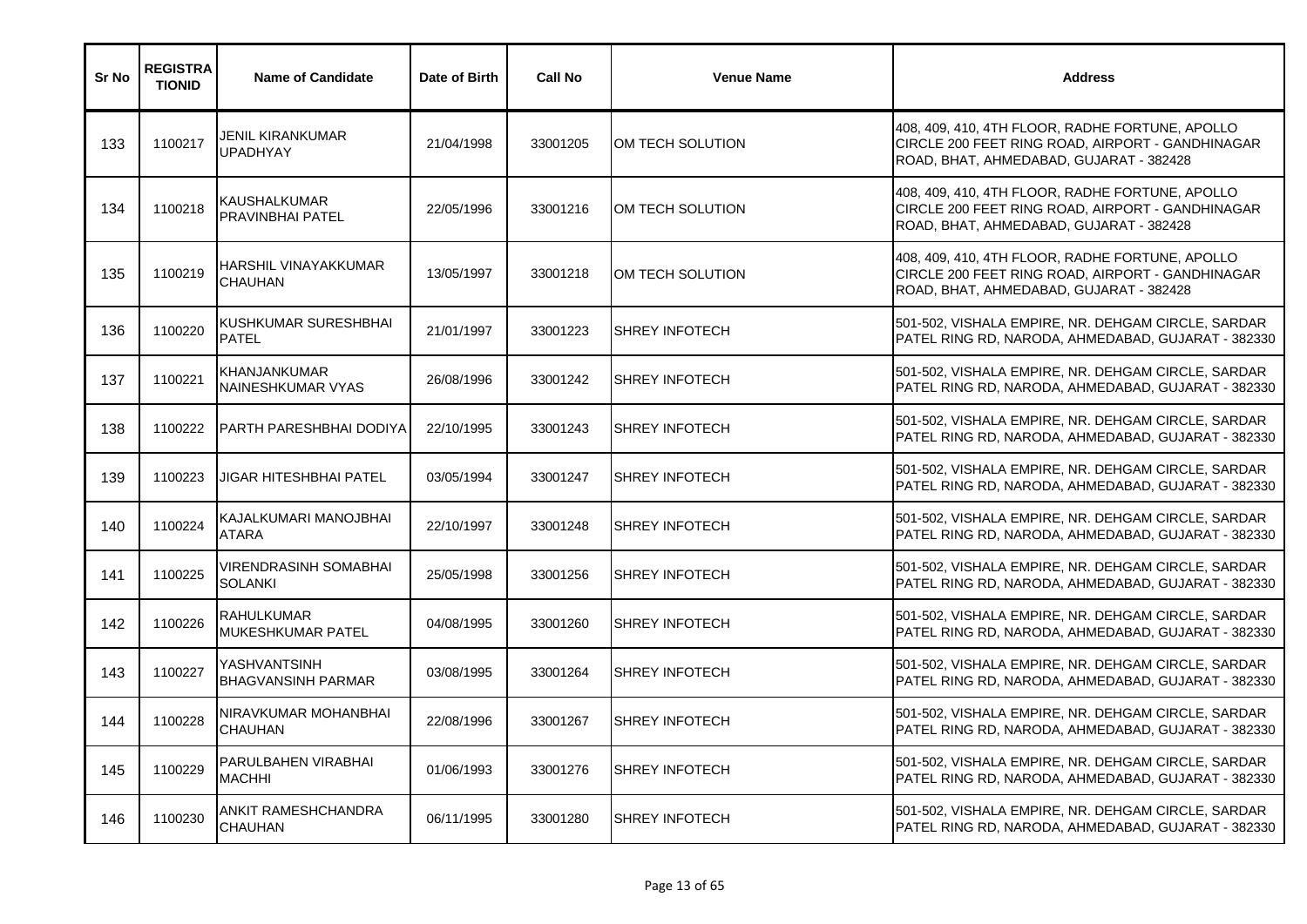| Sr No | <b>REGISTRA</b><br><b>TIONID</b> | <b>Name of Candidate</b>                   | Date of Birth | <b>Call No</b> | <b>Venue Name</b>     | <b>Address</b>                                                                                           |
|-------|----------------------------------|--------------------------------------------|---------------|----------------|-----------------------|----------------------------------------------------------------------------------------------------------|
| 147   | 1100231                          | VAIBHAVKUMAR CHAMANLAL<br><b>CHAUHAN</b>   | 30/03/1997    | 33001284       | <b>SHREY INFOTECH</b> | 501-502, VISHALA EMPIRE, NR. DEHGAM CIRCLE, SARDAR<br>PATEL RING RD, NARODA, AHMEDABAD, GUJARAT - 382330 |
| 148   | 1100232                          | AKASHKUMAR GOVINDBHAI<br><b>PATEL</b>      | 04/06/1996    | 33001319       | <b>SHREY INFOTECH</b> | 501-502, VISHALA EMPIRE, NR. DEHGAM CIRCLE, SARDAR<br>PATEL RING RD, NARODA, AHMEDABAD, GUJARAT - 382330 |
| 149   | 1100233                          | <b>SOREL JASTIN CHRISTIAN</b>              | 25/05/1998    | 33001349       | <b>SHREY INFOTECH</b> | 501-502, VISHALA EMPIRE, NR. DEHGAM CIRCLE, SARDAR<br>PATEL RING RD, NARODA, AHMEDABAD, GUJARAT - 382330 |
| 150   | 1100234                          | <b>HARSHKUMAR</b><br>SHAILESHBHAI PATEL    | 08/05/1995    | 33001350       | <b>SHREY INFOTECH</b> | 501-502, VISHALA EMPIRE, NR. DEHGAM CIRCLE, SARDAR<br>PATEL RING RD, NARODA, AHMEDABAD, GUJARAT - 382330 |
| 151   | 1100235                          | ISAMIRA KHURSHID SHAIKH                    | 23/11/1994    | 33001352       | <b>SHREY INFOTECH</b> | 501-502, VISHALA EMPIRE, NR. DEHGAM CIRCLE, SARDAR<br>PATEL RING RD, NARODA, AHMEDABAD, GUJARAT - 382330 |
| 152   | 1100236                          | UJJVAL VIKRAMBHAI<br><b>_IMBACHIYA</b>     | 24/03/1996    | 33001367       | <b>SHREY INFOTECH</b> | 501-502, VISHALA EMPIRE, NR. DEHGAM CIRCLE, SARDAR<br>PATEL RING RD, NARODA, AHMEDABAD, GUJARAT - 382330 |
| 153   | 1100237                          | CHHAYABEN HITESHBHAI<br>VEDIYA             | 20/07/1995    | 33001369       | <b>SHREY INFOTECH</b> | 501-502, VISHALA EMPIRE, NR. DEHGAM CIRCLE, SARDAR<br>PATEL RING RD, NARODA, AHMEDABAD, GUJARAT - 382330 |
| 154   | 1100238                          | VIKAS NARESHBHAI PATEL                     | 28/11/1993    | 33001375       | <b>SHREY INFOTECH</b> | 501-502, VISHALA EMPIRE, NR. DEHGAM CIRCLE, SARDAR<br>PATEL RING RD, NARODA, AHMEDABAD, GUJARAT - 382330 |
| 155   | 1100239                          | RAJATKUMAR MUKESHBHAI<br><b>PATEL</b>      | 03/01/1995    | 33001386       | <b>SHREY INFOTECH</b> | 501-502, VISHALA EMPIRE, NR. DEHGAM CIRCLE, SARDAR<br>PATEL RING RD, NARODA, AHMEDABAD, GUJARAT - 382330 |
| 156   | 1100240                          | JAYRAJ HARSUKHBHAI<br><b>KAMANI</b>        | 19/08/1995    | 33001393       | <b>SHREY INFOTECH</b> | 501-502, VISHALA EMPIRE, NR. DEHGAM CIRCLE, SARDAR<br>PATEL RING RD, NARODA, AHMEDABAD, GUJARAT - 382330 |
| 157   | 1100241                          | DHAVALKUMAR PUNAMBHAI<br><b>MAKWANA</b>    | 14/06/1995    | 33001425       | <b>SHREY INFOTECH</b> | 501-502, VISHALA EMPIRE, NR. DEHGAM CIRCLE, SARDAR<br>PATEL RING RD, NARODA, AHMEDABAD, GUJARAT - 382330 |
| 158   | 1100242                          | JIGAR SOYANTBHAI<br><b>GANASVA</b>         | 24/03/1998    | 33001430       | <b>SHREY INFOTECH</b> | 501-502, VISHALA EMPIRE, NR. DEHGAM CIRCLE, SARDAR<br>PATEL RING RD, NARODA, AHMEDABAD, GUJARAT - 382330 |
| 159   | 1100243                          | ICHAYAN KISHORBHAI PATEL                   | 12/11/1997    | 33001438       | <b>SHREY INFOTECH</b> | 501-502, VISHALA EMPIRE, NR. DEHGAM CIRCLE, SARDAR<br>PATEL RING RD, NARODA, AHMEDABAD, GUJARAT - 382330 |
| 160   | 1100244                          | VANRAJKUMAR<br><b>HARJIVANBHAI CHAUHAN</b> | 30/05/1995    | 33001444       | <b>SHREY INFOTECH</b> | 501-502, VISHALA EMPIRE, NR. DEHGAM CIRCLE, SARDAR<br>PATEL RING RD, NARODA, AHMEDABAD, GUJARAT - 382330 |
| 161   | 1100245                          | SAUMIL HARSHADBHAI<br><b>GAJJAR</b>        | 12/01/1997    | 33001452       | <b>SHREY INFOTECH</b> | 501-502, VISHALA EMPIRE, NR. DEHGAM CIRCLE, SARDAR<br>PATEL RING RD, NARODA, AHMEDABAD, GUJARAT - 382330 |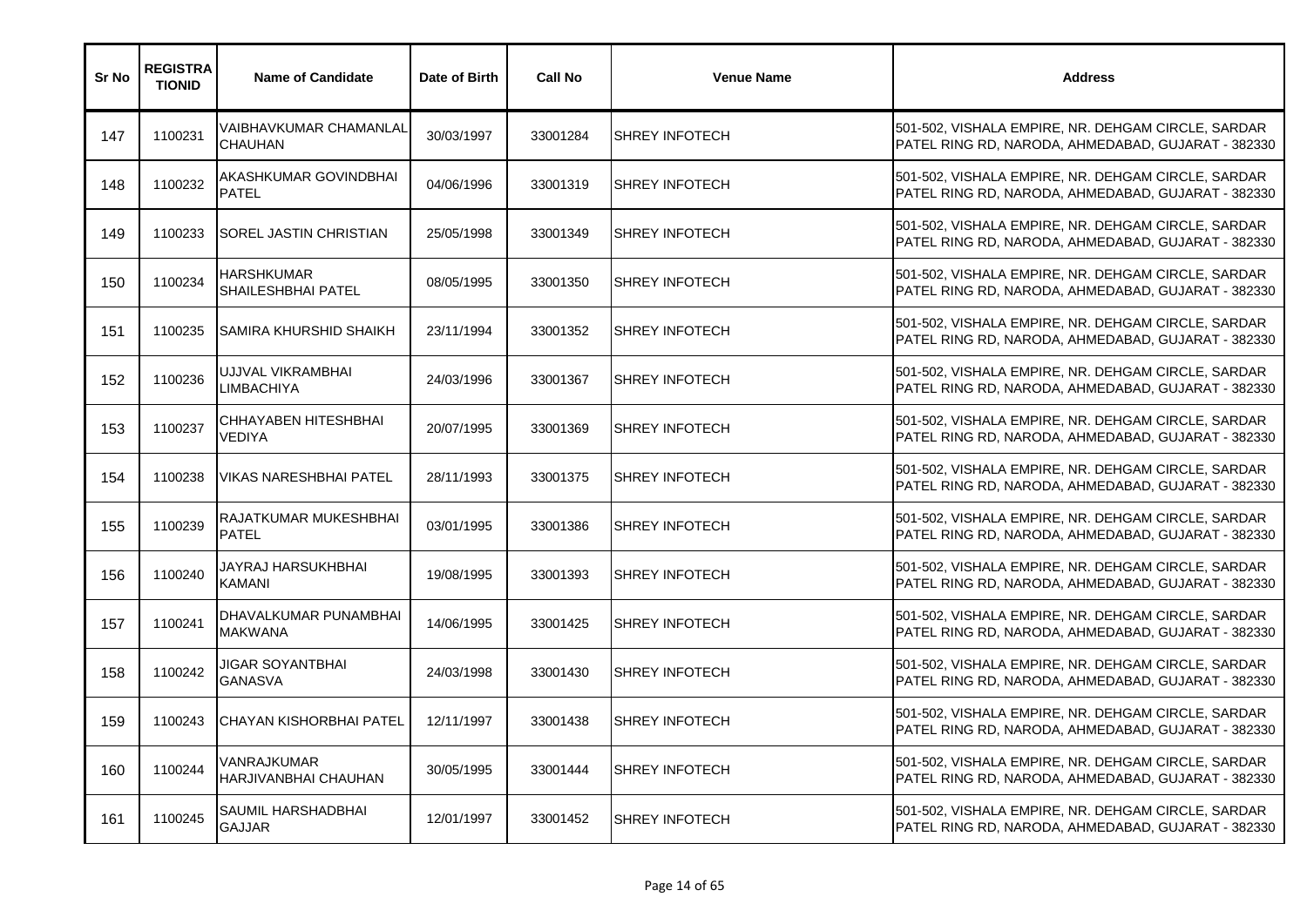| Sr No | <b>REGISTRA</b><br><b>TIONID</b> | <b>Name of Candidate</b>                       | Date of Birth | <b>Call No</b> | <b>Venue Name</b>     | <b>Address</b>                                                                                           |
|-------|----------------------------------|------------------------------------------------|---------------|----------------|-----------------------|----------------------------------------------------------------------------------------------------------|
| 162   | 1100246                          | MOHSINHUSAIN<br>ABDULGAFFAR ABBASI             | 09/12/1986    | 33001455       | <b>SHREY INFOTECH</b> | 501-502, VISHALA EMPIRE, NR. DEHGAM CIRCLE, SARDAR<br>PATEL RING RD, NARODA, AHMEDABAD, GUJARAT - 382330 |
| 163   | 1100247                          | VAIBHAVI DINESHBHAI RANA                       | 13/10/1995    | 33001460       | <b>SHREY INFOTECH</b> | 501-502, VISHALA EMPIRE, NR. DEHGAM CIRCLE, SARDAR<br>PATEL RING RD, NARODA, AHMEDABAD, GUJARAT - 382330 |
| 164   | 1100248                          | SUBHASHKUMAR KALIDAS<br><b>PATEL</b>           | 29/03/1996    | 33001461       | <b>SHREY INFOTECH</b> | 501-502, VISHALA EMPIRE, NR. DEHGAM CIRCLE, SARDAR<br>PATEL RING RD, NARODA, AHMEDABAD, GUJARAT - 382330 |
| 165   | 1100249                          | <b>ISHAN JITENDRABHAI</b><br><b>PANCHAL</b>    | 05/02/1995    | 33001466       | <b>SHREY INFOTECH</b> | 501-502, VISHALA EMPIRE, NR. DEHGAM CIRCLE, SARDAR<br>PATEL RING RD, NARODA, AHMEDABAD, GUJARAT - 382330 |
| 166   | 1100250                          | AAYUSHKUMAR<br><b>KALPESHBHAI PATEL</b>        | 11/12/1997    | 33001467       | <b>SHREY INFOTECH</b> | 501-502, VISHALA EMPIRE, NR. DEHGAM CIRCLE, SARDAR<br>PATEL RING RD, NARODA, AHMEDABAD, GUJARAT - 382330 |
| 167   | 1100251                          | CHINMAY JAIMINBHAI DESAI                       | 05/01/1998    | 33001475       | <b>SHREY INFOTECH</b> | 501-502, VISHALA EMPIRE, NR. DEHGAM CIRCLE, SARDAR<br>PATEL RING RD, NARODA, AHMEDABAD, GUJARAT - 382330 |
| 168   | 1100252                          | UTKARSH RAJENDRA KUMAR<br><b>GAUTAM</b>        | 20/03/1994    | 33001479       | <b>SHREY INFOTECH</b> | 501-502, VISHALA EMPIRE, NR. DEHGAM CIRCLE, SARDAR<br>PATEL RING RD, NARODA, AHMEDABAD, GUJARAT - 382330 |
| 169   | 1100253                          | <b>MAYANKKUMAR</b><br>CHAKRAVARTI BARANDA      | 19/08/1993    | 33001486       | <b>SHREY INFOTECH</b> | 501-502, VISHALA EMPIRE, NR. DEHGAM CIRCLE, SARDAR<br>PATEL RING RD, NARODA, AHMEDABAD, GUJARAT - 382330 |
| 170   | 1100254                          | SHASHIKKUMAR<br>ASHOKKUMAR PATEL               | 09/11/1989    | 33001488       | <b>SHREY INFOTECH</b> | 501-502, VISHALA EMPIRE, NR. DEHGAM CIRCLE, SARDAR<br>PATEL RING RD, NARODA, AHMEDABAD, GUJARAT - 382330 |
| 171   | 1100255                          | PARAG RAMESHBHAI PATEL                         | 17/08/1996    | 33001489       | <b>SHREY INFOTECH</b> | 501-502, VISHALA EMPIRE, NR. DEHGAM CIRCLE, SARDAR<br>PATEL RING RD, NARODA, AHMEDABAD, GUJARAT - 382330 |
| 172   | 1100256                          | DHYAN BHUPENDRAKUMAR<br><b>PATEL</b>           | 27/10/1998    | 33001495       | <b>SHREY INFOTECH</b> | 501-502, VISHALA EMPIRE, NR. DEHGAM CIRCLE, SARDAR<br>PATEL RING RD, NARODA, AHMEDABAD, GUJARAT - 382330 |
| 173   | 1100257                          | <b>MAULIKKUMAR GIRISHBHAI</b><br><b>PATEL</b>  | 16/06/1994    | 33001501       | <b>SHREY INFOTECH</b> | 501-502, VISHALA EMPIRE, NR. DEHGAM CIRCLE, SARDAR<br>PATEL RING RD, NARODA, AHMEDABAD, GUJARAT - 382330 |
| 174   | 1100258                          | IPARTH ATULKUMAR MEHTA                         | 02/08/1995    | 33001517       | <b>SHREY INFOTECH</b> | 501-502, VISHALA EMPIRE, NR. DEHGAM CIRCLE, SARDAR<br>PATEL RING RD, NARODA, AHMEDABAD, GUJARAT - 382330 |
| 175   | 1100259                          | URVISHKUMAR<br><b>MAHENDRABHAI PATEL</b>       | 06/09/1993    | 33001519       | <b>SHREY INFOTECH</b> | 501-502, VISHALA EMPIRE, NR. DEHGAM CIRCLE, SARDAR<br>PATEL RING RD, NARODA, AHMEDABAD, GUJARAT - 382330 |
| 176   | 1100260                          | <b>SHUBHAMKUMAR</b><br><b>HITESHBHAI PATEL</b> | 10/12/1994    | 33001528       | <b>SHREY INFOTECH</b> | 501-502, VISHALA EMPIRE, NR. DEHGAM CIRCLE, SARDAR<br>PATEL RING RD, NARODA, AHMEDABAD, GUJARAT - 382330 |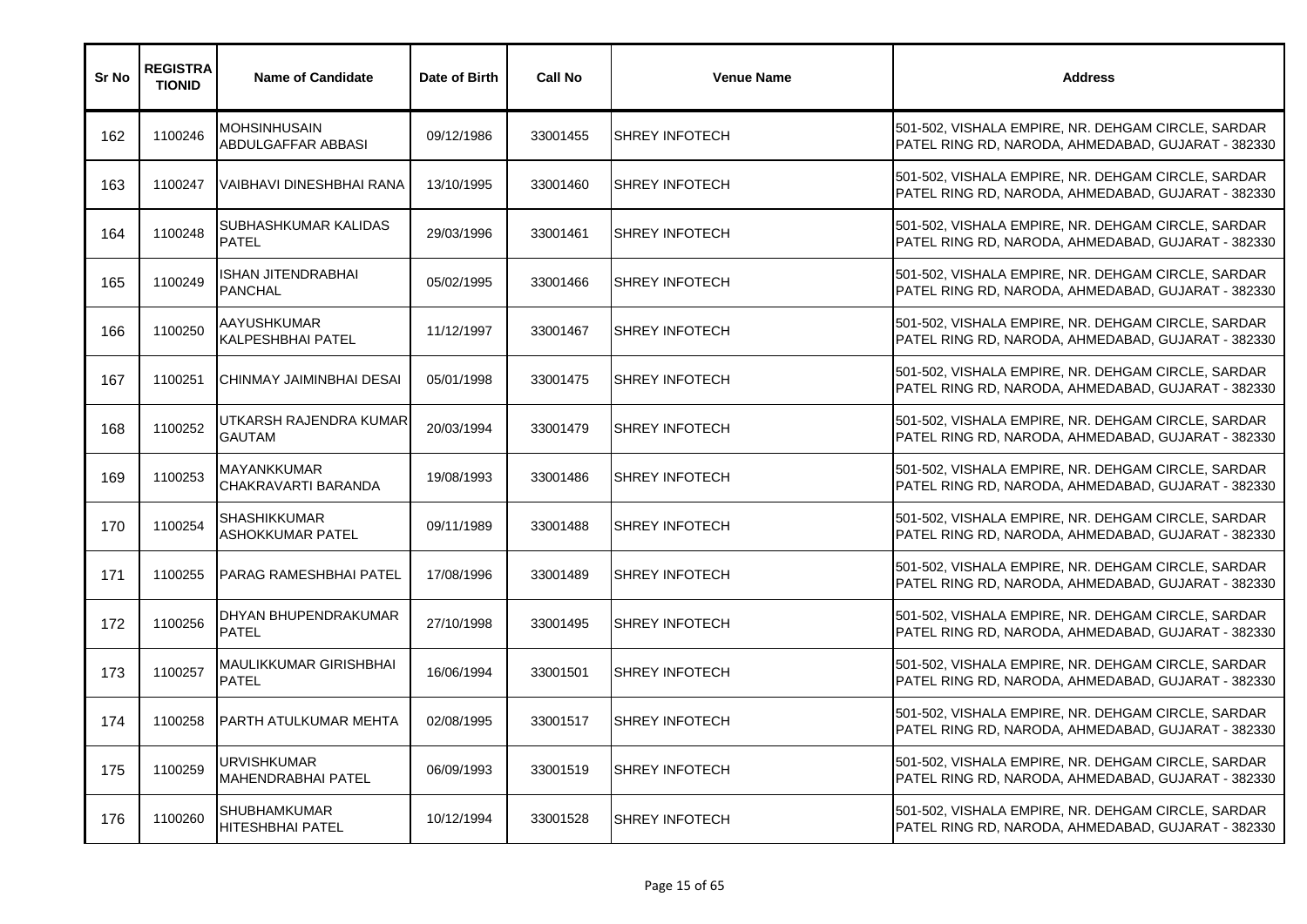| Sr No | <b>REGISTRA</b><br><b>TIONID</b> | <b>Name of Candidate</b>                      | Date of Birth | <b>Call No</b> | <b>Venue Name</b>     | <b>Address</b>                                                                                           |
|-------|----------------------------------|-----------------------------------------------|---------------|----------------|-----------------------|----------------------------------------------------------------------------------------------------------|
| 177   | 1100261                          | <b>SHOAIBAHMED</b><br>SHAKILAHMED SHAIKH      | 06/10/1997    | 33001531       | <b>SHREY INFOTECH</b> | 501-502, VISHALA EMPIRE, NR. DEHGAM CIRCLE, SARDAR<br>PATEL RING RD, NARODA, AHMEDABAD, GUJARAT - 382330 |
| 178   | 1100262                          | <b>NISARG LALJIBHAI</b><br><b>PARUPARLA</b>   | 13/05/1998    | 33001535       | <b>SHREY INFOTECH</b> | 501-502, VISHALA EMPIRE, NR. DEHGAM CIRCLE, SARDAR<br>PATEL RING RD, NARODA, AHMEDABAD, GUJARAT - 382330 |
| 179   | 1100263                          | CHANDRAKANTKUMAR<br><b>BHARATBHAI SOLANKI</b> | 17/05/1999    | 33001536       | <b>SHREY INFOTECH</b> | 501-502, VISHALA EMPIRE, NR. DEHGAM CIRCLE, SARDAR<br>PATEL RING RD, NARODA, AHMEDABAD, GUJARAT - 382330 |
| 180   | 1100264                          | VIRAL SURESHBHAI<br><b>KHAKHKHAR</b>          | 27/01/1999    | 33001563       | <b>SHREY INFOTECH</b> | 501-502, VISHALA EMPIRE, NR. DEHGAM CIRCLE, SARDAR<br>PATEL RING RD, NARODA, AHMEDABAD, GUJARAT - 382330 |
| 181   | 1100265                          | NIRBHAY SURYAKANT<br><b>RAVAL</b>             | 15/08/1995    | 33001564       | <b>SHREY INFOTECH</b> | 501-502, VISHALA EMPIRE, NR. DEHGAM CIRCLE, SARDAR<br>PATEL RING RD, NARODA, AHMEDABAD, GUJARAT - 382330 |
| 182   | 1100266                          | PRASHANT TULJASHANKAR<br><b>MEHTA</b>         | 05/10/1994    | 33001568       | <b>SHREY INFOTECH</b> | 501-502, VISHALA EMPIRE, NR. DEHGAM CIRCLE, SARDAR<br>PATEL RING RD, NARODA, AHMEDABAD, GUJARAT - 382330 |
| 183   | 1100267                          | YATINKUMAR MOTILAL<br><b>JADAV</b>            | 01/08/1995    | 33001582       | <b>SHREY INFOTECH</b> | 501-502, VISHALA EMPIRE, NR. DEHGAM CIRCLE, SARDAR<br>PATEL RING RD, NARODA, AHMEDABAD, GUJARAT - 382330 |
| 184   | 1100268                          | JAYESHKUMAR<br>PRAHLADBHAI PATEL              | 17/11/1985    | 33001586       | <b>SHREY INFOTECH</b> | 501-502, VISHALA EMPIRE, NR. DEHGAM CIRCLE, SARDAR<br>PATEL RING RD, NARODA, AHMEDABAD, GUJARAT - 382330 |
| 185   | 1100269                          | DHRUV ANILKUMAR SONI                          | 25/11/1995    | 33001587       | <b>SHREY INFOTECH</b> | 501-502, VISHALA EMPIRE, NR. DEHGAM CIRCLE, SARDAR<br>PATEL RING RD, NARODA, AHMEDABAD, GUJARAT - 382330 |
| 186   | 1100270                          | VISHAL NARAYANDAS<br>ASNANI                   | 25/11/1996    | 33001625       | <b>SHREY INFOTECH</b> | 501-502, VISHALA EMPIRE, NR. DEHGAM CIRCLE, SARDAR<br>PATEL RING RD, NARODA, AHMEDABAD, GUJARAT - 382330 |
| 187   | 1100271                          | <b>PRADIP KESHAJI KHARADI</b>                 | 08/12/1993    | 33001640       | <b>SHREY INFOTECH</b> | 501-502, VISHALA EMPIRE, NR. DEHGAM CIRCLE, SARDAR<br>PATEL RING RD, NARODA, AHMEDABAD, GUJARAT - 382330 |
| 188   | 1100272                          | YUVRAJSINH BABUSINH<br><b>ZALA</b>            | 05/06/1993    | 33001642       | <b>SHREY INFOTECH</b> | 501-502, VISHALA EMPIRE, NR. DEHGAM CIRCLE, SARDAR<br>PATEL RING RD, NARODA, AHMEDABAD, GUJARAT - 382330 |
| 189   | 1100273                          | <b>PARTH NARESHBHAI</b><br><b>PRAJAPATI</b>   | 22/08/1998    | 33001648       | <b>SHREY INFOTECH</b> | 501-502, VISHALA EMPIRE, NR. DEHGAM CIRCLE, SARDAR<br>PATEL RING RD, NARODA, AHMEDABAD, GUJARAT - 382330 |
| 190   | 1100274                          | <b>CHINTAN NAGINBHAI PATEL</b>                | 22/12/1993    | 33001650       | <b>SHREY INFOTECH</b> | 501-502, VISHALA EMPIRE, NR. DEHGAM CIRCLE, SARDAR<br>PATEL RING RD, NARODA, AHMEDABAD, GUJARAT - 382330 |
| 191   | 1100275                          | RASIKKUMAR NANJIBHAI<br><b>SUTHAR</b>         | 01/06/1997    | 33001652       | <b>SHREY INFOTECH</b> | 501-502, VISHALA EMPIRE, NR. DEHGAM CIRCLE, SARDAR<br>PATEL RING RD, NARODA, AHMEDABAD, GUJARAT - 382330 |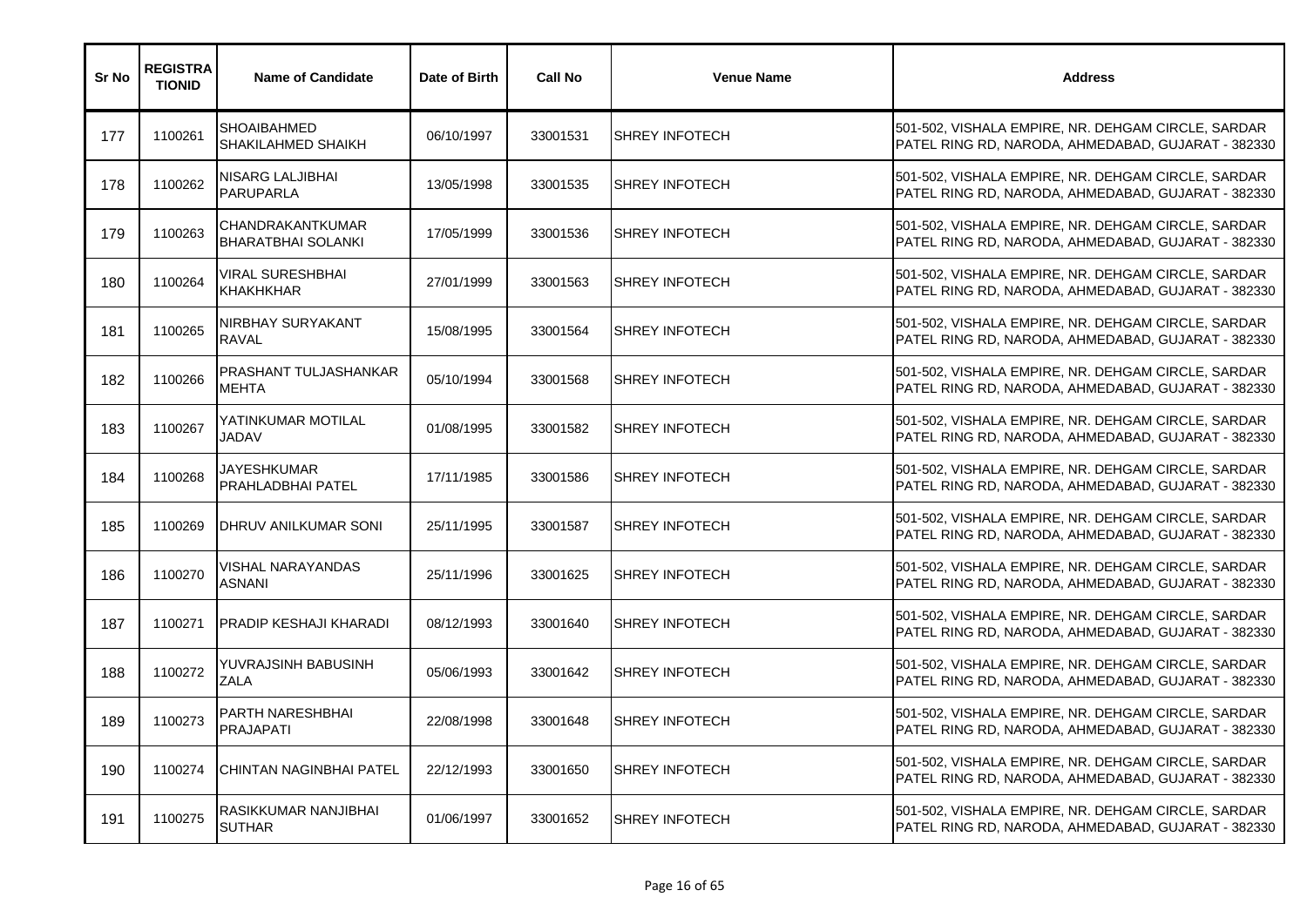| Sr No | <b>REGISTRA</b><br><b>TIONID</b> | <b>Name of Candidate</b>                           | Date of Birth | <b>Call No</b> | <b>Venue Name</b>     | <b>Address</b>                                                                                           |
|-------|----------------------------------|----------------------------------------------------|---------------|----------------|-----------------------|----------------------------------------------------------------------------------------------------------|
| 192   | 1100276                          | NISARG VINODBHAI PATEL                             | 05/06/1993    | 33001663       | <b>SHREY INFOTECH</b> | 501-502, VISHALA EMPIRE, NR. DEHGAM CIRCLE, SARDAR<br>PATEL RING RD, NARODA, AHMEDABAD, GUJARAT - 382330 |
| 193   | 1100277                          | JIGNESH ODHAVDAS KHATRI                            | 10/10/1997    | 33001679       | <b>SHREY INFOTECH</b> | 501-502, VISHALA EMPIRE, NR. DEHGAM CIRCLE, SARDAR<br>PATEL RING RD, NARODA, AHMEDABAD, GUJARAT - 382330 |
| 194   | 1100278                          | RAJAT SANJAYKUMAR<br><b>CHAUDHARY</b>              | 01/07/1997    | 33001697       | <b>SHREY INFOTECH</b> | 501-502, VISHALA EMPIRE, NR. DEHGAM CIRCLE, SARDAR<br>PATEL RING RD, NARODA, AHMEDABAD, GUJARAT - 382330 |
| 195   | 1100279                          | MOHSIN SALIMBHAI MUNSHI                            | 16/11/1992    | 33001700       | <b>SHREY INFOTECH</b> | 501-502, VISHALA EMPIRE, NR. DEHGAM CIRCLE, SARDAR<br>PATEL RING RD, NARODA, AHMEDABAD, GUJARAT - 382330 |
| 196   | 1100280                          | PARTHKUMAR DAHYABHAI<br><b>PATEL</b>               | 02/08/1995    | 33001702       | <b>SHREY INFOTECH</b> | 501-502, VISHALA EMPIRE, NR. DEHGAM CIRCLE, SARDAR<br>PATEL RING RD, NARODA, AHMEDABAD, GUJARAT - 382330 |
| 197   | 1100281                          | PRANJAL VIRENDRABHAI<br><b>PATEL</b>               | 13/01/1998    | 33001708       | <b>SHREY INFOTECH</b> | 501-502, VISHALA EMPIRE, NR. DEHGAM CIRCLE, SARDAR<br>PATEL RING RD, NARODA, AHMEDABAD, GUJARAT - 382330 |
| 198   | 1100282                          | <b>HIRAL SEVANTILAL SOLANKI</b>                    | 13/02/1996    | 33001712       | <b>SHREY INFOTECH</b> | 501-502, VISHALA EMPIRE, NR. DEHGAM CIRCLE, SARDAR<br>PATEL RING RD, NARODA, AHMEDABAD, GUJARAT - 382330 |
| 199   | 1100283                          | <b>GAURAVBHAI</b><br><b>DASHARTHBHAI PRAJAPATI</b> | 17/02/1999    | 33001725       | <b>SHREY INFOTECH</b> | 501-502, VISHALA EMPIRE, NR. DEHGAM CIRCLE, SARDAR<br>PATEL RING RD, NARODA, AHMEDABAD, GUJARAT - 382330 |
| 200   | 1100284                          | ALPESH PRABHUBHAI<br><b>PRAJAPATI</b>              | 09/10/1998    | 33001726       | <b>SHREY INFOTECH</b> | 501-502, VISHALA EMPIRE, NR. DEHGAM CIRCLE, SARDAR<br>PATEL RING RD, NARODA, AHMEDABAD, GUJARAT - 382330 |
| 201   | 1100285                          | NISARG NIRANJANKUMAR<br>SONI                       | 04/08/1998    | 33001728       | <b>SHREY INFOTECH</b> | 501-502, VISHALA EMPIRE, NR. DEHGAM CIRCLE, SARDAR<br>PATEL RING RD, NARODA, AHMEDABAD, GUJARAT - 382330 |
| 202   | 1100286                          | HIREN SATISHBHAI RATHOD                            | 17/10/1995    | 33001738       | <b>SHREY INFOTECH</b> | 501-502, VISHALA EMPIRE, NR. DEHGAM CIRCLE, SARDAR<br>PATEL RING RD, NARODA, AHMEDABAD, GUJARAT - 382330 |
| 203   | 1100287                          | IHARMISH MANUBHAI PATEL                            | 23/05/1996    | 33001748       | <b>SHREY INFOTECH</b> | 501-502, VISHALA EMPIRE, NR. DEHGAM CIRCLE, SARDAR<br>PATEL RING RD, NARODA, AHMEDABAD, GUJARAT - 382330 |
| 204   | 1100288                          | <b>KULDEEPSINH</b><br><b>BAHADURSINH CHAUHAN</b>   | 27/04/1993    | 33001750       | <b>SHREY INFOTECH</b> | 501-502, VISHALA EMPIRE, NR. DEHGAM CIRCLE, SARDAR<br>PATEL RING RD, NARODA, AHMEDABAD, GUJARAT - 382330 |
| 205   | 1100289                          | DEEPAKKUMAR GOVINDBHAI<br><b>DODIYA</b>            | 16/06/1994    | 33001760       | <b>SHREY INFOTECH</b> | 501-502, VISHALA EMPIRE, NR. DEHGAM CIRCLE, SARDAR<br>PATEL RING RD, NARODA, AHMEDABAD, GUJARAT - 382330 |
| 206   | 1100290                          | <b>HARDIK LAKHANSINH RAVAT</b>                     | 14/11/1995    | 33001761       | <b>SHREY INFOTECH</b> | 501-502, VISHALA EMPIRE, NR. DEHGAM CIRCLE, SARDAR<br>PATEL RING RD, NARODA, AHMEDABAD, GUJARAT - 382330 |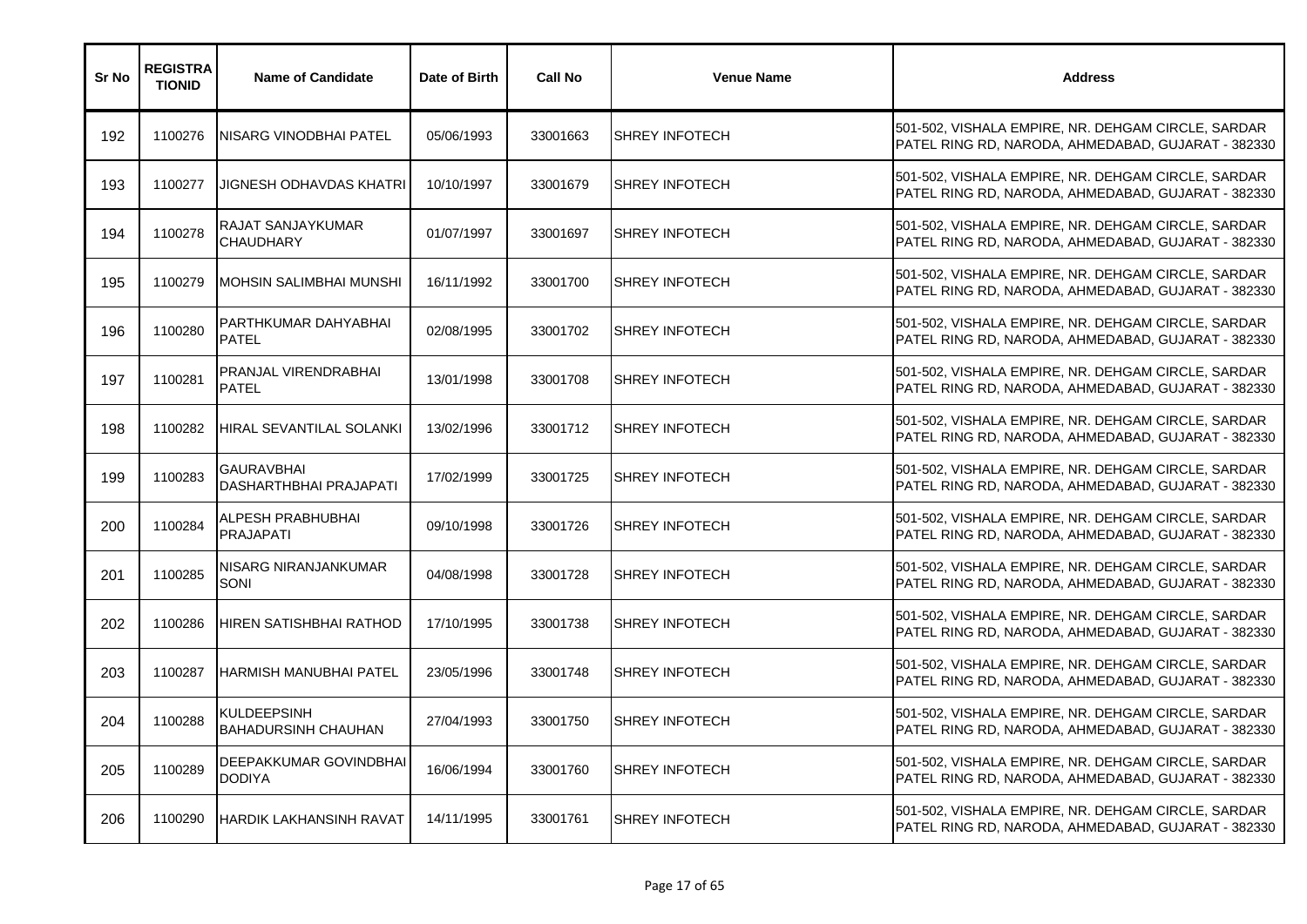| Sr No | <b>REGISTRA</b><br><b>TIONID</b> | <b>Name of Candidate</b>                    | Date of Birth | <b>Call No</b> | <b>Venue Name</b>     | <b>Address</b>                                                                                           |
|-------|----------------------------------|---------------------------------------------|---------------|----------------|-----------------------|----------------------------------------------------------------------------------------------------------|
| 207   | 1100291                          | <b>FARAHIM IRSHADHUSEN</b><br><b>JABAR</b>  | 20/01/1996    | 33001773       | <b>SHREY INFOTECH</b> | 501-502, VISHALA EMPIRE, NR. DEHGAM CIRCLE, SARDAR<br>PATEL RING RD, NARODA, AHMEDABAD, GUJARAT - 382330 |
| 208   | 1100292                          | NITIN CHANDUBHAI CHAREL                     | 10/02/1996    | 33001781       | <b>SHREY INFOTECH</b> | 501-502, VISHALA EMPIRE, NR. DEHGAM CIRCLE, SARDAR<br>PATEL RING RD, NARODA, AHMEDABAD, GUJARAT - 382330 |
| 209   | 1100293                          | CHIRAGKUMAR MANUBHAI<br><b>PRAJAPATI</b>    | 22/11/1993    | 33001799       | <b>SHREY INFOTECH</b> | 501-502, VISHALA EMPIRE, NR. DEHGAM CIRCLE, SARDAR<br>PATEL RING RD, NARODA, AHMEDABAD, GUJARAT - 382330 |
| 210   | 1100294                          | ARTI JAYANTKUMAR<br><b>MADHVANI</b>         | 25/03/1991    | 33001828       | <b>SHREY INFOTECH</b> | 501-502, VISHALA EMPIRE, NR. DEHGAM CIRCLE, SARDAR<br>PATEL RING RD, NARODA, AHMEDABAD, GUJARAT - 382330 |
| 211   | 1100295                          | AKSHAY RAMANBHAI PATEL                      | 27/10/1996    | 33001832       | <b>SHREY INFOTECH</b> | 501-502, VISHALA EMPIRE, NR. DEHGAM CIRCLE, SARDAR<br>PATEL RING RD, NARODA, AHMEDABAD, GUJARAT - 382330 |
| 212   | 1100296                          | YOGINI PRADYUMANSINH<br>JADEJA              | 17/09/1999    | 33001835       | <b>SHREY INFOTECH</b> | 501-502, VISHALA EMPIRE, NR. DEHGAM CIRCLE, SARDAR<br>PATEL RING RD, NARODA, AHMEDABAD, GUJARAT - 382330 |
| 213   | 1100297                          | ABHIJITSINH JITENDRASINH<br><b>SISODIYA</b> | 17/05/1998    | 33001849       | <b>SHREY INFOTECH</b> | 501-502, VISHALA EMPIRE, NR. DEHGAM CIRCLE, SARDAR<br>PATEL RING RD, NARODA, AHMEDABAD, GUJARAT - 382330 |
| 214   | 1100298                          | HARDEVSINH BHAVANSINH<br><b>RAJPUT</b>      | 07/11/1995    | 33001852       | <b>SHREY INFOTECH</b> | 501-502, VISHALA EMPIRE, NR. DEHGAM CIRCLE, SARDAR<br>PATEL RING RD, NARODA, AHMEDABAD, GUJARAT - 382330 |
| 215   | 1100299                          | SANJAYKUMAR NAGINBHAI<br><b>PATEL</b>       | 24/06/1997    | 33001863       | <b>SHREY INFOTECH</b> | 501-502, VISHALA EMPIRE, NR. DEHGAM CIRCLE, SARDAR<br>PATEL RING RD, NARODA, AHMEDABAD, GUJARAT - 382330 |
| 216   | 1100300                          | ALJIBHAI BHARATBHAI<br><b>JADAV</b>         | 11/05/1996    | 33001868       | <b>SHREY INFOTECH</b> | 501-502, VISHALA EMPIRE, NR. DEHGAM CIRCLE, SARDAR<br>PATEL RING RD, NARODA, AHMEDABAD, GUJARAT - 382330 |
| 217   | 1100301                          | <b>SAURABHKUMAR</b><br>MUKESHBHAI PRAJAPATI | 13/08/1995    | 33001880       | <b>SHREY INFOTECH</b> | 501-502, VISHALA EMPIRE, NR. DEHGAM CIRCLE, SARDAR<br>PATEL RING RD, NARODA, AHMEDABAD, GUJARAT - 382330 |
| 218   | 1100302                          | MIHIR RAJNIKANT RATHOD                      | 14/02/1998    | 33001884       | <b>SHREY INFOTECH</b> | 501-502, VISHALA EMPIRE, NR. DEHGAM CIRCLE, SARDAR<br>PATEL RING RD, NARODA, AHMEDABAD, GUJARAT - 382330 |
| 219   | 1100303                          | ASHUTOSH GHANASHYAM<br><b>DASHPUTRE</b>     | 12/12/1992    | 33001892       | <b>SHREY INFOTECH</b> | 501-502, VISHALA EMPIRE, NR. DEHGAM CIRCLE, SARDAR<br>PATEL RING RD, NARODA, AHMEDABAD, GUJARAT - 382330 |
| 220   | 1100304                          | DHAVAL NARENDRABHAI<br>TRIVEDI              | 31/05/1992    | 33001895       | <b>SHREY INFOTECH</b> | 501-502, VISHALA EMPIRE, NR. DEHGAM CIRCLE, SARDAR<br>PATEL RING RD, NARODA, AHMEDABAD, GUJARAT - 382330 |
| 221   | 1100305                          | <b>RAHULKUMAR</b><br>CHHAGANBHAI KHARADI    | 26/07/1996    | 33001898       | <b>SHREY INFOTECH</b> | 501-502, VISHALA EMPIRE, NR. DEHGAM CIRCLE, SARDAR<br>PATEL RING RD, NARODA, AHMEDABAD, GUJARAT - 382330 |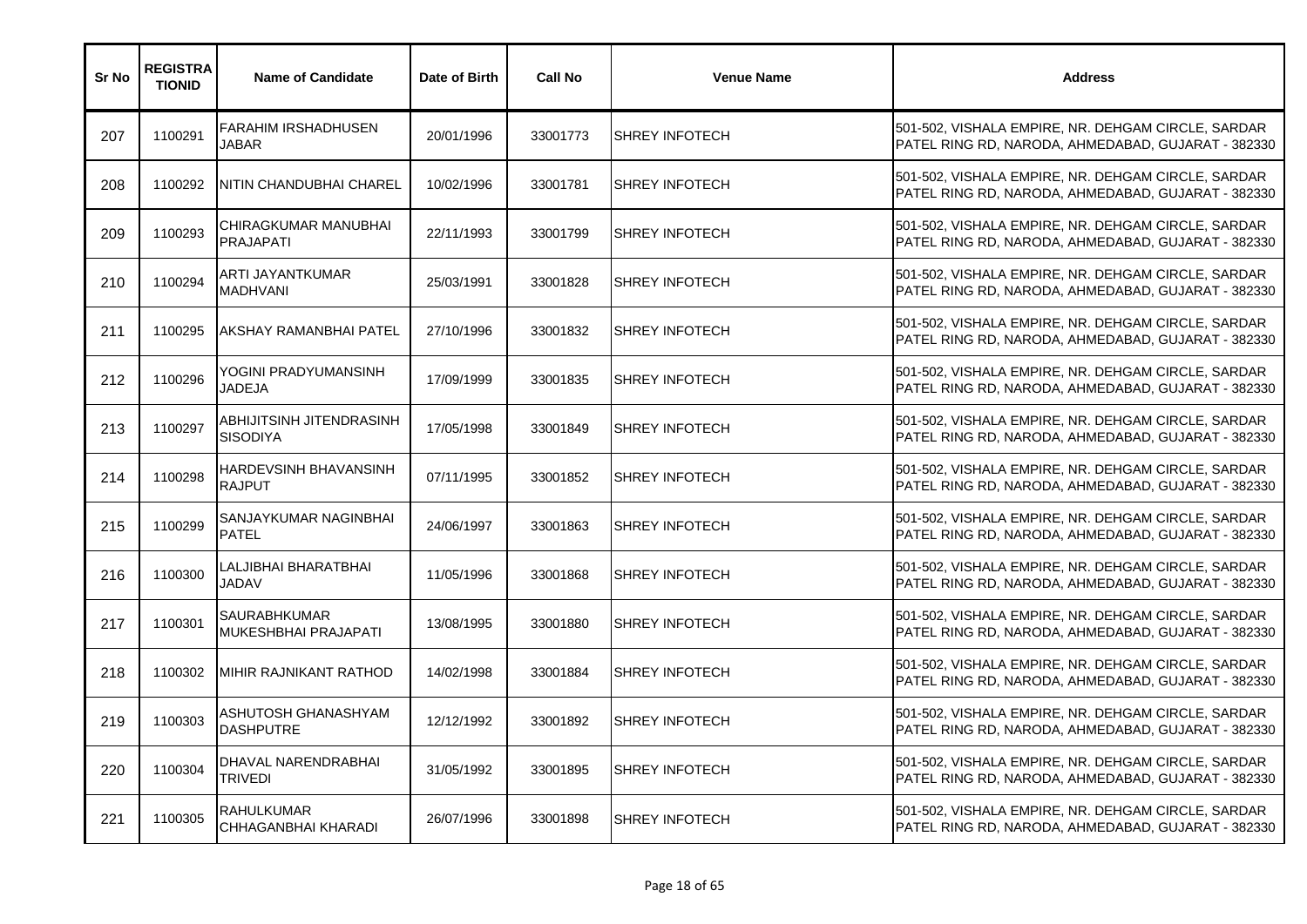| Sr No | <b>REGISTRA</b><br><b>TIONID</b> | <b>Name of Candidate</b>                      | Date of Birth | <b>Call No</b> | <b>Venue Name</b>     | <b>Address</b>                                                                                           |
|-------|----------------------------------|-----------------------------------------------|---------------|----------------|-----------------------|----------------------------------------------------------------------------------------------------------|
| 222   | 1100306                          | <b>PANKAJKUMAR</b><br>NARENDRABHAI SUTARIYA   | 01/01/1989    | 33001899       | <b>SHREY INFOTECH</b> | 501-502, VISHALA EMPIRE, NR. DEHGAM CIRCLE, SARDAR<br>PATEL RING RD, NARODA, AHMEDABAD, GUJARAT - 382330 |
| 223   | 1100307                          | SHARVILKUMAR<br><b>BHARATBHAI MISTRY</b>      | 27/12/1995    | 33001917       | <b>SHREY INFOTECH</b> | 501-502, VISHALA EMPIRE, NR. DEHGAM CIRCLE, SARDAR<br>PATEL RING RD, NARODA, AHMEDABAD, GUJARAT - 382330 |
| 224   | 1100308                          | <b>KETAN GIRISHBHAI SONI</b>                  | 04/10/1996    | 33001919       | <b>SHREY INFOTECH</b> | 501-502, VISHALA EMPIRE, NR. DEHGAM CIRCLE, SARDAR<br>PATEL RING RD, NARODA, AHMEDABAD, GUJARAT - 382330 |
| 225   | 1100309                          | <b>HARDIK PARESHBHAI DIXIT</b>                | 24/01/1997    | 33001925       | <b>SHREY INFOTECH</b> | 501-502, VISHALA EMPIRE, NR. DEHGAM CIRCLE, SARDAR<br>PATEL RING RD, NARODA, AHMEDABAD, GUJARAT - 382330 |
| 226   | 1100310                          | JIGAR NAVINCHANDRA<br>VAGHELA                 | 25/12/1995    | 33001927       | <b>SHREY INFOTECH</b> | 501-502, VISHALA EMPIRE, NR. DEHGAM CIRCLE, SARDAR<br>PATEL RING RD, NARODA, AHMEDABAD, GUJARAT - 382330 |
| 227   | 1100311                          | VISHAL MOHANLAL PARMAR                        | 16/09/1995    | 33001933       | <b>SHREY INFOTECH</b> | 501-502, VISHALA EMPIRE, NR. DEHGAM CIRCLE, SARDAR<br>PATEL RING RD, NARODA, AHMEDABAD, GUJARAT - 382330 |
| 228   | 1100312                          | HARDIKKUMAR<br><b>GANAPATBHAI VELANI</b>      | 31/08/1997    | 33001935       | <b>SHREY INFOTECH</b> | 501-502, VISHALA EMPIRE, NR. DEHGAM CIRCLE, SARDAR<br>PATEL RING RD, NARODA, AHMEDABAD, GUJARAT - 382330 |
| 229   | 1100313                          | JALPABEN HEMANTBHAI<br><b>DHARAJIYA</b>       | 01/05/1997    | 33001939       | <b>SHREY INFOTECH</b> | 501-502, VISHALA EMPIRE, NR. DEHGAM CIRCLE, SARDAR<br>PATEL RING RD, NARODA, AHMEDABAD, GUJARAT - 382330 |
| 230   | 1100314                          | <b>PARTH DIVYAKANT MODI</b>                   | 27/04/1999    | 33001943       | <b>SHREY INFOTECH</b> | 501-502, VISHALA EMPIRE, NR. DEHGAM CIRCLE, SARDAR<br>PATEL RING RD, NARODA, AHMEDABAD, GUJARAT - 382330 |
| 231   | 1100315                          | <b>ANIKET JAYANTILAL PATEL</b>                | 02/12/1998    | 33001953       | <b>SHREY INFOTECH</b> | 501-502, VISHALA EMPIRE, NR. DEHGAM CIRCLE, SARDAR<br>PATEL RING RD, NARODA, AHMEDABAD, GUJARAT - 382330 |
| 232   | 1100316                          | NIKHIL KEVAL GAUD                             | 15/09/1996    | 33001962       | <b>SHREY INFOTECH</b> | 501-502, VISHALA EMPIRE, NR. DEHGAM CIRCLE, SARDAR<br>PATEL RING RD, NARODA, AHMEDABAD, GUJARAT - 382330 |
| 233   | 1100317                          | AKASHKUMAR MAHESHBHAI<br><b>PATEL</b>         | 17/07/1998    | 33001976       | <b>SHREY INFOTECH</b> | 501-502, VISHALA EMPIRE, NR. DEHGAM CIRCLE, SARDAR<br>PATEL RING RD, NARODA, AHMEDABAD, GUJARAT - 382330 |
| 234   | 1100318                          | <b>SAVANKUMAR</b><br><b>HASMUKHBHAI PATEL</b> | 10/11/1997    | 33001977       | <b>SHREY INFOTECH</b> | 501-502, VISHALA EMPIRE, NR. DEHGAM CIRCLE, SARDAR<br>PATEL RING RD, NARODA, AHMEDABAD, GUJARAT - 382330 |
| 235   | 1100319                          | HARSHKUMAR NITINBHAI<br><b>PATEL</b>          | 27/07/1995    | 33001981       | <b>SHREY INFOTECH</b> | 501-502, VISHALA EMPIRE, NR. DEHGAM CIRCLE, SARDAR<br>PATEL RING RD, NARODA, AHMEDABAD, GUJARAT - 382330 |
| 236   | 1100320                          | JAYESH RAGHAJIBHAI<br><b>CHAUDHARY</b>        | 09/06/1993    | 33001988       | <b>SHREY INFOTECH</b> | 501-502, VISHALA EMPIRE, NR. DEHGAM CIRCLE, SARDAR<br>PATEL RING RD, NARODA, AHMEDABAD, GUJARAT - 382330 |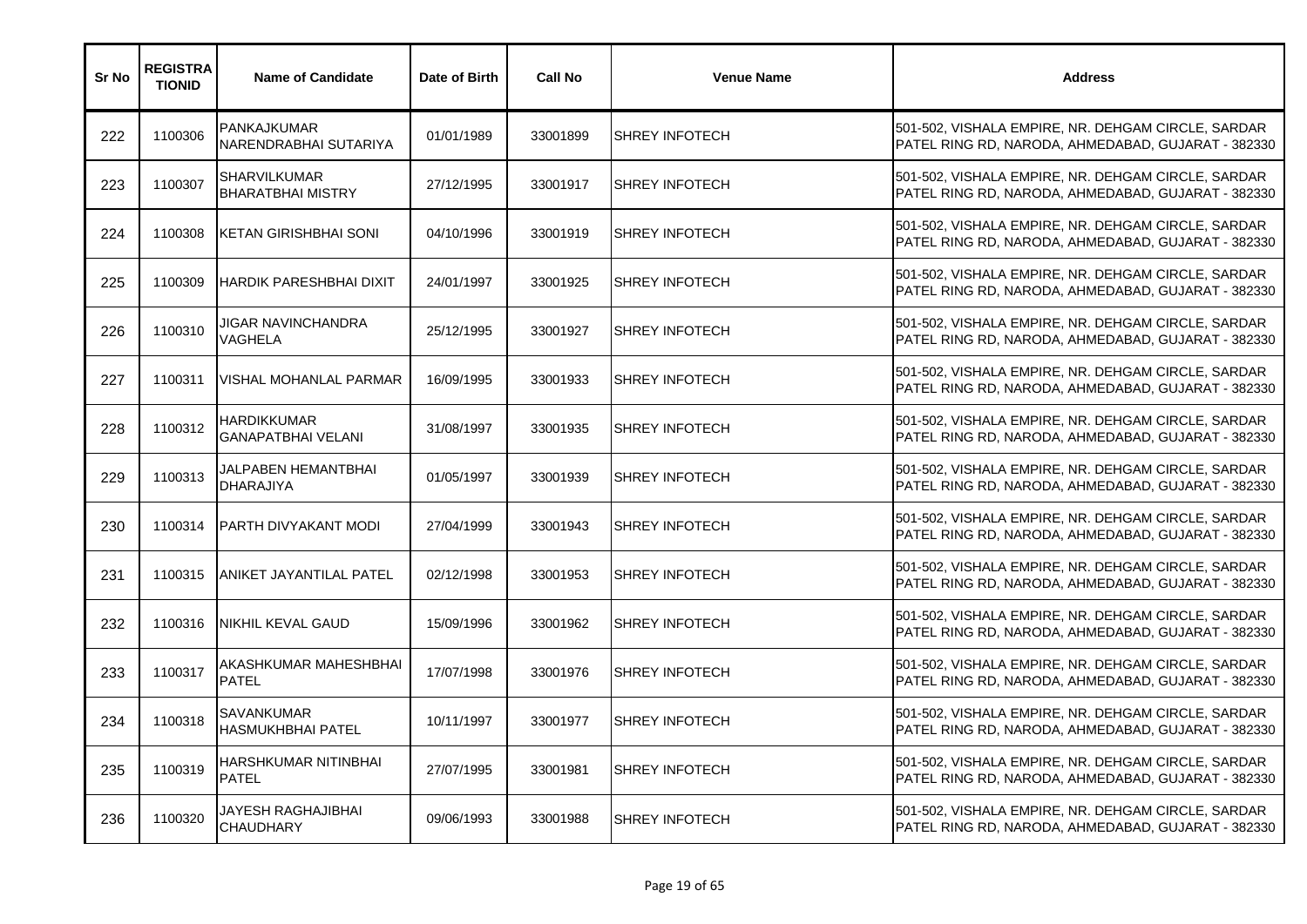| Sr No | <b>REGISTRA</b><br><b>TIONID</b> | <b>Name of Candidate</b>                                      | Date of Birth | <b>Call No</b> | <b>Venue Name</b>     | <b>Address</b>                                                                                           |
|-------|----------------------------------|---------------------------------------------------------------|---------------|----------------|-----------------------|----------------------------------------------------------------------------------------------------------|
| 237   | 1100321                          | HARDIK RAJESHBHAI<br><b>SOLANKI</b>                           | 13/09/1993    | 33002004       | <b>SHREY INFOTECH</b> | 501-502, VISHALA EMPIRE, NR. DEHGAM CIRCLE, SARDAR<br>PATEL RING RD, NARODA, AHMEDABAD, GUJARAT - 382330 |
| 238   | 1100322                          | <b>PANVI VINAY RAWAL</b>                                      | 08/01/1999    | 33002007       | <b>SHREY INFOTECH</b> | 501-502, VISHALA EMPIRE, NR. DEHGAM CIRCLE, SARDAR<br>PATEL RING RD, NARODA, AHMEDABAD, GUJARAT - 382330 |
| 239   | 1100323                          | RISHABH PUSHPAKARAN<br>TRIVEDI                                | 13/08/1998    | 33002010       | <b>SHREY INFOTECH</b> | 501-502, VISHALA EMPIRE, NR. DEHGAM CIRCLE, SARDAR<br>PATEL RING RD, NARODA, AHMEDABAD, GUJARAT - 382330 |
| 240   | 1100324                          | TUFELAEHMAD NAJIRBHAI<br><b>BABI</b>                          | 10/12/1997    | 33002012       | <b>SHREY INFOTECH</b> | 501-502, VISHALA EMPIRE, NR. DEHGAM CIRCLE, SARDAR<br>PATEL RING RD, NARODA, AHMEDABAD, GUJARAT - 382330 |
| 241   | 1100325                          | PRIYANSH MANISHKUMAR<br><b>GUPTA</b>                          | 24/05/1998    | 33002014       | <b>SHREY INFOTECH</b> | 501-502, VISHALA EMPIRE, NR. DEHGAM CIRCLE, SARDAR<br>PATEL RING RD, NARODA, AHMEDABAD, GUJARAT - 382330 |
| 242   | 1100326                          | <b>MARTIN GHANSHYAMBHAI</b><br><b>NAILA</b>                   | 14/09/1993    | 33002031       | <b>SHREY INFOTECH</b> | 501-502, VISHALA EMPIRE, NR. DEHGAM CIRCLE, SARDAR<br>PATEL RING RD, NARODA, AHMEDABAD, GUJARAT - 382330 |
| 243   | 1100327                          | NITIN MAHESHBHAI PATEL                                        | 12/09/1991    | 33002036       | <b>SHREY INFOTECH</b> | 501-502, VISHALA EMPIRE, NR. DEHGAM CIRCLE, SARDAR<br>PATEL RING RD, NARODA, AHMEDABAD, GUJARAT - 382330 |
| 244   | 1100328                          | JAYKUMAR BIPINBHAI<br><b>CHAUDHARY</b>                        | 30/07/1996    | 33002043       | <b>SHREY INFOTECH</b> | 501-502, VISHALA EMPIRE, NR. DEHGAM CIRCLE, SARDAR<br>PATEL RING RD, NARODA, AHMEDABAD, GUJARAT - 382330 |
| 245   | 1100329                          | PRANAVKUMAR ISHVARBHAI<br><b>PATEL</b>                        | 19/03/1999    | 33002045       | <b>SHREY INFOTECH</b> | 501-502, VISHALA EMPIRE, NR. DEHGAM CIRCLE, SARDAR<br>PATEL RING RD, NARODA, AHMEDABAD, GUJARAT - 382330 |
| 246   | 1100330                          | <b>PRAVINSINH</b><br><b>DHARMENDRASINH</b><br><b>KANADIYA</b> | 30/11/1991    | 33002046       | <b>SHREY INFOTECH</b> | 501-502, VISHALA EMPIRE, NR. DEHGAM CIRCLE, SARDAR<br>PATEL RING RD, NARODA, AHMEDABAD, GUJARAT - 382330 |
| 247   | 1100331                          | POOJAN HASMUKHBHAI<br><b>PATEL</b>                            | 18/11/1995    | 33002056       | <b>SHREY INFOTECH</b> | 501-502, VISHALA EMPIRE, NR. DEHGAM CIRCLE, SARDAR<br>PATEL RING RD, NARODA, AHMEDABAD, GUJARAT - 382330 |
| 248   | 1100332                          | SUMANTKUMAR<br>JITENDRABHAI PATEL                             | 27/08/1999    | 33002059       | <b>SHREY INFOTECH</b> | 501-502, VISHALA EMPIRE, NR. DEHGAM CIRCLE, SARDAR<br>PATEL RING RD, NARODA, AHMEDABAD, GUJARAT - 382330 |
| 249   | 1100333                          | ANKITSINH JAYDEEPSINH<br><b>DODIYA</b>                        | 30/10/1995    | 33002063       | <b>SHREY INFOTECH</b> | 501-502, VISHALA EMPIRE, NR. DEHGAM CIRCLE, SARDAR<br>PATEL RING RD, NARODA, AHMEDABAD, GUJARAT - 382330 |
| 250   | 1100334                          | NIKHIL DILIPKUMAR<br><b>WADHWANI</b>                          | 21/08/1999    | 33002065       | <b>SHREY INFOTECH</b> | 501-502, VISHALA EMPIRE, NR. DEHGAM CIRCLE, SARDAR<br>PATEL RING RD, NARODA, AHMEDABAD, GUJARAT - 382330 |
| 251   | 1100335                          | JINESH NITINBHAI JOSHI                                        | 16/08/1997    | 33002070       | <b>SHREY INFOTECH</b> | 501-502, VISHALA EMPIRE, NR. DEHGAM CIRCLE, SARDAR<br>PATEL RING RD, NARODA, AHMEDABAD, GUJARAT - 382330 |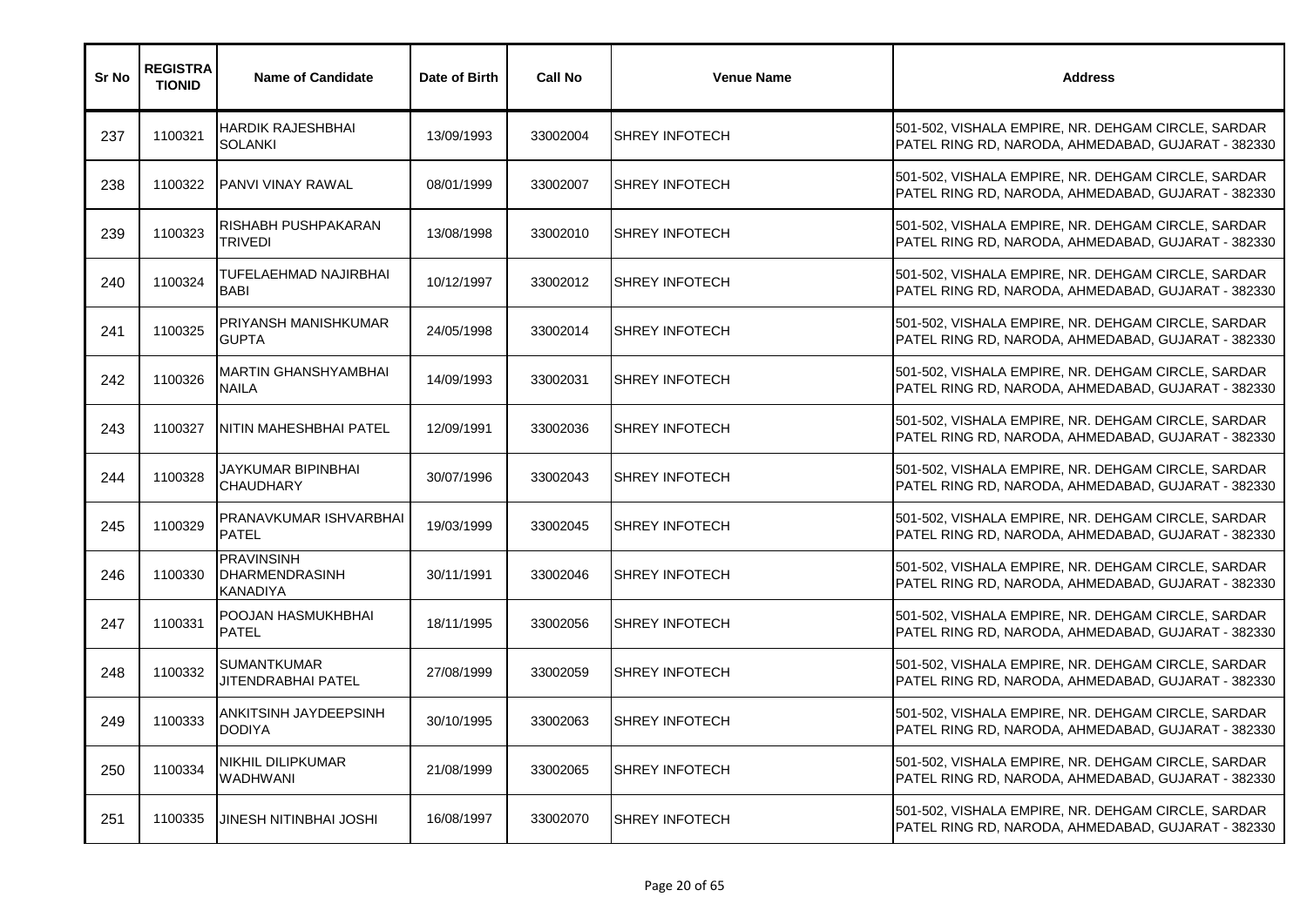| Sr No | <b>REGISTRA</b><br><b>TIONID</b> | <b>Name of Candidate</b>                 | Date of Birth | <b>Call No</b> | <b>Venue Name</b>     | <b>Address</b>                                                                                           |
|-------|----------------------------------|------------------------------------------|---------------|----------------|-----------------------|----------------------------------------------------------------------------------------------------------|
| 252   | 1100336                          | <b>KARTIKKUMAR</b><br>ASHOKKUMAR PATEL   | 06/01/1999    | 33002072       | <b>SHREY INFOTECH</b> | 501-502, VISHALA EMPIRE, NR. DEHGAM CIRCLE, SARDAR<br>PATEL RING RD, NARODA, AHMEDABAD, GUJARAT - 382330 |
| 253   | 1100337                          | RUSHI HEMANG TRIVEDI                     | 17/03/1998    | 33002074       | <b>SHREY INFOTECH</b> | 501-502, VISHALA EMPIRE, NR. DEHGAM CIRCLE, SARDAR<br>PATEL RING RD, NARODA, AHMEDABAD, GUJARAT - 382330 |
| 254   | 1100338                          | DHAVALKUMAR GANPATBHAI<br><b>PARMAR</b>  | 10/06/1996    | 33002082       | <b>SHREY INFOTECH</b> | 501-502, VISHALA EMPIRE, NR. DEHGAM CIRCLE, SARDAR<br>PATEL RING RD, NARODA, AHMEDABAD, GUJARAT - 382330 |
| 255   | 1100339                          | <b>PIYUSH KUMAR BARIYA</b>               | 31/10/1994    | 33002086       | <b>SHREY INFOTECH</b> | 501-502, VISHALA EMPIRE, NR. DEHGAM CIRCLE, SARDAR<br>PATEL RING RD, NARODA, AHMEDABAD, GUJARAT - 382330 |
| 256   | 1100340                          | IBRAHIM MOHAMMEDIQBAL<br><b>MADARI</b>   | 15/10/1996    | 33002092       | <b>SHREY INFOTECH</b> | 501-502, VISHALA EMPIRE, NR. DEHGAM CIRCLE, SARDAR<br>PATEL RING RD, NARODA, AHMEDABAD, GUJARAT - 382330 |
| 257   | 1100341                          | MAULIKKUMAR JAYANTIBHAI<br><b>PATEL</b>  | 09/12/1998    | 33002094       | <b>SHREY INFOTECH</b> | 501-502, VISHALA EMPIRE, NR. DEHGAM CIRCLE, SARDAR<br>PATEL RING RD, NARODA, AHMEDABAD, GUJARAT - 382330 |
| 258   | 1100342                          | VASANTKUMAR<br>HARSHADKUMAR THAKKAR      | 14/06/1995    | 33002109       | <b>SHREY INFOTECH</b> | 501-502, VISHALA EMPIRE, NR. DEHGAM CIRCLE, SARDAR<br>PATEL RING RD, NARODA, AHMEDABAD, GUJARAT - 382330 |
| 259   | 1100343                          | MAYURKUMAR PARAGBHAI<br><b>MAKWANA</b>   | 30/12/1996    | 33002111       | <b>SHREY INFOTECH</b> | 501-502, VISHALA EMPIRE, NR. DEHGAM CIRCLE, SARDAR<br>PATEL RING RD, NARODA, AHMEDABAD, GUJARAT - 382330 |
| 260   | 1100344                          | <b>ESHA KIRTIKUMAR SHAH</b>              | 06/11/1987    | 33002113       | <b>SHREY INFOTECH</b> | 501-502, VISHALA EMPIRE, NR. DEHGAM CIRCLE, SARDAR<br>PATEL RING RD, NARODA, AHMEDABAD, GUJARAT - 382330 |
| 261   | 1100345                          | JAY JAGDISHCHANDRA SONI                  | 11/06/1997    | 33002131       | <b>SHREY INFOTECH</b> | 501-502, VISHALA EMPIRE, NR. DEHGAM CIRCLE, SARDAR<br>PATEL RING RD, NARODA, AHMEDABAD, GUJARAT - 382330 |
| 262   | 1100346                          | KHYATI KAMLESH SOLANKI                   | 07/11/1997    | 33002133       | <b>SHREY INFOTECH</b> | 501-502, VISHALA EMPIRE, NR. DEHGAM CIRCLE, SARDAR<br>PATEL RING RD, NARODA, AHMEDABAD, GUJARAT - 382330 |
| 263   | 1100347                          | NISARG JAYANTILAL<br>LUNESHIYA           | 19/07/1994    | 33002158       | <b>SHREY INFOTECH</b> | 501-502, VISHALA EMPIRE, NR. DEHGAM CIRCLE, SARDAR<br>PATEL RING RD, NARODA, AHMEDABAD, GUJARAT - 382330 |
| 264   | 1100348                          | RAVINDRA NIRANJANBHAI<br><b>BAROT</b>    | 20/05/1997    | 33002163       | <b>SHREY INFOTECH</b> | 501-502, VISHALA EMPIRE, NR. DEHGAM CIRCLE, SARDAR<br>PATEL RING RD, NARODA, AHMEDABAD, GUJARAT - 382330 |
| 265   | 1100349                          | HASMUKHBHAI HARISHBHAI<br><b>PARMAR</b>  | 19/04/1994    | 33002164       | <b>SHREY INFOTECH</b> | 501-502, VISHALA EMPIRE, NR. DEHGAM CIRCLE, SARDAR<br>PATEL RING RD, NARODA, AHMEDABAD, GUJARAT - 382330 |
| 266   | 1100350                          | <b>NISARG JAGDISHBHAI</b><br><b>EUVA</b> | 02/09/1995    | 33002165       | <b>SHREY INFOTECH</b> | 501-502, VISHALA EMPIRE, NR. DEHGAM CIRCLE, SARDAR<br>PATEL RING RD, NARODA, AHMEDABAD, GUJARAT - 382330 |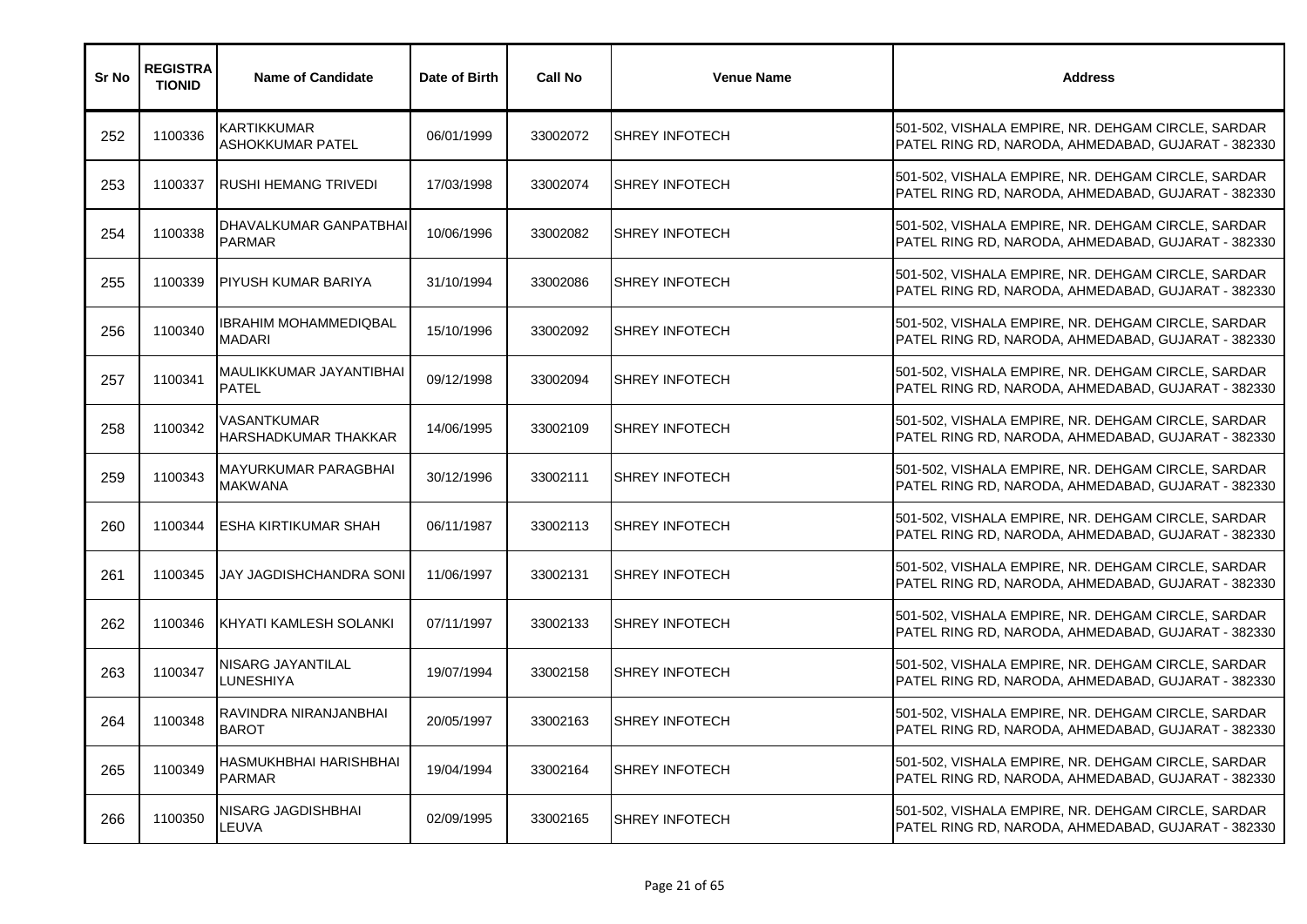| Sr No | <b>REGISTRA</b><br><b>TIONID</b> | <b>Name of Candidate</b>                               | Date of Birth | <b>Call No</b> | <b>Venue Name</b>     | <b>Address</b>                                                                                           |
|-------|----------------------------------|--------------------------------------------------------|---------------|----------------|-----------------------|----------------------------------------------------------------------------------------------------------|
| 267   | 1100351                          | RIDDHESH NARESHBHAI<br><b>MESARIYA</b>                 | 10/08/1997    | 33002168       | <b>SHREY INFOTECH</b> | 501-502, VISHALA EMPIRE, NR. DEHGAM CIRCLE, SARDAR<br>PATEL RING RD, NARODA, AHMEDABAD, GUJARAT - 382330 |
| 268   | 1100352                          | <b>MARUT BABUBHAI</b><br><b>CHAUDHARY</b>              | 23/09/1995    | 33002185       | <b>SHREY INFOTECH</b> | 501-502, VISHALA EMPIRE, NR. DEHGAM CIRCLE, SARDAR<br>PATEL RING RD, NARODA, AHMEDABAD, GUJARAT - 382330 |
| 269   | 1100353                          | CHHAYA MADHUSUDANDAVE<br><b>DAVE</b>                   | 27/11/1996    | 33002188       | <b>SHREY INFOTECH</b> | 501-502, VISHALA EMPIRE, NR. DEHGAM CIRCLE, SARDAR<br>PATEL RING RD, NARODA, AHMEDABAD, GUJARAT - 382330 |
| 270   | 1100354                          | ABHISHEK HARILAL PATEL                                 | 21/12/1996    | 33002204       | <b>SHREY INFOTECH</b> | 501-502, VISHALA EMPIRE, NR. DEHGAM CIRCLE, SARDAR<br>PATEL RING RD, NARODA, AHMEDABAD, GUJARAT - 382330 |
| 271   | 1100355                          | KARANKUMAR<br><b>MANAHARBHAI PARMAR</b>                | 01/06/1995    | 33002205       | <b>SHREY INFOTECH</b> | 501-502, VISHALA EMPIRE, NR. DEHGAM CIRCLE, SARDAR<br>PATEL RING RD, NARODA, AHMEDABAD, GUJARAT - 382330 |
| 272   | 1100356                          | RITESH RAJENDRAKUMAR<br><b>PRAJAPATI</b>               | 27/11/1997    | 33002207       | <b>SHREY INFOTECH</b> | 501-502, VISHALA EMPIRE, NR. DEHGAM CIRCLE, SARDAR<br>PATEL RING RD, NARODA, AHMEDABAD, GUJARAT - 382330 |
| 273   | 1100357                          | HARDIKKUMAR MANHARBHAI<br><b>OZA</b>                   | 02/05/1998    | 33002214       | <b>SHREY INFOTECH</b> | 501-502, VISHALA EMPIRE, NR. DEHGAM CIRCLE, SARDAR<br>PATEL RING RD, NARODA, AHMEDABAD, GUJARAT - 382330 |
| 274   | 1100358                          | JAYKUMAR<br>BHUPENDRAKUMAR MODI                        | 13/06/1998    | 33002225       | <b>SHREY INFOTECH</b> | 501-502, VISHALA EMPIRE, NR. DEHGAM CIRCLE, SARDAR<br>PATEL RING RD, NARODA, AHMEDABAD, GUJARAT - 382330 |
| 275   | 1100359                          | YOGESH BHAGVANBHAI<br><b>PATEL</b>                     | 17/12/1998    | 33002226       | SHREY INFOTECH        | 501-502, VISHALA EMPIRE, NR. DEHGAM CIRCLE, SARDAR<br>PATEL RING RD, NARODA, AHMEDABAD, GUJARAT - 382330 |
| 276   | 1100360                          | DUSHYANTKUMAR KANTILAL<br><b>JASAKIYA</b>              | 19/02/1999    | 33002231       | <b>SHREY INFOTECH</b> | 501-502, VISHALA EMPIRE, NR. DEHGAM CIRCLE, SARDAR<br>PATEL RING RD, NARODA, AHMEDABAD, GUJARAT - 382330 |
| 277   | 1100361                          | <b>PRATIKKUMAR</b><br><b>HASMUKHBHAI PATEL</b>         | 10/11/1993    | 33002239       | <b>SHREY INFOTECH</b> | 501-502, VISHALA EMPIRE, NR. DEHGAM CIRCLE, SARDAR<br>PATEL RING RD, NARODA, AHMEDABAD, GUJARAT - 382330 |
| 278   | 1100362                          | <b>UTKARSH</b><br>RAJENDRAKUMARSHARMA<br><b>GAUTAM</b> | 20/03/1994    | 33002253       | <b>SHREY INFOTECH</b> | 501-502, VISHALA EMPIRE, NR. DEHGAM CIRCLE, SARDAR<br>PATEL RING RD, NARODA, AHMEDABAD, GUJARAT - 382330 |
| 279   | 1100363                          | <b>DHRUVAN SAURIN SHAH</b>                             | 28/09/1998    | 33002258       | <b>SHREY INFOTECH</b> | 501-502, VISHALA EMPIRE, NR. DEHGAM CIRCLE, SARDAR<br>PATEL RING RD, NARODA, AHMEDABAD, GUJARAT - 382330 |
| 280   | 1100364                          | UMESHKUMAR JAYANTIBHAI<br><b>PATEL</b>                 | 07/06/1994    | 33002270       | <b>SHREY INFOTECH</b> | 501-502, VISHALA EMPIRE, NR. DEHGAM CIRCLE, SARDAR<br>PATEL RING RD, NARODA, AHMEDABAD, GUJARAT - 382330 |
| 281   | 1100365                          | <b>MEHUL LALITKUMAR</b><br><b>PARMAR</b>               | 08/08/1993    | 33002277       | <b>SHREY INFOTECH</b> | 501-502, VISHALA EMPIRE, NR. DEHGAM CIRCLE, SARDAR<br>PATEL RING RD, NARODA, AHMEDABAD, GUJARAT - 382330 |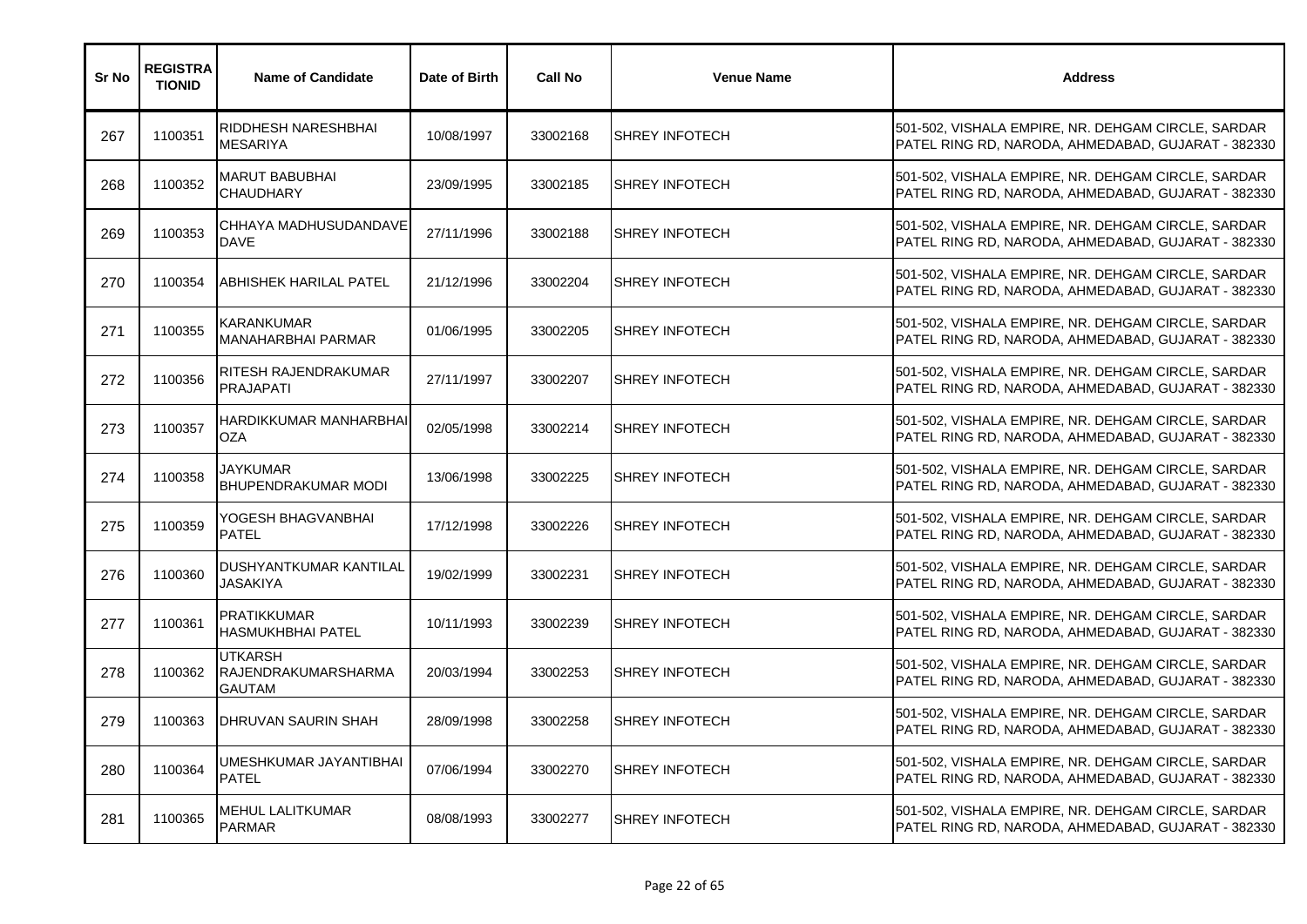| Sr No | <b>REGISTRA</b><br><b>TIONID</b> | <b>Name of Candidate</b>                               | Date of Birth | <b>Call No</b> | <b>Venue Name</b>     | <b>Address</b>                                                                                           |
|-------|----------------------------------|--------------------------------------------------------|---------------|----------------|-----------------------|----------------------------------------------------------------------------------------------------------|
| 282   | 1100366                          | <b>BHOOMITKUMAR MANILAL</b><br><b>PANCHAL</b>          | 20/06/1998    | 33002311       | <b>SHREY INFOTECH</b> | 501-502, VISHALA EMPIRE, NR. DEHGAM CIRCLE, SARDAR<br>PATEL RING RD, NARODA, AHMEDABAD, GUJARAT - 382330 |
| 283   | 1100367                          | MAHIRMIYA ANWARHUSEN<br><b>MALIK</b>                   | 17/06/1997    | 33002312       | <b>SHREY INFOTECH</b> | 501-502, VISHALA EMPIRE, NR. DEHGAM CIRCLE, SARDAR<br>PATEL RING RD, NARODA, AHMEDABAD, GUJARAT - 382330 |
| 284   | 1100368                          | <b>BRIJESHKUMAR AMBALAL</b><br><b>PATEL</b>            | 13/08/1993    | 33002314       | <b>SHREY INFOTECH</b> | 501-502, VISHALA EMPIRE, NR. DEHGAM CIRCLE, SARDAR<br>PATEL RING RD, NARODA, AHMEDABAD, GUJARAT - 382330 |
| 285   | 1100369                          | NIRBHAY SURYAKANT<br><b>RAVAL</b>                      | 15/08/1995    | 33002316       | <b>SHREY INFOTECH</b> | 501-502, VISHALA EMPIRE, NR. DEHGAM CIRCLE, SARDAR<br>PATEL RING RD, NARODA, AHMEDABAD, GUJARAT - 382330 |
| 286   | 1100370                          | KHYATI AMBALAL RANA                                    | 28/10/1996    | 33002319       | <b>SHREY INFOTECH</b> | 501-502, VISHALA EMPIRE, NR. DEHGAM CIRCLE, SARDAR<br>PATEL RING RD, NARODA, AHMEDABAD, GUJARAT - 382330 |
| 287   | 1100371                          | CHETANBHAI SANKARABHAI<br><b>PUROHIT</b>               | 01/06/1995    | 33002322       | <b>SHREY INFOTECH</b> | 501-502, VISHALA EMPIRE, NR. DEHGAM CIRCLE, SARDAR<br>PATEL RING RD, NARODA, AHMEDABAD, GUJARAT - 382330 |
| 288   | 1100372                          | <b>RIMSHA ILMUDDIN QURESHI</b>                         | 06/11/1999    | 33002323       | SHREY INFOTECH        | 501-502, VISHALA EMPIRE, NR. DEHGAM CIRCLE, SARDAR<br>PATEL RING RD, NARODA, AHMEDABAD, GUJARAT - 382330 |
| 289   | 1100373                          | AMIT MUKESHKUMAR<br><b>TABIYAR</b>                     | 19/07/1995    | 33002324       | <b>SHREY INFOTECH</b> | 501-502, VISHALA EMPIRE, NR. DEHGAM CIRCLE, SARDAR<br>PATEL RING RD, NARODA, AHMEDABAD, GUJARAT - 382330 |
| 290   | 1100374                          | <b>KEVALSINH INDRAJITSINH</b><br><b>CHAVDA</b>         | 09/08/1999    | 33002327       | SHREY INFOTECH        | 501-502, VISHALA EMPIRE, NR. DEHGAM CIRCLE, SARDAR<br>PATEL RING RD, NARODA, AHMEDABAD, GUJARAT - 382330 |
| 291   | 1100375                          | SIDDHARTH DEEPAKBHAI<br>JAM                            | 17/06/1998    | 33002329       | <b>SHREY INFOTECH</b> | 501-502, VISHALA EMPIRE, NR. DEHGAM CIRCLE, SARDAR<br>PATEL RING RD, NARODA, AHMEDABAD, GUJARAT - 382330 |
| 292   | 1100376                          | <b>MUKESHBHAI</b><br>NARASENGABHAI<br><b>CHAUDHARY</b> | 21/05/1997    | 33002337       | <b>SHREY INFOTECH</b> | 501-502, VISHALA EMPIRE, NR. DEHGAM CIRCLE, SARDAR<br>PATEL RING RD, NARODA, AHMEDABAD, GUJARAT - 382330 |
| 293   | 1100377                          | SACHINKUMAR DIPAKKUMAR<br><b>DAVE</b>                  | 17/12/1997    | 33002347       | <b>SHREY INFOTECH</b> | 501-502, VISHALA EMPIRE, NR. DEHGAM CIRCLE, SARDAR<br>PATEL RING RD, NARODA, AHMEDABAD, GUJARAT - 382330 |
| 294   | 1100378                          | JIGAR HEMANTKUMAR<br><b>CHAVDA</b>                     | 14/10/1994    | 33002353       | <b>SHREY INFOTECH</b> | 501-502, VISHALA EMPIRE, NR. DEHGAM CIRCLE, SARDAR<br>PATEL RING RD, NARODA, AHMEDABAD, GUJARAT - 382330 |
| 295   | 1100379                          | KEVALKUMAR LAXMANBHAI<br><b>CHAUHAN</b>                | 02/06/1995    | 33002355       | <b>SHREY INFOTECH</b> | 501-502, VISHALA EMPIRE, NR. DEHGAM CIRCLE, SARDAR<br>PATEL RING RD, NARODA, AHMEDABAD, GUJARAT - 382330 |
| 296   | 1100380                          | <b>ANKIT JAGDISHBHAI PATEL</b>                         | 01/03/1993    | 33002360       | <b>SHREY INFOTECH</b> | 501-502, VISHALA EMPIRE, NR. DEHGAM CIRCLE, SARDAR<br>PATEL RING RD, NARODA, AHMEDABAD, GUJARAT - 382330 |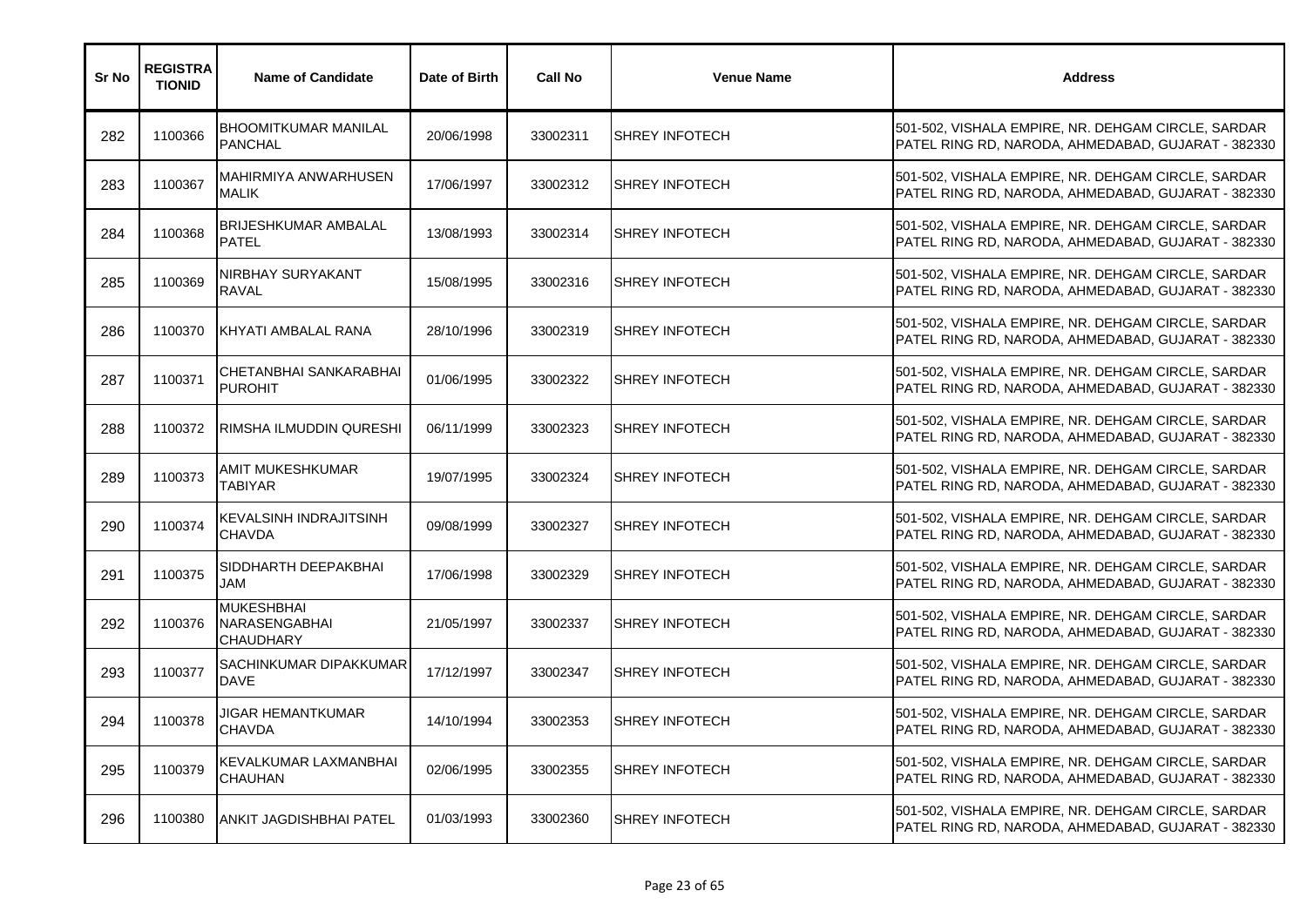| Sr No | <b>REGISTRA</b><br><b>TIONID</b> | <b>Name of Candidate</b>                       | Date of Birth | <b>Call No</b> | <b>Venue Name</b>     | <b>Address</b>                                                                                           |
|-------|----------------------------------|------------------------------------------------|---------------|----------------|-----------------------|----------------------------------------------------------------------------------------------------------|
| 297   | 1100381                          | GIRISHKUMAR<br>SHANKARBHAI KHOLVADIYA          | 04/07/1992    | 33002376       | <b>SHREY INFOTECH</b> | 501-502, VISHALA EMPIRE, NR. DEHGAM CIRCLE, SARDAR<br>PATEL RING RD, NARODA, AHMEDABAD, GUJARAT - 382330 |
| 298   | 1100382                          | PRAGNESH VISHNUBHAI<br><b>PRAJAPATI</b>        | 19/07/1999    | 33002391       | <b>SHREY INFOTECH</b> | 501-502, VISHALA EMPIRE, NR. DEHGAM CIRCLE, SARDAR<br>PATEL RING RD, NARODA, AHMEDABAD, GUJARAT - 382330 |
| 299   | 1100383                          | <b>BHAVESHKUMAR</b><br>AMBARAMBHAI KHOLVADIYA  | 09/01/1997    | 33002393       | <b>SHREY INFOTECH</b> | 501-502, VISHALA EMPIRE, NR. DEHGAM CIRCLE, SARDAR<br>PATEL RING RD, NARODA, AHMEDABAD, GUJARAT - 382330 |
| 300   | 1100384                          | JIGARKUMAR SURYAKANT<br><b>PATEL</b>           | 29/05/1994    | 33002399       | <b>SHREY INFOTECH</b> | 501-502, VISHALA EMPIRE, NR. DEHGAM CIRCLE, SARDAR<br>PATEL RING RD, NARODA, AHMEDABAD, GUJARAT - 382330 |
| 301   | 1100385                          | KRUSHNKUMAR BHEMABHAI<br><b>MEDAT</b>          | 26/10/1994    | 33002411       | <b>SHREY INFOTECH</b> | 501-502, VISHALA EMPIRE, NR. DEHGAM CIRCLE, SARDAR<br>PATEL RING RD, NARODA, AHMEDABAD, GUJARAT - 382330 |
| 302   | 1100386                          | PRATIKKUMAR NITINBHAI<br>AMIN                  | 11/07/1997    | 33002412       | SHREY INFOTECH        | 501-502, VISHALA EMPIRE, NR. DEHGAM CIRCLE, SARDAR<br>PATEL RING RD, NARODA, AHMEDABAD, GUJARAT - 382330 |
| 303   | 1100387                          | MAHAMMADVASIM<br>SABBIRHUSEN GHANCHI           | 04/07/1995    | 33002413       | <b>SHREY INFOTECH</b> | 501-502, VISHALA EMPIRE, NR. DEHGAM CIRCLE, SARDAR<br>PATEL RING RD, NARODA, AHMEDABAD, GUJARAT - 382330 |
| 304   | 1100388                          | RAHULBHAI KANTILAL<br><b>BHAGORA</b>           | 27/06/1996    | 33002416       | <b>SHREY INFOTECH</b> | 501-502, VISHALA EMPIRE, NR. DEHGAM CIRCLE, SARDAR<br>PATEL RING RD, NARODA, AHMEDABAD, GUJARAT - 382330 |
| 305   | 1100389                          | NIPUN HARIBHAI NIPUN<br><b>HARIBHAI VEGADA</b> | 14/05/1998    | 33002417       | <b>SHREY INFOTECH</b> | 501-502, VISHALA EMPIRE, NR. DEHGAM CIRCLE, SARDAR<br>PATEL RING RD, NARODA, AHMEDABAD, GUJARAT - 382330 |
| 306   | 1100390                          | <b>MONTEKKUMAR</b><br>PRADIPKUMAR PANDYA       | 08/10/1996    | 33002419       | <b>SHREY INFOTECH</b> | 501-502, VISHALA EMPIRE, NR. DEHGAM CIRCLE, SARDAR<br>PATEL RING RD, NARODA, AHMEDABAD, GUJARAT - 382330 |
| 307   | 1100391                          | RAMANLAL AMBALAL<br><b>PRAJAPATI</b>           | 10/12/1995    | 33002424       | <b>SHREY INFOTECH</b> | 501-502, VISHALA EMPIRE, NR. DEHGAM CIRCLE, SARDAR<br>PATEL RING RD, NARODA, AHMEDABAD, GUJARAT - 382330 |
| 308   | 1100392                          | JIGNE DASHRATHBHAI<br><b>PATEL</b>             | 27/01/1990    | 33002425       | <b>SHREY INFOTECH</b> | 501-502, VISHALA EMPIRE, NR. DEHGAM CIRCLE, SARDAR<br>PATEL RING RD, NARODA, AHMEDABAD, GUJARAT - 382330 |
| 309   | 1100393                          | PRADIPSINH ARUNSINH<br>SOLANKI                 | 28/05/1996    | 33002429       | <b>SHREY INFOTECH</b> | 501-502, VISHALA EMPIRE, NR. DEHGAM CIRCLE, SARDAR<br>PATEL RING RD, NARODA, AHMEDABAD, GUJARAT - 382330 |
| 310   | 1100394                          | RAVI HARSHADRAY PARIKH                         | 31/12/1994    | 33002437       | <b>SHREY INFOTECH</b> | 501-502, VISHALA EMPIRE, NR. DEHGAM CIRCLE, SARDAR<br>PATEL RING RD, NARODA, AHMEDABAD, GUJARAT - 382330 |
| 311   | 1100395                          | AKASH KIRANKUMAR SHAH                          | 10/10/1995    | 33002439       | <b>SHREY INFOTECH</b> | 501-502, VISHALA EMPIRE, NR. DEHGAM CIRCLE, SARDAR<br>PATEL RING RD, NARODA, AHMEDABAD, GUJARAT - 382330 |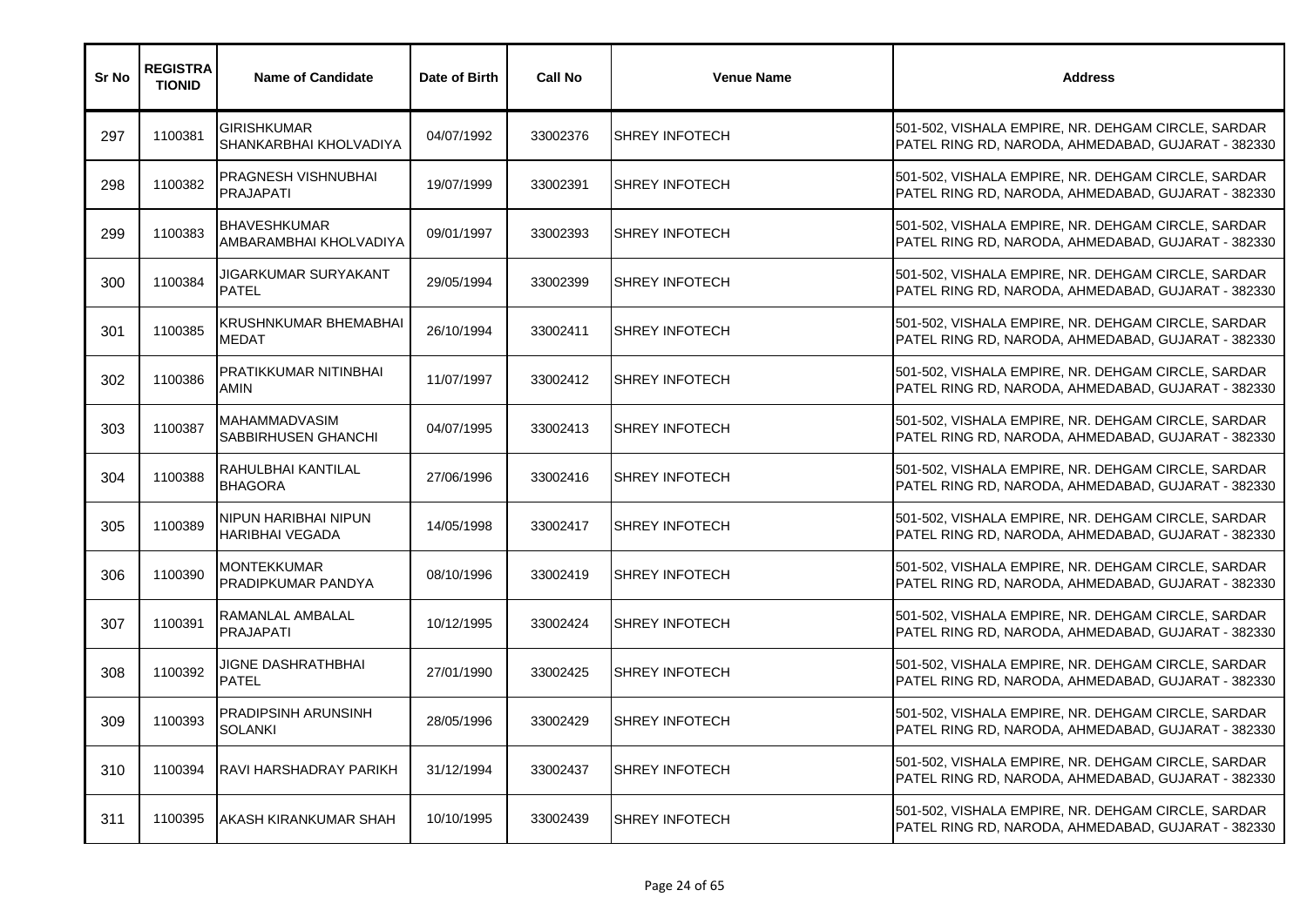| Sr No | <b>REGISTRA</b><br><b>TIONID</b> | <b>Name of Candidate</b>                   | Date of Birth | <b>Call No</b> | <b>Venue Name</b>     | <b>Address</b>                                                                                           |
|-------|----------------------------------|--------------------------------------------|---------------|----------------|-----------------------|----------------------------------------------------------------------------------------------------------|
| 312   | 1100396                          | <b>BHAVESH JAGDISHBHAI</b><br><b>PATEL</b> | 30/11/1989    | 33002445       | <b>SHREY INFOTECH</b> | 501-502, VISHALA EMPIRE, NR. DEHGAM CIRCLE, SARDAR<br>PATEL RING RD, NARODA, AHMEDABAD, GUJARAT - 382330 |
| 313   | 1100397                          | DHRUVKUMAR SOMABHAI<br><b>PATEL</b>        | 21/06/1997    | 33002448       | <b>SHREY INFOTECH</b> | 501-502, VISHALA EMPIRE, NR. DEHGAM CIRCLE, SARDAR<br>PATEL RING RD, NARODA, AHMEDABAD, GUJARAT - 382330 |
| 314   | 1100398                          | <b>HANI MEHUL UPADHYAY</b>                 | 03/07/2000    | 33002454       | <b>SHREY INFOTECH</b> | 501-502, VISHALA EMPIRE, NR. DEHGAM CIRCLE, SARDAR<br>PATEL RING RD, NARODA, AHMEDABAD, GUJARAT - 382330 |
| 315   | 1100399                          | AAKASH JITENDRAKUMAR<br><b>PATHAK</b>      | 30/08/1991    | 33002479       | <b>SHREY INFOTECH</b> | 501-502, VISHALA EMPIRE, NR. DEHGAM CIRCLE, SARDAR<br>PATEL RING RD, NARODA, AHMEDABAD, GUJARAT - 382330 |
| 316   | 1100400                          | INIRAV GIRISHKUMAR JOSHI                   | 09/07/1995    | 33002490       | <b>SHREY INFOTECH</b> | 501-502, VISHALA EMPIRE, NR. DEHGAM CIRCLE, SARDAR<br>PATEL RING RD, NARODA, AHMEDABAD, GUJARAT - 382330 |
| 317   | 1100401                          | JAYMIN PRAKASBHAI<br><b>BALSARIYA</b>      | 03/07/1996    | 33002493       | <b>SHREY INFOTECH</b> | 501-502, VISHALA EMPIRE, NR. DEHGAM CIRCLE, SARDAR<br>PATEL RING RD, NARODA, AHMEDABAD, GUJARAT - 382330 |
| 318   | 1100402                          | AMIT UDAJI THAKOR                          | 23/07/1998    | 33002496       | <b>SHREY INFOTECH</b> | 501-502, VISHALA EMPIRE, NR. DEHGAM CIRCLE, SARDAR<br>PATEL RING RD, NARODA, AHMEDABAD, GUJARAT - 382330 |
| 319   | 1100403                          | JITENDRAKUMAR<br><b>RANGITSINH BARIA</b>   | 01/06/1993    | 33002513       | <b>SHREY INFOTECH</b> | 501-502, VISHALA EMPIRE, NR. DEHGAM CIRCLE, SARDAR<br>PATEL RING RD, NARODA, AHMEDABAD, GUJARAT - 382330 |
| 320   | 1100404                          | AAKASH SHAILESHKUMAR<br><b>PRAJAPATI</b>   | 07/06/1998    | 33002519       | <b>SHREY INFOTECH</b> | 501-502, VISHALA EMPIRE, NR. DEHGAM CIRCLE, SARDAR<br>PATEL RING RD, NARODA, AHMEDABAD, GUJARAT - 382330 |
| 321   | 1100405                          | KHUSHBU RAJIVBHAI<br><b>GANDHI</b>         | 04/09/1998    | 33002524       | <b>SHREY INFOTECH</b> | 501-502, VISHALA EMPIRE, NR. DEHGAM CIRCLE, SARDAR<br>PATEL RING RD, NARODA, AHMEDABAD, GUJARAT - 382330 |
| 322   | 1100406                          | <b>KASHYAPKUMAR</b><br>ASHOKBHAI AKHANI    | 30/08/1996    | 33002526       | <b>SHREY INFOTECH</b> | 501-502, VISHALA EMPIRE, NR. DEHGAM CIRCLE, SARDAR<br>PATEL RING RD, NARODA, AHMEDABAD, GUJARAT - 382330 |
| 323   | 1100407                          | MEET ARUNKUMAR KAKA                        | 11/04/1995    | 33002527       | <b>SHREY INFOTECH</b> | 501-502, VISHALA EMPIRE, NR. DEHGAM CIRCLE, SARDAR<br>PATEL RING RD, NARODA, AHMEDABAD, GUJARAT - 382330 |
| 324   | 1100408                          | JAY VISHNUBHAI PATEL                       | 13/06/1998    | 33002538       | <b>SHREY INFOTECH</b> | 501-502, VISHALA EMPIRE, NR. DEHGAM CIRCLE, SARDAR<br>PATEL RING RD, NARODA, AHMEDABAD, GUJARAT - 382330 |
| 325   | 1100409                          | RAHULKUMAR JAYESHBHAI<br><b>CHAUDHARI</b>  | 15/04/1995    | 33002540       | <b>SHREY INFOTECH</b> | 501-502, VISHALA EMPIRE, NR. DEHGAM CIRCLE, SARDAR<br>PATEL RING RD, NARODA, AHMEDABAD, GUJARAT - 382330 |
| 326   | 1100410                          | HARSH DHANSUKHBHAI<br><b>HALARI</b>        | 02/06/1995    | 33002544       | <b>SHREY INFOTECH</b> | 501-502, VISHALA EMPIRE, NR. DEHGAM CIRCLE, SARDAR<br>PATEL RING RD, NARODA, AHMEDABAD, GUJARAT - 382330 |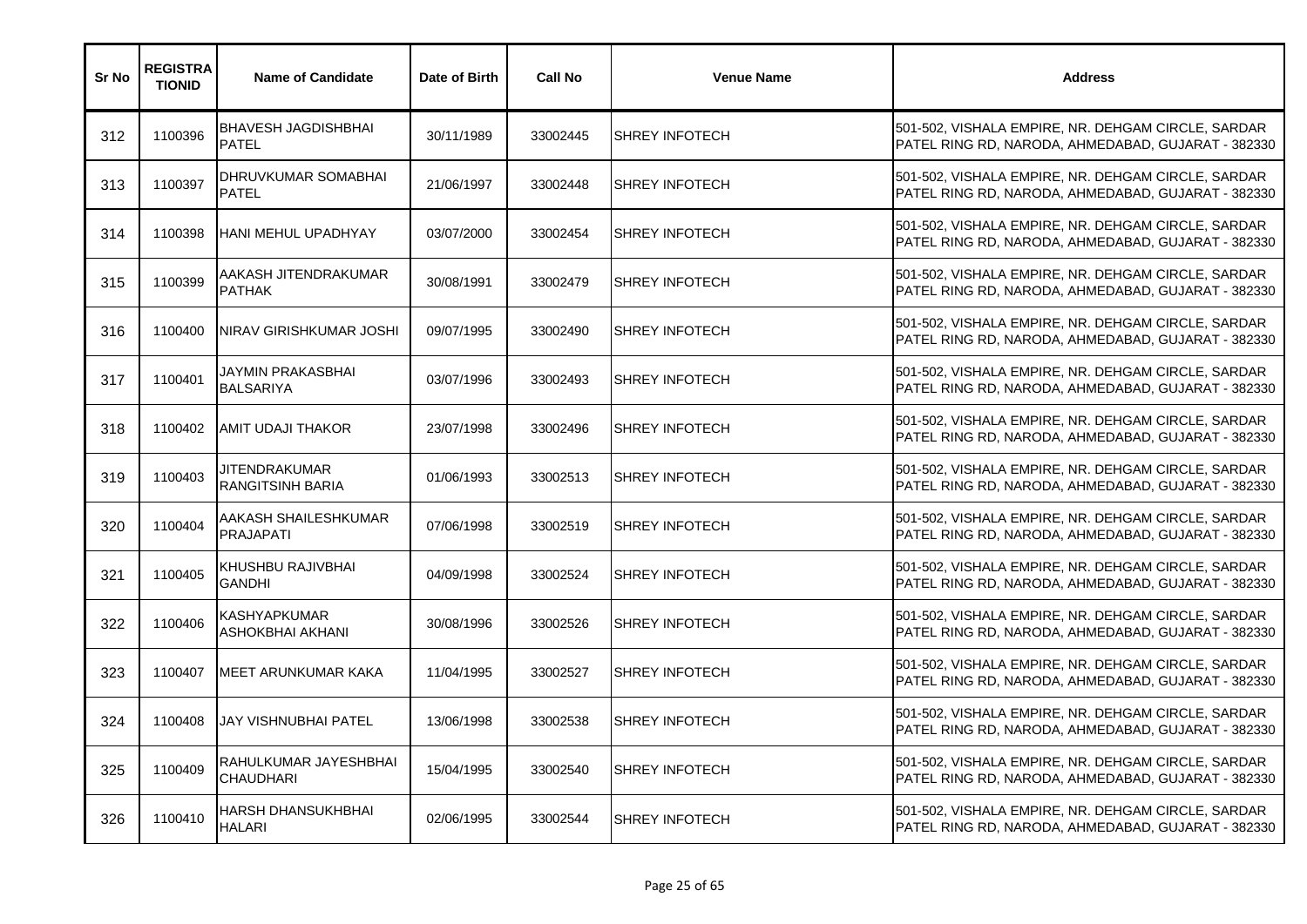| Sr No | <b>REGISTRA</b><br><b>TIONID</b> | <b>Name of Candidate</b>                          | Date of Birth | <b>Call No</b> | <b>Venue Name</b>     | <b>Address</b>                                                                                           |
|-------|----------------------------------|---------------------------------------------------|---------------|----------------|-----------------------|----------------------------------------------------------------------------------------------------------|
| 327   | 1100411                          | HITARSHI MANVENDRA<br>BHARADWAJ                   | 28/04/1996    | 33002552       | <b>SHREY INFOTECH</b> | 501-502, VISHALA EMPIRE, NR. DEHGAM CIRCLE, SARDAR<br>PATEL RING RD, NARODA, AHMEDABAD, GUJARAT - 382330 |
| 328   | 1100412                          | KARAN CHANDRAKANT<br>TEKWANI                      | 19/06/1993    | 33002557       | <b>SHREY INFOTECH</b> | 501-502, VISHALA EMPIRE, NR. DEHGAM CIRCLE, SARDAR<br>PATEL RING RD, NARODA, AHMEDABAD, GUJARAT - 382330 |
| 329   | 1100413                          | VIKASKUMAR MAHESHBHAI<br><b>PATEL</b>             | 08/10/1991    | 33002558       | <b>SHREY INFOTECH</b> | 501-502, VISHALA EMPIRE, NR. DEHGAM CIRCLE, SARDAR<br>PATEL RING RD, NARODA, AHMEDABAD, GUJARAT - 382330 |
| 330   | 1100414                          | <b>JAIMINKUMAR</b><br><b>MAHENDRABHAI PATEL</b>   | 02/11/1992    | 33002563       | <b>SHREY INFOTECH</b> | 501-502, VISHALA EMPIRE, NR. DEHGAM CIRCLE, SARDAR<br>PATEL RING RD, NARODA, AHMEDABAD, GUJARAT - 382330 |
| 331   | 1100415                          | HASAMUKHBHAI<br><b>GANPATBHAI DABHI</b>           | 24/09/1994    | 33002564       | <b>SHREY INFOTECH</b> | 501-502, VISHALA EMPIRE, NR. DEHGAM CIRCLE, SARDAR<br>PATEL RING RD, NARODA, AHMEDABAD, GUJARAT - 382330 |
| 332   | 1100416                          | ABHI SHAILESHKUMAR<br>GANDHI                      | 08/03/1992    | 33002565       | <b>SHREY INFOTECH</b> | 501-502, VISHALA EMPIRE, NR. DEHGAM CIRCLE, SARDAR<br>PATEL RING RD, NARODA, AHMEDABAD, GUJARAT - 382330 |
| 333   | 1100417                          | KETAN KANJIBHAI CHITRODA                          | 26/06/1995    | 33002568       | <b>SHREY INFOTECH</b> | 501-502, VISHALA EMPIRE, NR. DEHGAM CIRCLE, SARDAR<br>PATEL RING RD, NARODA, AHMEDABAD, GUJARAT - 382330 |
| 334   | 1100418                          | JAINIL RAMESHCHANDRA<br><b>PATEL</b>              | 26/11/1995    | 33002575       | <b>SHREY INFOTECH</b> | 501-502, VISHALA EMPIRE, NR. DEHGAM CIRCLE, SARDAR<br>PATEL RING RD, NARODA, AHMEDABAD, GUJARAT - 382330 |
| 335   | 1100419                          | RAVIJ SARMANBHAI HOON                             | 31/08/1995    | 33002576       | <b>SHREY INFOTECH</b> | 501-502, VISHALA EMPIRE, NR. DEHGAM CIRCLE, SARDAR<br>PATEL RING RD, NARODA, AHMEDABAD, GUJARAT - 382330 |
| 336   | 1100420                          | ABHISHEK RAJESHKUMAR<br><b>PRAJAPATI</b>          | 03/02/1998    | 33002582       | <b>SHREY INFOTECH</b> | 501-502, VISHALA EMPIRE, NR. DEHGAM CIRCLE, SARDAR<br>PATEL RING RD, NARODA, AHMEDABAD, GUJARAT - 382330 |
| 337   | 1100421                          | SIDDHARTH SATYAKAM<br><b>GUPTA</b>                | 22/11/1989    | 33002585       | <b>SHREY INFOTECH</b> | 501-502, VISHALA EMPIRE, NR. DEHGAM CIRCLE, SARDAR<br>PATEL RING RD, NARODA, AHMEDABAD, GUJARAT - 382330 |
| 338   | 1100422                          | <b>CHANDRESHKUMAR</b><br><b>BALKRUSHNA SADHU</b>  | 01/02/1995    | 33002589       | <b>SHREY INFOTECH</b> | 501-502, VISHALA EMPIRE, NR. DEHGAM CIRCLE, SARDAR<br>PATEL RING RD, NARODA, AHMEDABAD, GUJARAT - 382330 |
| 339   | 1100423                          | TUSHAR PUNAMBHAI AMIN                             | 28/02/1997    | 33002608       | <b>SHREY INFOTECH</b> | 501-502, VISHALA EMPIRE, NR. DEHGAM CIRCLE, SARDAR<br>PATEL RING RD, NARODA, AHMEDABAD, GUJARAT - 382330 |
| 340   | 1100424                          | <b>DILKHUSHKUMAR</b><br><b>SHANKARLAL VAGDODA</b> | 25/01/1996    | 33002610       | <b>SHREY INFOTECH</b> | 501-502, VISHALA EMPIRE, NR. DEHGAM CIRCLE, SARDAR<br>PATEL RING RD, NARODA, AHMEDABAD, GUJARAT - 382330 |
| 341   | 1100425                          | JAGRUTIBEN MANILAL<br><b>SOLANKI</b>              | 14/12/1996    | 33002611       | <b>SHREY INFOTECH</b> | 501-502, VISHALA EMPIRE, NR. DEHGAM CIRCLE, SARDAR<br>PATEL RING RD, NARODA, AHMEDABAD, GUJARAT - 382330 |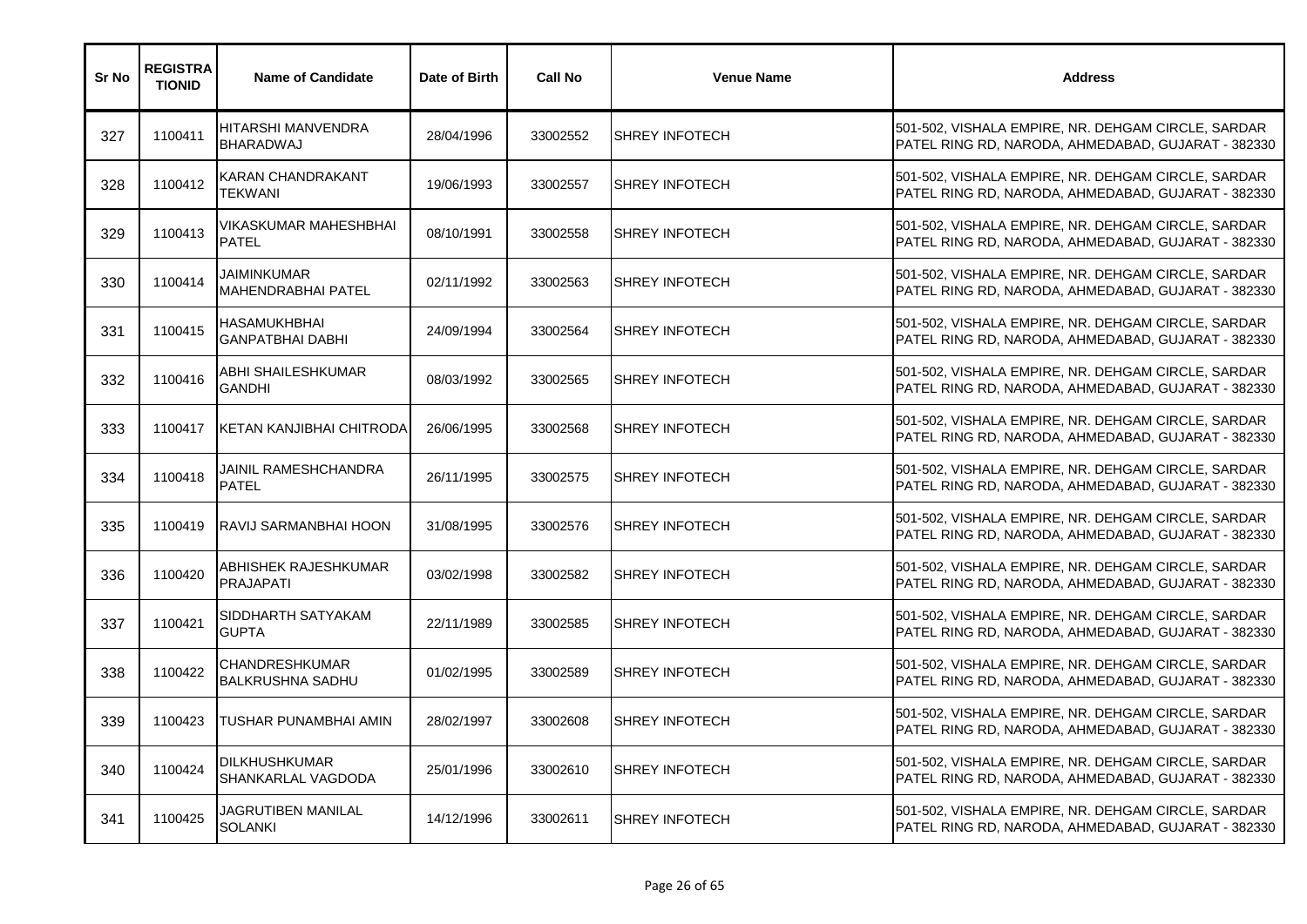| Sr No | <b>REGISTRA</b><br><b>TIONID</b> | <b>Name of Candidate</b>                            | Date of Birth | <b>Call No</b> | <b>Venue Name</b>      | <b>Address</b>                                                                                           |
|-------|----------------------------------|-----------------------------------------------------|---------------|----------------|------------------------|----------------------------------------------------------------------------------------------------------|
| 342   | 1100426                          | JIGNESHBHAI PRAVINBHAI<br>VANOL                     | 07/02/1997    | 33002617       | <b>SHREY INFOTECH</b>  | 501-502, VISHALA EMPIRE, NR. DEHGAM CIRCLE, SARDAR<br>PATEL RING RD, NARODA, AHMEDABAD, GUJARAT - 382330 |
| 343   | 1100427                          | HARSH HASMUKHBHAI<br>THAKKAR                        | 26/05/1993    | 33002618       | <b>SHREY INFOTECH</b>  | 501-502, VISHALA EMPIRE, NR. DEHGAM CIRCLE, SARDAR<br>PATEL RING RD, NARODA, AHMEDABAD, GUJARAT - 382330 |
| 344   | 1100428                          | VIKASHKUMAR<br>PRAHLADBHAI PATEL                    | 02/06/1992    | 33002619       | <b>SHREY INFOTECH</b>  | 501-502, VISHALA EMPIRE, NR. DEHGAM CIRCLE, SARDAR<br>PATEL RING RD, NARODA, AHMEDABAD, GUJARAT - 382330 |
| 345   | 1100429                          | <b>RAJ VIJAYBHAI PATEL</b>                          | 04/01/1997    | 33002621       | <b>SHREY INFOTECH</b>  | 501-502, VISHALA EMPIRE, NR. DEHGAM CIRCLE, SARDAR<br>PATEL RING RD, NARODA, AHMEDABAD, GUJARAT - 382330 |
| 346   | 1100430                          | NITINKUMAR KANUBHAI<br><b>CHAVDA</b>                | 23/12/1997    | 33002627       | <b>SHREY INFOTECH</b>  | 501-502, VISHALA EMPIRE, NR. DEHGAM CIRCLE, SARDAR<br>PATEL RING RD, NARODA, AHMEDABAD, GUJARAT - 382330 |
| 347   | 1100431                          | HEMANGIBEN PRAVINBHAI<br>VANOL                      | 08/01/1996    | 33002628       | <b>SHREY INFOTECH</b>  | 501-502, VISHALA EMPIRE, NR. DEHGAM CIRCLE, SARDAR<br>PATEL RING RD, NARODA, AHMEDABAD, GUJARAT - 382330 |
| 348   | 1100432                          | SAHAL MUSTUFABHAI<br><b>DHAPA</b>                   | 28/07/1997    | 33002631       | <b>SHREY INFOTECH</b>  | 501-502, VISHALA EMPIRE, NR. DEHGAM CIRCLE, SARDAR<br>PATEL RING RD, NARODA, AHMEDABAD, GUJARAT - 382330 |
| 349   | 1100433                          | GULAMMAYODIN<br>ABDULSAMAD SHAIKH                   | 02/02/1998    | 33002632       | <b>SHREY INFOTECH</b>  | 501-502, VISHALA EMPIRE, NR. DEHGAM CIRCLE, SARDAR<br>PATEL RING RD, NARODA, AHMEDABAD, GUJARAT - 382330 |
| 350   | 1100434                          | <b>BHAVESHKUMAR</b><br><b>DASHRATHBHAI SHRIMALI</b> | 07/08/1995    | 33002633       | <b>SHREY INFOTECH</b>  | 501-502, VISHALA EMPIRE, NR. DEHGAM CIRCLE, SARDAR<br>PATEL RING RD, NARODA, AHMEDABAD, GUJARAT - 382330 |
| 351   | 1100435                          | SAVAN VITHTHALBHAI<br><b>RATHOD</b>                 | 12/07/1998    | 33002635       | <b>SHREY INFOTECH</b>  | 501-502, VISHALA EMPIRE, NR. DEHGAM CIRCLE, SARDAR<br>PATEL RING RD, NARODA, AHMEDABAD, GUJARAT - 382330 |
| 352   | 1100436                          | AKSHAYKUMAR KIRTIKUMAR<br><b>SUTHAR</b>             | 15/05/1996    | 33002641       | <b>SHREY INFOTECH</b>  | 501-502, VISHALA EMPIRE, NR. DEHGAM CIRCLE, SARDAR<br>PATEL RING RD, NARODA, AHMEDABAD, GUJARAT - 382330 |
| 353   | 1100437                          | NIKUNJ VISHNUPRASAD<br><b>SUTHAR</b>                | 02/09/1995    | 33002644       | <b>SHREY INFOTECH</b>  | 501-502, VISHALA EMPIRE, NR. DEHGAM CIRCLE, SARDAR<br>PATEL RING RD, NARODA, AHMEDABAD, GUJARAT - 382330 |
| 354   | 1100438                          | YUG URVISHKUMAR PATEL                               | 07/10/1997    | 33001020       | <b>7CLOUD INFOTECH</b> | 4TH FLOOR, SAMANVAY STATUS 2, ATLADRA-PADRA ROAD,<br>BEFORE BANCO COMPANY, VADODARA, GUJARAT-390012      |
| 355   | 1100439                          | JAYDIPKUMAR RATNABHAI<br><b>PARMAR</b>              | 08/02/1997    | 33001022       | <b>7CLOUD INFOTECH</b> | 4TH FLOOR, SAMANVAY STATUS 2, ATLADRA-PADRA ROAD,<br>BEFORE BANCO COMPANY, VADODARA, GUJARAT-390012      |
| 356   | 1100440                          | RANJIT PRAVINSINH SINDHA                            | 01/09/1995    | 33001027       | <b>7CLOUD INFOTECH</b> | 4TH FLOOR, SAMANVAY STATUS 2, ATLADRA-PADRA ROAD,<br>BEFORE BANCO COMPANY, VADODARA, GUJARAT-390012      |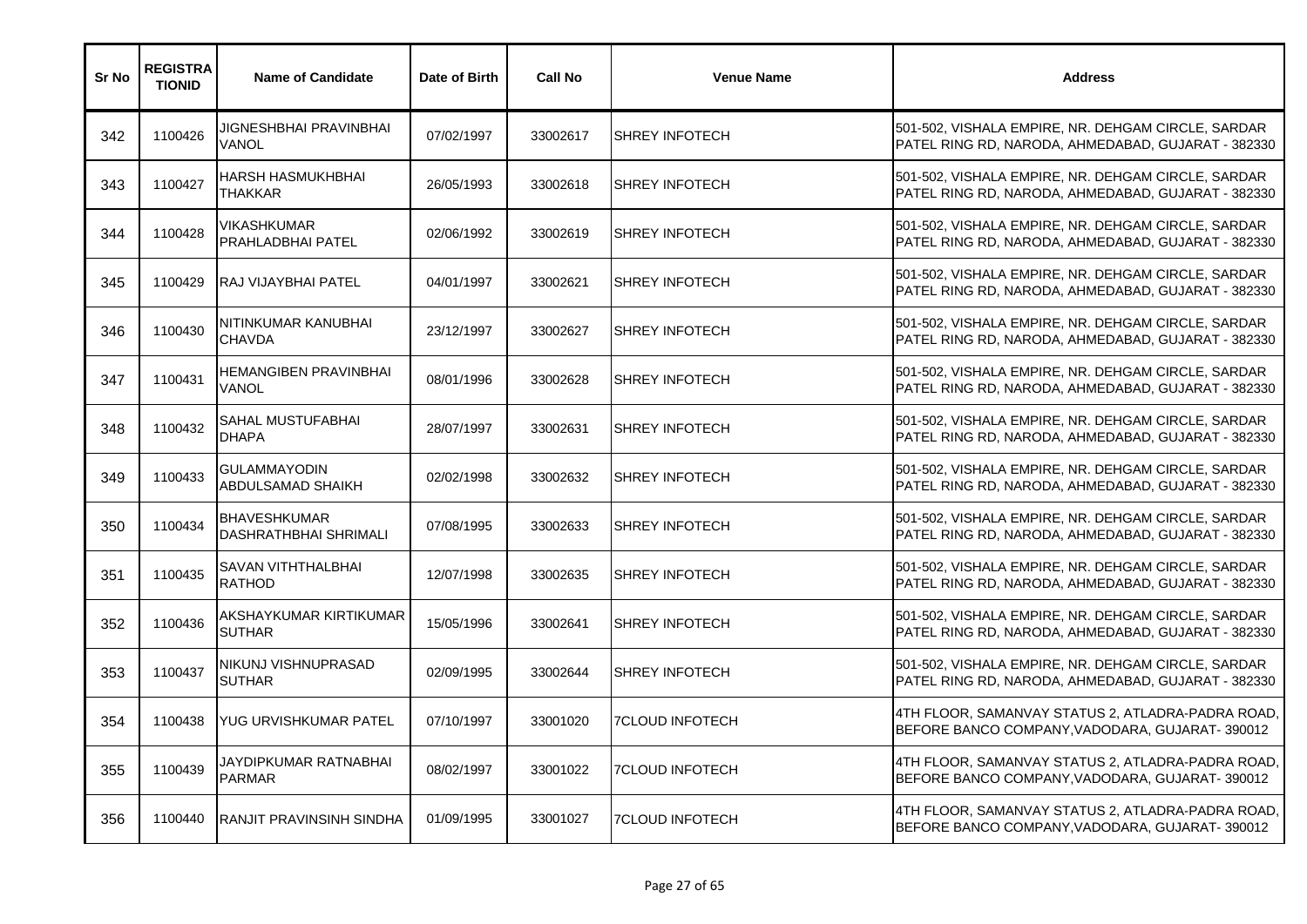| Sr No | <b>REGISTRA</b><br><b>TIONID</b> | <b>Name of Candidate</b>                                   | Date of Birth | <b>Call No</b> | <b>Venue Name</b>      | <b>Address</b>                                                                                      |
|-------|----------------------------------|------------------------------------------------------------|---------------|----------------|------------------------|-----------------------------------------------------------------------------------------------------|
| 357   | 1100441                          | HINAL JASMINKUMAR<br><b>BARAIYA</b>                        | 20/06/1996    | 33001033       | 7CLOUD INFOTECH        | 4TH FLOOR, SAMANVAY STATUS 2, ATLADRA-PADRA ROAD,<br>BEFORE BANCO COMPANY, VADODARA, GUJARAT-390012 |
| 358   | 1100442                          | <b>PARTHKUMAR</b><br><b>KAMALESHBHAI BHATT</b>             | 28/01/1997    | 33001053       | <b>7CLOUD INFOTECH</b> | 4TH FLOOR, SAMANVAY STATUS 2, ATLADRA-PADRA ROAD,<br>BEFORE BANCO COMPANY, VADODARA, GUJARAT-390012 |
| 359   | 1100443                          | <b>RAVI CHHITARMAL KUMAVAT</b>                             | 24/01/1997    | 33001055       | <b>7CLOUD INFOTECH</b> | 4TH FLOOR, SAMANVAY STATUS 2, ATLADRA-PADRA ROAD,<br>BEFORE BANCO COMPANY, VADODARA, GUJARAT-390012 |
| 360   | 1100444                          | <b>DISHANT JAGDISHBHAI</b><br><b>PANCHAL</b>               | 14/11/1994    | 33001070       | <b>7CLOUD INFOTECH</b> | 4TH FLOOR, SAMANVAY STATUS 2, ATLADRA-PADRA ROAD,<br>BEFORE BANCO COMPANY, VADODARA, GUJARAT-390012 |
| 361   | 1100445                          | <b>ROHAN KISHOR JADAV</b>                                  | 18/02/1998    | 33001075       | <b>7CLOUD INFOTECH</b> | 4TH FLOOR, SAMANVAY STATUS 2, ATLADRA-PADRA ROAD,<br>BEFORE BANCO COMPANY, VADODARA, GUJARAT-390012 |
| 362   | 1100446                          | KINJAL MADHUSUDAN<br><b>PARMAR</b>                         | 31/07/1997    | 33001077       | <b>7CLOUD INFOTECH</b> | 4TH FLOOR, SAMANVAY STATUS 2, ATLADRA-PADRA ROAD,<br>BEFORE BANCO COMPANY, VADODARA, GUJARAT-390012 |
| 363   | 1100447                          | <b>DIVYESHKUMAR</b><br>RAJENDRABHAI KHARVA                 | 22/08/1997    | 33001099       | 7CLOUD INFOTECH        | 4TH FLOOR, SAMANVAY STATUS 2, ATLADRA-PADRA ROAD,<br>BEFORE BANCO COMPANY, VADODARA, GUJARAT-390012 |
| 364   | 1100448                          | <b>KAUSHIKKUMAR</b><br>CHANDUBHAI VANKAR                   | 22/04/1999    | 33001103       | <b>7CLOUD INFOTECH</b> | 4TH FLOOR, SAMANVAY STATUS 2, ATLADRA-PADRA ROAD,<br>BEFORE BANCO COMPANY, VADODARA, GUJARAT-390012 |
| 365   | 1100449                          | <b>VIDUSHI SHARMA SHARMA</b>                               | 18/06/1997    | 33001126       | <b>7CLOUD INFOTECH</b> | 4TH FLOOR, SAMANVAY STATUS 2, ATLADRA-PADRA ROAD<br>BEFORE BANCO COMPANY, VADODARA, GUJARAT-390012  |
| 366   | 1100450                          | HARDIKKUMAR ANILBHAI<br><b>PATEL</b>                       | 05/06/1992    | 33001149       | <b>7CLOUD INFOTECH</b> | 4TH FLOOR, SAMANVAY STATUS 2, ATLADRA-PADRA ROAD,<br>BEFORE BANCO COMPANY, VADODARA, GUJARAT-390012 |
| 367   | 1100451                          | <b>SHUBHAMKUMAR</b><br>NILKANTHKUMAR<br><b>DHANDHUKIYA</b> | 03/05/1997    | 33001155       | <b>7CLOUD INFOTECH</b> | 4TH FLOOR, SAMANVAY STATUS 2, ATLADRA-PADRA ROAD,<br>BEFORE BANCO COMPANY, VADODARA, GUJARAT-390012 |
| 368   | 1100452                          | SAVAN JITENDRAKUMAR<br><b>NAYI</b>                         | 14/06/1998    | 33001157       | <b>7CLOUD INFOTECH</b> | 4TH FLOOR, SAMANVAY STATUS 2, ATLADRA-PADRA ROAD,<br>BEFORE BANCO COMPANY, VADODARA, GUJARAT-390012 |
| 369   | 1100453                          | VAIBHAV RAMESH KAMBLE                                      | 10/01/1995    | 33001158       | <b>7CLOUD INFOTECH</b> | 4TH FLOOR, SAMANVAY STATUS 2, ATLADRA-PADRA ROAD,<br>BEFORE BANCO COMPANY, VADODARA, GUJARAT-390012 |
| 370   | 1100454                          | NIRMAL KETANBHAI PARMAR                                    | 17/07/1997    | 33001162       | <b>7CLOUD INFOTECH</b> | 4TH FLOOR, SAMANVAY STATUS 2, ATLADRA-PADRA ROAD,<br>BEFORE BANCO COMPANY, VADODARA, GUJARAT-390012 |
| 371   | 1100455                          | <b>NAVEDKHAN</b><br><b>MOHAMMEDSAEED PATHAN</b>            | 28/03/1997    | 33001199       | <b>7CLOUD INFOTECH</b> | 4TH FLOOR, SAMANVAY STATUS 2, ATLADRA-PADRA ROAD,<br>BEFORE BANCO COMPANY, VADODARA, GUJARAT-390012 |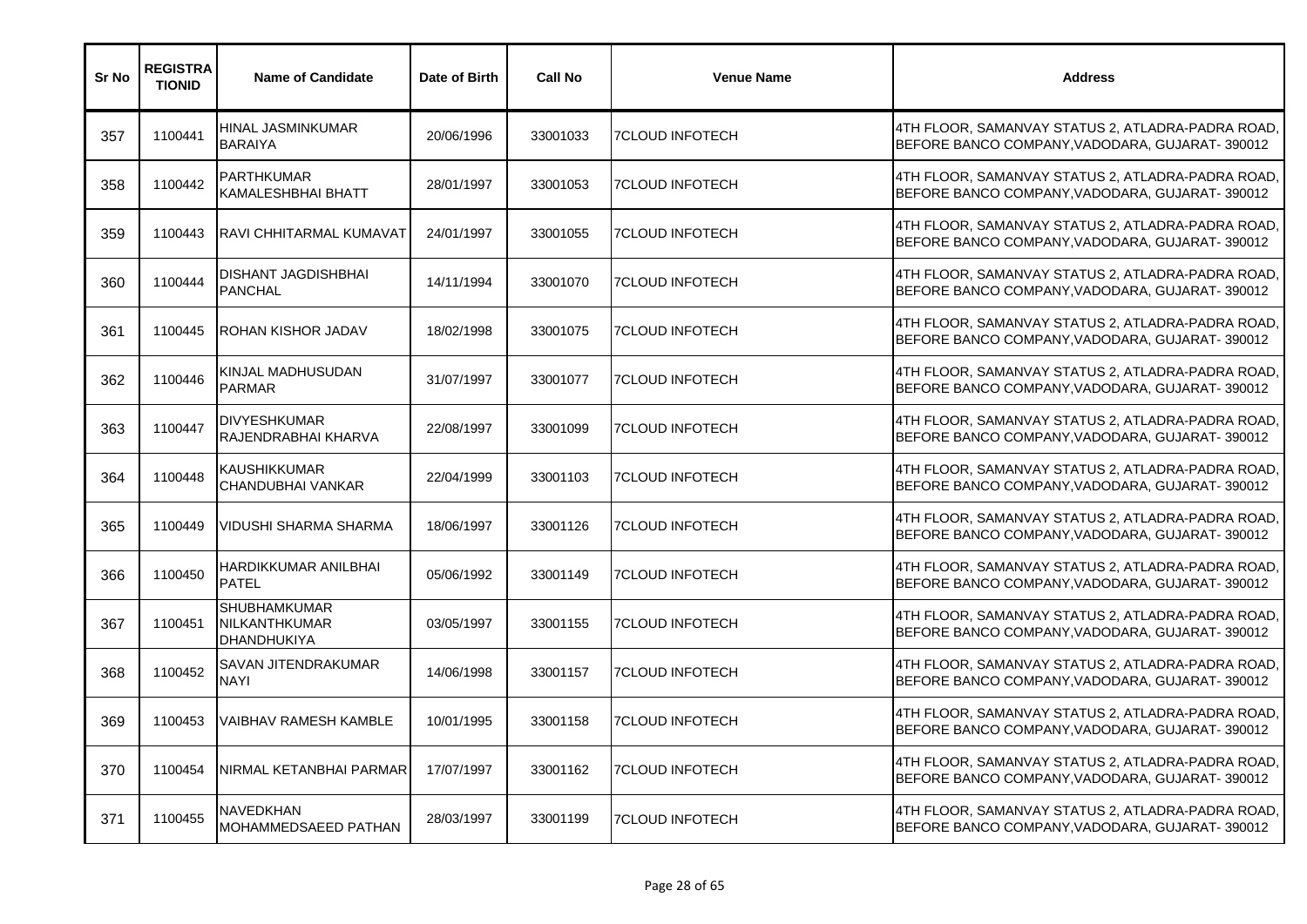| Sr No | <b>REGISTRA</b><br><b>TIONID</b> | <b>Name of Candidate</b>                  | Date of Birth | <b>Call No</b> | <b>Venue Name</b>      | <b>Address</b>                                                                                      |
|-------|----------------------------------|-------------------------------------------|---------------|----------------|------------------------|-----------------------------------------------------------------------------------------------------|
| 372   | 1100456                          | AKSHAY BABASAHEB<br><b>SATPUTE</b>        | 28/03/1998    | 33001224       | <b>7CLOUD INFOTECH</b> | 4TH FLOOR, SAMANVAY STATUS 2, ATLADRA-PADRA ROAD,<br>BEFORE BANCO COMPANY, VADODARA, GUJARAT-390012 |
| 373   | 1100457                          | <b>SUNIL RAJENDRASINGH</b><br>ARHA        | 25/12/1996    | 33001241       | <b>7CLOUD INFOTECH</b> | 4TH FLOOR, SAMANVAY STATUS 2, ATLADRA-PADRA ROAD,<br>BEFORE BANCO COMPANY, VADODARA, GUJARAT-390012 |
| 374   | 1100458                          | ISAGAR JANAKBHAI DALWADI                  | 27/04/1992    | 33001254       | <b>7CLOUD INFOTECH</b> | 4TH FLOOR, SAMANVAY STATUS 2, ATLADRA-PADRA ROAD,<br>BEFORE BANCO COMPANY, VADODARA, GUJARAT-390012 |
| 375   | 1100459                          | <b>IDHRUMIL MANOJ PATEL</b>               | 10/07/1998    | 33001259       | <b>7CLOUD INFOTECH</b> | 4TH FLOOR, SAMANVAY STATUS 2, ATLADRA-PADRA ROAD,<br>BEFORE BANCO COMPANY, VADODARA, GUJARAT-390012 |
| 376   | 1100460                          | MILANKUMAR GIRISHBHAI<br><b>PANCHAL</b>   | 07/04/1998    | 33001266       | <b>7CLOUD INFOTECH</b> | 4TH FLOOR, SAMANVAY STATUS 2, ATLADRA-PADRA ROAD,<br>BEFORE BANCO COMPANY, VADODARA, GUJARAT-390012 |
| 377   | 1100461                          | JAIMIN GANESHBHAI<br>CHAUDHARI            | 20/10/1996    | 33001282       | <b>7CLOUD INFOTECH</b> | 4TH FLOOR, SAMANVAY STATUS 2, ATLADRA-PADRA ROAD,<br>BEFORE BANCO COMPANY, VADODARA, GUJARAT-390012 |
| 378   | 1100462                          | VATSAL NITNKUMAR PATEL                    | 16/09/1995    | 33001314       | <b>7CLOUD INFOTECH</b> | 4TH FLOOR, SAMANVAY STATUS 2, ATLADRA-PADRA ROAD,<br>BEFORE BANCO COMPANY, VADODARA, GUJARAT-390012 |
| 379   | 1100463                          | ABHISHEK PRADEEPKUMAR<br>TIWARI           | 02/06/1996    | 33001328       | <b>7CLOUD INFOTECH</b> | 4TH FLOOR, SAMANVAY STATUS 2, ATLADRA-PADRA ROAD<br>BEFORE BANCO COMPANY, VADODARA, GUJARAT-390012  |
| 380   | 1100464                          | KRISHNABEN GOVINDBHAI<br><b>PATEL</b>     | 01/11/1996    | 33001330       | <b>7CLOUD INFOTECH</b> | 4TH FLOOR, SAMANVAY STATUS 2, ATLADRA-PADRA ROAD<br>BEFORE BANCO COMPANY, VADODARA, GUJARAT-390012  |
| 381   | 1100465                          | VARSHABEN NAVALSHINH<br><b>RATHVA</b>     | 05/12/1995    | 33001341       | <b>7CLOUD INFOTECH</b> | 4TH FLOOR, SAMANVAY STATUS 2, ATLADRA-PADRA ROAD,<br>BEFORE BANCO COMPANY, VADODARA, GUJARAT-390012 |
| 382   | 1100466                          | <b>GHANSHYAM RAMESHBHAI</b><br>JOSHI      | 21/08/1995    | 33001346       | <b>7CLOUD INFOTECH</b> | 4TH FLOOR, SAMANVAY STATUS 2, ATLADRA-PADRA ROAD,<br>BEFORE BANCO COMPANY, VADODARA, GUJARAT-390012 |
| 383   | 1100467                          | <b>DHRUMIT VIPUL RAO</b>                  | 04/05/1999    | 33001358       | <b>7CLOUD INFOTECH</b> | 4TH FLOOR, SAMANVAY STATUS 2, ATLADRA-PADRA ROAD,<br>BEFORE BANCO COMPANY, VADODARA, GUJARAT-390012 |
| 384   | 1100468                          | <b>DIPKUMAR NARESHBHAI</b><br><b>AMIN</b> | 28/04/1995    | 33001364       | <b>7CLOUD INFOTECH</b> | 4TH FLOOR, SAMANVAY STATUS 2, ATLADRA-PADRA ROAD,<br>BEFORE BANCO COMPANY, VADODARA, GUJARAT-390012 |
| 385   | 1100469                          | DIPIKABEN PURSOTTAMBHAI<br><b>RATHOD</b>  | 02/10/1993    | 33001376       | <b>7CLOUD INFOTECH</b> | 4TH FLOOR, SAMANVAY STATUS 2, ATLADRA-PADRA ROAD,<br>BEFORE BANCO COMPANY, VADODARA, GUJARAT-390012 |
| 386   | 1100470                          | TARUNKUMAR<br><b>RAJENDRAPRASAD PATEL</b> | 24/02/1992    | 33001378       | <b>7CLOUD INFOTECH</b> | 4TH FLOOR, SAMANVAY STATUS 2, ATLADRA-PADRA ROAD,<br>BEFORE BANCO COMPANY, VADODARA, GUJARAT-390012 |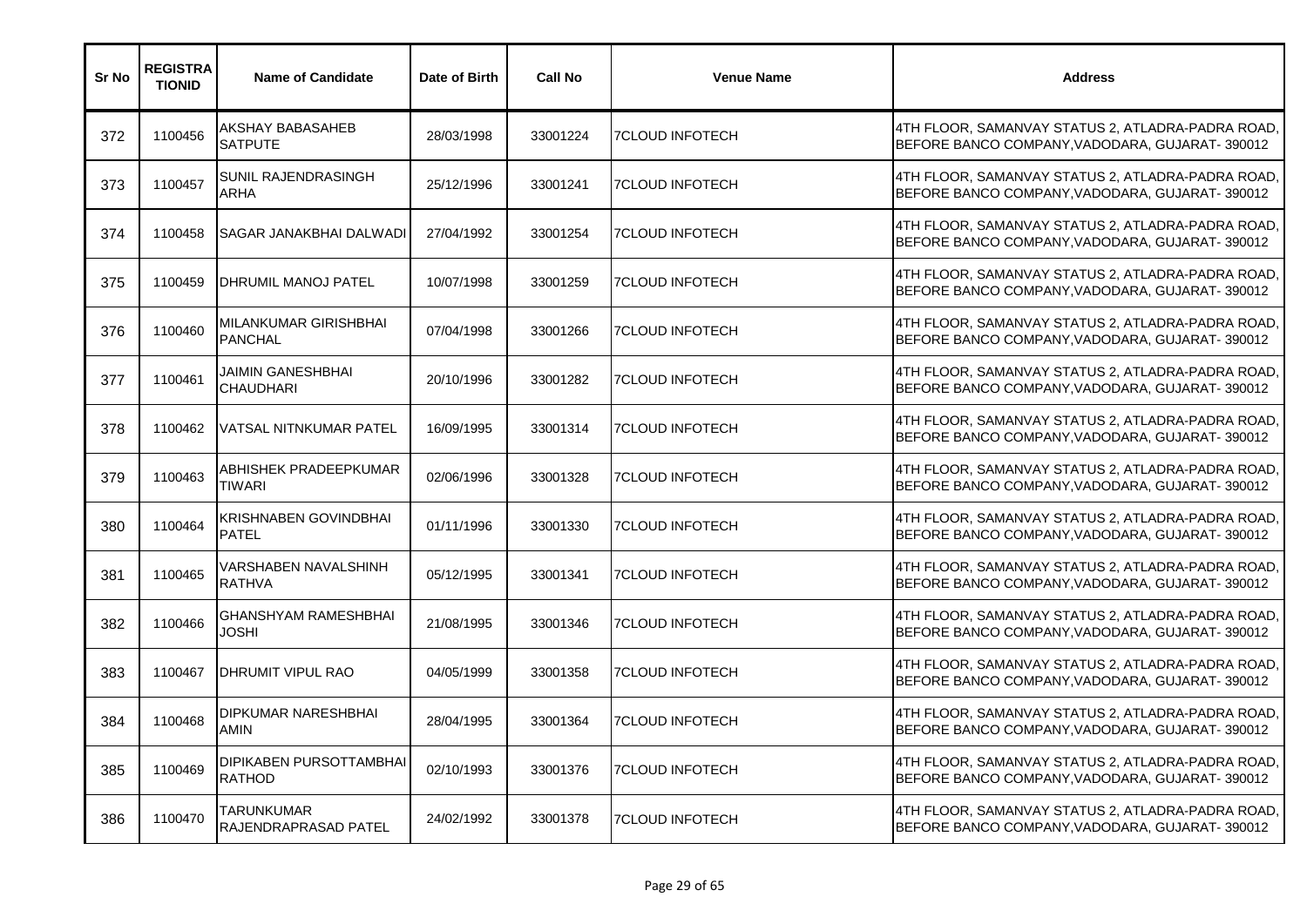| Sr No | <b>REGISTRA</b><br><b>TIONID</b> | <b>Name of Candidate</b>                        | Date of Birth | <b>Call No</b> | <b>Venue Name</b>      | <b>Address</b>                                                                                      |
|-------|----------------------------------|-------------------------------------------------|---------------|----------------|------------------------|-----------------------------------------------------------------------------------------------------|
| 387   | 1100471                          | SHARDABEN GHEMARBHAI<br><b>MAHIWAL</b>          | 27/12/1996    | 33001395       | <b>7CLOUD INFOTECH</b> | 4TH FLOOR, SAMANVAY STATUS 2, ATLADRA-PADRA ROAD,<br>BEFORE BANCO COMPANY, VADODARA, GUJARAT-390012 |
| 388   | 1100472                          | <b>HARIT VIJAYBHAI BHATT</b>                    | 17/10/1995    | 33001396       | <b>7CLOUD INFOTECH</b> | 4TH FLOOR, SAMANVAY STATUS 2, ATLADRA-PADRA ROAD,<br>BEFORE BANCO COMPANY, VADODARA, GUJARAT-390012 |
| 389   | 1100473                          | PRATIKKUMAR JAGDISHBHAI<br><b>MEHTA</b>         | 19/05/1997    | 33001399       | <b>7CLOUD INFOTECH</b> | 4TH FLOOR, SAMANVAY STATUS 2, ATLADRA-PADRA ROAD,<br>BEFORE BANCO COMPANY, VADODARA, GUJARAT-390012 |
| 390   | 1100474                          | ROHAN NIKHILBHAI PANDYA                         | 30/12/1991    | 33001402       | <b>7CLOUD INFOTECH</b> | 4TH FLOOR, SAMANVAY STATUS 2, ATLADRA-PADRA ROAD,<br>BEFORE BANCO COMPANY, VADODARA, GUJARAT-390012 |
| 391   | 1100475                          | PRAGNESH VASANTLAL<br><b>PARGI</b>              | 17/12/1994    | 33001415       | <b>7CLOUD INFOTECH</b> | 4TH FLOOR, SAMANVAY STATUS 2, ATLADRA-PADRA ROAD,<br>BEFORE BANCO COMPANY, VADODARA, GUJARAT-390012 |
| 392   | 1100476                          | <b>MOHAMMADZUNOOR</b><br><b>IMTIYAZALI KAZI</b> | 31/01/1999    | 33001436       | <b>7CLOUD INFOTECH</b> | 4TH FLOOR, SAMANVAY STATUS 2, ATLADRA-PADRA ROAD,<br>BEFORE BANCO COMPANY, VADODARA, GUJARAT-390012 |
| 393   | 1100477                          | AKSHAR BIPINCHANDRA<br><b>PAREKH</b>            | 25/05/1998    | 33001448       | <b>7CLOUD INFOTECH</b> | 4TH FLOOR, SAMANVAY STATUS 2, ATLADRA-PADRA ROAD,<br>BEFORE BANCO COMPANY, VADODARA, GUJARAT-390012 |
| 394   | 1100478                          | ASHISH UWARAJ<br>NANDAGAWALI                    | 18/08/1992    | 33001476       | <b>7CLOUD INFOTECH</b> | 4TH FLOOR, SAMANVAY STATUS 2, ATLADRA-PADRA ROAD,<br>BEFORE BANCO COMPANY, VADODARA, GUJARAT-390012 |
| 395   | 1100479                          | JAYKUMAR KANTIBHAI<br><b>PATEL</b>              | 16/11/1996    | 33001477       | <b>7CLOUD INFOTECH</b> | 4TH FLOOR, SAMANVAY STATUS 2, ATLADRA-PADRA ROAD<br>BEFORE BANCO COMPANY, VADODARA, GUJARAT-390012  |
| 396   | 1100480                          | PRINSABEN PANKAJKUMAR<br><b>GANDHI</b>          | 19/11/1995    | 33001482       | 7CLOUD INFOTECH        | 4TH FLOOR, SAMANVAY STATUS 2, ATLADRA-PADRA ROAD,<br>BEFORE BANCO COMPANY, VADODARA, GUJARAT-390012 |
| 397   | 1100481                          | CHAITANYA VIRENDRALAL<br>VAISHYA                | 13/11/1997    | 33001502       | <b>7CLOUD INFOTECH</b> | 4TH FLOOR, SAMANVAY STATUS 2, ATLADRA-PADRA ROAD,<br>BEFORE BANCO COMPANY, VADODARA, GUJARAT-390012 |
| 398   | 1100482                          | SAHILABBAS GULAMABBAS<br>AGA                    | 06/10/1995    | 33001503       | <b>7CLOUD INFOTECH</b> | 4TH FLOOR, SAMANVAY STATUS 2, ATLADRA-PADRA ROAD,<br>BEFORE BANCO COMPANY, VADODARA, GUJARAT-390012 |
| 399   | 1100483                          | ANJALI . THAVANAMPALLY                          | 04/09/1999    | 33001504       | <b>7CLOUD INFOTECH</b> | 4TH FLOOR, SAMANVAY STATUS 2, ATLADRA-PADRA ROAD,<br>BEFORE BANCO COMPANY, VADODARA, GUJARAT-390012 |
| 400   | 1100484                          | <b>RAGHUL K</b>                                 | 20/05/2000    | 33001508       | <b>7CLOUD INFOTECH</b> | 4TH FLOOR, SAMANVAY STATUS 2, ATLADRA-PADRA ROAD,<br>BEFORE BANCO COMPANY, VADODARA, GUJARAT-390012 |
| 401   | 1100485                          | JAYKUMAR RAJESHBHAI<br><b>DOSHI</b>             | 17/08/1997    | 33001518       | <b>7CLOUD INFOTECH</b> | 4TH FLOOR, SAMANVAY STATUS 2, ATLADRA-PADRA ROAD,<br>BEFORE BANCO COMPANY, VADODARA, GUJARAT-390012 |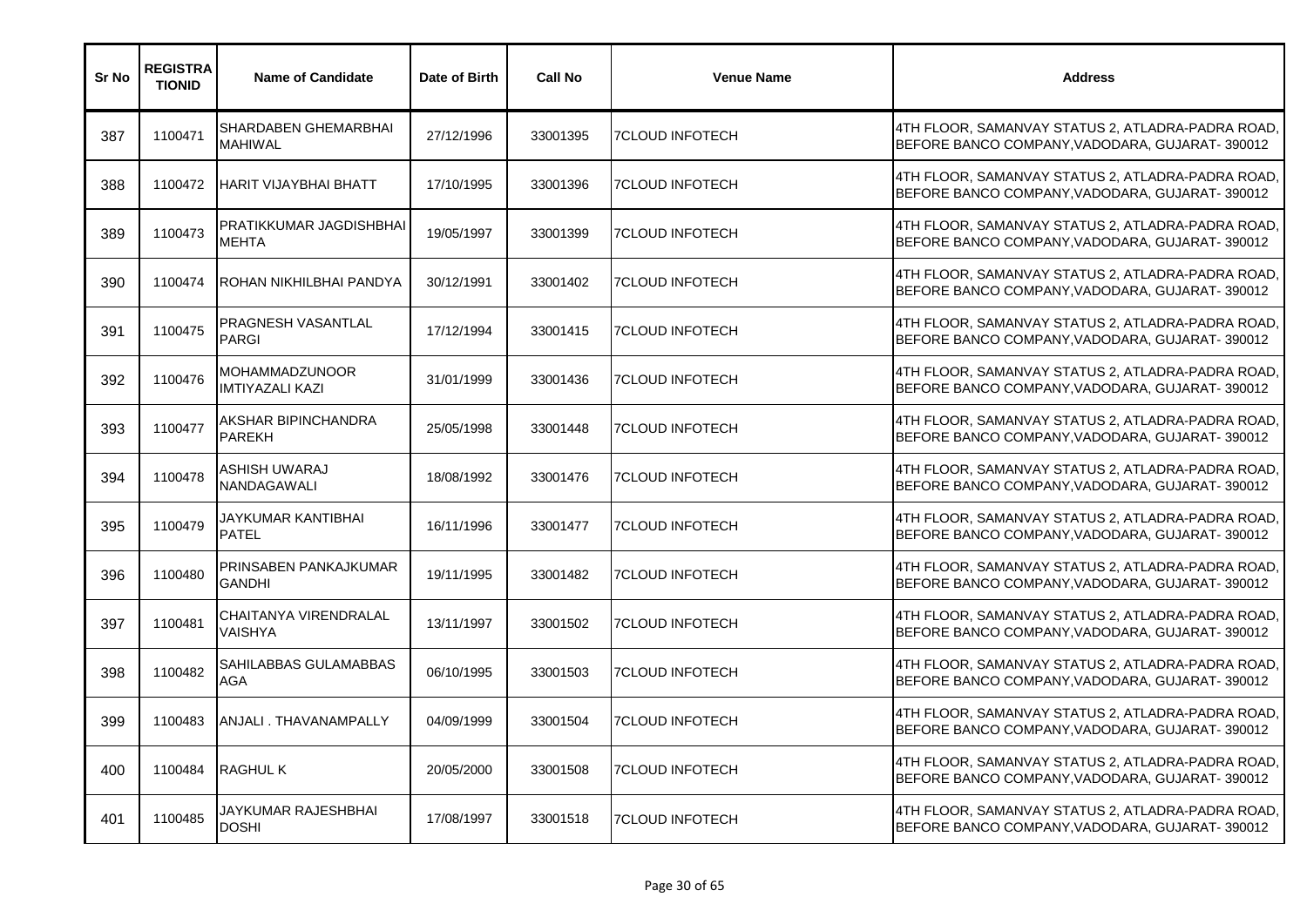| Sr No | <b>REGISTRA</b><br><b>TIONID</b> | <b>Name of Candidate</b>                        | Date of Birth | <b>Call No</b> | <b>Venue Name</b>      | <b>Address</b>                                                                                      |
|-------|----------------------------------|-------------------------------------------------|---------------|----------------|------------------------|-----------------------------------------------------------------------------------------------------|
| 402   | 1100486                          | ASHWANI SURENDER YADAV                          | 10/08/1992    | 33001526       | 7CLOUD INFOTECH        | 4TH FLOOR, SAMANVAY STATUS 2, ATLADRA-PADRA ROAD,<br>BEFORE BANCO COMPANY, VADODARA, GUJARAT-390012 |
| 403   | 1100487                          | CHINTAN RAJUBHAI PATEL                          | 21/12/1993    | 33001541       | <b>7CLOUD INFOTECH</b> | 4TH FLOOR, SAMANVAY STATUS 2, ATLADRA-PADRA ROAD,<br>BEFORE BANCO COMPANY, VADODARA, GUJARAT-390012 |
| 404   | 1100488                          | <b>AJAY DAULAT THORAT</b>                       | 17/11/1998    | 33001546       | <b>7CLOUD INFOTECH</b> | 4TH FLOOR, SAMANVAY STATUS 2, ATLADRA-PADRA ROAD,<br>BEFORE BANCO COMPANY, VADODARA, GUJARAT-390012 |
| 405   | 1100489                          | <b>DURGESHKUMAR</b><br><b>SURESHKUMAR PATEL</b> | 25/01/1996    | 33001549       | <b>7CLOUD INFOTECH</b> | 4TH FLOOR, SAMANVAY STATUS 2, ATLADRA-PADRA ROAD,<br>BEFORE BANCO COMPANY, VADODARA, GUJARAT-390012 |
| 406   | 1100490                          | CHIRAG JITENDRAKUMAR<br><b>PANCHAL</b>          | 20/09/1994    | 33001566       | 7CLOUD INFOTECH        | 4TH FLOOR, SAMANVAY STATUS 2, ATLADRA-PADRA ROAD,<br>BEFORE BANCO COMPANY, VADODARA, GUJARAT-390012 |
| 407   | 1100491                          | PRIYA NIKHILKUMAR<br><b>PANDEY</b>              | 04/08/1995    | 33001571       | <b>7CLOUD INFOTECH</b> | 4TH FLOOR, SAMANVAY STATUS 2, ATLADRA-PADRA ROAD,<br>BEFORE BANCO COMPANY, VADODARA, GUJARAT-390012 |
| 408   | 1100492                          | KAMAL KISHOR TIWARI                             | 20/08/1992    | 33001573       | 7CLOUD INFOTECH        | 4TH FLOOR, SAMANVAY STATUS 2, ATLADRA-PADRA ROAD,<br>BEFORE BANCO COMPANY, VADODARA, GUJARAT-390012 |
| 409   | 1100493                          | MILAN NATUBHAI PARMAR                           | 24/12/1994    | 33001595       | 7CLOUD INFOTECH        | 4TH FLOOR, SAMANVAY STATUS 2, ATLADRA-PADRA ROAD,<br>BEFORE BANCO COMPANY, VADODARA, GUJARAT-390012 |
| 410   | 1100494                          | <b>DIPAKKUMAR</b><br><b>RAJENDRASINH LABANA</b> | 05/11/1993    | 33001596       | <b>7CLOUD INFOTECH</b> | 4TH FLOOR, SAMANVAY STATUS 2, ATLADRA-PADRA ROAD<br>BEFORE BANCO COMPANY, VADODARA, GUJARAT-390012  |
| 411   | 1100495                          | PUSHPARAJSINH<br><b>VIRBHADRASINH BHATI</b>     | 12/01/1996    | 33001606       | <b>7CLOUD INFOTECH</b> | 4TH FLOOR, SAMANVAY STATUS 2, ATLADRA-PADRA ROAD,<br>BEFORE BANCO COMPANY, VADODARA, GUJARAT-390012 |
| 412   | 1100496                          | URVISH PRASHANTKUMAR<br><b>NAGAR</b>            | 02/07/1997    | 33001619       | <b>7CLOUD INFOTECH</b> | 4TH FLOOR, SAMANVAY STATUS 2, ATLADRA-PADRA ROAD,<br>BEFORE BANCO COMPANY, VADODARA, GUJARAT-390012 |
| 413   | 1100497                          | <b>SOHAM HANISHBHAI DARJI</b>                   | 12/04/1999    | 33001622       | <b>7CLOUD INFOTECH</b> | 4TH FLOOR, SAMANVAY STATUS 2, ATLADRA-PADRA ROAD,<br>BEFORE BANCO COMPANY, VADODARA, GUJARAT-390012 |
| 414   | 1100498                          | DHAVALKUMAR RAVJIBHAI<br>THAKOR                 | 28/01/1995    | 33001634       | <b>7CLOUD INFOTECH</b> | 4TH FLOOR, SAMANVAY STATUS 2, ATLADRA-PADRA ROAD,<br>BEFORE BANCO COMPANY, VADODARA, GUJARAT-390012 |
| 415   | 1100499                          | HUSAIN SHABBIRBHAI DALAL                        | 12/11/1988    | 33001635       | <b>7CLOUD INFOTECH</b> | 4TH FLOOR, SAMANVAY STATUS 2, ATLADRA-PADRA ROAD,<br>BEFORE BANCO COMPANY, VADODARA, GUJARAT-390012 |
| 416   | 1100500                          | <b>SHAILIN KIRANKUMAR SHAH</b>                  | 10/03/1994    | 33001641       | <b>7CLOUD INFOTECH</b> | 4TH FLOOR, SAMANVAY STATUS 2, ATLADRA-PADRA ROAD,<br>BEFORE BANCO COMPANY, VADODARA, GUJARAT-390012 |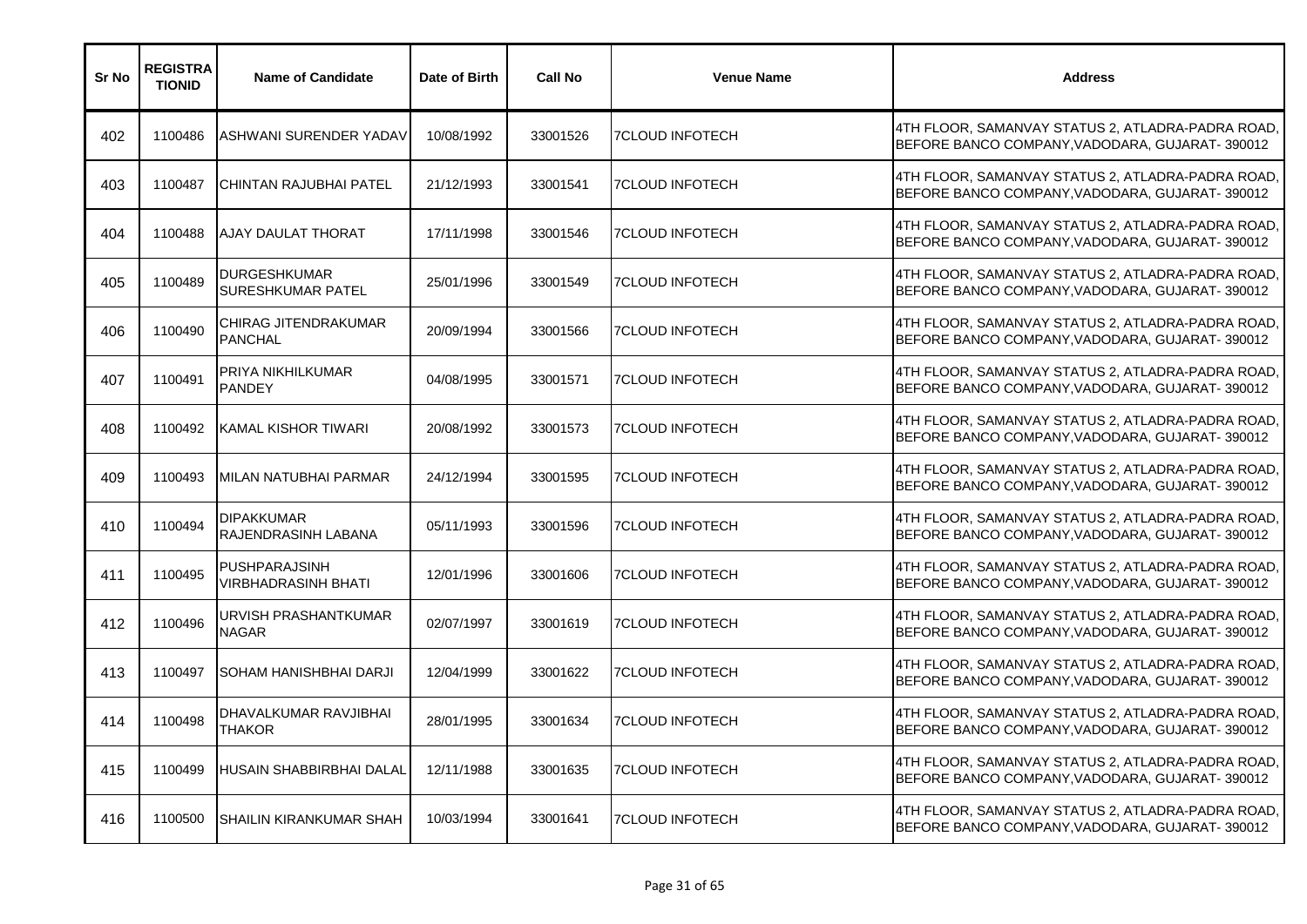| Sr No | <b>REGISTRA</b><br><b>TIONID</b> | <b>Name of Candidate</b>                         | Date of Birth | <b>Call No</b> | <b>Venue Name</b>      | <b>Address</b>                                                                                      |
|-------|----------------------------------|--------------------------------------------------|---------------|----------------|------------------------|-----------------------------------------------------------------------------------------------------|
| 417   | 1100501                          | <b>BHAGYAWATI DINESHBHAI</b><br><b>PARMAR</b>    | 15/06/1999    | 33001646       | <b>7CLOUD INFOTECH</b> | 4TH FLOOR, SAMANVAY STATUS 2, ATLADRA-PADRA ROAD,<br>BEFORE BANCO COMPANY, VADODARA, GUJARAT-390012 |
| 418   | 1100502                          | <b>KUSHALKUMAR</b><br>SUNILKUMAR SHARMA          | 06/09/1996    | 33001647       | <b>7CLOUD INFOTECH</b> | 4TH FLOOR, SAMANVAY STATUS 2, ATLADRA-PADRA ROAD,<br>BEFORE BANCO COMPANY, VADODARA, GUJARAT-390012 |
| 419   | 1100503                          | MAHAMMAD JISAN<br><b>ZAHIRMIYA MALEK</b>         | 08/03/1996    | 33001660       | <b>7CLOUD INFOTECH</b> | 4TH FLOOR, SAMANVAY STATUS 2, ATLADRA-PADRA ROAD,<br>BEFORE BANCO COMPANY, VADODARA, GUJARAT-390012 |
| 420   | 1100504                          | ARPIT SHAILENDRAKUMAR<br><b>MISHRA</b>           | 12/08/1990    | 33001666       | <b>7CLOUD INFOTECH</b> | 4TH FLOOR, SAMANVAY STATUS 2, ATLADRA-PADRA ROAD,<br>BEFORE BANCO COMPANY, VADODARA, GUJARAT-390012 |
| 421   | 1100505                          | <b>BHAVESHKUMAR SOMABHAI</b><br>VASAVA           | 01/06/1991    | 33001670       | <b>7CLOUD INFOTECH</b> | 4TH FLOOR, SAMANVAY STATUS 2, ATLADRA-PADRA ROAD,<br>BEFORE BANCO COMPANY, VADODARA, GUJARAT-390012 |
| 422   | 1100506                          | KARANSINH RAJENDRASINH<br><b>GOHIL</b>           | 26/03/1996    | 33001682       | <b>7CLOUD INFOTECH</b> | 4TH FLOOR, SAMANVAY STATUS 2, ATLADRA-PADRA ROAD,<br>BEFORE BANCO COMPANY, VADODARA, GUJARAT-390012 |
| 423   | 1100507                          | DARSHANA BHAGWANDAS<br><b>KHATRI</b>             | 18/01/1994    | 33001684       | <b>7CLOUD INFOTECH</b> | 4TH FLOOR, SAMANVAY STATUS 2, ATLADRA-PADRA ROAD,<br>BEFORE BANCO COMPANY, VADODARA, GUJARAT-390012 |
| 424   | 1100508                          | RINKAL DIVYESHKUMAR<br><b>PARMAR</b>             | 27/01/1998    | 33001694       | <b>7CLOUD INFOTECH</b> | 4TH FLOOR, SAMANVAY STATUS 2, ATLADRA-PADRA ROAD,<br>BEFORE BANCO COMPANY, VADODARA, GUJARAT-390012 |
| 425   | 1100509                          | HIMANSHURAJ RAJESHBHAI<br><b>SOLANKI</b>         | 13/03/1995    | 33001696       | <b>7CLOUD INFOTECH</b> | 4TH FLOOR, SAMANVAY STATUS 2, ATLADRA-PADRA ROAD,<br>BEFORE BANCO COMPANY, VADODARA, GUJARAT-390012 |
| 426   | 1100510                          | AERON MECKWAN AERON<br>JOHNSON MECKWAN           | 04/01/1995    | 33001701       | <b>7CLOUD INFOTECH</b> | 4TH FLOOR, SAMANVAY STATUS 2, ATLADRA-PADRA ROAD,<br>BEFORE BANCO COMPANY, VADODARA, GUJARAT-390012 |
| 427   | 1100511                          | <b>PRATIK KIRTIKUMAR PATEL</b>                   | 02/07/1998    | 33001706       | <b>7CLOUD INFOTECH</b> | 4TH FLOOR, SAMANVAY STATUS 2, ATLADRA-PADRA ROAD,<br>BEFORE BANCO COMPANY, VADODARA, GUJARAT-390012 |
| 428   | 1100512                          | <b>BHAVIN ATULBHAI THAKKAR</b>                   | 03/12/1997    | 33001717       | <b>7CLOUD INFOTECH</b> | 4TH FLOOR, SAMANVAY STATUS 2, ATLADRA-PADRA ROAD,<br>BEFORE BANCO COMPANY, VADODARA, GUJARAT-390012 |
| 429   | 1100513                          | <b>PARAG SUBHASH</b><br><b>DANDHARE</b>          | 08/01/1995    | 33001719       | <b>7CLOUD INFOTECH</b> | 4TH FLOOR, SAMANVAY STATUS 2, ATLADRA-PADRA ROAD,<br>BEFORE BANCO COMPANY, VADODARA, GUJARAT-390012 |
| 430   | 1100514                          | SUNNY PRAVINBHAI<br><b>PARMAR</b>                | 15/07/1995    | 33001732       | <b>7CLOUD INFOTECH</b> | 4TH FLOOR, SAMANVAY STATUS 2, ATLADRA-PADRA ROAD,<br>BEFORE BANCO COMPANY, VADODARA, GUJARAT-390012 |
| 431   | 1100515                          | <b>KRUNALKUMAR VINODBHAI</b><br><b>CHAUDHARI</b> | 11/08/1996    | 33001736       | <b>7CLOUD INFOTECH</b> | 4TH FLOOR, SAMANVAY STATUS 2, ATLADRA-PADRA ROAD,<br>BEFORE BANCO COMPANY, VADODARA, GUJARAT-390012 |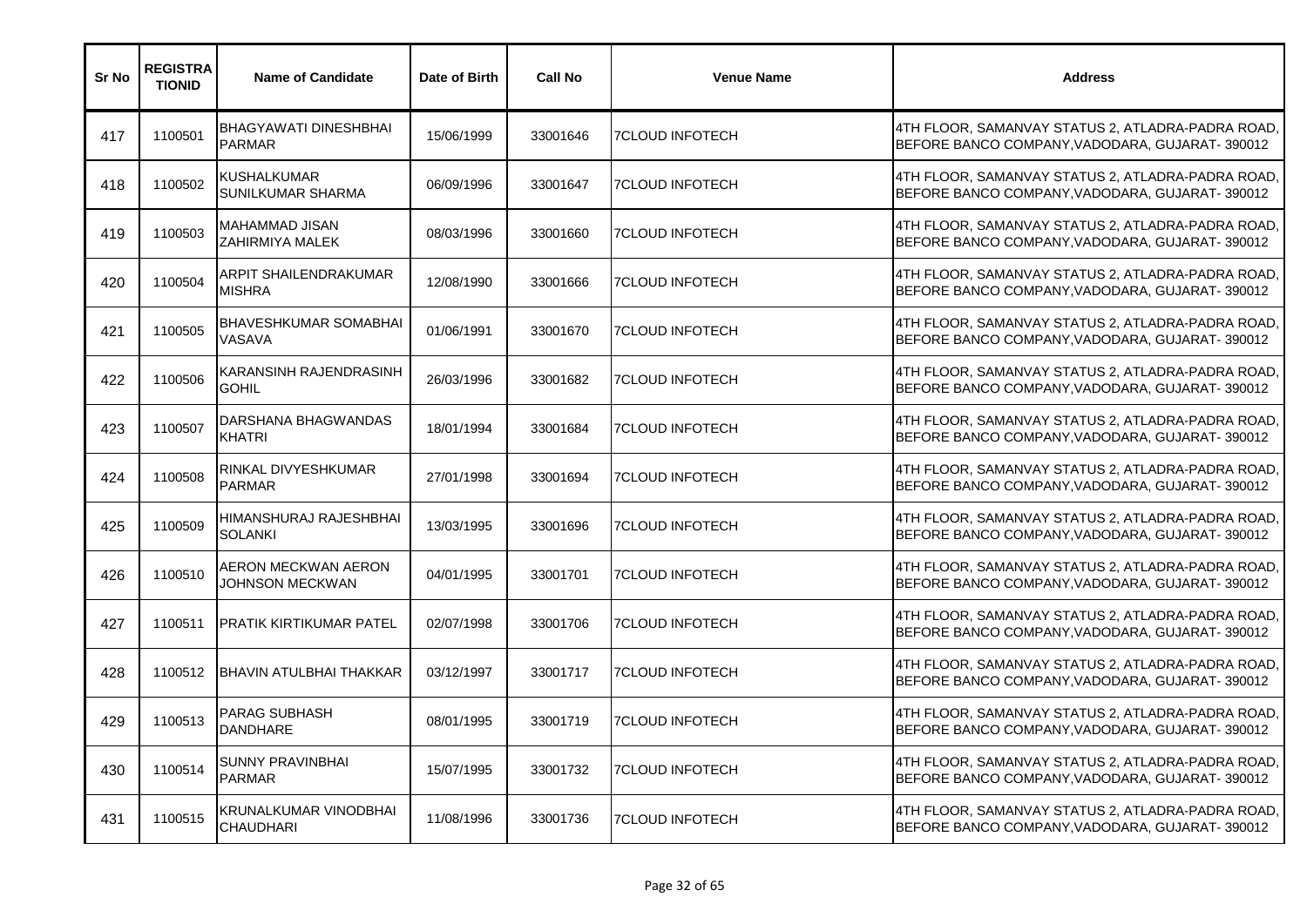| Sr No | <b>REGISTRA</b><br><b>TIONID</b> | <b>Name of Candidate</b>                          | Date of Birth | <b>Call No</b> | <b>Venue Name</b>                                     | <b>Address</b>                                                                                      |
|-------|----------------------------------|---------------------------------------------------|---------------|----------------|-------------------------------------------------------|-----------------------------------------------------------------------------------------------------|
| 432   | 1100516                          | MAHAMMADJISAN<br>ZAHIRMIYA MALEK                  | 08/03/1996    | 33001763       | <b>7CLOUD INFOTECH</b>                                | 4TH FLOOR, SAMANVAY STATUS 2, ATLADRA-PADRA ROAD,<br>BEFORE BANCO COMPANY, VADODARA, GUJARAT-390012 |
| 433   | 1100517                          | VIVEK KESURBHAI RAVALIYA                          | 28/12/1993    | 33001777       | <b>7CLOUD INFOTECH</b>                                | 4TH FLOOR, SAMANVAY STATUS 2, ATLADRA-PADRA ROAD,<br>BEFORE BANCO COMPANY.VADODARA, GUJARAT-390012  |
| 434   | 1100518                          | JAIMIN KISHORBHAI MEVADA                          | 02/10/1998    | 33001779       | <b>7CLOUD INFOTECH</b>                                | 4TH FLOOR, SAMANVAY STATUS 2, ATLADRA-PADRA ROAD,<br>BEFORE BANCO COMPANY, VADODARA, GUJARAT-390012 |
| 435   | 1100519                          | KIRTAN VINODBHAI SHAH                             | 28/05/1998    | 33001780       | <b>7CLOUD INFOTECH</b>                                | 4TH FLOOR, SAMANVAY STATUS 2, ATLADRA-PADRA ROAD,<br>BEFORE BANCO COMPANY, VADODARA, GUJARAT-390012 |
| 436   | 1100520                          | IPRIYANK RASIKLAL PATEL                           | 28/03/1994    | 33001797       | <b>7CLOUD INFOTECH</b>                                | 4TH FLOOR, SAMANVAY STATUS 2, ATLADRA-PADRA ROAD,<br>BEFORE BANCO COMPANY, VADODARA, GUJARAT-390012 |
| 437   | 1100521                          | <b>MEET DEVENDRAKUMAR</b><br><b>DARJI</b>         | 24/05/1999    | 33001804       | <b>7CLOUD INFOTECH</b>                                | 4TH FLOOR, SAMANVAY STATUS 2, ATLADRA-PADRA ROAD,<br>BEFORE BANCO COMPANY, VADODARA, GUJARAT-390012 |
| 438   | 1100522                          | <b>INEEL MANISHKUMAR DESAI</b>                    | 09/04/1996    | 33001857       | <b>7CLOUD INFOTECH</b>                                | 4TH FLOOR, SAMANVAY STATUS 2, ATLADRA-PADRA ROAD,<br>BEFORE BANCO COMPANY, VADODARA, GUJARAT-390012 |
| 439   | 1100523                          | ANKITKUMAR PRAVINBHAI<br><b>GADHIYA</b>           | 22/04/1993    | 33001883       | K J INSTITUTE OF ENGINEERING AND<br><b>TECHNOLOGY</b> | OPPOSITE ITI, JAVLA SAVLI, P.O: SAVLI, JAVLA-HALOL<br>HIGHWAY, DISTRICT VADODARA, GUJARAT - 391770  |
| 440   | 1100524                          | MEGHNA JITESHKUMAR<br><b>MACHHI</b>               | 31/07/1995    | 33001893       | K J INSTITUTE OF ENGINEERING AND<br><b>TECHNOLOGY</b> | OPPOSITE ITI, JAVLA SAVLI, P.O: SAVLI, JAVLA-HALOL<br>HIGHWAY, DISTRICT VADODARA, GUJARAT - 391770  |
| 441   | 1100525                          | <b>PRATIKKUMAR</b><br><b>BHADRESHKUMAR PANDYA</b> | 29/11/1994    | 33001896       | K J INSTITUTE OF ENGINEERING AND<br><b>TECHNOLOGY</b> | OPPOSITE ITI, JAVLA SAVLI, P.O: SAVLI, JAVLA-HALOL<br>HIGHWAY, DISTRICT VADODARA, GUJARAT - 391770  |
| 442   | 1100526                          | UMANG NITIN SHAH                                  | 02/05/1995    | 33001903       | K J INSTITUTE OF ENGINEERING AND<br><b>TECHNOLOGY</b> | OPPOSITE ITI, JAVLA SAVLI, P.O: SAVLI, JAVLA-HALOL<br>HIGHWAY, DISTRICT VADODARA, GUJARAT - 391770  |
| 443   | 1100527                          | <b>VRAJNESHWARI TIRATSINH</b><br><b>RATHOD</b>    | 01/06/1996    | 33001926       | K J INSTITUTE OF ENGINEERING AND<br><b>TECHNOLOGY</b> | OPPOSITE ITI, JAVLA SAVLI, P.O: SAVLI, JAVLA-HALOL<br>HIGHWAY, DISTRICT VADODARA, GUJARAT - 391770  |
| 444   | 1100528                          | <b>DIVYABEN RAJUBHAI DANGI</b>                    | 20/03/1996    | 33001938       | K J INSTITUTE OF ENGINEERING AND<br><b>TECHNOLOGY</b> | OPPOSITE ITI, JAVLA SAVLI, P.O: SAVLI, JAVLA-HALOL<br>HIGHWAY, DISTRICT VADODARA, GUJARAT - 391770  |
| 445   | 1100529                          | ATMIYA KANTIBHAI<br><b>CHAUHAN</b>                | 25/05/1994    | 33001958       | K J INSTITUTE OF ENGINEERING AND<br><b>TECHNOLOGY</b> | OPPOSITE ITI, JAVLA SAVLI, P.O: SAVLI, JAVLA-HALOL<br>HIGHWAY, DISTRICT VADODARA, GUJARAT - 391770  |
| 446   | 1100530                          | <b>CHIRAGKUMAR</b><br><b>GANAPATSINH RATHOD</b>   | 13/06/1993    | 33001969       | K J INSTITUTE OF ENGINEERING AND<br><b>TECHNOLOGY</b> | OPPOSITE ITI, JAVLA SAVLI, P.O: SAVLI, JAVLA-HALOL<br>HIGHWAY, DISTRICT VADODARA, GUJARAT - 391770  |
| 447   | 1100531                          | <b>DIV KANUBHAI PARIKH</b>                        | 17/07/1995    | 33001973       | K J INSTITUTE OF ENGINEERING AND<br><b>TECHNOLOGY</b> | OPPOSITE ITI, JAVLA SAVLI, P.O: SAVLI, JAVLA-HALOL<br>HIGHWAY, DISTRICT VADODARA, GUJARAT - 391770  |
| 448   | 1100532                          | <b>TARUN AMARSINH SINDHA</b>                      | 19/08/1999    | 33001983       | K J INSTITUTE OF ENGINEERING AND<br><b>TECHNOLOGY</b> | OPPOSITE ITI, JAVLA SAVLI, P.O: SAVLI, JAVLA-HALOL<br>HIGHWAY, DISTRICT VADODARA, GUJARAT - 391770  |
| 449   | 1100533                          | <b>RAMSINH BALVANTSINH</b><br><b>RATHOD</b>       | 01/01/1993    | 33002006       | K J INSTITUTE OF ENGINEERING AND<br><b>TECHNOLOGY</b> | OPPOSITE ITI, JAVLA SAVLI, P.O: SAVLI, JAVLA-HALOL<br>HIGHWAY, DISTRICT VADODARA, GUJARAT - 391770  |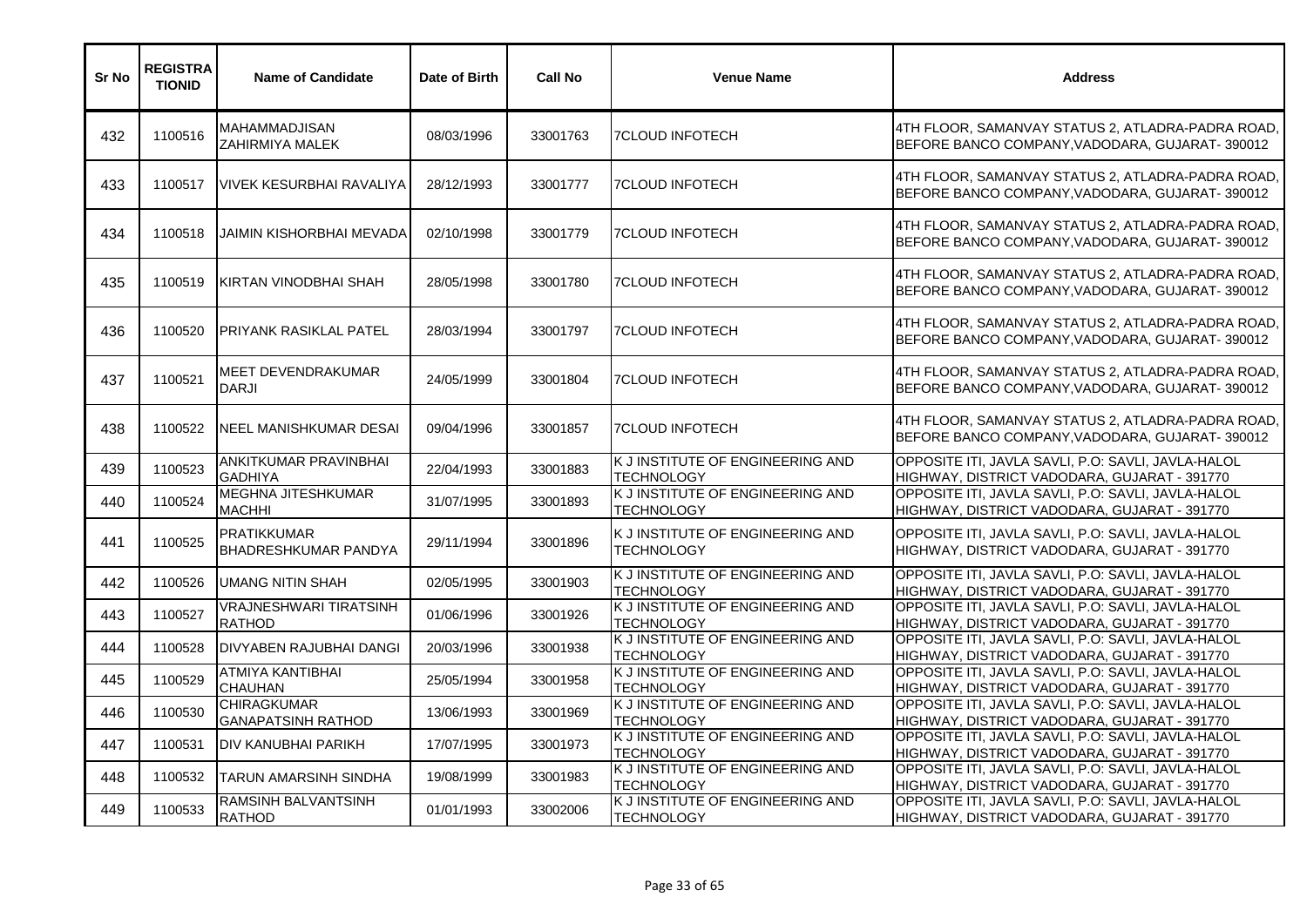| Sr No | <b>REGISTRA</b><br><b>TIONID</b> | <b>Name of Candidate</b>                          | Date of Birth | <b>Call No</b> | <b>Venue Name</b>                                     | <b>Address</b>                                                                                     |
|-------|----------------------------------|---------------------------------------------------|---------------|----------------|-------------------------------------------------------|----------------------------------------------------------------------------------------------------|
| 450   | 1100534                          | DARSHIT KISHOR TRIVEDI                            | 29/12/1995    | 33002016       | K J INSTITUTE OF ENGINEERING AND<br><b>TECHNOLOGY</b> | OPPOSITE ITI, JAVLA SAVLI, P.O: SAVLI, JAVLA-HALOL<br>HIGHWAY, DISTRICT VADODARA, GUJARAT - 391770 |
| 451   | 1100535                          | PARITA MUKESH JOSHI                               | 05/03/1999    | 33002018       | K J INSTITUTE OF ENGINEERING AND<br><b>TECHNOLOGY</b> | OPPOSITE ITI, JAVLA SAVLI, P.O: SAVLI, JAVLA-HALOL<br>HIGHWAY, DISTRICT VADODARA, GUJARAT - 391770 |
| 452   | 1100536                          | <b>PARTH MUKESHBHAI</b><br><b>PANJABI</b>         | 06/02/1999    | 33002020       | K J INSTITUTE OF ENGINEERING AND<br><b>TECHNOLOGY</b> | OPPOSITE ITI, JAVLA SAVLI, P.O: SAVLI, JAVLA-HALOL<br>HIGHWAY, DISTRICT VADODARA, GUJARAT - 391770 |
| 453   | 1100537                          | SALMAN ZUZARA SALMAN<br>ZUZARA                    | 25/05/1999    | 33002025       | K J INSTITUTE OF ENGINEERING AND<br><b>TECHNOLOGY</b> | OPPOSITE ITI, JAVLA SAVLI, P.O: SAVLI, JAVLA-HALOL<br>HIGHWAY, DISTRICT VADODARA, GUJARAT - 391770 |
| 454   | 1100538                          | <b>MOHAMMEDSAHALKAZI</b><br><b>MUSTAKALI KAZI</b> | 11/08/1995    | 33002032       | K J INSTITUTE OF ENGINEERING AND<br><b>TECHNOLOGY</b> | OPPOSITE ITI, JAVLA SAVLI, P.O: SAVLI, JAVLA-HALOL<br>HIGHWAY, DISTRICT VADODARA, GUJARAT - 391770 |
| 455   | 1100539                          | MEER HASSAN HASSAN                                | 05/10/1997    | 33002033       | K J INSTITUTE OF ENGINEERING AND<br><b>TECHNOLOGY</b> | OPPOSITE ITI, JAVLA SAVLI, P.O: SAVLI, JAVLA-HALOL<br>HIGHWAY, DISTRICT VADODARA, GUJARAT - 391770 |
| 456   | 1100540                          | PARTH NARANBHAI PATEL                             | 05/04/1993    | 33002034       | K J INSTITUTE OF ENGINEERING AND<br><b>TECHNOLOGY</b> | OPPOSITE ITI, JAVLA SAVLI, P.O: SAVLI, JAVLA-HALOL<br>HIGHWAY, DISTRICT VADODARA, GUJARAT - 391770 |
| 457   | 1100541                          | PUSHPENDRA. DAULAT                                | 20/08/1997    | 33002035       | K J INSTITUTE OF ENGINEERING AND<br><b>TECHNOLOGY</b> | OPPOSITE ITI, JAVLA SAVLI, P.O: SAVLI, JAVLA-HALOL<br>HIGHWAY, DISTRICT VADODARA, GUJARAT - 391770 |
| 458   | 1100542                          | <b>SAGAR SANTOSH CHAVAN</b>                       | 13/10/1997    | 33002040       | K J INSTITUTE OF ENGINEERING AND<br><b>TECHNOLOGY</b> | OPPOSITE ITI, JAVLA SAVLI, P.O: SAVLI, JAVLA-HALOL<br>HIGHWAY, DISTRICT VADODARA, GUJARAT - 391770 |
| 459   | 1100543                          | ATULBHAI BAPUBHAI<br><b>PARMAR</b>                | 07/05/1994    | 33002049       | K J INSTITUTE OF ENGINEERING AND<br><b>TECHNOLOGY</b> | OPPOSITE ITI, JAVLA SAVLI, P.O: SAVLI, JAVLA-HALOL<br>HIGHWAY, DISTRICT VADODARA, GUJARAT - 391770 |
| 460   | 1100544                          | NIRAVKUMAR BHIKHABHAI<br>VASAVA                   | 22/07/1991    | 33002051       | K J INSTITUTE OF ENGINEERING AND<br><b>TECHNOLOGY</b> | OPPOSITE ITI, JAVLA SAVLI, P.O: SAVLI, JAVLA-HALOL<br>HIGHWAY, DISTRICT VADODARA, GUJARAT - 391770 |
| 461   | 1100545                          | <b>DIPTANSHU DEVENDRABHAI</b><br><b>PATEL</b>     | 19/04/1993    | 33002060       | K J INSTITUTE OF ENGINEERING AND<br><b>TECHNOLOGY</b> | OPPOSITE ITI, JAVLA SAVLI, P.O: SAVLI, JAVLA-HALOL<br>HIGHWAY, DISTRICT VADODARA, GUJARAT - 391770 |
| 462   | 1100546                          | RESHMA MUNISH KHAN                                | 21/03/1995    | 33002064       | K J INSTITUTE OF ENGINEERING AND<br><b>TECHNOLOGY</b> | OPPOSITE ITI, JAVLA SAVLI, P.O: SAVLI, JAVLA-HALOL<br>HIGHWAY, DISTRICT VADODARA, GUJARAT - 391770 |
| 463   | 1100547                          | <b>ROHINI HIRENKUMAR PATEL</b>                    | 02/03/1994    | 33002104       | K J INSTITUTE OF ENGINEERING AND<br><b>TECHNOLOGY</b> | OPPOSITE ITI, JAVLA SAVLI, P.O: SAVLI, JAVLA-HALOL<br>HIGHWAY, DISTRICT VADODARA, GUJARAT - 391770 |
| 464   | 1100548                          | <b>IRFANHUSEN ABDULSATTAR</b><br><b>SAIYED</b>    | 19/05/1997    | 33002118       | K J INSTITUTE OF ENGINEERING AND<br><b>TECHNOLOGY</b> | OPPOSITE ITI, JAVLA SAVLI, P.O: SAVLI, JAVLA-HALOL<br>HIGHWAY, DISTRICT VADODARA, GUJARAT - 391770 |
| 465   | 1100549                          | DEVANSHI CHANDRAKANT<br>VAGHELA                   | 10/09/1995    | 33002130       | K J INSTITUTE OF ENGINEERING AND<br><b>TECHNOLOGY</b> | OPPOSITE ITI, JAVLA SAVLI, P.O: SAVLI, JAVLA-HALOL<br>HIGHWAY, DISTRICT VADODARA, GUJARAT - 391770 |
| 466   | 1100550                          | KIRIT MUKESH SHARMA                               | 06/06/1997    | 33002138       | K J INSTITUTE OF ENGINEERING AND<br><b>TECHNOLOGY</b> | OPPOSITE ITI. JAVLA SAVLI. P.O: SAVLI. JAVLA-HALOL<br>HIGHWAY, DISTRICT VADODARA, GUJARAT - 391770 |
| 467   | 1100551                          | SANJAYKUMAR GANPATBHAI<br><b>BARIA</b>            | 25/07/1998    | 33002171       | K J INSTITUTE OF ENGINEERING AND<br><b>TECHNOLOGY</b> | OPPOSITE ITI, JAVLA SAVLI, P.O: SAVLI, JAVLA-HALOL<br>HIGHWAY, DISTRICT VADODARA, GUJARAT - 391770 |
| 468   | 1100552                          | <b>HITESH RAJESH</b><br><b>CHANDWANI</b>          | 06/07/1997    | 33002172       | K J INSTITUTE OF ENGINEERING AND<br><b>TECHNOLOGY</b> | OPPOSITE ITI, JAVLA SAVLI, P.O: SAVLI, JAVLA-HALOL<br>HIGHWAY, DISTRICT VADODARA, GUJARAT - 391770 |
| 469   | 1100553                          | RAHUL DAHYABHAI PARMAR                            | 04/07/1998    | 33002174       | K J INSTITUTE OF ENGINEERING AND<br><b>TECHNOLOGY</b> | OPPOSITE ITI, JAVLA SAVLI, P.O: SAVLI, JAVLA-HALOL<br>HIGHWAY, DISTRICT VADODARA, GUJARAT - 391770 |
| 470   | 1100554                          | ZALAKBEN BIPINCHANDRA<br><b>PATEL</b>             | 12/02/1998    | 33002182       | K J INSTITUTE OF ENGINEERING AND<br><b>TECHNOLOGY</b> | OPPOSITE ITI, JAVLA SAVLI, P.O: SAVLI, JAVLA-HALOL<br>HIGHWAY, DISTRICT VADODARA, GUJARAT - 391770 |
| 471   | 1100555                          | <b>MAULIK JAGDISHBHAI</b><br>VASAVA               | 05/05/1998    | 33002184       | K J INSTITUTE OF ENGINEERING AND<br><b>TECHNOLOGY</b> | OPPOSITE ITI, JAVLA SAVLI, P.O: SAVLI, JAVLA-HALOL<br>HIGHWAY, DISTRICT VADODARA, GUJARAT - 391770 |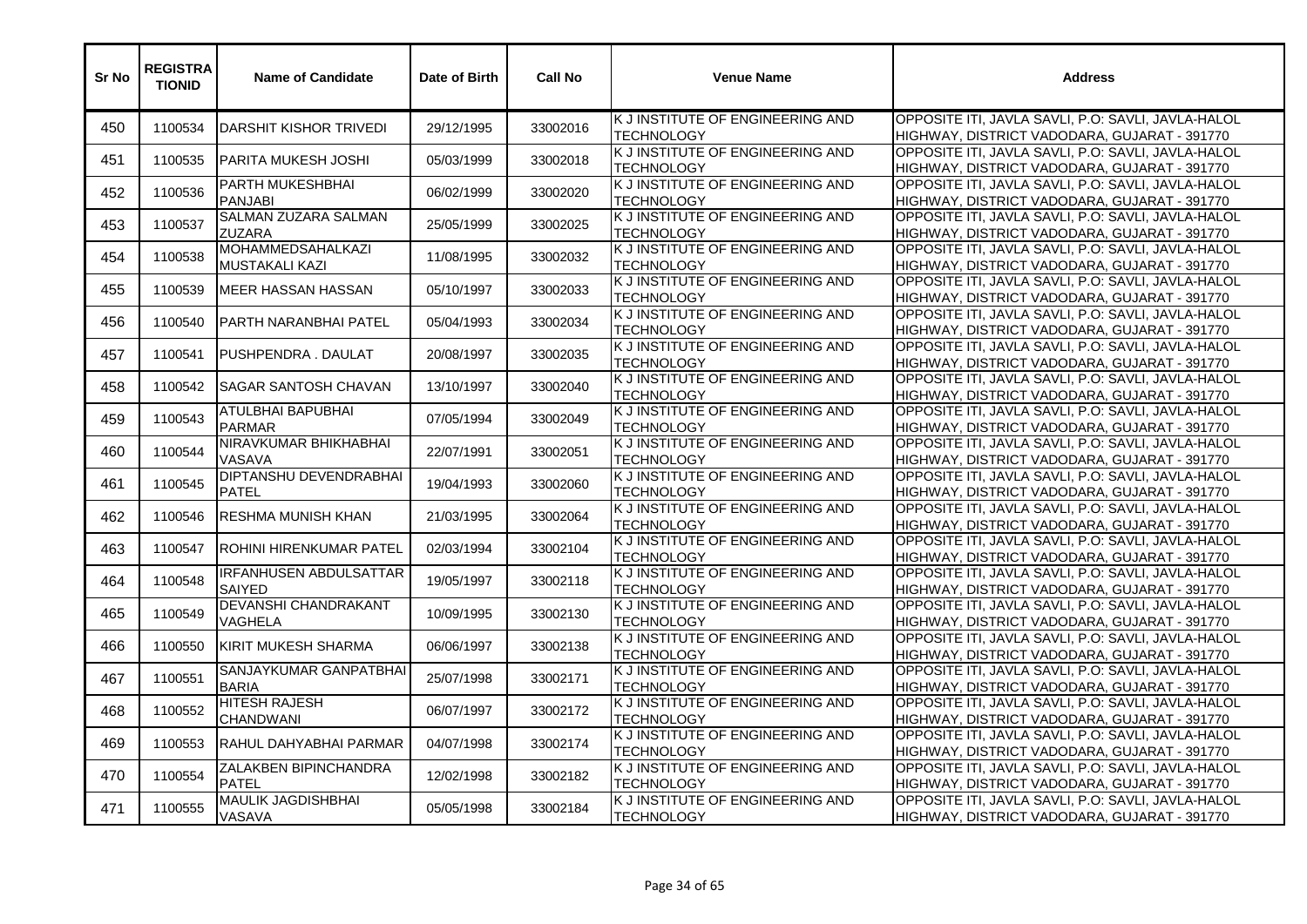| Sr No | <b>REGISTRA</b><br><b>TIONID</b> | <b>Name of Candidate</b>                        | Date of Birth | <b>Call No</b> | <b>Venue Name</b>                                     | <b>Address</b>                                                                                     |
|-------|----------------------------------|-------------------------------------------------|---------------|----------------|-------------------------------------------------------|----------------------------------------------------------------------------------------------------|
| 472   | 1100556                          | ANKITKUMAR KAMLESBHAI<br><b>AMALIYAR</b>        | 20/08/1994    | 33002187       | K J INSTITUTE OF ENGINEERING AND<br><b>TECHNOLOGY</b> | OPPOSITE ITI, JAVLA SAVLI, P.O: SAVLI, JAVLA-HALOL<br>HIGHWAY, DISTRICT VADODARA, GUJARAT - 391770 |
| 473   | 1100557                          | PRERAK JITENDRAKUMAR<br>TAILOR                  | 06/09/1994    | 33002209       | K J INSTITUTE OF ENGINEERING AND<br><b>TECHNOLOGY</b> | OPPOSITE ITI, JAVLA SAVLI, P.O: SAVLI, JAVLA-HALOL<br>HIGHWAY, DISTRICT VADODARA, GUJARAT - 391770 |
| 474   | 1100558                          | <b>ADITYA PARESH BHAI</b><br><b>ADHVARYU</b>    | 16/04/1999    | 33002210       | K J INSTITUTE OF ENGINEERING AND<br><b>TECHNOLOGY</b> | OPPOSITE ITI, JAVLA SAVLI, P.O: SAVLI, JAVLA-HALOL<br>HIGHWAY, DISTRICT VADODARA, GUJARAT - 391770 |
| 475   | 1100559                          | RAJDEEPKUMAR REVABHAI<br><b>MUNIYA</b>          | 23/08/1993    | 33002224       | K J INSTITUTE OF ENGINEERING AND<br><b>TECHNOLOGY</b> | OPPOSITE ITI, JAVLA SAVLI, P.O: SAVLI, JAVLA-HALOL<br>HIGHWAY, DISTRICT VADODARA, GUJARAT - 391770 |
| 476   | 1100560                          | PARTHKUMAR PARSINGBHAI<br><b>MALIVAD</b>        | 28/06/1998    | 33002234       | K J INSTITUTE OF ENGINEERING AND<br><b>TECHNOLOGY</b> | OPPOSITE ITI, JAVLA SAVLI, P.O: SAVLI, JAVLA-HALOL<br>HIGHWAY, DISTRICT VADODARA, GUJARAT - 391770 |
| 477   | 1100561                          | <b>MD SADIQUE ANSARI</b>                        | 11/02/1995    | 33002238       | K J INSTITUTE OF ENGINEERING AND<br><b>TECHNOLOGY</b> | OPPOSITE ITI, JAVLA SAVLI, P.O: SAVLI, JAVLA-HALOL<br>HIGHWAY, DISTRICT VADODARA, GUJARAT - 391770 |
| 478   | 1100562                          | <b>MAHARSHI BHARATKUMAR</b><br><b>PATEL</b>     | 18/08/1993    | 33002248       | K J INSTITUTE OF ENGINEERING AND<br><b>TECHNOLOGY</b> | OPPOSITE ITI, JAVLA SAVLI, P.O: SAVLI, JAVLA-HALOL<br>HIGHWAY, DISTRICT VADODARA, GUJARAT - 391770 |
| 479   | 1100563                          | VAIBHAVKUMAR LUNABHAI<br><b>PRAJAPATI</b>       | 12/08/1993    | 33002252       | K J INSTITUTE OF ENGINEERING AND<br><b>TECHNOLOGY</b> | OPPOSITE ITI, JAVLA SAVLI, P.O: SAVLI, JAVLA-HALOL<br>HIGHWAY, DISTRICT VADODARA, GUJARAT - 391770 |
| 480   | 1100564                          | CHANDRA SITANSHU JHA                            | 11/10/1998    | 33002267       | K J INSTITUTE OF ENGINEERING AND<br>TECHNOLOGY        | OPPOSITE ITI, JAVLA SAVLI, P.O: SAVLI, JAVLA-HALOL<br>HIGHWAY, DISTRICT VADODARA, GUJARAT - 391770 |
| 481   | 1100565                          | <b>VIKAS BIPINBHAI SOLANKI</b>                  | 30/05/1995    | 33002274       | K J INSTITUTE OF ENGINEERING AND<br><b>TECHNOLOGY</b> | OPPOSITE ITI, JAVLA SAVLI, P.O: SAVLI, JAVLA-HALOL<br>HIGHWAY, DISTRICT VADODARA, GUJARAT - 391770 |
| 482   | 1100566                          | JAIMINIBEN RASIKBHAI<br><b>PRAJAPATI</b>        | 26/08/1996    | 33002281       | K J INSTITUTE OF ENGINEERING AND<br><b>TECHNOLOGY</b> | OPPOSITE ITI, JAVLA SAVLI, P.O: SAVLI, JAVLA-HALOL<br>HIGHWAY, DISTRICT VADODARA, GUJARAT - 391770 |
| 483   | 1100567                          | JATINBHAI NARANBHAI RANA                        | 20/10/1996    | 33002291       | K J INSTITUTE OF ENGINEERING AND<br><b>TECHNOLOGY</b> | OPPOSITE ITI, JAVLA SAVLI, P.O: SAVLI, JAVLA-HALOL<br>HIGHWAY, DISTRICT VADODARA, GUJARAT - 391770 |
| 484   | 1100568                          | VINODKUMAR SHANKARBHAI<br><b>PRAJAPATI</b>      | 12/06/1999    | 33002302       | K J INSTITUTE OF ENGINEERING AND<br><b>TECHNOLOGY</b> | OPPOSITE ITI, JAVLA SAVLI, P.O: SAVLI, JAVLA-HALOL<br>HIGHWAY, DISTRICT VADODARA, GUJARAT - 391770 |
| 485   | 1100569                          | MANVENDRA DILIPSINH<br><b>PUVAR</b>             | 14/06/1997    | 33002325       | K J INSTITUTE OF ENGINEERING AND<br><b>TECHNOLOGY</b> | OPPOSITE ITI, JAVLA SAVLI, P.O: SAVLI, JAVLA-HALOL<br>HIGHWAY, DISTRICT VADODARA, GUJARAT - 391770 |
| 486   | 1100570                          | <b>MAHIR SHABBIRHUSEN</b><br><b>SHAIKH</b>      | 17/06/1999    | 33002344       | K J INSTITUTE OF ENGINEERING AND<br><b>TECHNOLOGY</b> | OPPOSITE ITI, JAVLA SAVLI, P.O: SAVLI, JAVLA-HALOL<br>HIGHWAY, DISTRICT VADODARA, GUJARAT - 391770 |
| 487   | 1100571                          | SHIBA SANJEEW SUMAN                             | 04/06/1995    | 33002346       | K J INSTITUTE OF ENGINEERING AND<br><b>TECHNOLOGY</b> | OPPOSITE ITI, JAVLA SAVLI, P.O: SAVLI, JAVLA-HALOL<br>HIGHWAY, DISTRICT VADODARA, GUJARAT - 391770 |
| 488   | 1100572                          | <b>VIVEK BHUPENDRABHAI</b><br><b>PATEL</b>      | 08/09/1993    | 33002362       | K J INSTITUTE OF ENGINEERING AND<br><b>TECHNOLOGY</b> | OPPOSITE ITI, JAVLA SAVLI, P.O: SAVLI, JAVLA-HALOL<br>HIGHWAY, DISTRICT VADODARA, GUJARAT - 391770 |
| 489   | 1100573                          | NIRAVKUMAR BHIKHABHAI<br><b>ACHARYA</b>         | 12/03/1996    | 33002365       | K J INSTITUTE OF ENGINEERING AND<br><b>TECHNOLOGY</b> | OPPOSITE ITI, JAVLA SAVLI, P.O: SAVLI, JAVLA-HALOL<br>HIGHWAY, DISTRICT VADODARA, GUJARAT - 391770 |
| 490   | 1100574                          | <b>VIVEKKUMAR SANJAYKUMAR</b><br><b>SOLANKI</b> | 02/11/1993    | 33002368       | K J INSTITUTE OF ENGINEERING AND<br><b>TECHNOLOGY</b> | OPPOSITE ITI, JAVLA SAVLI, P.O: SAVLI, JAVLA-HALOL<br>HIGHWAY, DISTRICT VADODARA, GUJARAT - 391770 |
| 491   | 1100575                          | <b>MANTHAN SURESHBHAI</b><br><b>PARMAR</b>      | 09/07/1997    | 33002370       | K J INSTITUTE OF ENGINEERING AND<br><b>TECHNOLOGY</b> | OPPOSITE ITI, JAVLA SAVLI, P.O: SAVLI, JAVLA-HALOL<br>HIGHWAY, DISTRICT VADODARA, GUJARAT - 391770 |
| 492   | 1100576                          | <b>DARSHAN MANOJBHAI</b><br><b>CHAUHAN</b>      | 15/10/1997    | 33002380       | K J INSTITUTE OF ENGINEERING AND<br><b>TECHNOLOGY</b> | OPPOSITE ITI, JAVLA SAVLI, P.O: SAVLI, JAVLA-HALOL<br>HIGHWAY, DISTRICT VADODARA, GUJARAT - 391770 |
| 493   | 1100577                          | MITTALBEN BHARATSINH<br><b>PARMAR</b>           | 05/11/1996    | 33002387       | K J INSTITUTE OF ENGINEERING AND<br><b>TECHNOLOGY</b> | OPPOSITE ITI, JAVLA SAVLI, P.O: SAVLI, JAVLA-HALOL<br>HIGHWAY, DISTRICT VADODARA, GUJARAT - 391770 |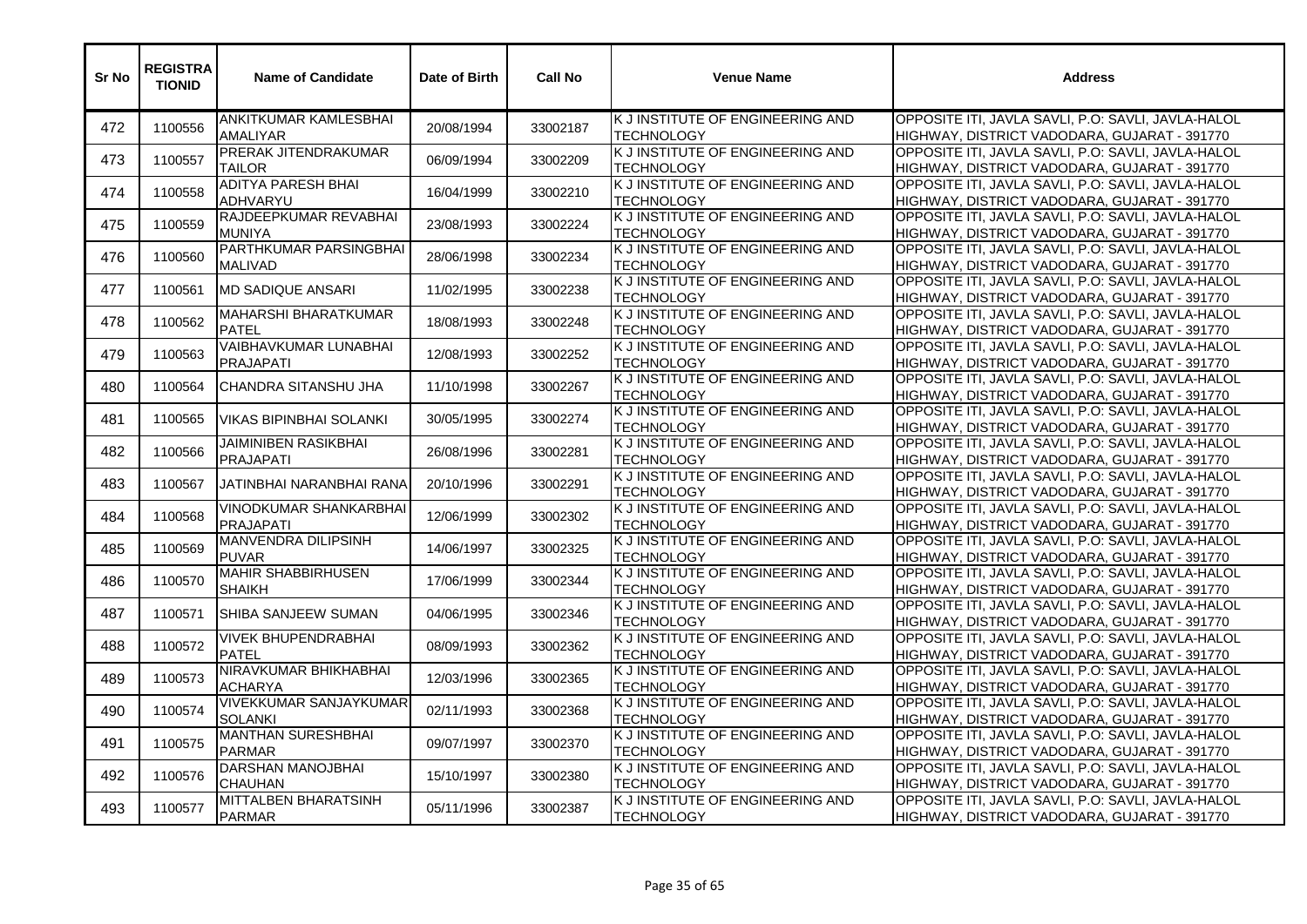| Sr No | <b>REGISTRA</b><br><b>TIONID</b> | <b>Name of Candidate</b>                          | Date of Birth | <b>Call No</b> | <b>Venue Name</b>                                     | <b>Address</b>                                                                                     |
|-------|----------------------------------|---------------------------------------------------|---------------|----------------|-------------------------------------------------------|----------------------------------------------------------------------------------------------------|
| 494   | 1100578                          | KUSH VIRAL POTA                                   | 25/09/1997    | 33002463       | K J INSTITUTE OF ENGINEERING AND<br><b>TECHNOLOGY</b> | OPPOSITE ITI, JAVLA SAVLI, P.O: SAVLI, JAVLA-HALOL<br>HIGHWAY, DISTRICT VADODARA, GUJARAT - 391770 |
| 495   | 1100579                          | KRISHNA SHARADKUMAR<br><b>VYAS</b>                | 12/06/1994    | 33002466       | K J INSTITUTE OF ENGINEERING AND<br><b>TECHNOLOGY</b> | OPPOSITE ITI, JAVLA SAVLI, P.O: SAVLI, JAVLA-HALOL<br>HIGHWAY, DISTRICT VADODARA, GUJARAT - 391770 |
| 496   | 1100580                          | RAJESHBHAI SHAMALBHAI<br><b>GADHVI</b>            | 18/07/1998    | 33002476       | K J INSTITUTE OF ENGINEERING AND<br><b>TECHNOLOGY</b> | OPPOSITE ITI, JAVLA SAVLI, P.O: SAVLI, JAVLA-HALOL<br>HIGHWAY, DISTRICT VADODARA, GUJARAT - 391770 |
| 497   | 1100581                          | ASHVINIKUMARI FULJIBHAI<br><b>GHUTIYA</b>         | 05/06/1997    | 33002491       | K J INSTITUTE OF ENGINEERING AND<br><b>TECHNOLOGY</b> | OPPOSITE ITI, JAVLA SAVLI, P.O: SAVLI, JAVLA-HALOL<br>HIGHWAY, DISTRICT VADODARA, GUJARAT - 391770 |
| 498   | 1100582                          | <b>ARPITA VINODKUMAR</b><br><b>BRAHMBHATT</b>     | 27/08/1994    | 33002500       | K J INSTITUTE OF ENGINEERING AND<br><b>TECHNOLOGY</b> | OPPOSITE ITI, JAVLA SAVLI, P.O: SAVLI, JAVLA-HALOL<br>HIGHWAY, DISTRICT VADODARA, GUJARAT - 391770 |
| 499   | 1100583                          | <b>VIKASKUMAR VISHNUBHAI</b><br><b>PATEL</b>      | 28/11/1985    | 33002504       | K J INSTITUTE OF ENGINEERING AND<br><b>TECHNOLOGY</b> | OPPOSITE ITI, JAVLA SAVLI, P.O: SAVLI, JAVLA-HALOL<br>HIGHWAY, DISTRICT VADODARA, GUJARAT - 391770 |
| 500   | 1100584                          | <b>SEJALKUVARBA</b><br><b>BHAGAVANSINH PARMAR</b> | 16/04/1997    | 33002531       | K J INSTITUTE OF ENGINEERING AND<br><b>TECHNOLOGY</b> | OPPOSITE ITI, JAVLA SAVLI, P.O: SAVLI, JAVLA-HALOL<br>HIGHWAY, DISTRICT VADODARA, GUJARAT - 391770 |
| 501   | 1100585                          | KHUSHBU ROHITBHAI PATEL                           | 24/09/1996    | 33002532       | K J INSTITUTE OF ENGINEERING AND<br><b>TECHNOLOGY</b> | OPPOSITE ITI, JAVLA SAVLI, P.O: SAVLI, JAVLA-HALOL<br>HIGHWAY, DISTRICT VADODARA, GUJARAT - 391770 |
| 502   | 1100586                          | MEETH MANISHKUMAR SHAH                            | 04/03/1996    | 33002536       | K J INSTITUTE OF ENGINEERING AND<br><b>TECHNOLOGY</b> | OPPOSITE ITI, JAVLA SAVLI, P.O: SAVLI, JAVLA-HALOL<br>HIGHWAY, DISTRICT VADODARA, GUJARAT - 391770 |
| 503   | 1100587                          | VAIBHAV HARISHBHAI PATEL                          | 15/12/1994    | 33002550       | K J INSTITUTE OF ENGINEERING AND<br><b>TECHNOLOGY</b> | OPPOSITE ITI, JAVLA SAVLI, P.O: SAVLI, JAVLA-HALOL<br>HIGHWAY, DISTRICT VADODARA, GUJARAT - 391770 |
| 504   | 1100588                          | <b>RISHABH DAGA</b>                               | 20/06/1994    | 33002554       | K J INSTITUTE OF ENGINEERING AND<br><b>TECHNOLOGY</b> | OPPOSITE ITI, JAVLA SAVLI, P.O: SAVLI, JAVLA-HALOL<br>HIGHWAY, DISTRICT VADODARA, GUJARAT - 391770 |
| 505   | 1100589                          | <b>RAGHUVIRSINH</b><br><b>BHUPATSINH MAHIDA</b>   | 01/06/1994    | 33002562       | K J INSTITUTE OF ENGINEERING AND<br><b>TECHNOLOGY</b> | OPPOSITE ITI, JAVLA SAVLI, P.O: SAVLI, JAVLA-HALOL<br>HIGHWAY, DISTRICT VADODARA, GUJARAT - 391770 |
| 506   | 1100590                          | ISHA DHAVAL PANDYA                                | 13/11/1997    | 33002569       | K J INSTITUTE OF ENGINEERING AND<br><b>TECHNOLOGY</b> | OPPOSITE ITI, JAVLA SAVLI, P.O: SAVLI, JAVLA-HALOL<br>HIGHWAY, DISTRICT VADODARA, GUJARAT - 391770 |
| 507   | 1100591                          | MILAP DHRUVKUMAR<br><b>GANDHI</b>                 | 07/12/1993    | 33002579       | K J INSTITUTE OF ENGINEERING AND<br><b>TECHNOLOGY</b> | OPPOSITE ITI, JAVLA SAVLI, P.O: SAVLI, JAVLA-HALOL<br>HIGHWAY, DISTRICT VADODARA, GUJARAT - 391770 |
| 508   | 1100592                          | SHIVAM KANTILAL PATEL                             | 26/07/1994    | 33002580       | K J INSTITUTE OF ENGINEERING AND<br><b>TECHNOLOGY</b> | OPPOSITE ITI, JAVLA SAVLI, P.O: SAVLI, JAVLA-HALOL<br>HIGHWAY, DISTRICT VADODARA, GUJARAT - 391770 |
| 509   | 1100593                          | <b>PARESHKUMAR</b><br>MUKESHBHAI CHAUHAN          | 09/06/1999    | 33002591       | K J INSTITUTE OF ENGINEERING AND<br><b>TECHNOLOGY</b> | OPPOSITE ITI, JAVLA SAVLI, P.O: SAVLI, JAVLA-HALOL<br>HIGHWAY, DISTRICT VADODARA, GUJARAT - 391770 |
| 510   | 1100594                          | MITTALBEN CHHAGANBHAI<br><b>SUVAR</b>             | 30/07/1996    | 33002594       | K J INSTITUTE OF ENGINEERING AND<br><b>TECHNOLOGY</b> | OPPOSITE ITI, JAVLA SAVLI, P.O: SAVLI, JAVLA-HALOL<br>HIGHWAY, DISTRICT VADODARA, GUJARAT - 391770 |
| 511   | 1100595                          | <b>VASUDEV ARVINDBHAI</b><br><b>PATEL</b>         | 06/07/1994    | 33002598       | K J INSTITUTE OF ENGINEERING AND<br><b>TECHNOLOGY</b> | OPPOSITE ITI, JAVLA SAVLI, P.O: SAVLI, JAVLA-HALOL<br>HIGHWAY, DISTRICT VADODARA, GUJARAT - 391770 |
| 512   | 1100596                          | <b>MD PERVEZ HOSSAIN</b>                          | 28/02/1993    | 33002606       | K J INSTITUTE OF ENGINEERING AND<br><b>TECHNOLOGY</b> | OPPOSITE ITI, JAVLA SAVLI, P.O: SAVLI, JAVLA-HALOL<br>HIGHWAY, DISTRICT VADODARA, GUJARAT - 391770 |
| 513   | 1100597                          | <b>MAULIK MUKESHKUMAR</b><br><b>GOHIL</b>         | 19/07/1996    | 33002620       | K J INSTITUTE OF ENGINEERING AND<br><b>TECHNOLOGY</b> | OPPOSITE ITI, JAVLA SAVLI, P.O: SAVLI, JAVLA-HALOL<br>HIGHWAY, DISTRICT VADODARA, GUJARAT - 391770 |
| 514   | 1100598                          | <b>HARSH NAGJIBHAI THAKOR</b>                     | 15/07/1999    | 33002629       | K J INSTITUTE OF ENGINEERING AND<br><b>TECHNOLOGY</b> | OPPOSITE ITI, JAVLA SAVLI, P.O: SAVLI, JAVLA-HALOL<br>HIGHWAY, DISTRICT VADODARA, GUJARAT - 391770 |
| 515   | 1100599                          | <b>SOHAM NMN MAJUMDAR</b>                         | 18/11/1996    | 33002643       | K J INSTITUTE OF ENGINEERING AND<br><b>TECHNOLOGY</b> | OPPOSITE ITI, JAVLA SAVLI, P.O: SAVLI, JAVLA-HALOL<br>HIGHWAY, DISTRICT VADODARA, GUJARAT - 391770 |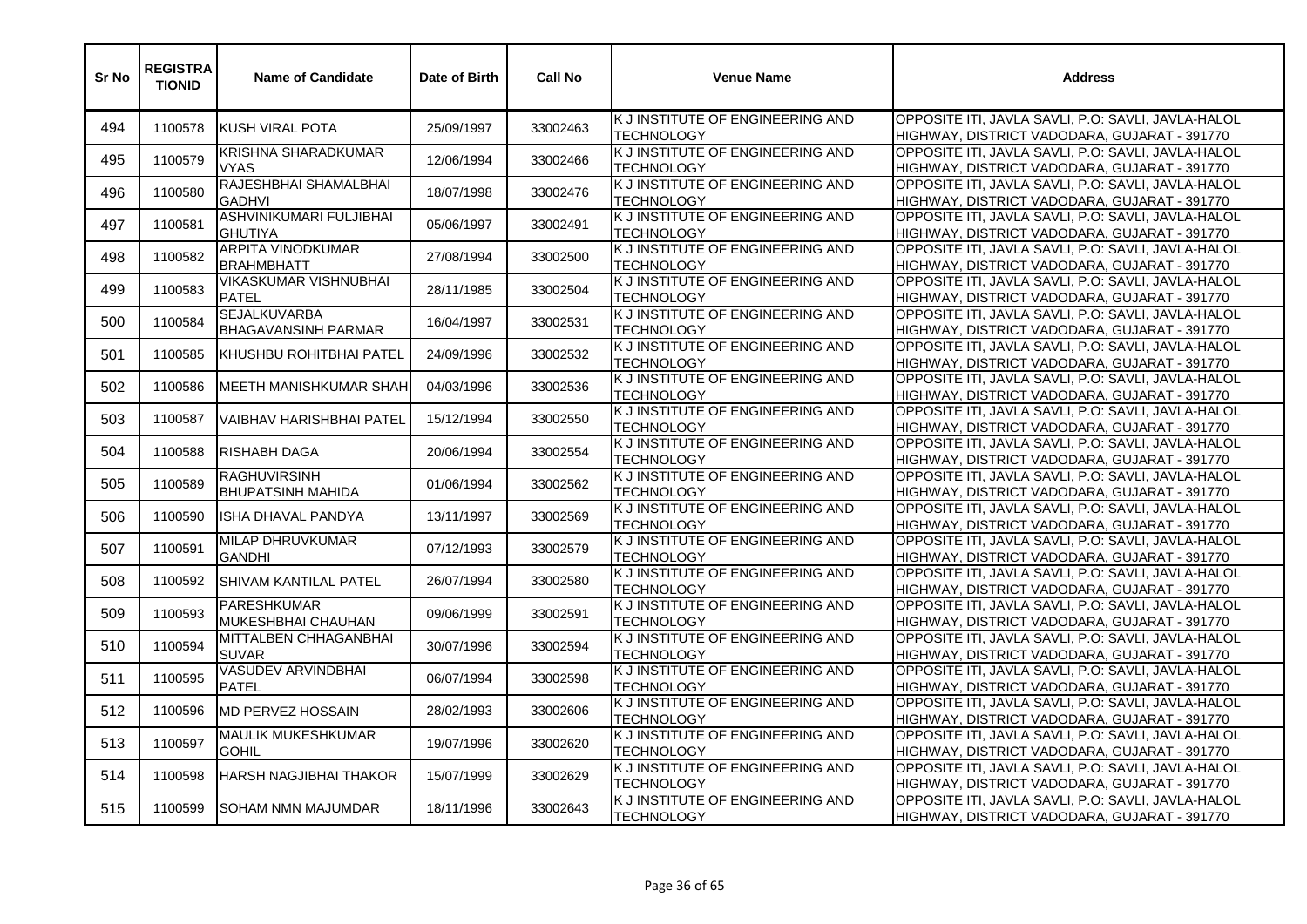| Sr No | <b>REGISTRA</b><br><b>TIONID</b> | <b>Name of Candidate</b>                    | Date of Birth | <b>Call No</b> | <b>Venue Name</b>                                     | <b>Address</b>                                                                                                                     |
|-------|----------------------------------|---------------------------------------------|---------------|----------------|-------------------------------------------------------|------------------------------------------------------------------------------------------------------------------------------------|
| 516   | 1100600                          | MINALBEN BHARATBHAI<br>VASAVA               | 17/11/1992    | 33002648       | K J INSTITUTE OF ENGINEERING AND<br><b>TECHNOLOGY</b> | OPPOSITE ITI, JAVLA SAVLI, P.O: SAVLI, JAVLA-HALOL<br>HIGHWAY, DISTRICT VADODARA, GUJARAT - 391770                                 |
| 517   | 1100653                          | ANKUSHKUMAR BABUBHAI<br><b>ROZ</b>          | 01/01/1998    | 33000004       | <b>MBC - BARODA</b>                                   | MK SQUARE BLDG, B/S BHIDBHANJAN HANUMAN MANDIR,<br>(NEAR VADODARA AIRPORT) HARNI MANDIR ROAD, HARNI,<br>VADODARA, GUJARAT - 390022 |
| 518   | 1100654                          | NAYAN HASMUKHBHAI<br><b>GOHIL</b>           | 11/11/1996    | 33000009       | <b>MBC - BARODA</b>                                   | MK SQUARE BLDG, B/S BHIDBHANJAN HANUMAN MANDIR,<br>(NEAR VADODARA AIRPORT) HARNI MANDIR ROAD, HARNI,<br>VADODARA, GUJARAT - 390022 |
| 519   | 1100655                          | <b>BHUMIKA PRABHATSINH</b><br><b>PARMAR</b> | 04/09/1995    | 33000016       | <b>MBC - BARODA</b>                                   | MK SQUARE BLDG, B/S BHIDBHANJAN HANUMAN MANDIR,<br>(NEAR VADODARA AIRPORT) HARNI MANDIR ROAD, HARNI,<br>VADODARA, GUJARAT - 390022 |
| 520   | 1100656                          | YASH NAVNITBHAI PATEL                       | 05/04/1999    | 33000028       | <b>IMBC - BARODA</b>                                  | MK SQUARE BLDG, B/S BHIDBHANJAN HANUMAN MANDIR,<br>(NEAR VADODARA AIRPORT) HARNI MANDIR ROAD, HARNI,<br>VADODARA, GUJARAT - 390022 |
| 521   | 1100657                          | <b>DEVANSHI RAJENDRA SHAH</b>               | 11/10/1992    | 33000043       | <b>MBC - BARODA</b>                                   | MK SQUARE BLDG, B/S BHIDBHANJAN HANUMAN MANDIR,<br>(NEAR VADODARA AIRPORT) HARNI MANDIR ROAD, HARNI,<br>VADODARA, GUJARAT - 390022 |
| 522   | 1100658                          | JINALKUMAR<br>JITENDRAKUMAR PATEL           | 24/11/1998    | 33000056       | <b>MBC - BARODA</b>                                   | MK SQUARE BLDG, B/S BHIDBHANJAN HANUMAN MANDIR,<br>(NEAR VADODARA AIRPORT) HARNI MANDIR ROAD, HARNI,<br>VADODARA, GUJARAT - 390022 |
| 523   | 1100659                          | AMITKUMAR KALUSINH<br><b>VAHONIYA</b>       | 01/08/1986    | 33000062       | MBC - BARODA                                          | MK SQUARE BLDG, B/S BHIDBHANJAN HANUMAN MANDIR,<br>(NEAR VADODARA AIRPORT) HARNI MANDIR ROAD, HARNI,<br>VADODARA, GUJARAT - 390022 |
| 524   | 1100660                          | <b>BHUMIN BHARATKUMAR</b><br><b>HATHILA</b> | 27/01/1998    | 33000066       | <b>MBC - BARODA</b>                                   | MK SQUARE BLDG, B/S BHIDBHANJAN HANUMAN MANDIR,<br>(NEAR VADODARA AIRPORT) HARNI MANDIR ROAD, HARNI,<br>VADODARA, GUJARAT - 390022 |
| 525   | 1100661                          | TARUNKUMAR NARESHBHAI<br><b>DHODIYA</b>     | 25/09/1998    | 33000068       | <b>MBC - BARODA</b>                                   | MK SQUARE BLDG, B/S BHIDBHANJAN HANUMAN MANDIR,<br>(NEAR VADODARA AIRPORT) HARNI MANDIR ROAD, HARNI,<br>VADODARA, GUJARAT - 390022 |
| 526   | 1100662                          | DHVANIL MANGALBHAI<br><b>UPADHYAY</b>       | 28/12/1997    | 33000073       | MBC - BARODA                                          | MK SQUARE BLDG, B/S BHIDBHANJAN HANUMAN MANDIR,<br>(NEAR VADODARA AIRPORT) HARNI MANDIR ROAD, HARNI,<br>VADODARA, GUJARAT - 390022 |
| 527   | 1100663                          | JITESH PRAGJIBHAI<br><b>PRAJAPATI</b>       | 30/09/1998    | 33000095       | <b>MBC - BARODA</b>                                   | MK SQUARE BLDG, B/S BHIDBHANJAN HANUMAN MANDIR,<br>(NEAR VADODARA AIRPORT) HARNI MANDIR ROAD, HARNI,<br>VADODARA, GUJARAT - 390022 |
| 528   | 1100664                          | <b>BHAGYASHRIBEN</b><br>SURESHBHAI MUNIYA   | 02/01/1995    | 33000096       | <b>MBC - BARODA</b>                                   | MK SQUARE BLDG, B/S BHIDBHANJAN HANUMAN MANDIR,<br>(NEAR VADODARA AIRPORT) HARNI MANDIR ROAD, HARNI,<br>VADODARA, GUJARAT - 390022 |
| 529   | 1100665                          | AVIKUMAR MAHENDRABHAI<br><b>PATEL</b>       | 31/07/1994    | 33000103       | <b>MBC - BARODA</b>                                   | MK SQUARE BLDG, B/S BHIDBHANJAN HANUMAN MANDIR,<br>(NEAR VADODARA AIRPORT) HARNI MANDIR ROAD, HARNI,<br>VADODARA, GUJARAT - 390022 |
| 530   | 1100666                          | NIRMAL NARENDRAKUMAR<br><b>UPADHYAY</b>     | 15/04/1998    | 33000110       | <b>MBC - BARODA</b>                                   | MK SQUARE BLDG, B/S BHIDBHANJAN HANUMAN MANDIR,<br>(NEAR VADODARA AIRPORT) HARNI MANDIR ROAD, HARNI,<br>VADODARA, GUJARAT - 390022 |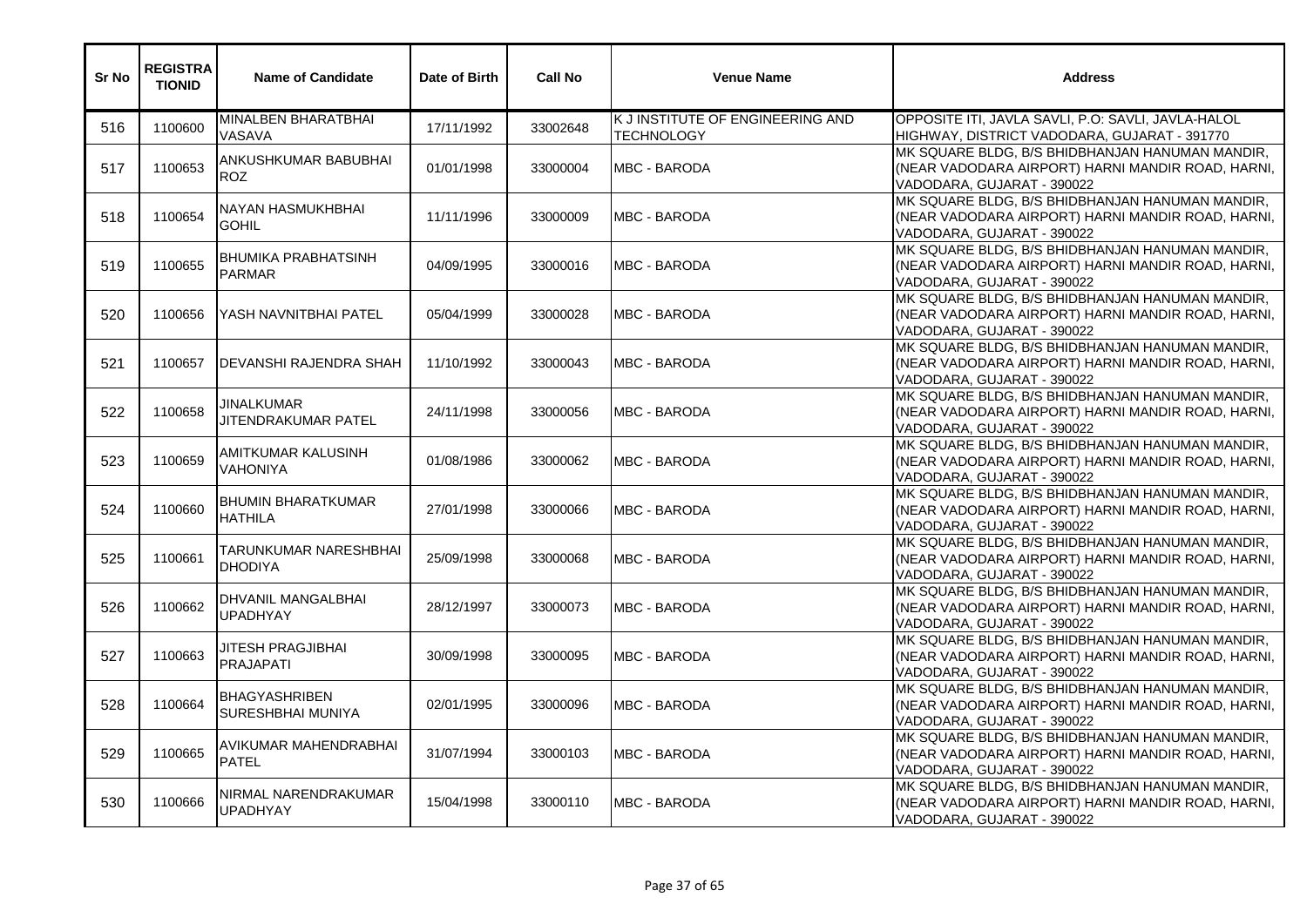| Sr No | <b>REGISTRA</b><br><b>TIONID</b> | <b>Name of Candidate</b>                | Date of Birth | <b>Call No</b> | <b>Venue Name</b>    | <b>Address</b>                                                                                                                     |
|-------|----------------------------------|-----------------------------------------|---------------|----------------|----------------------|------------------------------------------------------------------------------------------------------------------------------------|
| 531   | 1100667                          | KALPESHKUMAR HIMATBHAI<br><b>DEVDA</b>  | 11/09/1993    | 33000113       | <b>MBC - BARODA</b>  | MK SQUARE BLDG, B/S BHIDBHANJAN HANUMAN MANDIR,<br>(NEAR VADODARA AIRPORT) HARNI MANDIR ROAD, HARNI,<br>VADODARA, GUJARAT - 390022 |
| 532   | 1100668                          | TEJASH SHANTUBHAI<br>VASAVA             | 11/08/1997    | 33000120       | <b>MBC - BARODA</b>  | MK SQUARE BLDG, B/S BHIDBHANJAN HANUMAN MANDIR,<br>(NEAR VADODARA AIRPORT) HARNI MANDIR ROAD, HARNI,<br>VADODARA, GUJARAT - 390022 |
| 533   | 1100669                          | PARITOSH BACHUBHAI<br><b>BHABHOR</b>    | 01/04/1999    | 33000122       | <b>MBC - BARODA</b>  | MK SQUARE BLDG, B/S BHIDBHANJAN HANUMAN MANDIR,<br>(NEAR VADODARA AIRPORT) HARNI MANDIR ROAD, HARNI,<br>VADODARA, GUJARAT - 390022 |
| 534   | 1100670                          | JAYRAJ ASHOKKUMAR<br><b>PANCHAL</b>     | 28/01/1998    | 33000134       | <b>IMBC - BARODA</b> | MK SQUARE BLDG, B/S BHIDBHANJAN HANUMAN MANDIR,<br>(NEAR VADODARA AIRPORT) HARNI MANDIR ROAD, HARNI,<br>VADODARA, GUJARAT - 390022 |
| 535   | 1100671                          | NILAM KUMARI BABAR BHAI<br><b>PATEL</b> | 06/11/1994    | 33000144       | <b>MBC - BARODA</b>  | MK SQUARE BLDG, B/S BHIDBHANJAN HANUMAN MANDIR,<br>(NEAR VADODARA AIRPORT) HARNI MANDIR ROAD, HARNI,<br>VADODARA, GUJARAT - 390022 |
| 536   | 1100672                          | TRUPANSHUKUMAR<br>KARSHANBHAI CHAUDHARI | 24/12/1997    | 33000151       | <b>MBC - BARODA</b>  | MK SQUARE BLDG, B/S BHIDBHANJAN HANUMAN MANDIR,<br>(NEAR VADODARA AIRPORT) HARNI MANDIR ROAD, HARNI,<br>VADODARA, GUJARAT - 390022 |
| 537   | 1100673                          | <b>CHIRAG GIRISHBHAI RAVAL</b>          | 07/08/1993    | 33000163       | <b>IMBC - BARODA</b> | MK SQUARE BLDG, B/S BHIDBHANJAN HANUMAN MANDIR,<br>(NEAR VADODARA AIRPORT) HARNI MANDIR ROAD, HARNI,<br>VADODARA, GUJARAT - 390022 |
| 538   | 1100674                          | <b>VIJAY NARESH PANCHAL</b>             | 05/02/1990    | 33000174       | MBC - BARODA         | MK SQUARE BLDG, B/S BHIDBHANJAN HANUMAN MANDIR,<br>(NEAR VADODARA AIRPORT) HARNI MANDIR ROAD, HARNI,<br>VADODARA, GUJARAT - 390022 |
| 539   | 1100675                          | MAYANKKUMAR<br>SANMUKHBHAI PATEL        | 15/03/1995    | 33000185       | <b>MBC - BARODA</b>  | MK SQUARE BLDG, B/S BHIDBHANJAN HANUMAN MANDIR,<br>(NEAR VADODARA AIRPORT) HARNI MANDIR ROAD, HARNI,<br>VADODARA, GUJARAT - 390022 |
| 540   | 1100676                          | <b>MEHUL SATISH SHAH</b>                | 27/08/1992    | 33000192       | <b>MBC - BARODA</b>  | MK SQUARE BLDG, B/S BHIDBHANJAN HANUMAN MANDIR,<br>(NEAR VADODARA AIRPORT) HARNI MANDIR ROAD, HARNI,<br>VADODARA, GUJARAT - 390022 |
| 541   | 1100677                          | NIRVIK MANASUKHLAL<br>VEKARIYA          | 02/02/1997    | 33000196       | <b>MBC - BARODA</b>  | MK SQUARE BLDG, B/S BHIDBHANJAN HANUMAN MANDIR,<br>(NEAR VADODARA AIRPORT) HARNI MANDIR ROAD, HARNI,<br>VADODARA, GUJARAT - 390022 |
| 542   | 1100678                          | <b>JINALIBEN</b><br>DHARMENDRASINH RAJ  | 12/01/1994    | 33000199       | <b>MBC - BARODA</b>  | MK SQUARE BLDG, B/S BHIDBHANJAN HANUMAN MANDIR,<br>(NEAR VADODARA AIRPORT) HARNI MANDIR ROAD, HARNI,<br>VADODARA, GUJARAT - 390022 |
| 543   | 1100679                          | <b>AMIT KUMAR JANGID</b>                | 28/06/1993    | 33000211       | STACKWISE TECHNOLOGY | UNIT NO - 313, 3RD FLOOR, PRAMUKH BAZAR, BILL ROAD,<br>OPPOSITE TREE HOUSE HIGH SCHOOL, ATLADRA,<br>VADODRA, GUJARAT - 390012      |
| 544   | 1100680                          | KRISTINABEN MANGALDAS<br><b>GAMIT</b>   | 24/01/1999    | 33000218       | STACKWISE TECHNOLOGY | UNIT NO - 313, 3RD FLOOR, PRAMUKH BAZAR, BILL ROAD,<br>OPPOSITE TREE HOUSE HIGH SCHOOL, ATLADRA,<br>VADODRA, GUJARAT - 390012      |
| 545   | 1100681                          | VIJAYKUMAR MOHANBHAI<br><b>KHARVA</b>   | 09/02/1995    | 33000222       | STACKWISE TECHNOLOGY | UNIT NO - 313, 3RD FLOOR, PRAMUKH BAZAR, BILL ROAD,<br>OPPOSITE TREE HOUSE HIGH SCHOOL, ATLADRA,<br>VADODRA, GUJARAT - 390012      |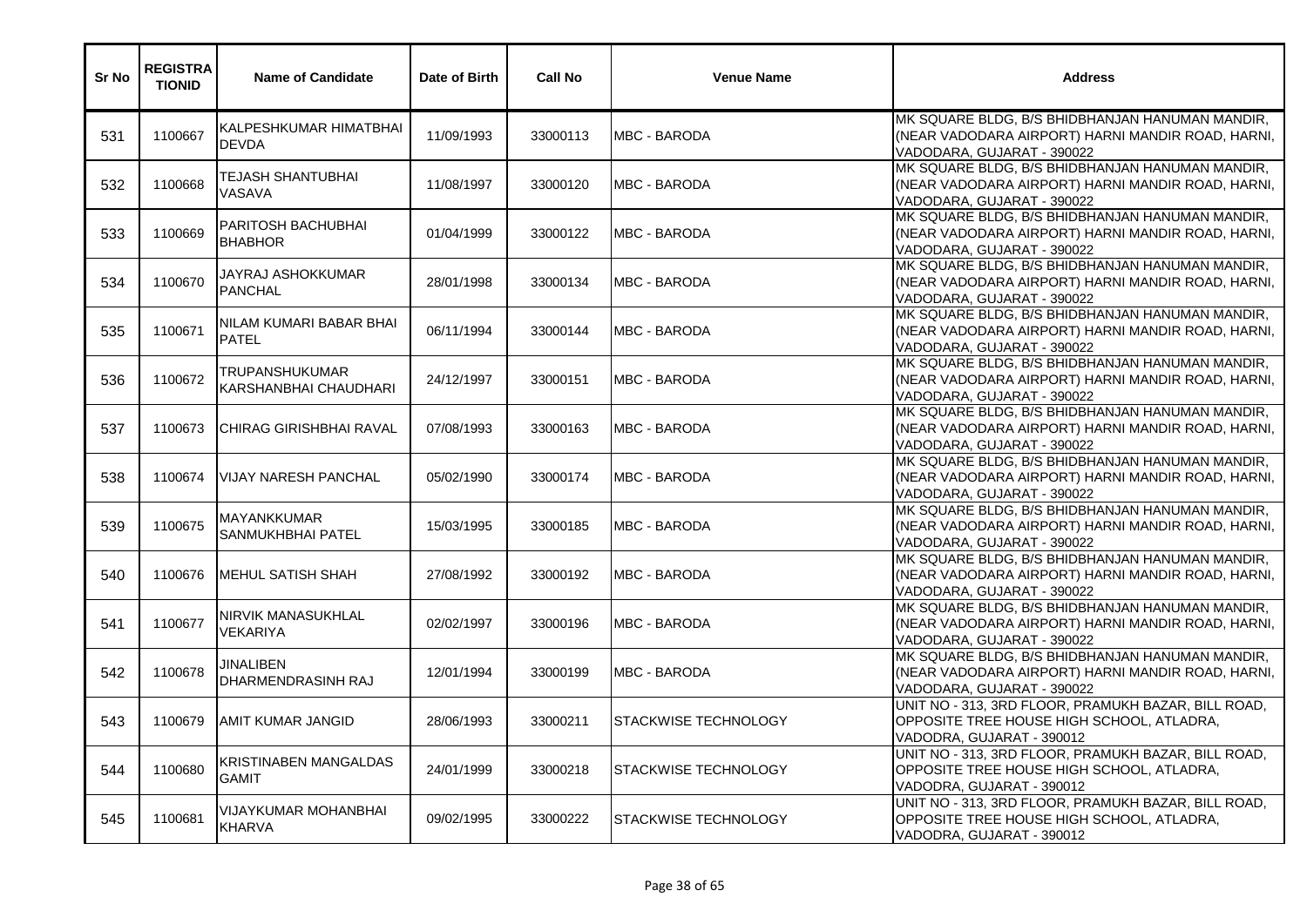| Sr No | <b>REGISTRA</b><br><b>TIONID</b> | <b>Name of Candidate</b>                         | Date of Birth | <b>Call No</b> | <b>Venue Name</b>    | <b>Address</b>                                                                                                                |
|-------|----------------------------------|--------------------------------------------------|---------------|----------------|----------------------|-------------------------------------------------------------------------------------------------------------------------------|
| 546   | 1100682                          | JIGARKUMAR ROHITBHAI<br><b>PATFI</b>             | 24/04/1999    | 33000242       | STACKWISE TECHNOLOGY | UNIT NO - 313, 3RD FLOOR, PRAMUKH BAZAR, BILL ROAD,<br>OPPOSITE TREE HOUSE HIGH SCHOOL, ATLADRA,<br>VADODRA, GUJARAT - 390012 |
| 547   | 1100683                          | ASHISHKUMAR RAMANBHAI<br>VASAVA                  | 11/11/1993    | 33000243       | STACKWISE TECHNOLOGY | UNIT NO - 313, 3RD FLOOR, PRAMUKH BAZAR, BILL ROAD,<br>OPPOSITE TREE HOUSE HIGH SCHOOL, ATLADRA,<br>VADODRA, GUJARAT - 390012 |
| 548   | 1100684                          | <b>SHRIM DEVEN JAYASWAL</b>                      | 23/01/1996    | 33000249       | STACKWISE TECHNOLOGY | UNIT NO - 313, 3RD FLOOR, PRAMUKH BAZAR, BILL ROAD,<br>OPPOSITE TREE HOUSE HIGH SCHOOL, ATLADRA,<br>VADODRA, GUJARAT - 390012 |
| 549   | 1100685                          | MITTALBA DEVENDRASINH<br><b>ZALA</b>             | 03/12/1996    | 33000251       | STACKWISE TECHNOLOGY | UNIT NO - 313, 3RD FLOOR, PRAMUKH BAZAR, BILL ROAD,<br>OPPOSITE TREE HOUSE HIGH SCHOOL, ATLADRA,<br>VADODRA, GUJARAT - 390012 |
| 550   | 1100686                          | NAISARGI ARAGADE<br>NAISARGI ATULBHAI<br>ARAGADE | 02/11/1997    | 33000252       | STACKWISE TECHNOLOGY | UNIT NO - 313, 3RD FLOOR, PRAMUKH BAZAR, BILL ROAD,<br>OPPOSITE TREE HOUSE HIGH SCHOOL, ATLADRA,<br>VADODRA, GUJARAT - 390012 |
| 551   | 1100687                          | <b>SHIVANGKUMAR NESUBHAI</b><br><b>CHAUDHARI</b> | 10/06/1997    | 33000272       | STACKWISE TECHNOLOGY | UNIT NO - 313, 3RD FLOOR, PRAMUKH BAZAR, BILL ROAD,<br>OPPOSITE TREE HOUSE HIGH SCHOOL, ATLADRA,<br>VADODRA, GUJARAT - 390012 |
| 552   | 1100688                          | <b>BHAVANABEN BHAVANBHAI</b><br><b>BHUSARA</b>   | 22/09/1995    | 33000273       | STACKWISE TECHNOLOGY | UNIT NO - 313, 3RD FLOOR, PRAMUKH BAZAR, BILL ROAD,<br>OPPOSITE TREE HOUSE HIGH SCHOOL, ATLADRA,<br>VADODRA, GUJARAT - 390012 |
| 553   | 1100689                          | RUZU HARISHBHAI TAMBOLI                          | 23/01/1992    | 33000275       | STACKWISE TECHNOLOGY | UNIT NO - 313, 3RD FLOOR, PRAMUKH BAZAR, BILL ROAD,<br>OPPOSITE TREE HOUSE HIGH SCHOOL, ATLADRA,<br>VADODRA, GUJARAT - 390012 |
| 554   | 1100690                          | DHWANI HIRENKUMAR<br><b>PANDIT</b>               | 28/09/1998    | 33000292       | STACKWISE TECHNOLOGY | UNIT NO - 313, 3RD FLOOR, PRAMUKH BAZAR, BILL ROAD,<br>OPPOSITE TREE HOUSE HIGH SCHOOL, ATLADRA,<br>VADODRA, GUJARAT - 390012 |
| 555   | 1100691                          | AVINASH RAJESHBHAI<br><b>RAKHOLIYA</b>           | 16/05/1996    | 33000318       | STACKWISE TECHNOLOGY | UNIT NO - 313, 3RD FLOOR, PRAMUKH BAZAR, BILL ROAD,<br>OPPOSITE TREE HOUSE HIGH SCHOOL, ATLADRA,<br>VADODRA, GUJARAT - 390012 |
| 556   | 1100692                          | <b>PINTESHL KISHORBHAI</b><br><b>PATEL</b>       | 04/04/1996    | 33000338       | STACKWISE TECHNOLOGY | UNIT NO - 313, 3RD FLOOR, PRAMUKH BAZAR, BILL ROAD,<br>OPPOSITE TREE HOUSE HIGH SCHOOL, ATLADRA,<br>VADODRA, GUJARAT - 390012 |
| 557   | 1100693                          | AMAAN SIKANDARBHAI<br><b>VAHORA</b>              | 08/01/1999    | 33000347       | STACKWISE TECHNOLOGY | UNIT NO - 313, 3RD FLOOR, PRAMUKH BAZAR, BILL ROAD,<br>OPPOSITE TREE HOUSE HIGH SCHOOL, ATLADRA,<br>VADODRA, GUJARAT - 390012 |
| 558   | 1100694                          | RICHABEN KANUBHAI<br><b>PARMAR</b>               | 26/06/1996    | 33000352       | STACKWISE TECHNOLOGY | UNIT NO - 313, 3RD FLOOR, PRAMUKH BAZAR, BILL ROAD,<br>OPPOSITE TREE HOUSE HIGH SCHOOL, ATLADRA,<br>VADODRA, GUJARAT - 390012 |
| 559   | 1100695                          | VAISHALI SUNILBHAI JOSHI                         | 14/03/1989    | 33000367       | STACKWISE TECHNOLOGY | UNIT NO - 313, 3RD FLOOR, PRAMUKH BAZAR, BILL ROAD,<br>OPPOSITE TREE HOUSE HIGH SCHOOL, ATLADRA,<br>VADODRA, GUJARAT - 390012 |
| 560   | 1100696                          | <b>SMIT KETAN GHEEWALA</b>                       | 01/11/1998    | 33000382       | STACKWISE TECHNOLOGY | UNIT NO - 313, 3RD FLOOR, PRAMUKH BAZAR, BILL ROAD,<br>OPPOSITE TREE HOUSE HIGH SCHOOL, ATLADRA,<br>VADODRA, GUJARAT - 390012 |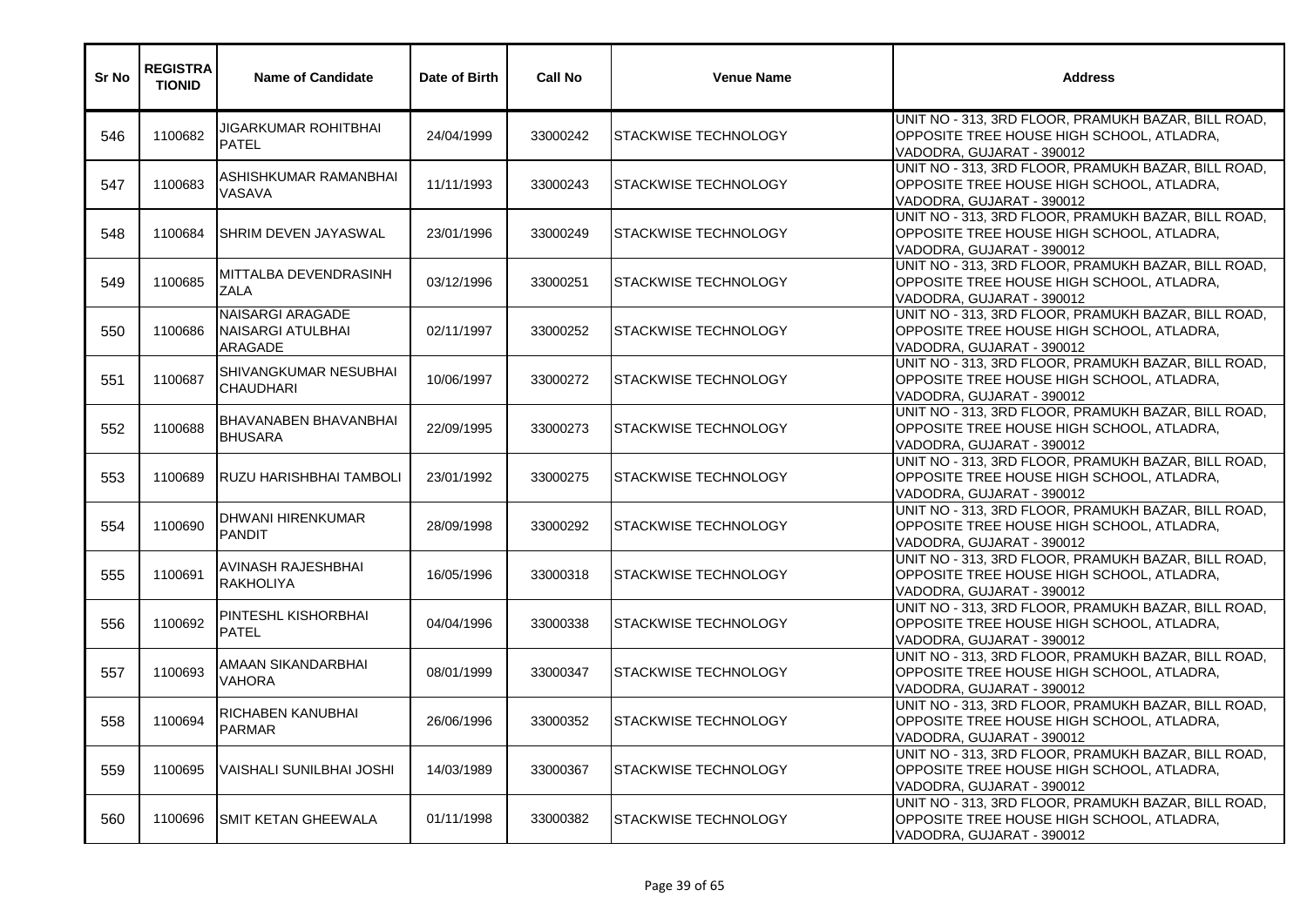| Sr No | <b>REGISTRA</b><br><b>TIONID</b> | <b>Name of Candidate</b>                         | Date of Birth | <b>Call No</b> | <b>Venue Name</b>           | <b>Address</b>                                                                                                                |
|-------|----------------------------------|--------------------------------------------------|---------------|----------------|-----------------------------|-------------------------------------------------------------------------------------------------------------------------------|
| 561   | 1100697                          | SUNILKUMAR MANUBHAI<br><b>SOLANKI</b>            | 20/10/1995    | 33000383       | STACKWISE TECHNOLOGY        | UNIT NO - 313, 3RD FLOOR, PRAMUKH BAZAR, BILL ROAD,<br>OPPOSITE TREE HOUSE HIGH SCHOOL, ATLADRA,<br>VADODRA, GUJARAT - 390012 |
| 562   | 1100698                          | <b>MAHARSHIKUMAR</b><br>HARSHADBHAI SHARMA       | 01/09/1997    | 33000391       | STACKWISE TECHNOLOGY        | UNIT NO - 313, 3RD FLOOR, PRAMUKH BAZAR, BILL ROAD,<br>OPPOSITE TREE HOUSE HIGH SCHOOL, ATLADRA,<br>VADODRA, GUJARAT - 390012 |
| 563   | 1100699                          | <b>DHRUVALKUMAR</b><br><b>CHANDRAKANT SEVAK</b>  | 21/07/1994    | 33000394       | <b>STACKWISE TECHNOLOGY</b> | UNIT NO - 313, 3RD FLOOR, PRAMUKH BAZAR, BILL ROAD,<br>OPPOSITE TREE HOUSE HIGH SCHOOL, ATLADRA,<br>VADODRA, GUJARAT - 390012 |
| 564   | 1100700                          | <b>PIYUSHKUMAR</b><br>JITENDARABHAI PANCHAL      | 01/12/1997    | 33000409       | STACKWISE TECHNOLOGY        | UNIT NO - 313, 3RD FLOOR, PRAMUKH BAZAR, BILL ROAD,<br>OPPOSITE TREE HOUSE HIGH SCHOOL, ATLADRA,<br>VADODRA, GUJARAT - 390012 |
| 565   | 1100701                          | TRUPAL JITENDRA SOLANKI                          | 21/05/1997    | 33000417       | <b>STACKWISE TECHNOLOGY</b> | UNIT NO - 313, 3RD FLOOR, PRAMUKH BAZAR, BILL ROAD,<br>OPPOSITE TREE HOUSE HIGH SCHOOL, ATLADRA,<br>VADODRA, GUJARAT - 390012 |
| 566   | 1100702                          | <b>PRATIK KUMAR RAMESH</b><br><b>BHAI VASAVA</b> | 22/12/1997    | 33000431       | STACKWISE TECHNOLOGY        | UNIT NO - 313, 3RD FLOOR, PRAMUKH BAZAR, BILL ROAD,<br>OPPOSITE TREE HOUSE HIGH SCHOOL, ATLADRA,<br>VADODRA, GUJARAT - 390012 |
| 567   | 1100703                          | <b>SHUBHAM SUSHILKUMAR</b><br><b>BHATT</b>       | 03/10/1998    | 33000474       | <b>STACKWISE TECHNOLOGY</b> | UNIT NO - 313, 3RD FLOOR, PRAMUKH BAZAR, BILL ROAD,<br>OPPOSITE TREE HOUSE HIGH SCHOOL, ATLADRA,<br>VADODRA, GUJARAT - 390012 |
| 568   | 1100704                          | AKHILESH BHARATKUMAR<br><b>GANDHI</b>            | 24/07/1992    | 33000475       | STACKWISE TECHNOLOGY        | UNIT NO - 313, 3RD FLOOR, PRAMUKH BAZAR, BILL ROAD,<br>OPPOSITE TREE HOUSE HIGH SCHOOL, ATLADRA,<br>VADODRA, GUJARAT - 390012 |
| 569   | 1100705                          | TAUKIR ABDULRAUF<br>ZAPAWALA                     | 01/06/1999    | 33000486       | <b>STACKWISE TECHNOLOGY</b> | UNIT NO - 313, 3RD FLOOR, PRAMUKH BAZAR, BILL ROAD,<br>OPPOSITE TREE HOUSE HIGH SCHOOL, ATLADRA,<br>VADODRA, GUJARAT - 390012 |
| 570   | 1100706                          | JAYVIRSINH GANPATSINH<br><b>RAJ</b>              | 08/04/1991    | 33000500       | STACKWISE TECHNOLOGY        | UNIT NO - 313, 3RD FLOOR, PRAMUKH BAZAR, BILL ROAD,<br>OPPOSITE TREE HOUSE HIGH SCHOOL, ATLADRA,<br>VADODRA, GUJARAT - 390012 |
| 571   | 1100707                          | KIRTAN ROHITBHAI PATEL                           | 03/06/1992    | 33000509       | STACKWISE TECHNOLOGY        | UNIT NO - 313, 3RD FLOOR, PRAMUKH BAZAR, BILL ROAD,<br>OPPOSITE TREE HOUSE HIGH SCHOOL, ATLADRA,<br>VADODRA, GUJARAT - 390012 |
| 572   | 1100708                          | JIGNASHA KISHORSINH<br><b>DAMOR</b>              | 29/08/1993    | 33000514       | STACKWISE TECHNOLOGY        | UNIT NO - 313, 3RD FLOOR, PRAMUKH BAZAR, BILL ROAD,<br>OPPOSITE TREE HOUSE HIGH SCHOOL, ATLADRA,<br>VADODRA, GUJARAT - 390012 |
| 573   | 1100709                          | AXAR DINESHBHAI<br>TARSARIYA                     | 18/10/1997    | 33000522       | STACKWISE TECHNOLOGY        | UNIT NO - 313, 3RD FLOOR, PRAMUKH BAZAR, BILL ROAD,<br>OPPOSITE TREE HOUSE HIGH SCHOOL, ATLADRA,<br>VADODRA, GUJARAT - 390012 |
| 574   | 1100710                          | CHIRAG SURESH KUMAR<br><b>RAMAWAT</b>            | 15/10/1997    | 33000531       | STACKWISE TECHNOLOGY        | UNIT NO - 313, 3RD FLOOR, PRAMUKH BAZAR, BILL ROAD,<br>OPPOSITE TREE HOUSE HIGH SCHOOL, ATLADRA,<br>VADODRA, GUJARAT - 390012 |
| 575   | 1100711                          | KALYAN CHANDRASINH<br><b>PATEL</b>               | 28/08/1997    | 33000533       | STACKWISE TECHNOLOGY        | UNIT NO - 313, 3RD FLOOR, PRAMUKH BAZAR, BILL ROAD,<br>OPPOSITE TREE HOUSE HIGH SCHOOL, ATLADRA,<br>VADODRA, GUJARAT - 390012 |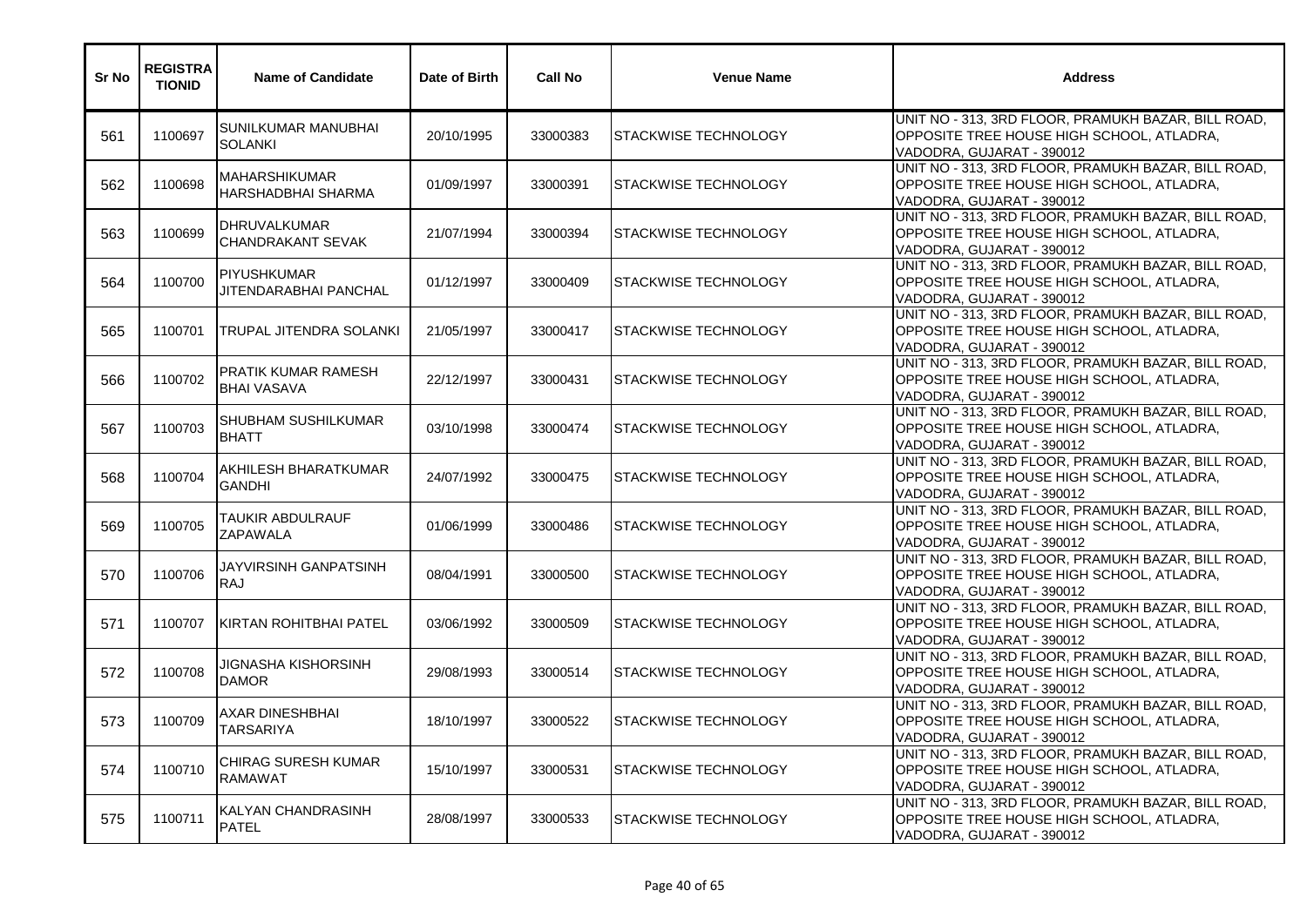| Sr No | <b>REGISTRA</b><br><b>TIONID</b> | <b>Name of Candidate</b>                        | Date of Birth | <b>Call No</b> | <b>Venue Name</b>           | <b>Address</b>                                                                                                                |
|-------|----------------------------------|-------------------------------------------------|---------------|----------------|-----------------------------|-------------------------------------------------------------------------------------------------------------------------------|
| 576   | 1100712                          | MAHESH N/A                                      | 09/07/1997    | 33000534       | STACKWISE TECHNOLOGY        | UNIT NO - 313, 3RD FLOOR, PRAMUKH BAZAR, BILL ROAD,<br>OPPOSITE TREE HOUSE HIGH SCHOOL, ATLADRA,<br>VADODRA, GUJARAT - 390012 |
| 577   | 1100713                          | ATMIYA KANTIBHAI<br><b>CHAUHAN</b>              | 25/05/1994    | 33000566       | STACKWISE TECHNOLOGY        | UNIT NO - 313, 3RD FLOOR, PRAMUKH BAZAR, BILL ROAD,<br>OPPOSITE TREE HOUSE HIGH SCHOOL, ATLADRA,<br>VADODRA, GUJARAT - 390012 |
| 578   | 1100714                          | <b>DIPIKABEN GOVINDBHAI</b><br><b>PRAJAPATI</b> | 22/08/1991    | 33000571       | STACKWISE TECHNOLOGY        | UNIT NO - 313, 3RD FLOOR, PRAMUKH BAZAR, BILL ROAD,<br>OPPOSITE TREE HOUSE HIGH SCHOOL, ATLADRA,<br>VADODRA, GUJARAT - 390012 |
| 579   | 1100715                          | BHAVINKUMAR DIPAKBHAI<br><b>VISHWANI</b>        | 12/08/1999    | 33000581       | STACKWISE TECHNOLOGY        | UNIT NO - 313, 3RD FLOOR, PRAMUKH BAZAR, BILL ROAD,<br>OPPOSITE TREE HOUSE HIGH SCHOOL, ATLADRA,<br>VADODRA, GUJARAT - 390012 |
| 580   | 1100716                          | ANANDKUMAR<br>RADHESHYAM MAURYA                 | 14/11/1998    | 33000596       | <b>STACKWISE TECHNOLOGY</b> | UNIT NO - 313, 3RD FLOOR, PRAMUKH BAZAR, BILL ROAD,<br>OPPOSITE TREE HOUSE HIGH SCHOOL, ATLADRA,<br>VADODRA, GUJARAT - 390012 |
| 581   | 1100717                          | INIKUNJKUMAR HIMMATBHAI<br><b>GAMIT</b>         | 05/01/1992    | 33000605       | STACKWISE TECHNOLOGY        | UNIT NO - 313, 3RD FLOOR, PRAMUKH BAZAR, BILL ROAD,<br>OPPOSITE TREE HOUSE HIGH SCHOOL, ATLADRA,<br>VADODRA, GUJARAT - 390012 |
| 582   | 1100718                          | <b>SIDDHARTHGIRI</b><br>ARVINNDGIRI GOSWAMI     | 31/10/1998    | 33000608       | <b>STACKWISE TECHNOLOGY</b> | UNIT NO - 313, 3RD FLOOR, PRAMUKH BAZAR, BILL ROAD,<br>OPPOSITE TREE HOUSE HIGH SCHOOL, ATLADRA,<br>VADODRA, GUJARAT - 390012 |
| 583   | 1100719                          | YASHDEEP RAJESHKUMAR<br><b>BUNDELA</b>          | 17/08/1996    | 33000631       | STACKWISE TECHNOLOGY        | UNIT NO - 313, 3RD FLOOR, PRAMUKH BAZAR, BILL ROAD,<br>OPPOSITE TREE HOUSE HIGH SCHOOL, ATLADRA,<br>VADODRA, GUJARAT - 390012 |
| 584   | 1100720                          | <b>SHANI GAUTAM</b>                             | 10/07/1998    | 33000645       | STACKWISE TECHNOLOGY        | UNIT NO - 313, 3RD FLOOR, PRAMUKH BAZAR, BILL ROAD,<br>OPPOSITE TREE HOUSE HIGH SCHOOL, ATLADRA,<br>VADODRA, GUJARAT - 390012 |
| 585   | 1100721                          | <b>GAURANGSINH</b><br>KALPESHKUMAR GARASIYA     | 12/08/1995    | 33000662       | STACKWISE TECHNOLOGY        | UNIT NO - 313, 3RD FLOOR, PRAMUKH BAZAR, BILL ROAD,<br>OPPOSITE TREE HOUSE HIGH SCHOOL, ATLADRA,<br>VADODRA, GUJARAT - 390012 |
| 586   | 1100722                          | VIPUL KANSAL VIPUL<br><b>KANSAL</b>             | 08/06/1997    | 33000670       | STACKWISE TECHNOLOGY        | UNIT NO - 313, 3RD FLOOR, PRAMUKH BAZAR, BILL ROAD,<br>OPPOSITE TREE HOUSE HIGH SCHOOL, ATLADRA,<br>VADODRA, GUJARAT - 390012 |
| 587   | 1100723                          | DHRUVIL BHAVESHKUMAR<br><b>PATEL</b>            | 30/09/1998    | 33000676       | STACKWISE TECHNOLOGY        | UNIT NO - 313, 3RD FLOOR, PRAMUKH BAZAR, BILL ROAD,<br>OPPOSITE TREE HOUSE HIGH SCHOOL, ATLADRA,<br>VADODRA, GUJARAT - 390012 |
| 588   | 1100724                          | <b>VJAY PRAKASH YADAV</b>                       | 10/05/1992    | 33000679       | STACKWISE TECHNOLOGY        | UNIT NO - 313, 3RD FLOOR, PRAMUKH BAZAR, BILL ROAD,<br>OPPOSITE TREE HOUSE HIGH SCHOOL, ATLADRA,<br>VADODRA, GUJARAT - 390012 |
| 589   | 1100725                          | HEMANSHU KUMAR<br>MAGANBHAI VANKAR              | 14/09/1993    | 33000689       | <b>STACKWISE TECHNOLOGY</b> | UNIT NO - 313, 3RD FLOOR, PRAMUKH BAZAR, BILL ROAD,<br>OPPOSITE TREE HOUSE HIGH SCHOOL, ATLADRA,<br>VADODRA, GUJARAT - 390012 |
| 590   | 1100726                          | TEJASKUMAR BHARATBHAI<br>VASAVA                 | 30/07/1999    | 33000691       | STACKWISE TECHNOLOGY        | UNIT NO - 313, 3RD FLOOR, PRAMUKH BAZAR, BILL ROAD,<br>OPPOSITE TREE HOUSE HIGH SCHOOL, ATLADRA,<br>VADODRA, GUJARAT - 390012 |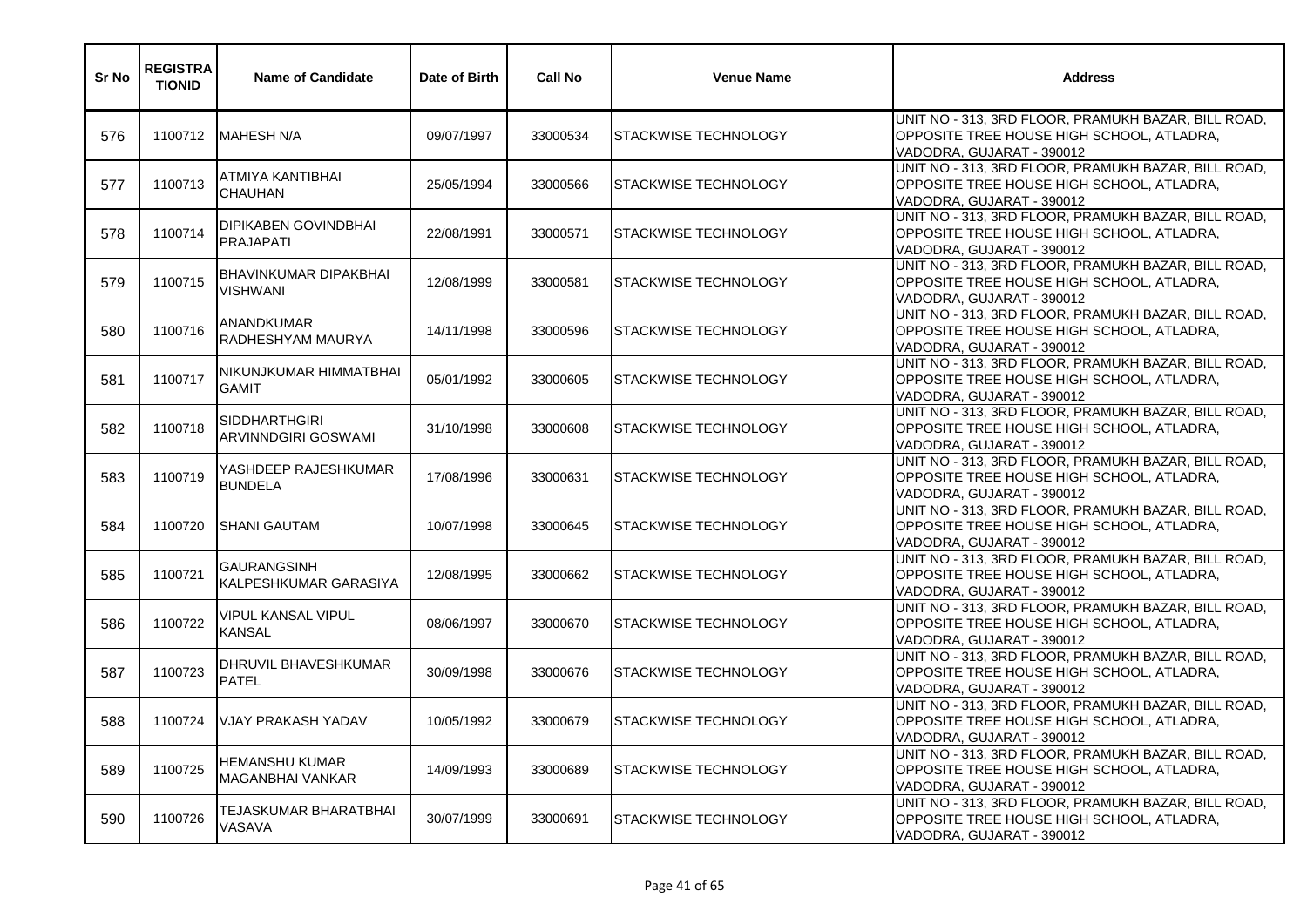| Sr No | <b>REGISTRA</b><br><b>TIONID</b> | <b>Name of Candidate</b>                         | Date of Birth | <b>Call No</b> | <b>Venue Name</b>           | <b>Address</b>                                                                                                                |
|-------|----------------------------------|--------------------------------------------------|---------------|----------------|-----------------------------|-------------------------------------------------------------------------------------------------------------------------------|
| 591   | 1100727                          | RAHUL MADHUSUDAN<br><b>UMBARKAR</b>              | 09/01/1987    | 33000697       | STACKWISE TECHNOLOGY        | UNIT NO - 313, 3RD FLOOR, PRAMUKH BAZAR, BILL ROAD,<br>OPPOSITE TREE HOUSE HIGH SCHOOL, ATLADRA,<br>VADODRA, GUJARAT - 390012 |
| 592   | 1100728                          | <b>HARSH DEEP GEHLOT</b>                         | 20/02/1997    | 33000701       | <b>STACKWISE TECHNOLOGY</b> | UNIT NO - 313, 3RD FLOOR, PRAMUKH BAZAR, BILL ROAD,<br>OPPOSITE TREE HOUSE HIGH SCHOOL, ATLADRA,<br>VADODRA, GUJARAT - 390012 |
| 593   | 1100729                          | <b>DIVYANG GOVINDBHAI</b><br><b>DATTA</b>        | 24/05/1995    | 33000715       | STACKWISE TECHNOLOGY        | UNIT NO - 313, 3RD FLOOR, PRAMUKH BAZAR, BILL ROAD,<br>OPPOSITE TREE HOUSE HIGH SCHOOL, ATLADRA,<br>VADODRA, GUJARAT - 390012 |
| 594   | 1100730                          | IYUSUF IQBAL GHADIYALI                           | 23/12/1988    | 33000720       | STACKWISE TECHNOLOGY        | UNIT NO - 313, 3RD FLOOR, PRAMUKH BAZAR, BILL ROAD,<br>OPPOSITE TREE HOUSE HIGH SCHOOL, ATLADRA,<br>VADODRA, GUJARAT - 390012 |
| 595   | 1100731                          | <b>KEYURKUMAR MAHESHBHAI</b><br><b>PRAJAPATI</b> | 17/06/1996    | 33002303       | <b>STACKWISE TECHNOLOGY</b> | UNIT NO - 313, 3RD FLOOR, PRAMUKH BAZAR, BILL ROAD,<br>OPPOSITE TREE HOUSE HIGH SCHOOL, ATLADRA,<br>VADODRA, GUJARAT - 390012 |
| 596   | 1100732                          | CHETANBHAI KHODIDAS<br><b>KHANDLA</b>            | 02/08/1996    | 33000722       | STACKWISE TECHNOLOGY        | UNIT NO - 313, 3RD FLOOR, PRAMUKH BAZAR, BILL ROAD,<br>OPPOSITE TREE HOUSE HIGH SCHOOL, ATLADRA,<br>VADODRA, GUJARAT - 390012 |
| 597   | 1100733                          | IBHAUMIK BHARATBHAI JANI                         | 01/10/1995    | 33000726       | <b>STACKWISE TECHNOLOGY</b> | UNIT NO - 313, 3RD FLOOR, PRAMUKH BAZAR, BILL ROAD,<br>OPPOSITE TREE HOUSE HIGH SCHOOL, ATLADRA,<br>VADODRA, GUJARAT - 390012 |
| 598   | 1100734                          | <b>SURAJ BABU THOMBARE</b>                       | 18/05/1995    | 33000735       | STACKWISE TECHNOLOGY        | UNIT NO - 313, 3RD FLOOR, PRAMUKH BAZAR, BILL ROAD,<br>OPPOSITE TREE HOUSE HIGH SCHOOL, ATLADRA,<br>VADODRA, GUJARAT - 390012 |
| 599   | 1100735                          | AKSHAYKUMAR VINUBHAI<br><b>RATHVA</b>            | 05/01/1996    | 33000744       | <b>STACKWISE TECHNOLOGY</b> | UNIT NO - 313, 3RD FLOOR, PRAMUKH BAZAR, BILL ROAD,<br>OPPOSITE TREE HOUSE HIGH SCHOOL, ATLADRA,<br>VADODRA, GUJARAT - 390012 |
| 600   | 1100736                          | <b>PRASOON SINGH PARIHAR</b>                     | 29/08/1998    | 33000755       | STACKWISE TECHNOLOGY        | UNIT NO - 313, 3RD FLOOR, PRAMUKH BAZAR, BILL ROAD,<br>OPPOSITE TREE HOUSE HIGH SCHOOL, ATLADRA,<br>VADODRA, GUJARAT - 390012 |
| 601   | 1100737                          | <b>SIDDARTHA A CHINTALA</b>                      | 07/02/1992    | 33000776       | STACKWISE TECHNOLOGY        | UNIT NO - 313, 3RD FLOOR, PRAMUKH BAZAR, BILL ROAD,<br>OPPOSITE TREE HOUSE HIGH SCHOOL, ATLADRA,<br>VADODRA, GUJARAT - 390012 |
| 602   | 1100738                          | JIGARKUMAR DINESHBHAI<br><b>CHAUDHARI</b>        | 01/06/1994    | 33000795       | STACKWISE TECHNOLOGY        | UNIT NO - 313, 3RD FLOOR, PRAMUKH BAZAR, BILL ROAD,<br>OPPOSITE TREE HOUSE HIGH SCHOOL, ATLADRA,<br>VADODRA, GUJARAT - 390012 |
| 603   | 1100739                          | <b>AMAR SINGH TOMAR</b>                          | 01/02/1996    | 33000809       | STACKWISE TECHNOLOGY        | UNIT NO - 313, 3RD FLOOR, PRAMUKH BAZAR, BILL ROAD,<br>OPPOSITE TREE HOUSE HIGH SCHOOL, ATLADRA,<br>VADODRA, GUJARAT - 390012 |
| 604   | 1100740                          | <b>DASHRATH MAHADEVBHAI</b><br><b>PARMAR</b>     | 10/02/1998    | 33000819       | STACKWISE TECHNOLOGY        | UNIT NO - 313, 3RD FLOOR, PRAMUKH BAZAR, BILL ROAD,<br>OPPOSITE TREE HOUSE HIGH SCHOOL, ATLADRA,<br>VADODRA, GUJARAT - 390012 |
| 605   | 1100741                          | <b>MIT VIPULKUMAR PATEL</b>                      | 23/12/1994    | 33001441       | STACKWISE TECHNOLOGY        | UNIT NO - 313, 3RD FLOOR, PRAMUKH BAZAR, BILL ROAD,<br>OPPOSITE TREE HOUSE HIGH SCHOOL, ATLADRA,<br>VADODRA, GUJARAT - 390012 |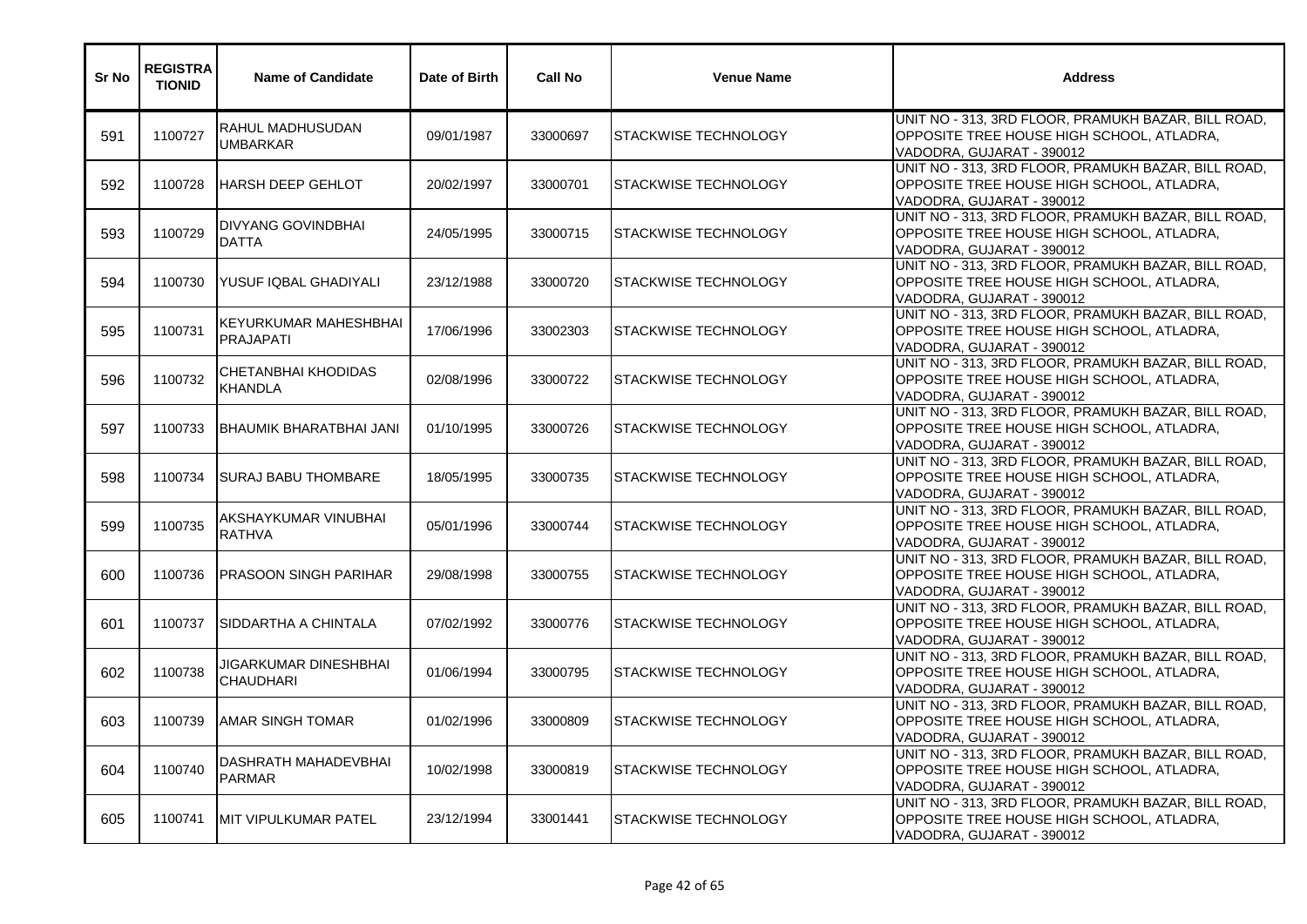| Sr No | <b>REGISTRA</b><br><b>TIONID</b> | <b>Name of Candidate</b>                                       | Date of Birth | <b>Call No</b> | <b>Venue Name</b>           | <b>Address</b>                                                                                                                |
|-------|----------------------------------|----------------------------------------------------------------|---------------|----------------|-----------------------------|-------------------------------------------------------------------------------------------------------------------------------|
| 606   | 1100742                          | KAUSHAL ALPESHKUMAR<br><b>MEHTA</b>                            | 04/10/1996    | 33000831       | <b>STACKWISE TECHNOLOGY</b> | UNIT NO - 313, 3RD FLOOR, PRAMUKH BAZAR, BILL ROAD,<br>OPPOSITE TREE HOUSE HIGH SCHOOL, ATLADRA,<br>VADODRA, GUJARAT - 390012 |
| 607   | 1100743                          | <b>ABDUL KADIR</b>                                             | 26/09/1999    | 33000843       | STACKWISE TECHNOLOGY        | UNIT NO - 313, 3RD FLOOR, PRAMUKH BAZAR, BILL ROAD,<br>OPPOSITE TREE HOUSE HIGH SCHOOL, ATLADRA,<br>VADODRA, GUJARAT - 390012 |
| 608   | 1100744                          | KUNAL UPADHYAY<br><b>UPADHYAY</b>                              | 16/11/1998    | 33000857       | STACKWISE TECHNOLOGY        | UNIT NO - 313, 3RD FLOOR, PRAMUKH BAZAR, BILL ROAD,<br>OPPOSITE TREE HOUSE HIGH SCHOOL, ATLADRA,<br>VADODRA, GUJARAT - 390012 |
| 609   | 1100745                          | AKASH BHIMASHANKAR<br><b>HADAPAD</b>                           | 07/06/1996    | 33000861       | <b>STACKWISE TECHNOLOGY</b> | UNIT NO - 313, 3RD FLOOR, PRAMUKH BAZAR, BILL ROAD,<br>OPPOSITE TREE HOUSE HIGH SCHOOL, ATLADRA,<br>VADODRA, GUJARAT - 390012 |
| 610   | 1100746                          | MEET NARSINGBHAI<br><b>CHAUDHARI</b>                           | 10/05/1995    | 33000866       | STACKWISE TECHNOLOGY        | UNIT NO - 313, 3RD FLOOR, PRAMUKH BAZAR, BILL ROAD,<br>OPPOSITE TREE HOUSE HIGH SCHOOL, ATLADRA,<br>VADODRA, GUJARAT - 390012 |
| 611   | 1100747                          | IVISHAL ASHOK RAJBHOJ                                          | 04/09/1994    | 33000909       | STACKWISE TECHNOLOGY        | UNIT NO - 313, 3RD FLOOR, PRAMUKH BAZAR, BILL ROAD,<br>OPPOSITE TREE HOUSE HIGH SCHOOL, ATLADRA,<br>VADODRA, GUJARAT - 390012 |
| 612   | 1100748                          | OMENDRA PAL SINGH                                              | 15/07/1999    | 33000916       | <b>STACKWISE TECHNOLOGY</b> | UNIT NO - 313, 3RD FLOOR, PRAMUKH BAZAR, BILL ROAD,<br>OPPOSITE TREE HOUSE HIGH SCHOOL, ATLADRA,<br>VADODRA, GUJARAT - 390012 |
| 613   | 1100749                          | SNEHAL PARESHKUMAR<br><b>PATEL</b>                             | 29/05/1997    | 33001289       | STACKWISE TECHNOLOGY        | UNIT NO - 313, 3RD FLOOR, PRAMUKH BAZAR, BILL ROAD,<br>OPPOSITE TREE HOUSE HIGH SCHOOL, ATLADRA,<br>VADODRA, GUJARAT - 390012 |
| 614   | 1100750                          | <b>VIVEK CHANDRAKANTBHAI</b><br><b>RANA</b>                    | 06/04/1995    | 33000933       | STACKWISE TECHNOLOGY        | UNIT NO - 313, 3RD FLOOR, PRAMUKH BAZAR, BILL ROAD,<br>OPPOSITE TREE HOUSE HIGH SCHOOL, ATLADRA,<br>VADODRA, GUJARAT - 390012 |
| 615   | 1100751                          | MRUGESH JAYANTIBHAI<br><b>SOLANKI</b>                          | 01/05/1993    | 33000945       | <b>STACKWISE TECHNOLOGY</b> | UNIT NO - 313, 3RD FLOOR, PRAMUKH BAZAR, BILL ROAD,<br>OPPOSITE TREE HOUSE HIGH SCHOOL, ATLADRA,<br>VADODRA, GUJARAT - 390012 |
| 616   | 1100752                          | CHIRAG PARSOTTAMDAS<br><b>PRAJAPATI</b>                        | 12/04/1991    | 33000954       | STACKWISE TECHNOLOGY        | UNIT NO - 313, 3RD FLOOR, PRAMUKH BAZAR, BILL ROAD,<br>OPPOSITE TREE HOUSE HIGH SCHOOL, ATLADRA,<br>VADODRA, GUJARAT - 390012 |
| 617   | 1100753                          | SAFVANKHAN AYUBKHAN<br><b>PATHAN</b>                           | 08/04/1995    | 33000973       | <b>STACKWISE TECHNOLOGY</b> | UNIT NO - 313, 3RD FLOOR, PRAMUKH BAZAR, BILL ROAD,<br>OPPOSITE TREE HOUSE HIGH SCHOOL, ATLADRA,<br>VADODRA, GUJARAT - 390012 |
| 618   | 1100754                          | SUNIL NAGARBHAI<br><b>TARBUNDIYA</b>                           | 04/01/1995    | 33000985       | STACKWISE TECHNOLOGY        | UNIT NO - 313, 3RD FLOOR, PRAMUKH BAZAR, BILL ROAD,<br>OPPOSITE TREE HOUSE HIGH SCHOOL, ATLADRA,<br>VADODRA, GUJARAT - 390012 |
| 619   | 1100755                          | <b>OJASWI RAMASHISH SINGH</b>                                  | 15/01/1999    | 33000997       | STACKWISE TECHNOLOGY        | UNIT NO - 313, 3RD FLOOR, PRAMUKH BAZAR, BILL ROAD,<br>OPPOSITE TREE HOUSE HIGH SCHOOL, ATLADRA,<br>VADODRA, GUJARAT - 390012 |
| 620   | 1100756                          | <b>MITESHKUMAR</b><br><b>KAMLESHKUMAR</b><br><b>CONTRACTOR</b> | 09/10/1996    | 33001018       | <b>STACKWISE TECHNOLOGY</b> | UNIT NO - 313, 3RD FLOOR, PRAMUKH BAZAR, BILL ROAD,<br>OPPOSITE TREE HOUSE HIGH SCHOOL, ATLADRA,<br>VADODRA, GUJARAT - 390012 |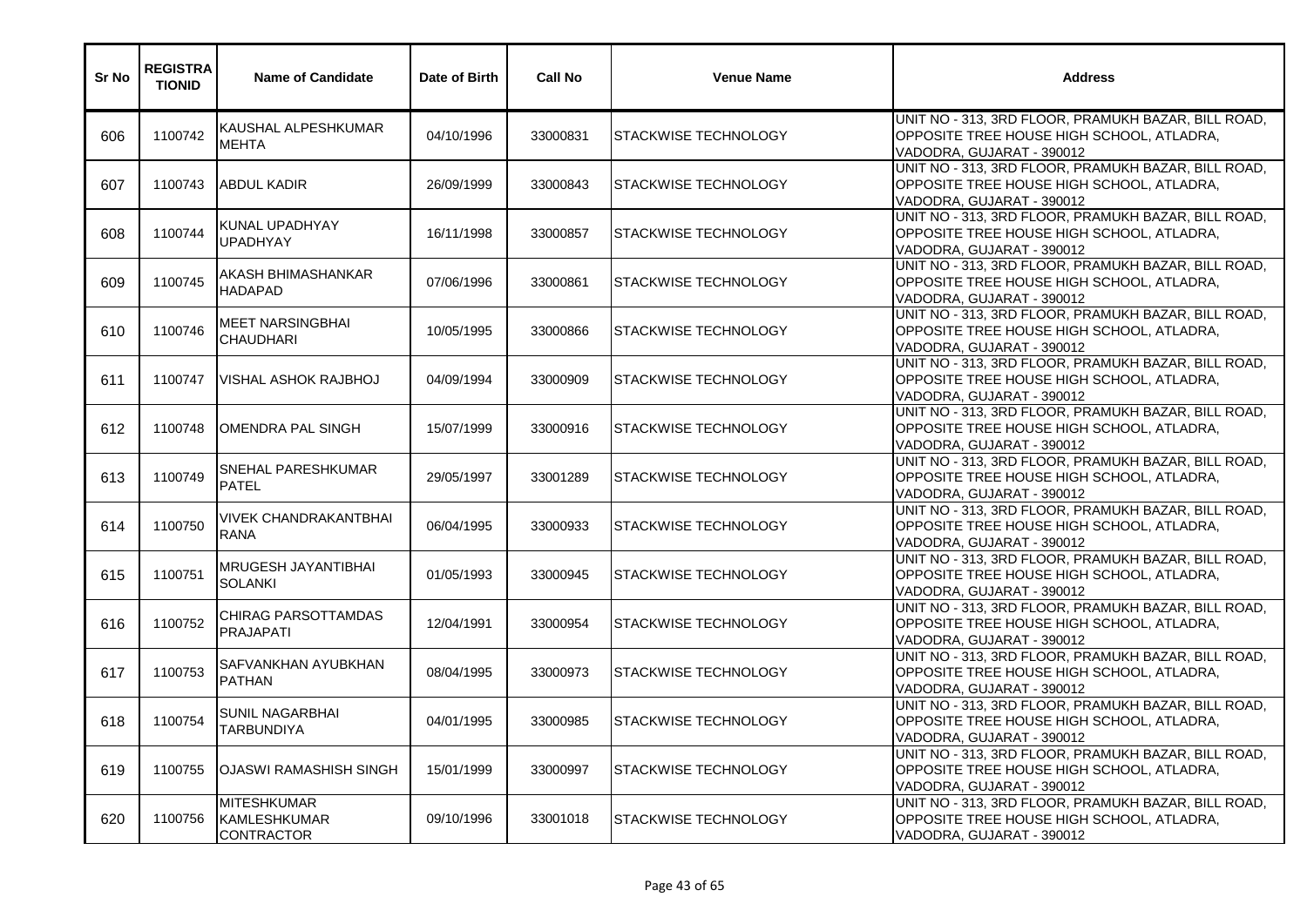| Sr No | <b>REGISTRA</b><br><b>TIONID</b> | <b>Name of Candidate</b>                             | Date of Birth | <b>Call No</b> | <b>Venue Name</b>                               | <b>Address</b>                                                                                                                |
|-------|----------------------------------|------------------------------------------------------|---------------|----------------|-------------------------------------------------|-------------------------------------------------------------------------------------------------------------------------------|
| 621   | 1100757                          | HARMITKUMAR SANDIPBHAI<br><b>CHAUDHARI</b>           | 25/03/1996    | 33001915       | <b>ISTACKWISE TECHNOLOGY</b>                    | UNIT NO - 313, 3RD FLOOR, PRAMUKH BAZAR, BILL ROAD,<br>OPPOSITE TREE HOUSE HIGH SCHOOL, ATLADRA,<br>VADODRA, GUJARAT - 390012 |
| 622   | 1100758                          | RONAKKUMAR ROHITBHAI<br><b>PATEL</b>                 | 18/12/1995    | 33000005       | VADODRA INSTITUE OF ENGINEERING -<br><b>VIT</b> | VADODRA HALOL TOLL ROAD, AT KOTAMBI, TAL.<br>WAGHODIA, BARODA, GUJARAT - 391510                                               |
| 623   | 1100765                          | KATHAN ATULBHAI PATEL                                | 28/11/1996    | 33001956       | VADODRA INSTITUE OF ENGINEERING -<br><b>VIT</b> | VADODRA HALOL TOLL ROAD, AT KOTAMBI, TAL.<br>WAGHODIA, BARODA, GUJARAT - 391510                                               |
| 624   | 1100772                          | <b>IKISHAN SANJAYBHAI PATEL</b>                      | 04/08/1998    | 33001990       | VADODRA INSTITUE OF ENGINEERING -<br>VIT        | VADODRA HALOL TOLL ROAD, AT KOTAMBI, TAL.<br>WAGHODIA, BARODA, GUJARAT - 391510                                               |
| 625   | 1100778                          | <b>DIVYANGKUMAR</b><br><b>BIPINCHANDRA PRAJAPATI</b> | 12/05/1991    | 33002553       | VADODRA INSTITUE OF ENGINEERING -<br>VIT        | VADODRA HALOL TOLL ROAD, AT KOTAMBI, TAL.<br>WAGHODIA, BARODA, GUJARAT - 391510                                               |
| 626   | 1100871                          | <b>ISAGAR BHIMJIBHAI RAMANI</b>                      | 16/07/1998    | 33000003       | <b>I</b> SUCCESS INFOTECH                       | GROUND FLOOR, NR. J. J. KUNDALIYA COLLEGE, OPP.<br>SHASHTRI MEIDAN, LIMDA CHOWK, SUCHAK ROAD,<br>RAJKOT, GUJARAT - 360001     |
| 627   | 1100872                          | HIREN KHIMJIBHAI BABARIYA                            | 09/09/1988    | 33000025       | <b>SUCCESS INFOTECH</b>                         | GROUND FLOOR, NR. J. J. KUNDALIYA COLLEGE, OPP.<br>SHASHTRI MEIDAN, LIMDA CHOWK, SUCHAK ROAD,<br>RAJKOT, GUJARAT - 360001     |
| 628   | 1100873                          | <b>DILIP VALABHAI SATHIYA</b>                        | 03/01/1996    | 33000036       | <b>SUCCESS INFOTECH</b>                         | GROUND FLOOR, NR. J. J. KUNDALIYA COLLEGE, OPP.<br>SHASHTRI MEIDAN, LIMDA CHOWK, SUCHAK ROAD,<br>RAJKOT, GUJARAT - 360001     |
| 629   | 1100874                          | <b>BHAVISHA MANSUKHBHAI</b><br><b>DHAMECHA</b>       | 10/02/1991    | 33000047       | <b>SUCCESS INFOTECH</b>                         | GROUND FLOOR, NR. J. J. KUNDALIYA COLLEGE, OPP.<br>SHASHTRI MEIDAN, LIMDA CHOWK, SUCHAK ROAD,<br>RAJKOT, GUJARAT - 360001     |
| 630   | 1100875                          | <b>BHAVYA VINAY BHATIA</b>                           | 13/02/1999    | 33000058       | <b>SUCCESS INFOTECH</b>                         | GROUND FLOOR, NR. J. J. KUNDALIYA COLLEGE, OPP.<br>SHASHTRI MEIDAN, LIMDA CHOWK, SUCHAK ROAD,<br>RAJKOT, GUJARAT - 360001     |
| 631   | 1100876                          | <b>HARSH KANTILAL KALARIYA</b>                       | 22/04/1999    | 33000065       | <b>I</b> SUCCESS INFOTECH                       | GROUND FLOOR, NR. J. J. KUNDALIYA COLLEGE, OPP.<br>SHASHTRI MEIDAN, LIMDA CHOWK, SUCHAK ROAD,<br>RAJKOT, GUJARAT - 360001     |
| 632   | 1100877                          | YASH DILIPBHAI<br><b>CHHANIYARA</b>                  | 05/08/1995    | 33000075       | <b>SUCCESS INFOTECH</b>                         | GROUND FLOOR, NR. J. J. KUNDALIYA COLLEGE, OPP.<br>SHASHTRI MEIDAN, LIMDA CHOWK, SUCHAK ROAD,<br>RAJKOT, GUJARAT - 360001     |
| 633   | 1100878                          | <b>DIVYESH PRAKASHBHAI</b><br><b>KANSAGARA</b>       | 27/12/1998    | 33000084       | <b>SUCCESS INFOTECH</b>                         | GROUND FLOOR, NR. J. J. KUNDALIYA COLLEGE, OPP.<br>SHASHTRI MEIDAN, LIMDA CHOWK, SUCHAK ROAD,<br>RAJKOT, GUJARAT - 360001     |
| 634   | 1100879                          | ANAND HITESHKUMAR<br><b>MANDALIYA</b>                | 15/01/1992    | 33000086       | <b>I</b> SUCCESS INFOTECH                       | GROUND FLOOR, NR. J. J. KUNDALIYA COLLEGE, OPP.<br>SHASHTRI MEIDAN, LIMDA CHOWK, SUCHAK ROAD,<br>RAJKOT, GUJARAT - 360001     |
| 635   | 1100880                          | <b>GOVIND PRABHUNATH</b><br><b>TIWARI</b>            | 18/04/1995    | 33000099       | <b>SUCCESS INFOTECH</b>                         | GROUND FLOOR, NR. J. J. KUNDALIYA COLLEGE, OPP.<br>SHASHTRI MEIDAN, LIMDA CHOWK, SUCHAK ROAD,<br>RAJKOT, GUJARAT - 360001     |
| 636   | 1100881                          | RUDRESH RAJANIKANT<br>JOSHI                          | 26/12/1997    | 33000108       | <b>SUCCESS INFOTECH</b>                         | GROUND FLOOR, NR. J. J. KUNDALIYA COLLEGE, OPP.<br>SHASHTRI MEIDAN, LIMDA CHOWK, SUCHAK ROAD,<br>RAJKOT, GUJARAT - 360001     |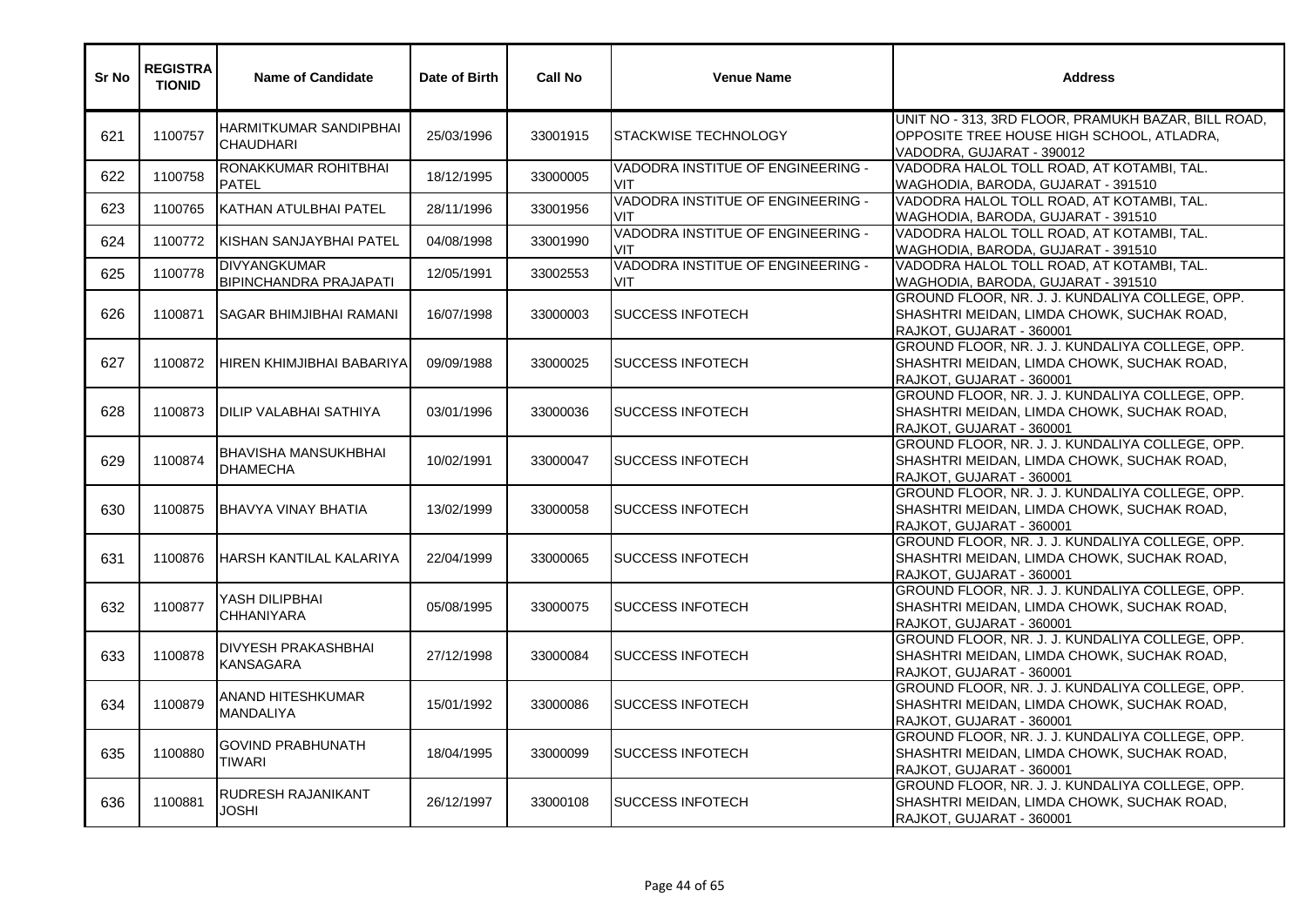| Sr No | <b>REGISTRA</b><br><b>TIONID</b> | <b>Name of Candidate</b>                     | Date of Birth | <b>Call No</b> | <b>Venue Name</b>         | <b>Address</b>                                                                                                            |
|-------|----------------------------------|----------------------------------------------|---------------|----------------|---------------------------|---------------------------------------------------------------------------------------------------------------------------|
| 637   | 1100882                          | HINA NAGSHI BHAI<br><b>MAHESHWARI</b>        | 27/03/1999    | 33000119       | <b>SUCCESS INFOTECH</b>   | GROUND FLOOR, NR. J. J. KUNDALIYA COLLEGE, OPP.<br>SHASHTRI MEIDAN, LIMDA CHOWK, SUCHAK ROAD,<br>RAJKOT, GUJARAT - 360001 |
| 638   | 1100883                          | PARTH VRAJLAL KHANPARA                       | 05/12/1996    | 33000157       | <b>SUCCESS INFOTECH</b>   | GROUND FLOOR, NR. J. J. KUNDALIYA COLLEGE, OPP.<br>SHASHTRI MEIDAN, LIMDA CHOWK, SUCHAK ROAD,<br>RAJKOT, GUJARAT - 360001 |
| 639   | 1100884                          | <b>BHUMIT KESHURBHAI</b><br><b>GOJIYA</b>    | 25/10/1990    | 33000214       | <b>SUCCESS INFOTECH</b>   | GROUND FLOOR, NR. J. J. KUNDALIYA COLLEGE, OPP.<br>SHASHTRI MEIDAN, LIMDA CHOWK, SUCHAK ROAD,<br>RAJKOT, GUJARAT - 360001 |
| 640   | 1100885                          | RAJAN HIMANSHUBHAI<br>VASAVADA               | 23/05/1994    | 33000229       | <b>SUCCESS INFOTECH</b>   | GROUND FLOOR, NR. J. J. KUNDALIYA COLLEGE, OPP.<br>SHASHTRI MEIDAN, LIMDA CHOWK, SUCHAK ROAD,<br>RAJKOT, GUJARAT - 360001 |
| 641   | 1100886                          | <b>MANSHI RAJENDRAKUMAR</b><br><b>PARMAR</b> | 15/05/1997    | 33000287       | <b>I</b> SUCCESS INFOTECH | GROUND FLOOR, NR. J. J. KUNDALIYA COLLEGE, OPP.<br>SHASHTRI MEIDAN, LIMDA CHOWK, SUCHAK ROAD,<br>RAJKOT, GUJARAT - 360001 |
| 642   | 1100887                          | <b>NIMESH SUBHASHGIRI</b><br><b>GOSWAMI</b>  | 27/10/1995    | 33000290       | <b>SUCCESS INFOTECH</b>   | GROUND FLOOR, NR. J. J. KUNDALIYA COLLEGE, OPP.<br>SHASHTRI MEIDAN, LIMDA CHOWK, SUCHAK ROAD,<br>RAJKOT, GUJARAT - 360001 |
| 643   | 1100888                          | <b>CHANDRAKANT SURENDRE</b><br><b>MARTHA</b> | 08/01/1993    | 33000302       | <b>SUCCESS INFOTECH</b>   | GROUND FLOOR, NR. J. J. KUNDALIYA COLLEGE, OPP.<br>SHASHTRI MEIDAN, LIMDA CHOWK, SUCHAK ROAD,<br>RAJKOT, GUJARAT - 360001 |
| 644   | 1100889                          | <b>DINESH GORDHANBHAI</b><br><b>IVORIYA</b>  | 20/02/1999    | 33000319       | <b>SUCCESS INFOTECH</b>   | GROUND FLOOR, NR. J. J. KUNDALIYA COLLEGE, OPP.<br>SHASHTRI MEIDAN, LIMDA CHOWK, SUCHAK ROAD,<br>RAJKOT, GUJARAT - 360001 |
| 645   | 1100890                          | <b>MADHURI BHAVESHBHAI</b><br>VALA           | 19/02/1996    | 33000345       | <b>SUCCESS INFOTECH</b>   | GROUND FLOOR, NR. J. J. KUNDALIYA COLLEGE, OPP.<br>SHASHTRI MEIDAN, LIMDA CHOWK, SUCHAK ROAD,<br>RAJKOT, GUJARAT - 360001 |
| 646   | 1100891                          | HARESHKUMAR BHOLABHAI<br><b>BARAIYA</b>      | 22/06/1996    | 33000370       | <b>SUCCESS INFOTECH</b>   | GROUND FLOOR, NR. J. J. KUNDALIYA COLLEGE, OPP.<br>SHASHTRI MEIDAN, LIMDA CHOWK, SUCHAK ROAD,<br>RAJKOT, GUJARAT - 360001 |
| 647   | 1100892                          | VIJAYBHAI BHIMJIBHAI<br><b>MAKWANA</b>       | 12/08/1997    | 33000389       | <b>SUCCESS INFOTECH</b>   | GROUND FLOOR, NR. J. J. KUNDALIYA COLLEGE, OPP.<br>SHASHTRI MEIDAN, LIMDA CHOWK, SUCHAK ROAD,<br>RAJKOT, GUJARAT - 360001 |
| 648   | 1100893                          | KAVANKUMAR NARANBHAI<br><b>RAM</b>           | 12/11/1995    | 33000393       | <b>SUCCESS INFOTECH</b>   | GROUND FLOOR, NR. J. J. KUNDALIYA COLLEGE, OPP.<br>SHASHTRI MEIDAN, LIMDA CHOWK, SUCHAK ROAD,<br>RAJKOT, GUJARAT - 360001 |
| 649   | 1100894                          | AMISH HAMIRBHAI CHAUHAN                      | 13/10/1998    | 33000396       | <b>SUCCESS INFOTECH</b>   | GROUND FLOOR, NR. J. J. KUNDALIYA COLLEGE, OPP.<br>SHASHTRI MEIDAN, LIMDA CHOWK, SUCHAK ROAD,<br>RAJKOT, GUJARAT - 360001 |
| 650   | 1100895                          | AMEEBEN ASHOKKUMAR<br><b>BUDDHABHATTI</b>    | 30/05/2000    | 33000397       | <b>SUCCESS INFOTECH</b>   | GROUND FLOOR, NR. J. J. KUNDALIYA COLLEGE, OPP.<br>SHASHTRI MEIDAN, LIMDA CHOWK, SUCHAK ROAD,<br>RAJKOT, GUJARAT - 360001 |
| 651   | 1100896                          | <b>ASHOK DAMJIBHAI PARMAR</b>                | 15/09/1992    | 33000424       | <b>SUCCESS INFOTECH</b>   | GROUND FLOOR, NR. J. J. KUNDALIYA COLLEGE, OPP.<br>SHASHTRI MEIDAN, LIMDA CHOWK, SUCHAK ROAD,<br>RAJKOT, GUJARAT - 360001 |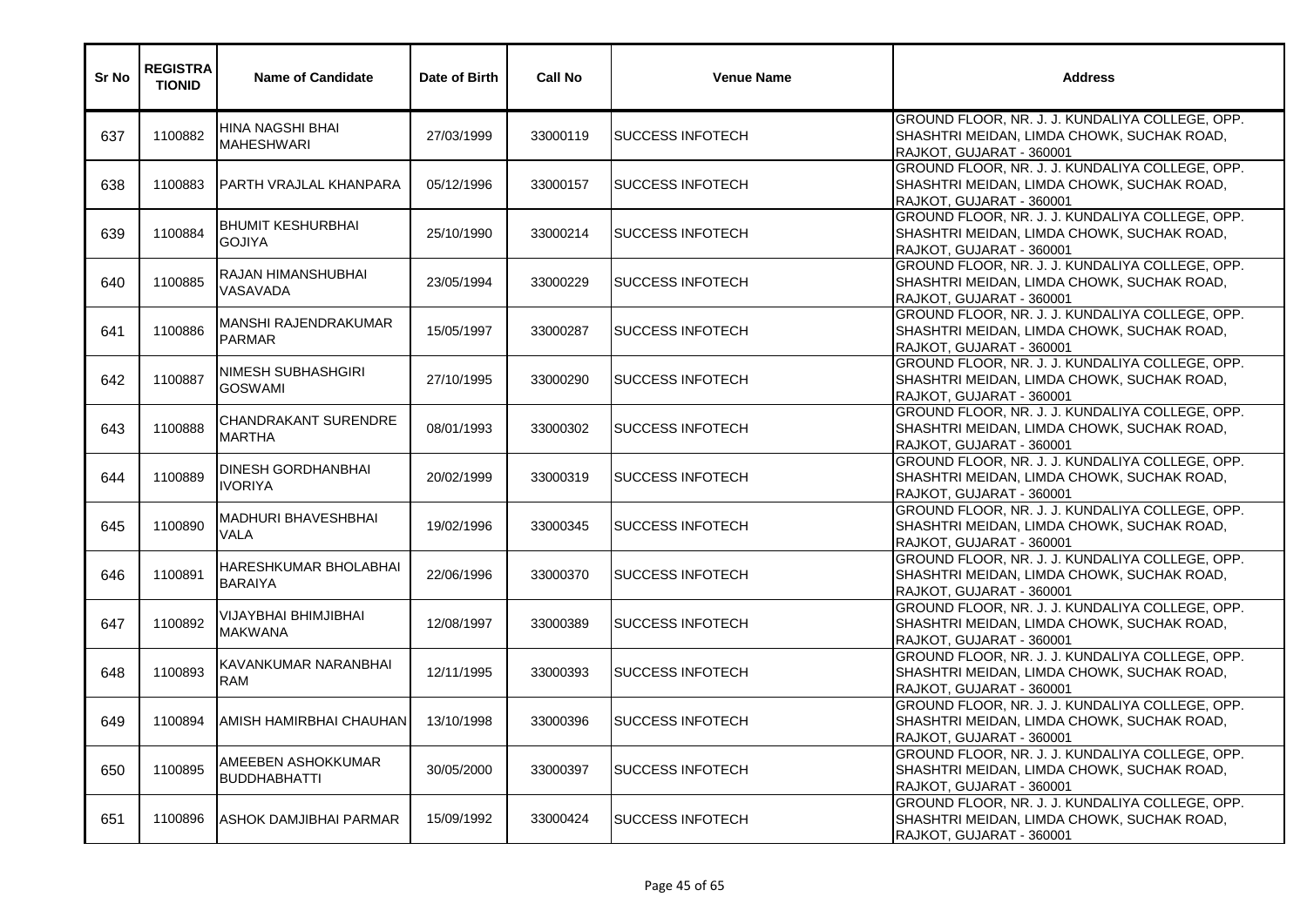| Sr No | <b>REGISTRA</b><br><b>TIONID</b> | <b>Name of Candidate</b>                                    | Date of Birth | <b>Call No</b> | <b>Venue Name</b>         | <b>Address</b>                                                                                                            |
|-------|----------------------------------|-------------------------------------------------------------|---------------|----------------|---------------------------|---------------------------------------------------------------------------------------------------------------------------|
| 652   | 1100897                          | DHAVALKUMAR ASHVINBHAI<br><b>JALALPARA</b>                  | 22/03/1998    | 33000447       | <b>SUCCESS INFOTECH</b>   | GROUND FLOOR, NR. J. J. KUNDALIYA COLLEGE, OPP.<br>SHASHTRI MEIDAN, LIMDA CHOWK, SUCHAK ROAD,<br>RAJKOT, GUJARAT - 360001 |
| 653   | 1100898                          | MITAL PRAVIN BHAI RATHOD                                    | 07/10/1999    | 33000470       | <b>I</b> SUCCESS INFOTECH | GROUND FLOOR, NR. J. J. KUNDALIYA COLLEGE, OPP.<br>SHASHTRI MEIDAN, LIMDA CHOWK, SUCHAK ROAD,<br>RAJKOT, GUJARAT - 360001 |
| 654   | 1100899                          | MOHIT BHARATBHAI PANDYA                                     | 04/05/1998    | 33000481       | <b>SUCCESS INFOTECH</b>   | GROUND FLOOR, NR. J. J. KUNDALIYA COLLEGE, OPP.<br>SHASHTRI MEIDAN, LIMDA CHOWK, SUCHAK ROAD,<br>RAJKOT, GUJARAT - 360001 |
| 655   | 1100900                          | JAYESHKUMAR NANJIBHAI<br><b>VAGHELA</b>                     | 18/01/1999    | 33000512       | <b>SUCCESS INFOTECH</b>   | GROUND FLOOR, NR. J. J. KUNDALIYA COLLEGE, OPP.<br>SHASHTRI MEIDAN, LIMDA CHOWK, SUCHAK ROAD,<br>RAJKOT, GUJARAT - 360001 |
| 656   | 1100901                          | <b>ANKIT BAKULBHAI</b><br><b>RAJVADIYA</b>                  | 22/06/1995    | 33000552       | <b>I</b> SUCCESS INFOTECH | GROUND FLOOR, NR. J. J. KUNDALIYA COLLEGE, OPP.<br>SHASHTRI MEIDAN, LIMDA CHOWK, SUCHAK ROAD,<br>RAJKOT, GUJARAT - 360001 |
| 657   | 1100902                          | TALASHIBHAI RAMANIKBHAI<br><b>MITHAPARA</b>                 | 18/11/1998    | 33000553       | <b>SUCCESS INFOTECH</b>   | GROUND FLOOR, NR. J. J. KUNDALIYA COLLEGE, OPP.<br>SHASHTRI MEIDAN, LIMDA CHOWK, SUCHAK ROAD,<br>RAJKOT, GUJARAT - 360001 |
| 658   | 1100903                          | <b>NAMRATA</b><br><b>PURUSHOTAMBHAI</b><br><b>CHHANSIYA</b> | 01/06/1996    | 33000563       | <b>ISUCCESS INFOTECH</b>  | GROUND FLOOR, NR. J. J. KUNDALIYA COLLEGE, OPP.<br>SHASHTRI MEIDAN, LIMDA CHOWK, SUCHAK ROAD,<br>RAJKOT, GUJARAT - 360001 |
| 659   | 1100904                          | <b>VIVEK VALLABHBHAI</b><br><b>SOLANKI</b>                  | 15/12/1994    | 33000569       | <b>SUCCESS INFOTECH</b>   | GROUND FLOOR, NR. J. J. KUNDALIYA COLLEGE, OPP.<br>SHASHTRI MEIDAN, LIMDA CHOWK, SUCHAK ROAD,<br>RAJKOT, GUJARAT - 360001 |
| 660   | 1100905                          | DHARMESH KISHORBHAI<br>VAGHASIYA                            | 10/12/1999    | 33000573       | <b>SUCCESS INFOTECH</b>   | GROUND FLOOR, NR. J. J. KUNDALIYA COLLEGE, OPP.<br>SHASHTRI MEIDAN, LIMDA CHOWK, SUCHAK ROAD,<br>RAJKOT, GUJARAT - 360001 |
| 661   | 1100906                          | UJAS RAVJIBHAI RATHOD                                       | 05/11/1998    | 33000587       | <b>SUCCESS INFOTECH</b>   | GROUND FLOOR, NR. J. J. KUNDALIYA COLLEGE, OPP.<br>SHASHTRI MEIDAN, LIMDA CHOWK, SUCHAK ROAD,<br>RAJKOT, GUJARAT - 360001 |
| 662   | 1100907                          | ISHIVAM KANABHAI SUVA                                       | 23/10/1996    | 33000594       | <b>SUCCESS INFOTECH</b>   | GROUND FLOOR, NR. J. J. KUNDALIYA COLLEGE, OPP.<br>SHASHTRI MEIDAN, LIMDA CHOWK, SUCHAK ROAD,<br>RAJKOT, GUJARAT - 360001 |
| 663   | 1100908                          | ROHIT BABUBHAI MAKWANA                                      | 01/11/1996    | 33000666       | <b>SUCCESS INFOTECH</b>   | GROUND FLOOR, NR. J. J. KUNDALIYA COLLEGE, OPP.<br>SHASHTRI MEIDAN, LIMDA CHOWK, SUCHAK ROAD,<br>RAJKOT, GUJARAT - 360001 |
| 664   | 1100909                          | <b>IUVESH MUNAFBHAI KAZI</b>                                | 03/03/1993    | 33000690       | <b>SUCCESS INFOTECH</b>   | GROUND FLOOR, NR. J. J. KUNDALIYA COLLEGE, OPP.<br>SHASHTRI MEIDAN, LIMDA CHOWK, SUCHAK ROAD,<br>RAJKOT, GUJARAT - 360001 |
| 665   | 1100910                          | <b>HARDIKKUMAR</b><br><b>MAHADEVBHAI PARMAR</b>             | 20/10/1992    | 33000746       | <b>SUCCESS INFOTECH</b>   | GROUND FLOOR, NR. J. J. KUNDALIYA COLLEGE, OPP.<br>SHASHTRI MEIDAN, LIMDA CHOWK, SUCHAK ROAD,<br>RAJKOT, GUJARAT - 360001 |
| 666   | 1100911                          | VIKASKUMAR JAYESHKUMAR <br><b>UPADHYAY</b>                  | 25/11/1996    | 33000757       | <b>SUCCESS INFOTECH</b>   | GROUND FLOOR, NR. J. J. KUNDALIYA COLLEGE, OPP.<br>SHASHTRI MEIDAN, LIMDA CHOWK, SUCHAK ROAD,<br>RAJKOT, GUJARAT - 360001 |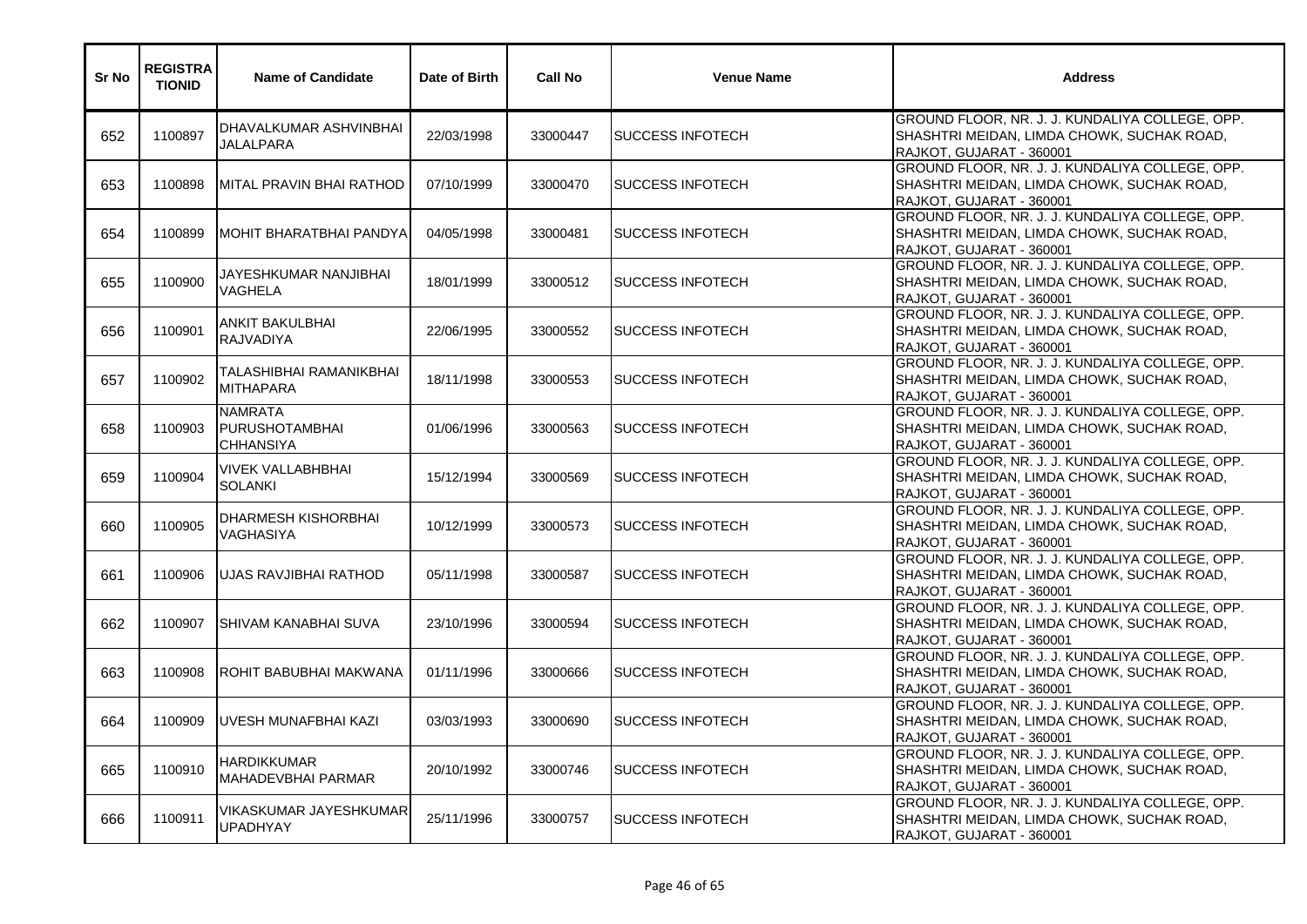| Sr No | <b>REGISTRA</b><br><b>TIONID</b> | <b>Name of Candidate</b>                           | Date of Birth | <b>Call No</b> | <b>Venue Name</b>         | <b>Address</b>                                                                                                            |
|-------|----------------------------------|----------------------------------------------------|---------------|----------------|---------------------------|---------------------------------------------------------------------------------------------------------------------------|
| 667   | 1100912                          | DARSHITKUMAR HIMMATLAL<br>JAVIYA                   | 28/10/1993    | 33000760       | <b>SUCCESS INFOTECH</b>   | GROUND FLOOR, NR. J. J. KUNDALIYA COLLEGE, OPP.<br>SHASHTRI MEIDAN, LIMDA CHOWK, SUCHAK ROAD,<br>RAJKOT, GUJARAT - 360001 |
| 668   | 1100913                          | <b>TAUFIKMAHAMMAD</b><br><b>INAYATKHAN KHOKHAR</b> | 02/04/1998    | 33000768       | <b>I</b> SUCCESS INFOTECH | GROUND FLOOR, NR. J. J. KUNDALIYA COLLEGE, OPP.<br>SHASHTRI MEIDAN, LIMDA CHOWK, SUCHAK ROAD,<br>RAJKOT, GUJARAT - 360001 |
| 669   | 1100914                          | <b>RAVIN ASHOKBHAI</b><br><b>KHUMBHANI</b>         | 18/03/1998    | 33000784       | <b>SUCCESS INFOTECH</b>   | GROUND FLOOR, NR. J. J. KUNDALIYA COLLEGE, OPP.<br>SHASHTRI MEIDAN, LIMDA CHOWK, SUCHAK ROAD,<br>RAJKOT, GUJARAT - 360001 |
| 670   | 1100915                          | HIRENKUMAR KISHORBHAI<br><b>BUMTARIYA</b>          | 08/12/1998    | 33000786       | <b>SUCCESS INFOTECH</b>   | GROUND FLOOR, NR. J. J. KUNDALIYA COLLEGE, OPP.<br>SHASHTRI MEIDAN, LIMDA CHOWK, SUCHAK ROAD,<br>RAJKOT, GUJARAT - 360001 |
| 671   | 1100916                          | ASHISH RAJESHBHAI<br><b>PANARA</b>                 | 08/05/1996    | 33000796       | <b>I</b> SUCCESS INFOTECH | GROUND FLOOR, NR. J. J. KUNDALIYA COLLEGE, OPP.<br>SHASHTRI MEIDAN, LIMDA CHOWK, SUCHAK ROAD,<br>RAJKOT, GUJARAT - 360001 |
| 672   | 1100917                          | <b>VISHAL SANJAYBHI JOSHI</b>                      | 09/02/1995    | 33000808       | <b>SUCCESS INFOTECH</b>   | GROUND FLOOR, NR. J. J. KUNDALIYA COLLEGE, OPP.<br>SHASHTRI MEIDAN, LIMDA CHOWK, SUCHAK ROAD,<br>RAJKOT, GUJARAT - 360001 |
| 673   | 1100918                          | <b>MOHIT MUKESHBHAI VORA</b>                       | 09/07/1997    | 33000826       | <b>SUCCESS INFOTECH</b>   | GROUND FLOOR, NR. J. J. KUNDALIYA COLLEGE, OPP.<br>SHASHTRI MEIDAN, LIMDA CHOWK, SUCHAK ROAD,<br>RAJKOT, GUJARAT - 360001 |
| 674   | 1100919                          | INIPUL MANJIBHAI VIDJA                             | 07/04/1996    | 33000868       | <b>SUCCESS INFOTECH</b>   | GROUND FLOOR, NR. J. J. KUNDALIYA COLLEGE, OPP.<br>SHASHTRI MEIDAN, LIMDA CHOWK, SUCHAK ROAD,<br>RAJKOT, GUJARAT - 360001 |
| 675   | 1100920                          | YASH BHARATBHAI<br><b>CHAUHAN</b>                  | 13/08/1997    | 33000889       | <b>SUCCESS INFOTECH</b>   | GROUND FLOOR, NR. J. J. KUNDALIYA COLLEGE, OPP.<br>SHASHTRI MEIDAN, LIMDA CHOWK, SUCHAK ROAD,<br>RAJKOT, GUJARAT - 360001 |
| 676   | 1100921                          | <b>MEHUL PANKAJBHAI</b><br><b>MAKWANA</b>          | 22/04/1994    | 33000936       | <b>SUCCESS INFOTECH</b>   | GROUND FLOOR, NR. J. J. KUNDALIYA COLLEGE, OPP.<br>SHASHTRI MEIDAN, LIMDA CHOWK, SUCHAK ROAD,<br>RAJKOT, GUJARAT - 360001 |
| 677   | 1100922                          | <b>HARDIK NILESHBHAI</b><br><b>MAGHODIYA</b>       | 03/01/1999    | 33000952       | <b>SUCCESS INFOTECH</b>   | GROUND FLOOR, NR. J. J. KUNDALIYA COLLEGE, OPP.<br>SHASHTRI MEIDAN, LIMDA CHOWK, SUCHAK ROAD,<br>RAJKOT, GUJARAT - 360001 |
| 678   | 1100923                          | <b>SURAJKUMAR BHARATBHAI</b><br><b>MAKWANA</b>     | 27/07/1998    | 33000957       | <b>SUCCESS INFOTECH</b>   | GROUND FLOOR, NR. J. J. KUNDALIYA COLLEGE, OPP.<br>SHASHTRI MEIDAN, LIMDA CHOWK, SUCHAK ROAD,<br>RAJKOT, GUJARAT - 360001 |
| 679   | 1100924                          | <b>HARDIKKUMAR</b><br><b>HEMENDRABHAI DABHI</b>    | 14/02/1998    | 33000992       | <b>SUCCESS INFOTECH</b>   | GROUND FLOOR, NR. J. J. KUNDALIYA COLLEGE, OPP.<br>SHASHTRI MEIDAN, LIMDA CHOWK, SUCHAK ROAD,<br>RAJKOT, GUJARAT - 360001 |
| 680   | 1100925                          | CHIRAG BHAGVANBHAI<br><b>GAJERA</b>                | 18/09/1993    | 33001007       | <b>SUCCESS INFOTECH</b>   | GROUND FLOOR, NR. J. J. KUNDALIYA COLLEGE, OPP.<br>SHASHTRI MEIDAN, LIMDA CHOWK, SUCHAK ROAD,<br>RAJKOT, GUJARAT - 360001 |
| 681   | 1100926                          | PRASHANT SANJAYBHAI<br><b>JETHVA</b>               | 24/10/1992    | 33001012       | <b>SUCCESS INFOTECH</b>   | GROUND FLOOR, NR. J. J. KUNDALIYA COLLEGE, OPP.<br>SHASHTRI MEIDAN, LIMDA CHOWK, SUCHAK ROAD,<br>RAJKOT, GUJARAT - 360001 |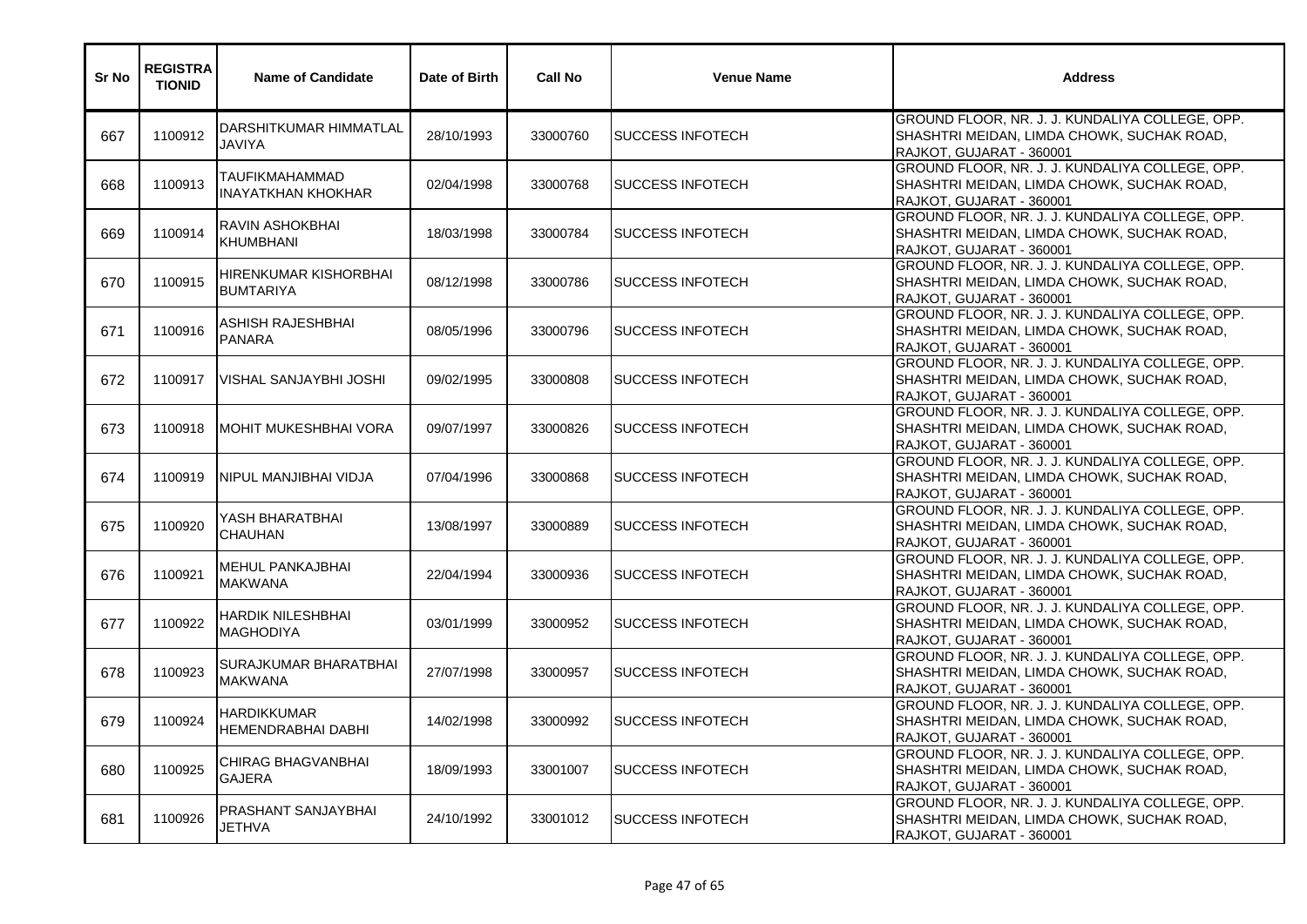| Sr No | <b>REGISTRA</b><br><b>TIONID</b> | <b>Name of Candidate</b>                         | Date of Birth | <b>Call No</b> | <b>Venue Name</b>         | <b>Address</b>                                                                                                            |
|-------|----------------------------------|--------------------------------------------------|---------------|----------------|---------------------------|---------------------------------------------------------------------------------------------------------------------------|
| 682   | 1100927                          | <b>PRAGNESHKUMAR</b><br>PRAKASHBHAI LIMBANI      | 15/11/1998    | 33001052       | <b>SUCCESS INFOTECH</b>   | GROUND FLOOR, NR. J. J. KUNDALIYA COLLEGE, OPP.<br>SHASHTRI MEIDAN, LIMDA CHOWK, SUCHAK ROAD,<br>RAJKOT, GUJARAT - 360001 |
| 683   | 1100928                          | JAY JITENDRABHAI I<br><b>MAKWANA</b>             | 11/04/1999    | 33001060       | <b>I</b> SUCCESS INFOTECH | GROUND FLOOR, NR. J. J. KUNDALIYA COLLEGE, OPP.<br>SHASHTRI MEIDAN, LIMDA CHOWK, SUCHAK ROAD,<br>RAJKOT, GUJARAT - 360001 |
| 684   | 1100929                          | <b>AMIT VASANTBHAI FULETRA</b>                   | 12/09/1995    | 33001066       | <b>SUCCESS INFOTECH</b>   | GROUND FLOOR, NR. J. J. KUNDALIYA COLLEGE, OPP.<br>SHASHTRI MEIDAN, LIMDA CHOWK, SUCHAK ROAD,<br>RAJKOT, GUJARAT - 360001 |
| 685   | 1100930                          | <b>ROHAN BHAGIRATH MEHTA</b>                     | 06/09/1997    | 33001072       | <b>SUCCESS INFOTECH</b>   | GROUND FLOOR, NR. J. J. KUNDALIYA COLLEGE, OPP.<br>SHASHTRI MEIDAN, LIMDA CHOWK, SUCHAK ROAD,<br>RAJKOT, GUJARAT - 360001 |
| 686   | 1100931                          | <b>SAUMIL PRASHANT MEHTA</b>                     | 11/02/1994    | 33001084       | <b>I</b> SUCCESS INFOTECH | GROUND FLOOR, NR. J. J. KUNDALIYA COLLEGE, OPP.<br>SHASHTRI MEIDAN, LIMDA CHOWK, SUCHAK ROAD,<br>RAJKOT, GUJARAT - 360001 |
| 687   | 1100932                          | <b>SACHINKUMAR</b><br><b>MAHESHKUMAR TRIVEDI</b> | 04/10/1998    | 33001112       | <b>SUCCESS INFOTECH</b>   | GROUND FLOOR, NR. J. J. KUNDALIYA COLLEGE, OPP.<br>SHASHTRI MEIDAN, LIMDA CHOWK, SUCHAK ROAD,<br>RAJKOT, GUJARAT - 360001 |
| 688   | 1100933                          | VIMAL KANABHAI MADAM                             | 07/02/1997    | 33001139       | <b>SUCCESS INFOTECH</b>   | GROUND FLOOR, NR. J. J. KUNDALIYA COLLEGE, OPP.<br>SHASHTRI MEIDAN, LIMDA CHOWK, SUCHAK ROAD,<br>RAJKOT, GUJARAT - 360001 |
| 689   | 1100934                          | RAVIRAJBHAI MAHIPATBHAI<br><b>LIMBOLA</b>        | 17/08/1999    | 33001142       | <b>SUCCESS INFOTECH</b>   | GROUND FLOOR, NR. J. J. KUNDALIYA COLLEGE, OPP.<br>SHASHTRI MEIDAN, LIMDA CHOWK, SUCHAK ROAD,<br>RAJKOT, GUJARAT - 360001 |
| 690   | 1100935                          | UTSAV HARSUKHBHAI<br><b>JETHAVA</b>              | 31/03/1998    | 33001153       | <b>SUCCESS INFOTECH</b>   | GROUND FLOOR, NR. J. J. KUNDALIYA COLLEGE, OPP.<br>SHASHTRI MEIDAN, LIMDA CHOWK, SUCHAK ROAD,<br>RAJKOT, GUJARAT - 360001 |
| 691   | 1100936                          | DIVYESH JEETENDRABHAI<br><b>ABHANI</b>           | 01/09/1996    | 33001182       | <b>SUCCESS INFOTECH</b>   | GROUND FLOOR, NR. J. J. KUNDALIYA COLLEGE, OPP.<br>SHASHTRI MEIDAN, LIMDA CHOWK, SUCHAK ROAD,<br>RAJKOT, GUJARAT - 360001 |
| 692   | 1100937                          | INEERAV KUMAR KANZARIYA                          | 23/01/1998    | 33001222       | <b>SUCCESS INFOTECH</b>   | GROUND FLOOR, NR. J. J. KUNDALIYA COLLEGE, OPP.<br>SHASHTRI MEIDAN, LIMDA CHOWK, SUCHAK ROAD,<br>RAJKOT, GUJARAT - 360001 |
| 693   | 1100938                          | <b>MEHULKUMAR</b><br><b>MANSUKHBHAI BHANDERI</b> | 15/03/1995    | 33001250       | <b>SUCCESS INFOTECH</b>   | GROUND FLOOR, NR. J. J. KUNDALIYA COLLEGE, OPP.<br>SHASHTRI MEIDAN, LIMDA CHOWK, SUCHAK ROAD,<br>RAJKOT, GUJARAT - 360001 |
| 694   | 1100939                          | <b>MANOJ ASHOKBHAI</b><br><b>MAKWANA</b>         | 29/09/1997    | 33001257       | <b>SUCCESS INFOTECH</b>   | GROUND FLOOR, NR. J. J. KUNDALIYA COLLEGE, OPP.<br>SHASHTRI MEIDAN, LIMDA CHOWK, SUCHAK ROAD,<br>RAJKOT, GUJARAT - 360001 |
| 695   | 1100940                          | DAKSHA TRIBHOVANBHAI<br><b>KANZARIYA</b>         | 07/05/1992    | 33001258       | <b>SUCCESS INFOTECH</b>   | GROUND FLOOR, NR. J. J. KUNDALIYA COLLEGE, OPP.<br>SHASHTRI MEIDAN, LIMDA CHOWK, SUCHAK ROAD,<br>RAJKOT, GUJARAT - 360001 |
| 696   | 1100941                          | NAYANPURI BHOVANPURI<br><b>GOSWAMI</b>           | 21/09/1993    | 33001261       | <b>SUCCESS INFOTECH</b>   | GROUND FLOOR, NR. J. J. KUNDALIYA COLLEGE, OPP.<br>SHASHTRI MEIDAN, LIMDA CHOWK, SUCHAK ROAD,<br>RAJKOT, GUJARAT - 360001 |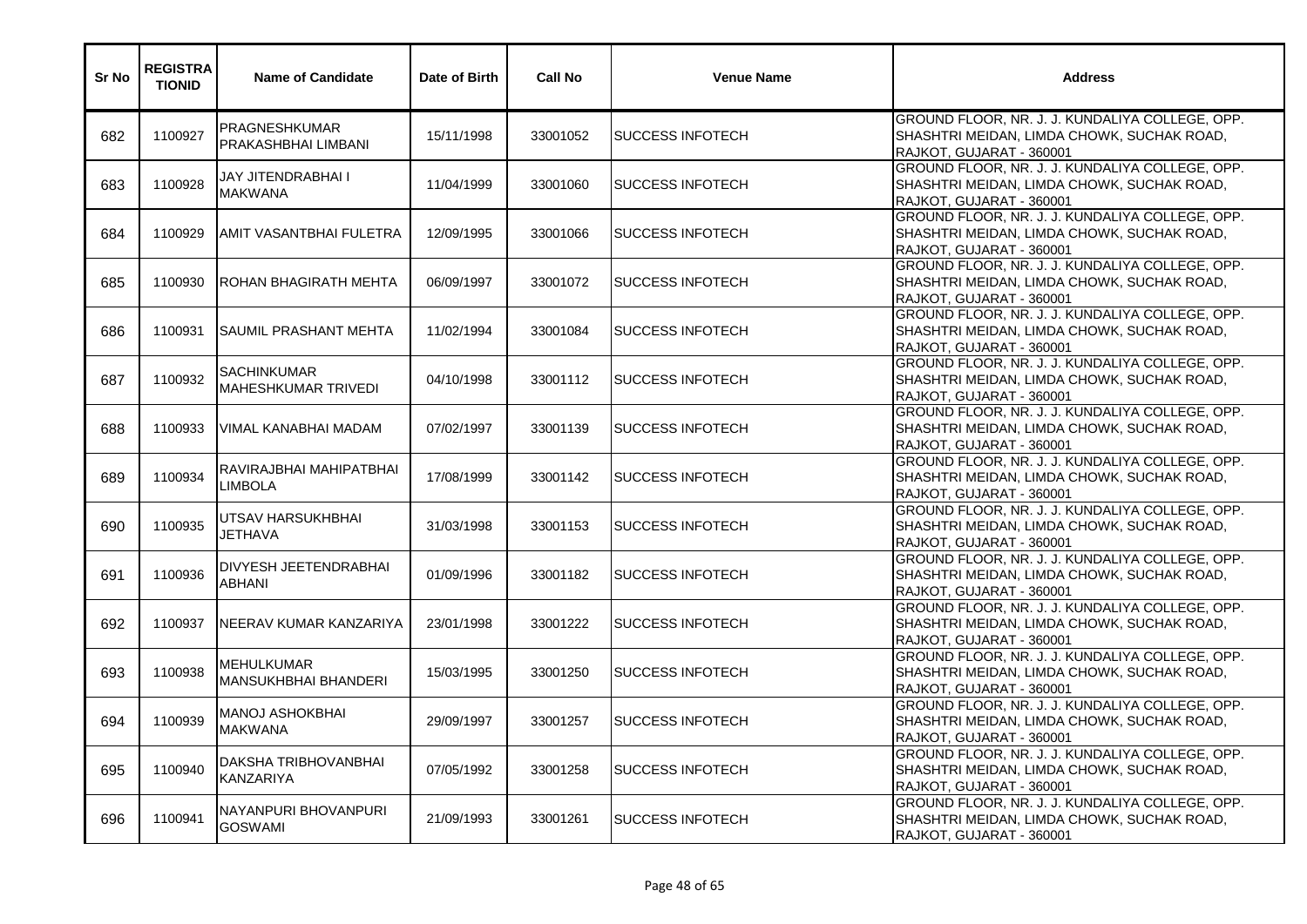| Sr No | <b>REGISTRA</b><br><b>TIONID</b> | <b>Name of Candidate</b>                      | Date of Birth | <b>Call No</b> | <b>Venue Name</b>         | <b>Address</b>                                                                                                            |
|-------|----------------------------------|-----------------------------------------------|---------------|----------------|---------------------------|---------------------------------------------------------------------------------------------------------------------------|
| 697   | 1100942                          | VIKRAM HARESHBHAI<br><b>AMHEDA</b>            | 02/10/1997    | 33001268       | <b>SUCCESS INFOTECH</b>   | GROUND FLOOR, NR. J. J. KUNDALIYA COLLEGE, OPP.<br>SHASHTRI MEIDAN, LIMDA CHOWK, SUCHAK ROAD,<br>RAJKOT, GUJARAT - 360001 |
| 698   | 1100943                          | KASHYAPKUMAR<br><b>GIRISHBHAI DAVE</b>        | 14/07/1996    | 33001271       | <b>SUCCESS INFOTECH</b>   | GROUND FLOOR, NR. J. J. KUNDALIYA COLLEGE, OPP.<br>SHASHTRI MEIDAN, LIMDA CHOWK, SUCHAK ROAD,<br>RAJKOT, GUJARAT - 360001 |
| 699   | 1100944                          | NAVINKUMAR AMBABHAI<br><b>PARMAR</b>          | 13/12/1997    | 33001290       | <b>SUCCESS INFOTECH</b>   | GROUND FLOOR, NR. J. J. KUNDALIYA COLLEGE, OPP.<br>SHASHTRI MEIDAN, LIMDA CHOWK, SUCHAK ROAD,<br>RAJKOT, GUJARAT - 360001 |
| 700   | 1100945                          | <b>VIPUL JAYNTILAL PARMAR</b>                 | 09/03/1995    | 33001294       | <b>SUCCESS INFOTECH</b>   | GROUND FLOOR, NR. J. J. KUNDALIYA COLLEGE, OPP.<br>SHASHTRI MEIDAN, LIMDA CHOWK, SUCHAK ROAD,<br>RAJKOT, GUJARAT - 360001 |
| 701   | 1100946                          | <b>PARESH HAKUBHAI</b><br><b>KALSARIYA</b>    | 22/10/1992    | 33001296       | <b>I</b> SUCCESS INFOTECH | GROUND FLOOR, NR. J. J. KUNDALIYA COLLEGE, OPP.<br>SHASHTRI MEIDAN, LIMDA CHOWK, SUCHAK ROAD,<br>RAJKOT, GUJARAT - 360001 |
| 702   | 1100947                          | RAVI PRAVINBHAI MAKWANA                       | 01/08/1998    | 33001305       | <b>SUCCESS INFOTECH</b>   | GROUND FLOOR, NR. J. J. KUNDALIYA COLLEGE, OPP.<br>SHASHTRI MEIDAN, LIMDA CHOWK, SUCHAK ROAD,<br>RAJKOT, GUJARAT - 360001 |
| 703   | 1100948                          | <b>BHARGAV NIKESHKUMAR</b><br><b>MAKAWANA</b> | 22/08/1999    | 33001307       | <b>SUCCESS INFOTECH</b>   | GROUND FLOOR, NR. J. J. KUNDALIYA COLLEGE, OPP.<br>SHASHTRI MEIDAN, LIMDA CHOWK, SUCHAK ROAD,<br>RAJKOT, GUJARAT - 360001 |
| 704   | 1100949                          | <b>DHIRAJ SURESH BACHWANI</b>                 | 31/10/1992    | 33001311       | <b>SUCCESS INFOTECH</b>   | GROUND FLOOR, NR. J. J. KUNDALIYA COLLEGE, OPP.<br>SHASHTRI MEIDAN, LIMDA CHOWK, SUCHAK ROAD,<br>RAJKOT, GUJARAT - 360001 |
| 705   | 1100950                          | KULDEEP LABHUBHAI<br><b>PARMAR</b>            | 28/02/1996    | 33001315       | <b>SUCCESS INFOTECH</b>   | GROUND FLOOR, NR. J. J. KUNDALIYA COLLEGE, OPP.<br>SHASHTRI MEIDAN, LIMDA CHOWK, SUCHAK ROAD,<br>RAJKOT, GUJARAT - 360001 |
| 706   | 1100951                          | NIMESH SURESHBHAI PATEL                       | 20/08/1999    | 33001317       | <b>SUCCESS INFOTECH</b>   | GROUND FLOOR, NR. J. J. KUNDALIYA COLLEGE, OPP.<br>SHASHTRI MEIDAN, LIMDA CHOWK, SUCHAK ROAD,<br>RAJKOT, GUJARAT - 360001 |
| 707   | 1100952                          | NIKUNJ NARENDRAKUMAR<br><b>SONDAGAR</b>       | 16/05/1995    | 33001332       | <b>SUCCESS INFOTECH</b>   | GROUND FLOOR, NR. J. J. KUNDALIYA COLLEGE, OPP.<br>SHASHTRI MEIDAN, LIMDA CHOWK, SUCHAK ROAD,<br>RAJKOT, GUJARAT - 360001 |
| 708   | 1100953                          | JAY BHIKHABHAI BHALGAMA                       | 24/03/1993    | 33001345       | <b>SUCCESS INFOTECH</b>   | GROUND FLOOR, NR. J. J. KUNDALIYA COLLEGE, OPP.<br>SHASHTRI MEIDAN, LIMDA CHOWK, SUCHAK ROAD,<br>RAJKOT, GUJARAT - 360001 |
| 709   | 1100954                          | AJAY DEVJIBHAI<br><b>BAMBHANIYA</b>           | 20/01/1994    | 33001384       | <b>SUCCESS INFOTECH</b>   | GROUND FLOOR, NR. J. J. KUNDALIYA COLLEGE, OPP.<br>SHASHTRI MEIDAN, LIMDA CHOWK, SUCHAK ROAD,<br>RAJKOT, GUJARAT - 360001 |
| 710   | 1100955                          | VISHNU VARDHAN<br><b>NEDUNURI</b>             | 23/05/1992    | 33001419       | <b>SUCCESS INFOTECH</b>   | GROUND FLOOR, NR. J. J. KUNDALIYA COLLEGE, OPP.<br>SHASHTRI MEIDAN, LIMDA CHOWK, SUCHAK ROAD,<br>RAJKOT, GUJARAT - 360001 |
| 711   | 1100956                          | UTTAMKUMAR HASUBHAI<br><b>VYAS</b>            | 14/06/1996    | 33001429       | <b>SUCCESS INFOTECH</b>   | GROUND FLOOR, NR. J. J. KUNDALIYA COLLEGE, OPP.<br>SHASHTRI MEIDAN, LIMDA CHOWK, SUCHAK ROAD,<br>RAJKOT, GUJARAT - 360001 |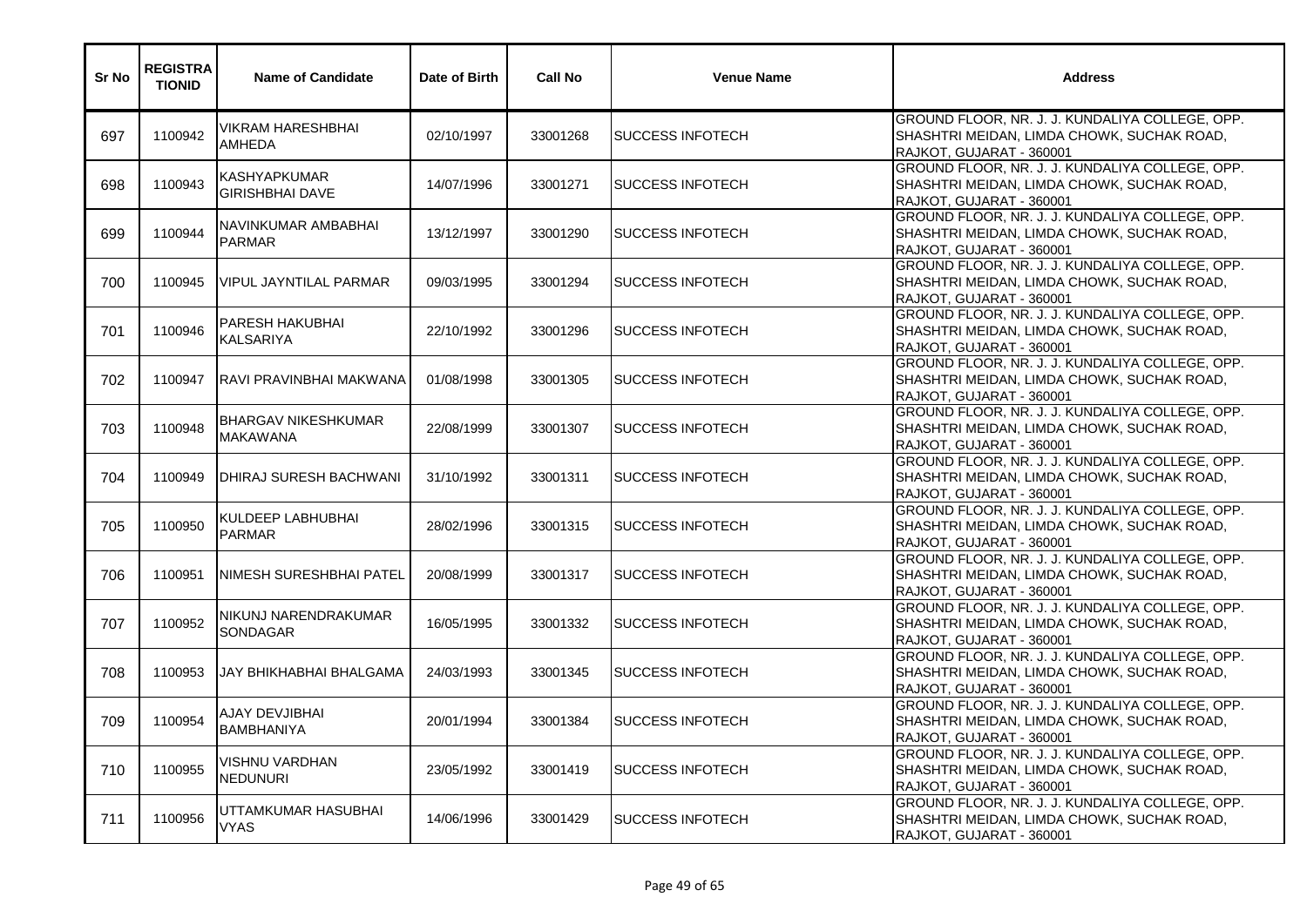| Sr No | <b>REGISTRA</b><br><b>TIONID</b> | <b>Name of Candidate</b>                   | Date of Birth | <b>Call No</b> | <b>Venue Name</b>         | <b>Address</b>                                                                                                            |
|-------|----------------------------------|--------------------------------------------|---------------|----------------|---------------------------|---------------------------------------------------------------------------------------------------------------------------|
| 712   | 1100957                          | <b>RAHUL BHAGAVANBHAI</b><br><b>GOHIL</b>  | 11/01/1999    | 33001470       | <b>SUCCESS INFOTECH</b>   | GROUND FLOOR, NR. J. J. KUNDALIYA COLLEGE, OPP.<br>SHASHTRI MEIDAN, LIMDA CHOWK, SUCHAK ROAD,<br>RAJKOT, GUJARAT - 360001 |
| 713   | 1100958                          | VISHAL DHIRAJLAL VAKHESA                   | 13/10/1995    | 33001492       | <b>SUCCESS INFOTECH</b>   | GROUND FLOOR, NR. J. J. KUNDALIYA COLLEGE, OPP.<br>SHASHTRI MEIDAN, LIMDA CHOWK, SUCHAK ROAD,<br>RAJKOT, GUJARAT - 360001 |
| 714   | 1100959                          | YASHKUMAR AJAYBHAI<br><b>PANDYA</b>        | 30/05/1999    | 33001505       | <b>SUCCESS INFOTECH</b>   | GROUND FLOOR, NR. J. J. KUNDALIYA COLLEGE, OPP.<br>SHASHTRI MEIDAN, LIMDA CHOWK, SUCHAK ROAD,<br>RAJKOT, GUJARAT - 360001 |
| 715   | 1100960                          | <b>DEVAL PARESHBHAI</b><br><b>PAGHDAR</b>  | 10/04/1994    | 33001512       | <b>SUCCESS INFOTECH</b>   | GROUND FLOOR, NR. J. J. KUNDALIYA COLLEGE, OPP.<br>SHASHTRI MEIDAN, LIMDA CHOWK, SUCHAK ROAD,<br>RAJKOT, GUJARAT - 360001 |
| 716   | 1100961                          | NIKUNJ ISHWARBHAI OZA                      | 18/06/1997    | 33001523       | <b>I</b> SUCCESS INFOTECH | GROUND FLOOR, NR. J. J. KUNDALIYA COLLEGE, OPP.<br>SHASHTRI MEIDAN, LIMDA CHOWK, SUCHAK ROAD,<br>RAJKOT, GUJARAT - 360001 |
| 717   | 1100962                          | PIYUSH LAXMANBHAI<br><b>SANCHANIYA</b>     | 13/07/1997    | 33001530       | <b>SUCCESS INFOTECH</b>   | GROUND FLOOR, NR. J. J. KUNDALIYA COLLEGE, OPP.<br>SHASHTRI MEIDAN, LIMDA CHOWK, SUCHAK ROAD,<br>RAJKOT, GUJARAT - 360001 |
| 718   | 1100963                          | <b>DIVYESH SURESHBHAI</b><br><b>PARMAR</b> | 28/08/1998    | 33001532       | <b>I</b> SUCCESS INFOTECH | GROUND FLOOR, NR. J. J. KUNDALIYA COLLEGE, OPP.<br>SHASHTRI MEIDAN, LIMDA CHOWK, SUCHAK ROAD,<br>RAJKOT, GUJARAT - 360001 |
| 719   | 1100964                          | YASHVANT HEMRAJBHAI<br><b>KUKADIYA</b>     | 30/11/1997    | 33001538       | <b>SUCCESS INFOTECH</b>   | GROUND FLOOR, NR. J. J. KUNDALIYA COLLEGE, OPP.<br>SHASHTRI MEIDAN, LIMDA CHOWK, SUCHAK ROAD,<br>RAJKOT, GUJARAT - 360001 |
| 720   | 1100965                          | ISAGAR LADOLA LADOLA                       | 19/07/1994    | 33001540       | <b>I</b> SUCCESS INFOTECH | GROUND FLOOR, NR. J. J. KUNDALIYA COLLEGE, OPP.<br>SHASHTRI MEIDAN, LIMDA CHOWK, SUCHAK ROAD,<br>RAJKOT, GUJARAT - 360001 |
| 721   | 1100966                          | <b>BHARAT KHODABHAI DAFDA</b>              | 20/06/1997    | 33001560       | <b>SUCCESS INFOTECH</b>   | GROUND FLOOR, NR. J. J. KUNDALIYA COLLEGE, OPP.<br>SHASHTRI MEIDAN, LIMDA CHOWK, SUCHAK ROAD,<br>RAJKOT, GUJARAT - 360001 |
| 722   | 1100967                          | <b>IRAM PINAKINBHAI KALARIA</b>            | 19/07/1998    | 33001565       | <b>SUCCESS INFOTECH</b>   | GROUND FLOOR, NR. J. J. KUNDALIYA COLLEGE, OPP.<br>SHASHTRI MEIDAN, LIMDA CHOWK, SUCHAK ROAD,<br>RAJKOT, GUJARAT - 360001 |
| 723   | 1100968                          | YUVRAJSINH NAVALSINH<br>JADEJA             | 26/06/1999    | 33001581       | <b>SUCCESS INFOTECH</b>   | GROUND FLOOR, NR. J. J. KUNDALIYA COLLEGE, OPP.<br>SHASHTRI MEIDAN, LIMDA CHOWK, SUCHAK ROAD,<br>RAJKOT, GUJARAT - 360001 |
| 724   | 1100969                          | HIMANSHI DHIRENBHAI<br><b>MOTA</b>         | 24/04/1999    | 33001603       | <b>SUCCESS INFOTECH</b>   | GROUND FLOOR, NR. J. J. KUNDALIYA COLLEGE, OPP.<br>SHASHTRI MEIDAN, LIMDA CHOWK, SUCHAK ROAD,<br>RAJKOT, GUJARAT - 360001 |
| 725   | 1100970                          | PARTH KRISHNAKANTBHAI<br><b>PATEL</b>      | 14/08/1999    | 33001665       | <b>SUCCESS INFOTECH</b>   | GROUND FLOOR, NR. J. J. KUNDALIYA COLLEGE, OPP.<br>SHASHTRI MEIDAN, LIMDA CHOWK, SUCHAK ROAD,<br>RAJKOT, GUJARAT - 360001 |
| 726   | 1100971                          | <b>PRAFULKUMAR</b><br>RAGHAVBHAI JADAV     | 21/04/1997    | 33001667       | <b>SUCCESS INFOTECH</b>   | GROUND FLOOR, NR. J. J. KUNDALIYA COLLEGE, OPP.<br>SHASHTRI MEIDAN, LIMDA CHOWK, SUCHAK ROAD,<br>RAJKOT, GUJARAT - 360001 |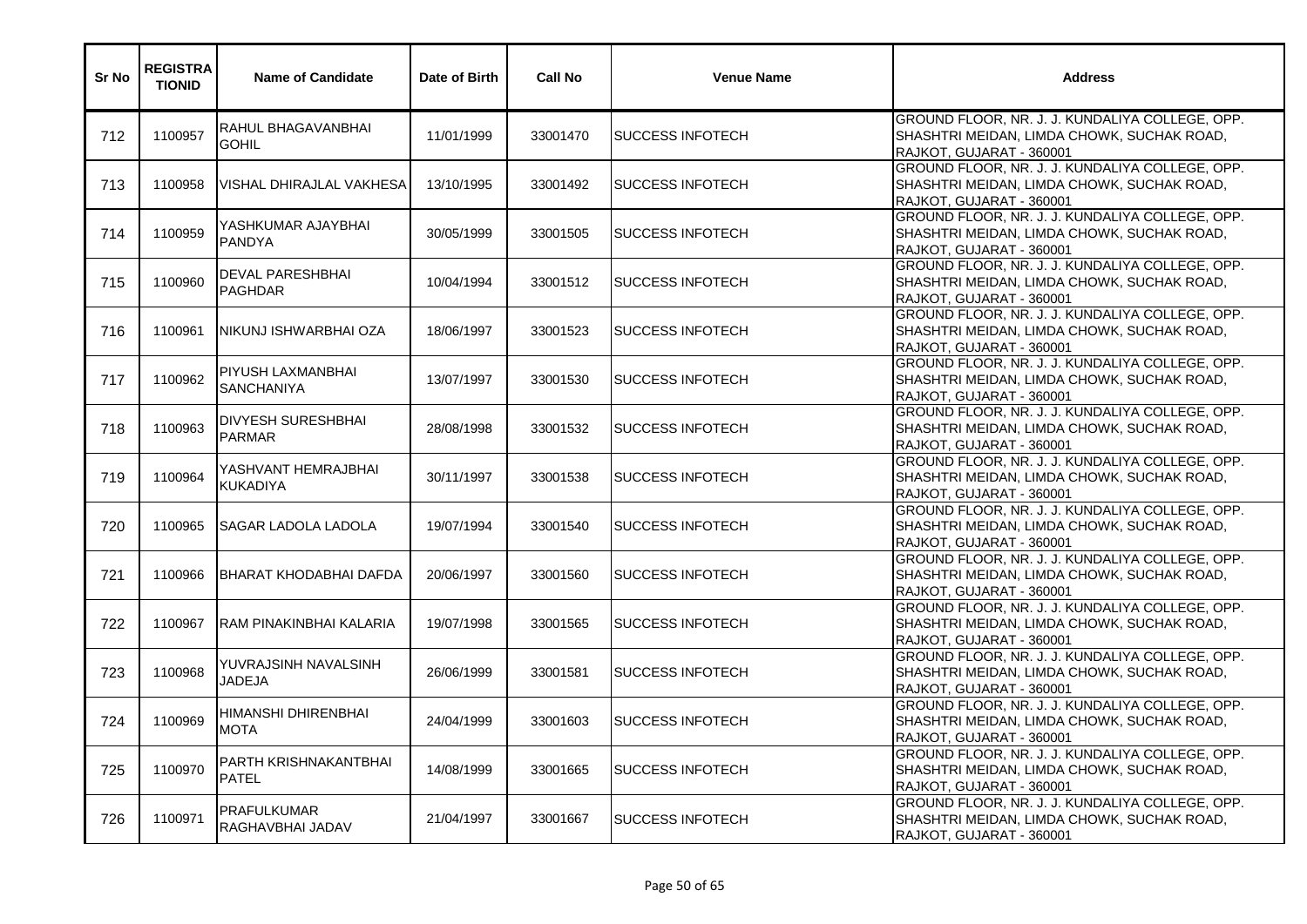| Sr No | <b>REGISTRA</b><br><b>TIONID</b> | <b>Name of Candidate</b>                    | Date of Birth | <b>Call No</b> | <b>Venue Name</b>         | <b>Address</b>                                                                                                            |
|-------|----------------------------------|---------------------------------------------|---------------|----------------|---------------------------|---------------------------------------------------------------------------------------------------------------------------|
| 727   | 1100972                          | ABHISHEK BHARATBHAI<br><b>DAVE</b>          | 14/08/1998    | 33001711       | <b>SUCCESS INFOTECH</b>   | GROUND FLOOR, NR. J. J. KUNDALIYA COLLEGE, OPP.<br>SHASHTRI MEIDAN, LIMDA CHOWK, SUCHAK ROAD,<br>RAJKOT, GUJARAT - 360001 |
| 728   | 1100973                          | ASUTOSH MAHESHKUMAR<br>PATEL                | 07/01/1998    | 33001724       | <b>I</b> SUCCESS INFOTECH | GROUND FLOOR, NR. J. J. KUNDALIYA COLLEGE, OPP.<br>SHASHTRI MEIDAN, LIMDA CHOWK, SUCHAK ROAD,<br>RAJKOT, GUJARAT - 360001 |
| 729   | 1100974                          | <b>IHARDIK RINABHAI DASA</b>                | 13/03/1995    | 33001729       | <b>SUCCESS INFOTECH</b>   | GROUND FLOOR, NR. J. J. KUNDALIYA COLLEGE, OPP.<br>SHASHTRI MEIDAN, LIMDA CHOWK, SUCHAK ROAD,<br>RAJKOT, GUJARAT - 360001 |
| 730   | 1100975                          | <b>GAURAV NATVARLAL</b><br><b>PARMAR</b>    | 01/11/1995    | 33001734       | <b>SUCCESS INFOTECH</b>   | GROUND FLOOR, NR. J. J. KUNDALIYA COLLEGE, OPP.<br>SHASHTRI MEIDAN, LIMDA CHOWK, SUCHAK ROAD,<br>RAJKOT, GUJARAT - 360001 |
| 731   | 1100976                          | VIJAY JIVABHAI BAKU                         | 18/01/1997    | 33001737       | <b>I</b> SUCCESS INFOTECH | GROUND FLOOR, NR. J. J. KUNDALIYA COLLEGE, OPP.<br>SHASHTRI MEIDAN, LIMDA CHOWK, SUCHAK ROAD,<br>RAJKOT, GUJARAT - 360001 |
| 732   | 1100977                          | <b>BHAGIRATH ISHWARBHAI</b><br>JANI         | 17/01/1999    | 33001739       | ISUCCESS INFOTECH         | GROUND FLOOR, NR. J. J. KUNDALIYA COLLEGE, OPP.<br>SHASHTRI MEIDAN, LIMDA CHOWK, SUCHAK ROAD,<br>RAJKOT, GUJARAT - 360001 |
| 733   | 1100978                          | <b>MAHIPALSINH SAJUBHA</b><br><b>GOHIL</b>  | 27/08/1998    | 33001796       | <b>SUCCESS INFOTECH</b>   | GROUND FLOOR, NR. J. J. KUNDALIYA COLLEGE, OPP.<br>SHASHTRI MEIDAN, LIMDA CHOWK, SUCHAK ROAD,<br>RAJKOT, GUJARAT - 360001 |
| 734   | 1100979                          | DASHRATHBHAI<br>GHUGHABHAI ZAPADIYA         | 12/02/1998    | 33001807       | <b>SUCCESS INFOTECH</b>   | GROUND FLOOR, NR. J. J. KUNDALIYA COLLEGE, OPP.<br>SHASHTRI MEIDAN, LIMDA CHOWK, SUCHAK ROAD,<br>RAJKOT, GUJARAT - 360001 |
| 735   | 1100980                          | SHAILESH AMBARAMBHAI<br><b>PARMAR</b>       | 16/02/1995    | 33001809       | <b>SUCCESS INFOTECH</b>   | GROUND FLOOR, NR. J. J. KUNDALIYA COLLEGE, OPP.<br>SHASHTRI MEIDAN, LIMDA CHOWK, SUCHAK ROAD,<br>RAJKOT, GUJARAT - 360001 |
| 736   | 1100981                          | ASHVINIBEN RAJIVBHAI<br><b>MEHTA</b>        | 13/08/1998    | 33001810       | <b>SUCCESS INFOTECH</b>   | GROUND FLOOR, NR. J. J. KUNDALIYA COLLEGE, OPP.<br>SHASHTRI MEIDAN, LIMDA CHOWK, SUCHAK ROAD,<br>RAJKOT, GUJARAT - 360001 |
| 737   | 1100982                          | JENISH MANSUKHBHAI<br><b>RANPARIYA</b>      | 15/02/1999    | 33001822       | <b>SUCCESS INFOTECH</b>   | GROUND FLOOR, NR. J. J. KUNDALIYA COLLEGE, OPP.<br>SHASHTRI MEIDAN, LIMDA CHOWK, SUCHAK ROAD,<br>RAJKOT, GUJARAT - 360001 |
| 738   | 1100983                          | SHRUTI GIRISHBHAI<br><b>SOLANKI</b>         | 14/06/1995    | 33001854       | <b>SUCCESS INFOTECH</b>   | GROUND FLOOR, NR. J. J. KUNDALIYA COLLEGE, OPP.<br>SHASHTRI MEIDAN, LIMDA CHOWK, SUCHAK ROAD,<br>RAJKOT, GUJARAT - 360001 |
| 739   | 1100984                          | MANISH VINUBHAI SHIROYA                     | 10/12/1993    | 33001865       | <b>SUCCESS INFOTECH</b>   | GROUND FLOOR, NR. J. J. KUNDALIYA COLLEGE, OPP.<br>SHASHTRI MEIDAN, LIMDA CHOWK, SUCHAK ROAD,<br>RAJKOT, GUJARAT - 360001 |
| 740   | 1100985                          | <b>IKARTIK VIJAYBHAI DAUDIYA</b>            | 03/10/1996    | 33001877       | <b>SUCCESS INFOTECH</b>   | GROUND FLOOR, NR. J. J. KUNDALIYA COLLEGE, OPP.<br>SHASHTRI MEIDAN, LIMDA CHOWK, SUCHAK ROAD,<br>RAJKOT, GUJARAT - 360001 |
| 741   | 1100986                          | <b>DHARMESH DILIPBHAI</b><br><b>DABSARA</b> | 23/11/1998    | 33001879       | <b>SUCCESS INFOTECH</b>   | GROUND FLOOR, NR. J. J. KUNDALIYA COLLEGE, OPP.<br>SHASHTRI MEIDAN, LIMDA CHOWK, SUCHAK ROAD,<br>RAJKOT, GUJARAT - 360001 |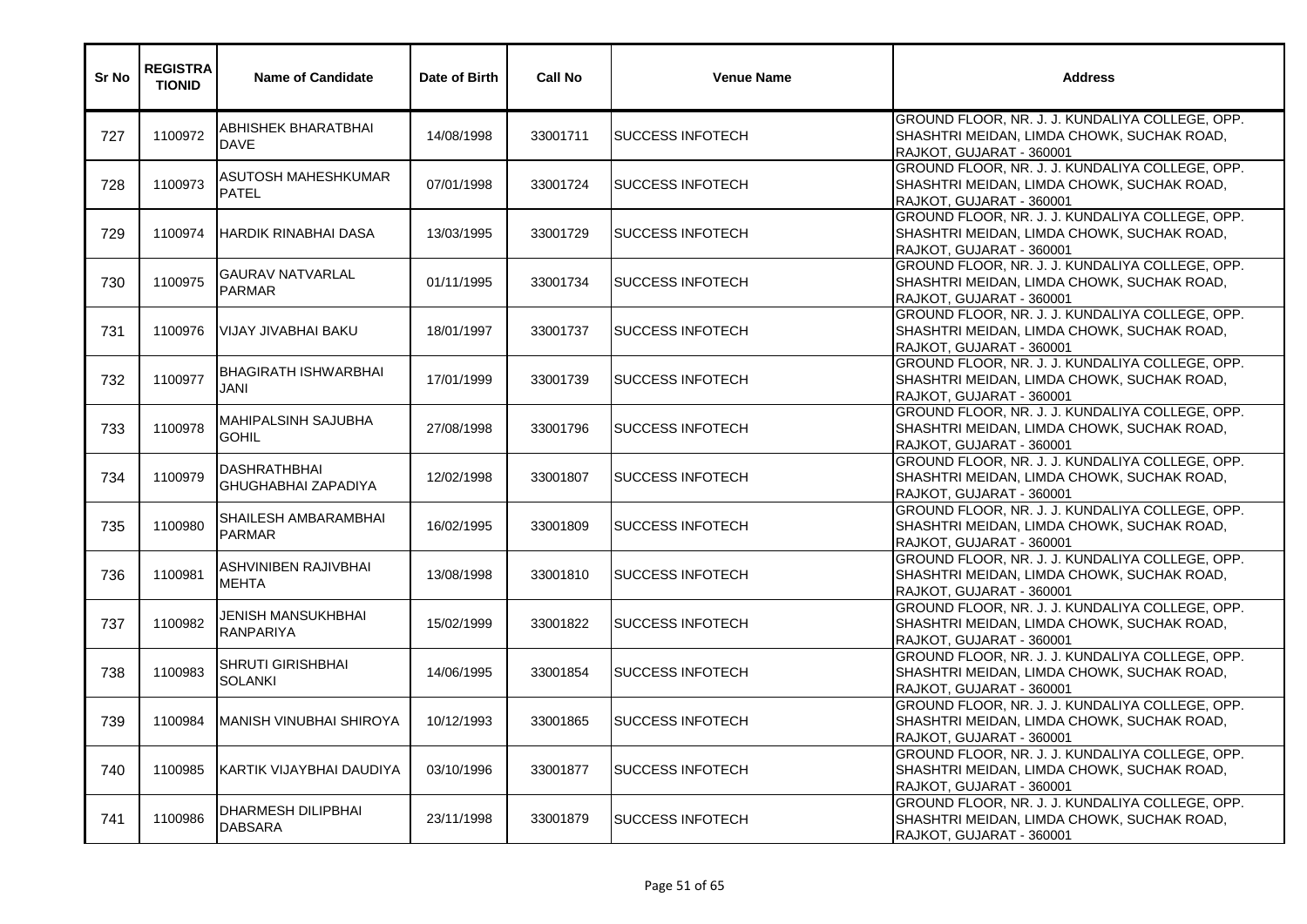| Sr No | <b>REGISTRA</b><br><b>TIONID</b> | <b>Name of Candidate</b>                       | Date of Birth | <b>Call No</b> | <b>Venue Name</b>         | <b>Address</b>                                                                                                            |
|-------|----------------------------------|------------------------------------------------|---------------|----------------|---------------------------|---------------------------------------------------------------------------------------------------------------------------|
| 742   | 1100987                          | <b>DIVYESH JENTILAL</b><br><b>BHARADVA</b>     | 23/05/2000    | 33001904       | <b>SUCCESS INFOTECH</b>   | GROUND FLOOR, NR. J. J. KUNDALIYA COLLEGE, OPP.<br>SHASHTRI MEIDAN, LIMDA CHOWK, SUCHAK ROAD,<br>RAJKOT, GUJARAT - 360001 |
| 743   | 1100988                          | VISHAL NARESHBHAI<br><b>DHANDHUKIYA</b>        | 29/04/1998    | 33001920       | <b>SUCCESS INFOTECH</b>   | GROUND FLOOR, NR. J. J. KUNDALIYA COLLEGE, OPP.<br>SHASHTRI MEIDAN, LIMDA CHOWK, SUCHAK ROAD,<br>RAJKOT, GUJARAT - 360001 |
| 744   | 1100989                          | CHIRAGKUMAR JAYANTILAL<br><b>BAROT</b>         | 01/06/1997    | 33001980       | <b>SUCCESS INFOTECH</b>   | GROUND FLOOR, NR. J. J. KUNDALIYA COLLEGE, OPP.<br>SHASHTRI MEIDAN, LIMDA CHOWK, SUCHAK ROAD,<br>RAJKOT, GUJARAT - 360001 |
| 745   | 1100990                          | <b>ANKIT SURESHBHAI</b><br>THACKER             | 28/12/1998    | 33001985       | <b>SUCCESS INFOTECH</b>   | GROUND FLOOR, NR. J. J. KUNDALIYA COLLEGE, OPP.<br>SHASHTRI MEIDAN, LIMDA CHOWK, SUCHAK ROAD,<br>RAJKOT, GUJARAT - 360001 |
| 746   | 1100991                          | ARSHILBHAI MANVARBHAI<br><b>KURESHI</b>        | 26/08/1997    | 33002000       | <b>SUCCESS INFOTECH</b>   | GROUND FLOOR, NR. J. J. KUNDALIYA COLLEGE, OPP.<br>SHASHTRI MEIDAN, LIMDA CHOWK, SUCHAK ROAD,<br>RAJKOT, GUJARAT - 360001 |
| 747   | 1100992                          | MAYUR KISHORBHAI PATEL                         | 22/11/1997    | 33002002       | <b>SUCCESS INFOTECH</b>   | GROUND FLOOR, NR. J. J. KUNDALIYA COLLEGE, OPP.<br>SHASHTRI MEIDAN, LIMDA CHOWK, SUCHAK ROAD,<br>RAJKOT, GUJARAT - 360001 |
| 748   | 1100993                          | PRATIKKUMAR SUKHABHAI<br>VADHER                | 21/04/1997    | 33002024       | <b>SUCCESS INFOTECH</b>   | GROUND FLOOR, NR. J. J. KUNDALIYA COLLEGE, OPP.<br>SHASHTRI MEIDAN, LIMDA CHOWK, SUCHAK ROAD,<br>RAJKOT, GUJARAT - 360001 |
| 749   | 1100994                          | <b>GAUTAMKUMAR</b><br><b>DALSUKHBHAI KAVAR</b> | 02/05/1997    | 33002039       | <b>SUCCESS INFOTECH</b>   | GROUND FLOOR, NR. J. J. KUNDALIYA COLLEGE, OPP.<br>SHASHTRI MEIDAN, LIMDA CHOWK, SUCHAK ROAD,<br>RAJKOT, GUJARAT - 360001 |
| 750   | 1100995                          | <b>KARMDIPSINH</b><br>NARENDRASINH RANA        | 22/02/1994    | 33002044       | <b>I</b> SUCCESS INFOTECH | GROUND FLOOR, NR. J. J. KUNDALIYA COLLEGE, OPP.<br>SHASHTRI MEIDAN, LIMDA CHOWK, SUCHAK ROAD,<br>RAJKOT, GUJARAT - 360001 |
| 751   | 1100996                          | JAYESHKUMAR<br>RANCHHODBHAI PRAJAPATI          | 20/09/1991    | 33002057       | <b>SUCCESS INFOTECH</b>   | GROUND FLOOR, NR. J. J. KUNDALIYA COLLEGE, OPP.<br>SHASHTRI MEIDAN, LIMDA CHOWK, SUCHAK ROAD,<br>RAJKOT, GUJARAT - 360001 |
| 752   | 1100997                          | CHETANKUMAR KANTILAL<br><b>RATHOD</b>          | 07/08/1999    | 33002077       | <b>SUCCESS INFOTECH</b>   | GROUND FLOOR, NR. J. J. KUNDALIYA COLLEGE, OPP.<br>SHASHTRI MEIDAN, LIMDA CHOWK, SUCHAK ROAD,<br>RAJKOT, GUJARAT - 360001 |
| 753   | 1100998                          | <b>ANKIT SHAMBHUBHAI</b><br><b>BARAIYA</b>     | 14/04/1995    | 33002078       | <b>SUCCESS INFOTECH</b>   | GROUND FLOOR, NR. J. J. KUNDALIYA COLLEGE, OPP.<br>SHASHTRI MEIDAN, LIMDA CHOWK, SUCHAK ROAD,<br>RAJKOT, GUJARAT - 360001 |
| 754   | 1100999                          | YASH HASMUKHBHAI<br><b>BAVARVA</b>             | 30/11/1997    | 33002080       | <b>SUCCESS INFOTECH</b>   | GROUND FLOOR, NR. J. J. KUNDALIYA COLLEGE, OPP.<br>SHASHTRI MEIDAN, LIMDA CHOWK, SUCHAK ROAD,<br>RAJKOT, GUJARAT - 360001 |
| 755   | 1101000                          | JAY PRAVINBHAI GADHAVI                         | 21/10/1996    | 33002085       | <b>SUCCESS INFOTECH</b>   | GROUND FLOOR, NR. J. J. KUNDALIYA COLLEGE, OPP.<br>SHASHTRI MEIDAN, LIMDA CHOWK, SUCHAK ROAD,<br>RAJKOT, GUJARAT - 360001 |
| 756   | 1101001                          | PRIYANK AMIPARA PRIYANK<br><b>AMIPARA</b>      | 08/03/1996    | 33002090       | <b>SUCCESS INFOTECH</b>   | GROUND FLOOR, NR. J. J. KUNDALIYA COLLEGE, OPP.<br>SHASHTRI MEIDAN, LIMDA CHOWK, SUCHAK ROAD,<br>RAJKOT, GUJARAT - 360001 |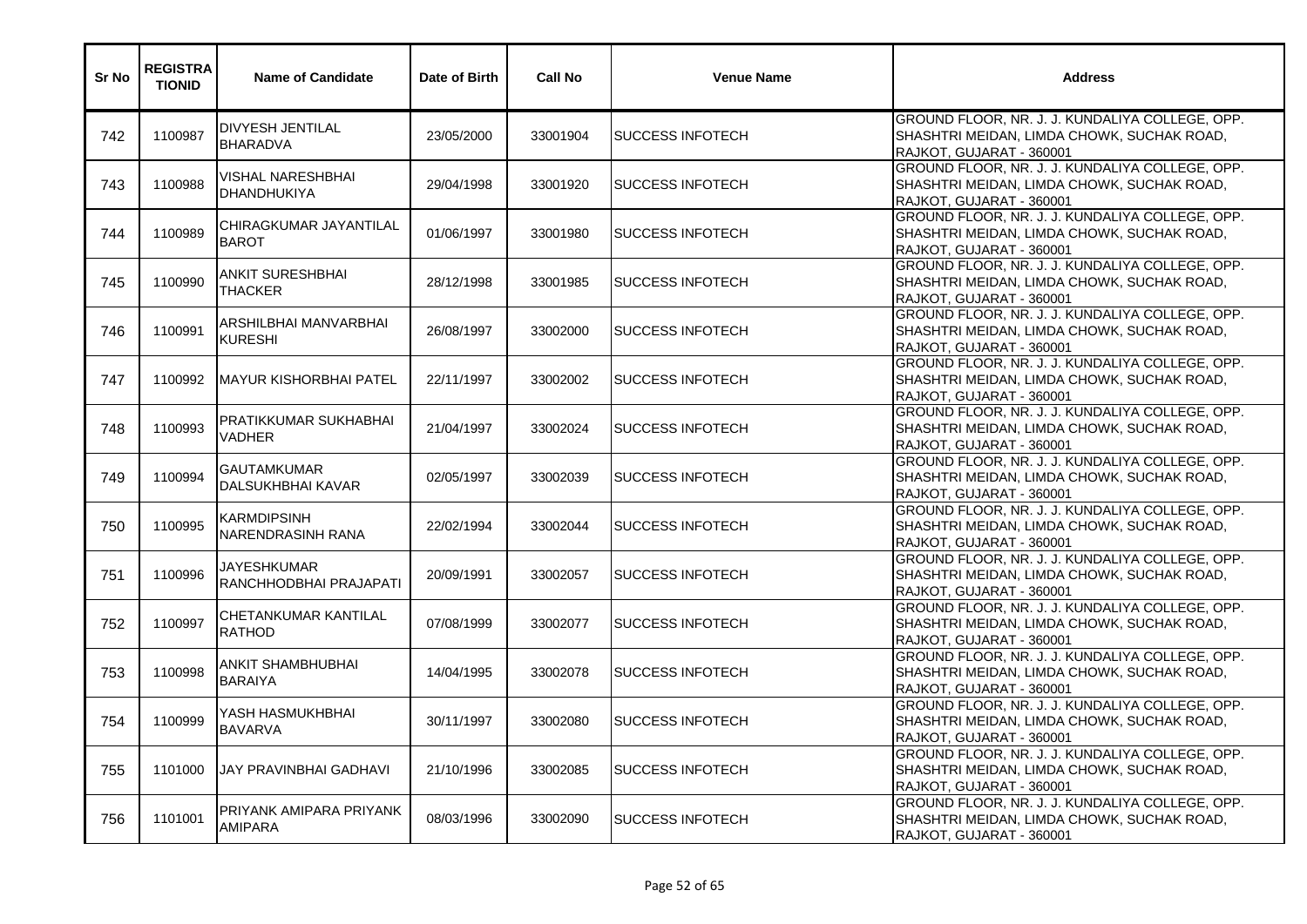| Sr No | <b>REGISTRA</b><br><b>TIONID</b> | <b>Name of Candidate</b>                      | Date of Birth | <b>Call No</b> | <b>Venue Name</b>         | <b>Address</b>                                                                                                            |
|-------|----------------------------------|-----------------------------------------------|---------------|----------------|---------------------------|---------------------------------------------------------------------------------------------------------------------------|
| 757   | 1101002                          | JAYANTIBHAI GELABHAI<br><b>KUMKHANIYA</b>     | 01/06/1996    | 33002091       | <b>SUCCESS INFOTECH</b>   | GROUND FLOOR, NR. J. J. KUNDALIYA COLLEGE, OPP.<br>SHASHTRI MEIDAN, LIMDA CHOWK, SUCHAK ROAD,<br>RAJKOT, GUJARAT - 360001 |
| 758   | 1101003                          | RAJ BHUPESHCHANDRA<br><b>MODHA</b>            | 25/12/1997    | 33002098       | <b>I</b> SUCCESS INFOTECH | GROUND FLOOR, NR. J. J. KUNDALIYA COLLEGE, OPP.<br>SHASHTRI MEIDAN, LIMDA CHOWK, SUCHAK ROAD,<br>RAJKOT, GUJARAT - 360001 |
| 759   | 1101004                          | <b>JAY JETABHAI KHUNTI</b>                    | 08/05/1999    | 33002114       | <b>SUCCESS INFOTECH</b>   | GROUND FLOOR, NR. J. J. KUNDALIYA COLLEGE, OPP.<br>SHASHTRI MEIDAN, LIMDA CHOWK, SUCHAK ROAD,<br>RAJKOT, GUJARAT - 360001 |
| 760   | 1101005                          | ANAND VIJAYBHAI KAMALIA                       | 24/05/1996    | 33002116       | <b>SUCCESS INFOTECH</b>   | GROUND FLOOR, NR. J. J. KUNDALIYA COLLEGE, OPP.<br>SHASHTRI MEIDAN, LIMDA CHOWK, SUCHAK ROAD,<br>RAJKOT, GUJARAT - 360001 |
| 761   | 1101006                          | NANDAN APURVABHAI<br><b>MAHETA</b>            | 30/11/1997    | 33002122       | <b>I</b> SUCCESS INFOTECH | GROUND FLOOR, NR. J. J. KUNDALIYA COLLEGE, OPP.<br>SHASHTRI MEIDAN, LIMDA CHOWK, SUCHAK ROAD,<br>RAJKOT, GUJARAT - 360001 |
| 762   | 1101007                          | <b>DIGVIJAYSINH RAMESHBHAI</b><br><b>RANA</b> | 08/10/1995    | 33002123       | <b>SUCCESS INFOTECH</b>   | GROUND FLOOR, NR. J. J. KUNDALIYA COLLEGE, OPP.<br>SHASHTRI MEIDAN, LIMDA CHOWK, SUCHAK ROAD,<br>RAJKOT, GUJARAT - 360001 |
| 763   | 1101008                          | HARDIPSINH ANIRUDHSINH<br><b>ZALA</b>         | 17/04/1997    | 33002147       | <b>SUCCESS INFOTECH</b>   | GROUND FLOOR, NR. J. J. KUNDALIYA COLLEGE, OPP.<br>SHASHTRI MEIDAN, LIMDA CHOWK, SUCHAK ROAD,<br>RAJKOT, GUJARAT - 360001 |
| 764   | 1101009                          | <b>HARSHKUMAR KESHAVBHAI</b><br><b>PARMAR</b> | 02/05/1998    | 33002148       | <b>SUCCESS INFOTECH</b>   | GROUND FLOOR, NR. J. J. KUNDALIYA COLLEGE, OPP.<br>SHASHTRI MEIDAN, LIMDA CHOWK, SUCHAK ROAD,<br>RAJKOT, GUJARAT - 360001 |
| 765   | 1101010                          | <b>DHAVAL RASIKBHAI POPAT</b>                 | 24/08/1996    | 33002152       | <b>SUCCESS INFOTECH</b>   | GROUND FLOOR, NR. J. J. KUNDALIYA COLLEGE, OPP.<br>SHASHTRI MEIDAN, LIMDA CHOWK, SUCHAK ROAD,<br>RAJKOT, GUJARAT - 360001 |
| 766   | 1101011                          | RUCHIT KISHORBHAI VYAS                        | 24/01/1995    | 33002157       | <b>SUCCESS INFOTECH</b>   | GROUND FLOOR, NR. J. J. KUNDALIYA COLLEGE, OPP.<br>SHASHTRI MEIDAN, LIMDA CHOWK, SUCHAK ROAD,<br>RAJKOT, GUJARAT - 360001 |
| 767   | 1101012                          | ISAGAR CHANDUBHAI POKAL                       | 16/10/1993    | 33002170       | ISUCCESS INFOTECH         | GROUND FLOOR, NR. J. J. KUNDALIYA COLLEGE, OPP.<br>SHASHTRI MEIDAN, LIMDA CHOWK, SUCHAK ROAD,<br>RAJKOT, GUJARAT - 360001 |
| 768   | 1101013                          | MIHIR DILIPKUMAR YADAV                        | 21/11/1997    | 33002194       | <b>SUCCESS INFOTECH</b>   | GROUND FLOOR, NR. J. J. KUNDALIYA COLLEGE, OPP.<br>SHASHTRI MEIDAN, LIMDA CHOWK, SUCHAK ROAD,<br>RAJKOT, GUJARAT - 360001 |
| 769   | 1101014                          | <b>HARDIKBHAI DAYABHAI</b><br><b>KOTADIYA</b> | 02/01/1997    | 33002201       | <b>SUCCESS INFOTECH</b>   | GROUND FLOOR, NR. J. J. KUNDALIYA COLLEGE, OPP.<br>SHASHTRI MEIDAN, LIMDA CHOWK, SUCHAK ROAD,<br>RAJKOT, GUJARAT - 360001 |
| 770   | 1101015                          | PRASHANT JAYVANTBHAI<br><b>CHAVDA</b>         | 03/04/1996    | 33002202       | <b>SUCCESS INFOTECH</b>   | GROUND FLOOR, NR. J. J. KUNDALIYA COLLEGE, OPP.<br>SHASHTRI MEIDAN, LIMDA CHOWK, SUCHAK ROAD,<br>RAJKOT, GUJARAT - 360001 |
| 771   | 1101016                          | <b>BHAVESH PARBATBHAI</b><br><b>KODIYATAR</b> | 22/03/2000    | 33002220       | <b>SUCCESS INFOTECH</b>   | GROUND FLOOR, NR. J. J. KUNDALIYA COLLEGE, OPP.<br>SHASHTRI MEIDAN, LIMDA CHOWK, SUCHAK ROAD,<br>RAJKOT, GUJARAT - 360001 |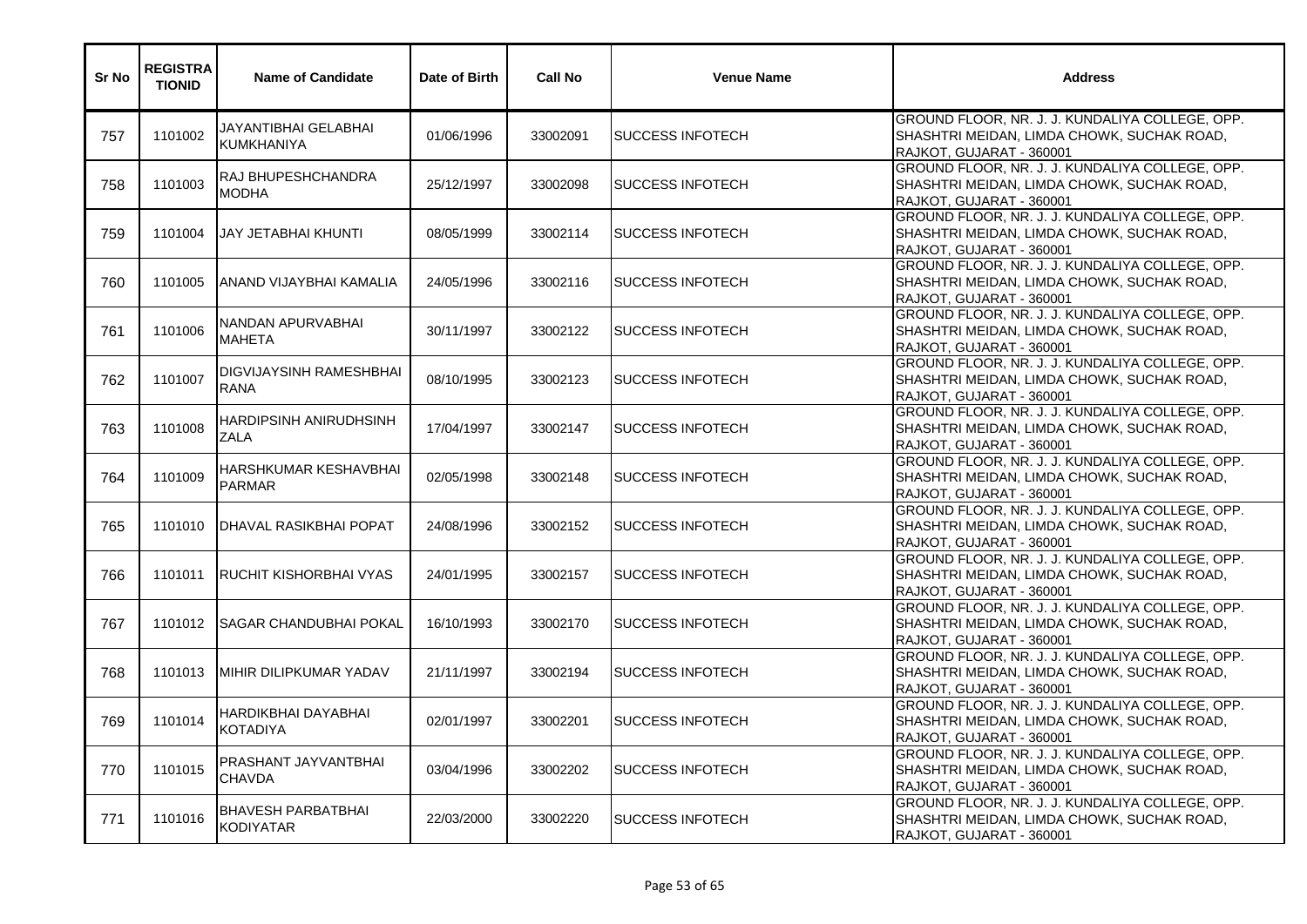| Sr No | <b>REGISTRA</b><br><b>TIONID</b> | <b>Name of Candidate</b>                    | Date of Birth | <b>Call No</b> | <b>Venue Name</b>        | <b>Address</b>                                                                                                            |
|-------|----------------------------------|---------------------------------------------|---------------|----------------|--------------------------|---------------------------------------------------------------------------------------------------------------------------|
| 772   | 1101017                          | KETUL ROHITKUMAR PATEL                      | 07/06/1997    | 33002222       | <b>SUCCESS INFOTECH</b>  | GROUND FLOOR, NR. J. J. KUNDALIYA COLLEGE, OPP.<br>SHASHTRI MEIDAN, LIMDA CHOWK, SUCHAK ROAD,<br>RAJKOT, GUJARAT - 360001 |
| 773   | 1101018                          | NIKUNJ VIJAYBHAI BAGDA                      | 12/09/1994    | 33002230       | <b>SUCCESS INFOTECH</b>  | GROUND FLOOR, NR. J. J. KUNDALIYA COLLEGE, OPP.<br>SHASHTRI MEIDAN, LIMDA CHOWK, SUCHAK ROAD,<br>RAJKOT, GUJARAT - 360001 |
| 774   | 1101019                          | SOHIL ANILBHAI DADWANEE                     | 31/03/1997    | 33002240       | <b>SUCCESS INFOTECH</b>  | GROUND FLOOR, NR. J. J. KUNDALIYA COLLEGE, OPP.<br>SHASHTRI MEIDAN, LIMDA CHOWK, SUCHAK ROAD,<br>RAJKOT, GUJARAT - 360001 |
| 775   | 1101020                          | HARDIKKUMAR CHANABHAI<br><b>BHANDERI</b>    | 18/12/1997    | 33002245       | <b>SUCCESS INFOTECH</b>  | GROUND FLOOR, NR. J. J. KUNDALIYA COLLEGE, OPP.<br>SHASHTRI MEIDAN, LIMDA CHOWK, SUCHAK ROAD,<br>RAJKOT, GUJARAT - 360001 |
| 776   | 1101021                          | RONAK CHUNILALBHAI<br><b>GADARA</b>         | 09/08/1997    | 33002261       | <b>SUCCESS INFOTECH</b>  | GROUND FLOOR, NR. J. J. KUNDALIYA COLLEGE, OPP.<br>SHASHTRI MEIDAN, LIMDA CHOWK, SUCHAK ROAD,<br>RAJKOT, GUJARAT - 360001 |
| 777   | 1101022                          | <b>BANSHIKUMAR VINODBHAI</b><br><b>VYAS</b> | 29/03/1993    | 33002264       | <b>SUCCESS INFOTECH</b>  | GROUND FLOOR, NR. J. J. KUNDALIYA COLLEGE, OPP.<br>SHASHTRI MEIDAN, LIMDA CHOWK, SUCHAK ROAD,<br>RAJKOT, GUJARAT - 360001 |
| 778   | 1101023                          | MILANKUMAR ANANTRAY<br><b>PANDYA</b>        | 18/06/1996    | 33002342       | <b>SUCCESS INFOTECH</b>  | GROUND FLOOR, NR. J. J. KUNDALIYA COLLEGE, OPP.<br>SHASHTRI MEIDAN, LIMDA CHOWK, SUCHAK ROAD,<br>RAJKOT, GUJARAT - 360001 |
| 779   | 1101024                          | ASHVINKUMAR MANHARLAL<br><b>CHAVDA</b>      | 29/12/1987    | 33002349       | <b>SUCCESS INFOTECH</b>  | GROUND FLOOR, NR. J. J. KUNDALIYA COLLEGE, OPP.<br>SHASHTRI MEIDAN, LIMDA CHOWK, SUCHAK ROAD,<br>RAJKOT, GUJARAT - 360001 |
| 780   | 1101025                          | AKSHIT MANISH KOTHARI                       | 02/12/1998    | 33002350       | <b>ISUCCESS INFOTECH</b> | GROUND FLOOR, NR. J. J. KUNDALIYA COLLEGE, OPP.<br>SHASHTRI MEIDAN, LIMDA CHOWK, SUCHAK ROAD,<br>RAJKOT, GUJARAT - 360001 |
| 781   | 1101026                          | HARDIPSINH GIRIRAJSINH<br>JADEJA            | 30/05/1998    | 33002366       | <b>SUCCESS INFOTECH</b>  | GROUND FLOOR, NR. J. J. KUNDALIYA COLLEGE, OPP.<br>SHASHTRI MEIDAN, LIMDA CHOWK, SUCHAK ROAD,<br>RAJKOT, GUJARAT - 360001 |
| 782   | 1101027                          | KULDIP PRAVINBHAI JADAV                     | 11/08/1996    | 33002377       | <b>SUCCESS INFOTECH</b>  | GROUND FLOOR, NR. J. J. KUNDALIYA COLLEGE, OPP.<br>SHASHTRI MEIDAN, LIMDA CHOWK, SUCHAK ROAD,<br>RAJKOT, GUJARAT - 360001 |
| 783   | 1101028                          | BHAVIK MAHESHBHAI<br>KANSARA                | 22/09/1993    | 33002383       | ISUCCESS INFOTECH        | GROUND FLOOR, NR. J. J. KUNDALIYA COLLEGE, OPP.<br>SHASHTRI MEIDAN, LIMDA CHOWK, SUCHAK ROAD,<br>RAJKOT, GUJARAT - 360001 |
| 784   | 1101029                          | JAYDEEPSINH<br>SHAILENDRASINH VAGHELA       | 26/11/1995    | 33002395       | <b>SUCCESS INFOTECH</b>  | GROUND FLOOR, NR. J. J. KUNDALIYA COLLEGE, OPP.<br>SHASHTRI MEIDAN, LIMDA CHOWK, SUCHAK ROAD,<br>RAJKOT, GUJARAT - 360001 |
| 785   | 1101030                          | SIMRAN DILIP MULCHANDANI                    | 22/10/1996    | 33002408       | <b>SUCCESS INFOTECH</b>  | GROUND FLOOR, NR. J. J. KUNDALIYA COLLEGE, OPP.<br>SHASHTRI MEIDAN, LIMDA CHOWK, SUCHAK ROAD,<br>RAJKOT, GUJARAT - 360001 |
| 786   | 1101031                          | NIRAVKUMAR<br>BHAGVANJIBHAI BHALANI         | 05/05/1996    | 33002414       | <b>SUCCESS INFOTECH</b>  | GROUND FLOOR, NR. J. J. KUNDALIYA COLLEGE, OPP.<br>SHASHTRI MEIDAN, LIMDA CHOWK, SUCHAK ROAD,<br>RAJKOT, GUJARAT - 360001 |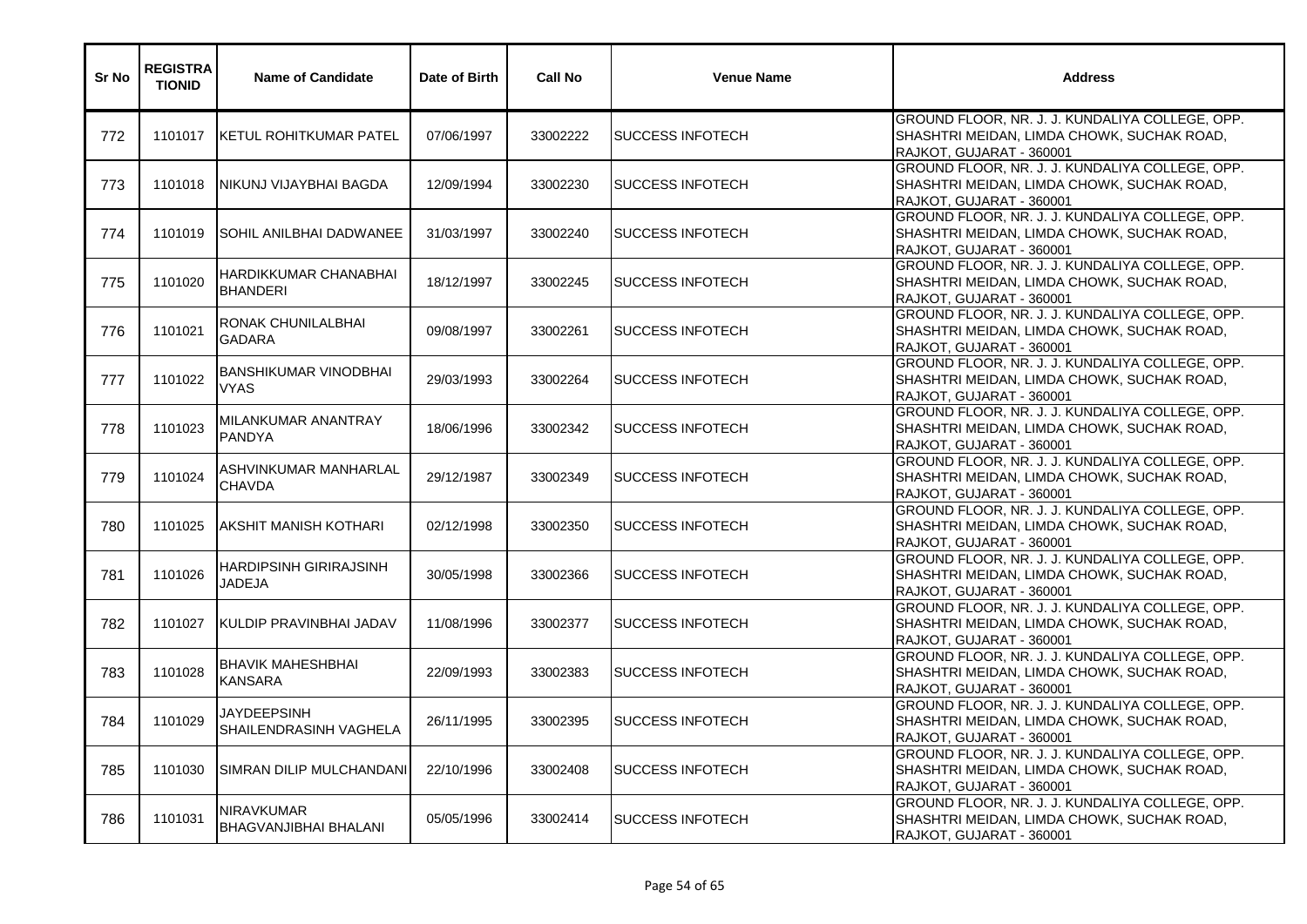| Sr No | <b>REGISTRA</b><br><b>TIONID</b> | <b>Name of Candidate</b>                     | Date of Birth | <b>Call No</b> | <b>Venue Name</b>         | <b>Address</b>                                                                                                            |
|-------|----------------------------------|----------------------------------------------|---------------|----------------|---------------------------|---------------------------------------------------------------------------------------------------------------------------|
| 787   | 1101032                          | <b>BHAVANISINH RANJITSINH</b><br><b>KHER</b> | 22/11/1998    | 33002431       | <b>SUCCESS INFOTECH</b>   | GROUND FLOOR, NR. J. J. KUNDALIYA COLLEGE, OPP.<br>SHASHTRI MEIDAN, LIMDA CHOWK, SUCHAK ROAD,<br>RAJKOT, GUJARAT - 360001 |
| 788   | 1101033                          | <b>MORE AKILESH KANUBHAI</b>                 | 10/10/1995    | 33002452       | <b>SUCCESS INFOTECH</b>   | GROUND FLOOR, NR. J. J. KUNDALIYA COLLEGE, OPP.<br>SHASHTRI MEIDAN, LIMDA CHOWK, SUCHAK ROAD,<br>RAJKOT, GUJARAT - 360001 |
| 789   | 1101034                          | PINAL BHAGAVANJIBHAI<br><b>ADROJA</b>        | 18/12/1992    | 33002457       | <b>I</b> SUCCESS INFOTECH | GROUND FLOOR, NR. J. J. KUNDALIYA COLLEGE, OPP.<br>SHASHTRI MEIDAN, LIMDA CHOWK, SUCHAK ROAD,<br>RAJKOT, GUJARAT - 360001 |
| 790   | 1101035                          | <b>PARESH DINESHBHAI AHIR</b>                | 09/05/1998    | 33002459       | <b>SUCCESS INFOTECH</b>   | GROUND FLOOR, NR. J. J. KUNDALIYA COLLEGE, OPP.<br>SHASHTRI MEIDAN, LIMDA CHOWK, SUCHAK ROAD,<br>RAJKOT, GUJARAT - 360001 |
| 791   | 1101036                          | AJAY KHIMABHAI GAGALIYA                      | 18/08/1998    | 33002472       | <b>SUCCESS INFOTECH</b>   | GROUND FLOOR, NR. J. J. KUNDALIYA COLLEGE, OPP.<br>SHASHTRI MEIDAN, LIMDA CHOWK, SUCHAK ROAD,<br>RAJKOT, GUJARAT - 360001 |
| 792   | 1101037                          | IRONAK VINUBHAI PARMAR                       | 04/07/1997    | 33002494       | <b>SUCCESS INFOTECH</b>   | GROUND FLOOR, NR. J. J. KUNDALIYA COLLEGE, OPP.<br>SHASHTRI MEIDAN, LIMDA CHOWK, SUCHAK ROAD,<br>RAJKOT, GUJARAT - 360001 |
| 793   | 1101038                          | RUDRARAJSINH<br>YOGRAJSINH ZALA              | 27/11/1997    | 33002495       | <b>I</b> SUCCESS INFOTECH | GROUND FLOOR, NR. J. J. KUNDALIYA COLLEGE, OPP.<br>SHASHTRI MEIDAN, LIMDA CHOWK, SUCHAK ROAD,<br>RAJKOT, GUJARAT - 360001 |
| 794   | 1101039                          | ARVINDBHAI BHANABHAI<br><b>MAKWANA</b>       | 25/06/1994    | 33002510       | <b>SUCCESS INFOTECH</b>   | GROUND FLOOR, NR. J. J. KUNDALIYA COLLEGE, OPP.<br>SHASHTRI MEIDAN, LIMDA CHOWK, SUCHAK ROAD,<br>RAJKOT, GUJARAT - 360001 |
| 795   | 1101040                          | IJAY ASHOKBHAI GOHIL                         | 04/01/1995    | 33002518       | <b>I</b> SUCCESS INFOTECH | GROUND FLOOR, NR. J. J. KUNDALIYA COLLEGE, OPP.<br>SHASHTRI MEIDAN, LIMDA CHOWK, SUCHAK ROAD,<br>RAJKOT, GUJARAT - 360001 |
| 796   | 1101041                          | <b>HARSH KETANBHAI</b><br><b>NATHWANI</b>    | 11/02/1998    | 33002530       | <b>SUCCESS INFOTECH</b>   | GROUND FLOOR, NR. J. J. KUNDALIYA COLLEGE, OPP.<br>SHASHTRI MEIDAN, LIMDA CHOWK, SUCHAK ROAD,<br>RAJKOT, GUJARAT - 360001 |
| 797   | 1101042                          | <b>JENISH ASHWINBHAI DER</b>                 | 28/01/1998    | 33002534       | <b>SUCCESS INFOTECH</b>   | GROUND FLOOR, NR. J. J. KUNDALIYA COLLEGE, OPP.<br>SHASHTRI MEIDAN, LIMDA CHOWK, SUCHAK ROAD,<br>RAJKOT, GUJARAT - 360001 |
| 798   | 1101043                          | KULDEEP BHAVESHBHAI<br><b>SATASIYA</b>       | 07/08/1991    | 33002539       | <b>SUCCESS INFOTECH</b>   | GROUND FLOOR, NR. J. J. KUNDALIYA COLLEGE, OPP.<br>SHASHTRI MEIDAN, LIMDA CHOWK, SUCHAK ROAD,<br>RAJKOT, GUJARAT - 360001 |
| 799   | 1101044                          | IJAYDEEP ASHOKBHAI GOHIL                     | 26/11/1998    | 33002542       | <b>SUCCESS INFOTECH</b>   | GROUND FLOOR, NR. J. J. KUNDALIYA COLLEGE, OPP.<br>SHASHTRI MEIDAN, LIMDA CHOWK, SUCHAK ROAD,<br>RAJKOT, GUJARAT - 360001 |
| 800   | 1101045                          | <b>PARTH NAGJIBHAI MEHTA</b>                 | 25/06/1996    | 33002556       | <b>SUCCESS INFOTECH</b>   | GROUND FLOOR, NR. J. J. KUNDALIYA COLLEGE, OPP.<br>SHASHTRI MEIDAN, LIMDA CHOWK, SUCHAK ROAD,<br>RAJKOT, GUJARAT - 360001 |
| 801   | 1101046                          | MEHUL BABUBHAI DABHI                         | 13/04/1999    | 33002559       | <b>SUCCESS INFOTECH</b>   | GROUND FLOOR, NR. J. J. KUNDALIYA COLLEGE, OPP.<br>SHASHTRI MEIDAN, LIMDA CHOWK, SUCHAK ROAD,<br>RAJKOT, GUJARAT - 360001 |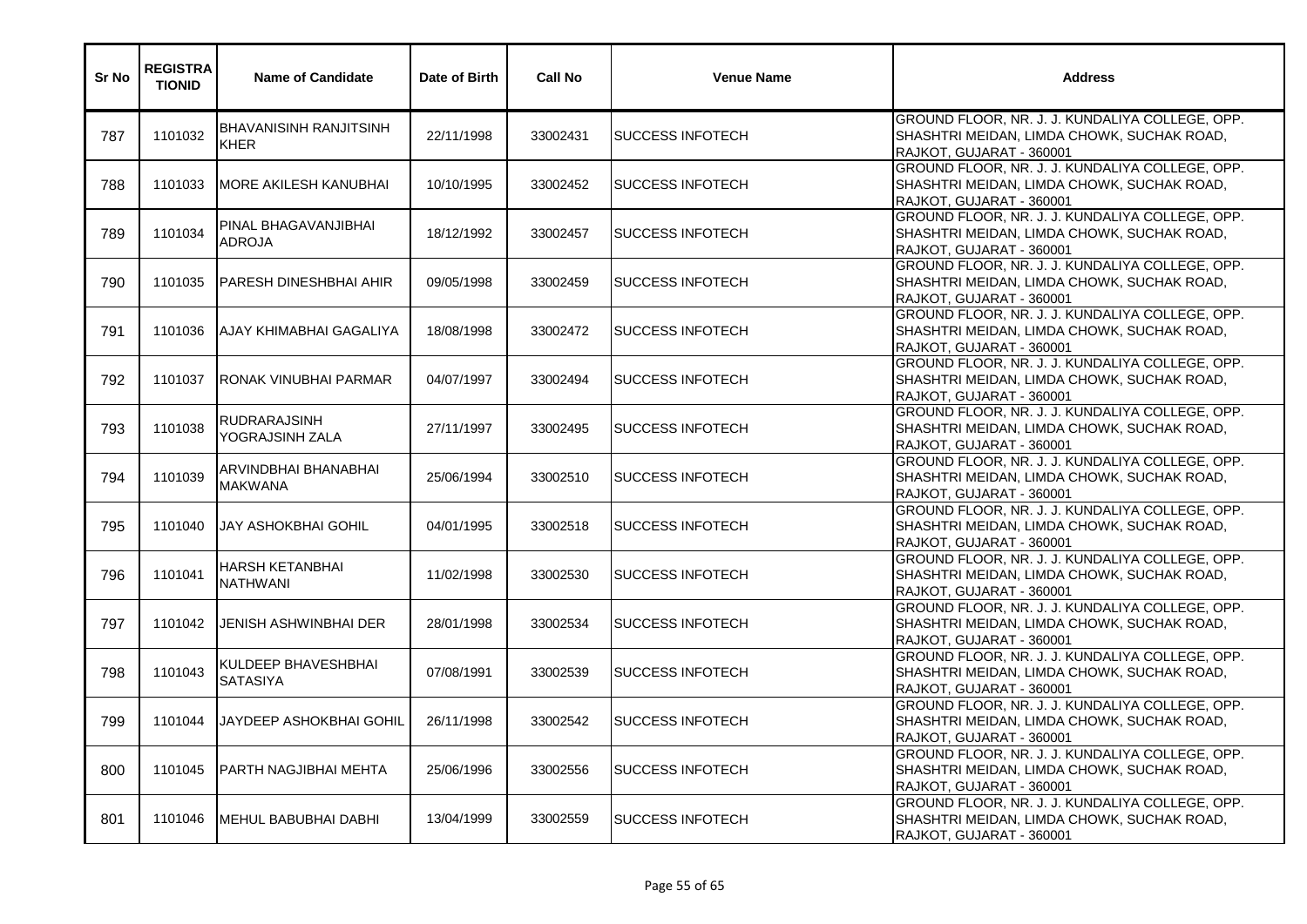| Sr No | <b>REGISTRA</b><br><b>TIONID</b> | <b>Name of Candidate</b>                           | Date of Birth | <b>Call No</b> | <b>Venue Name</b>                                                | <b>Address</b>                                                                                                            |
|-------|----------------------------------|----------------------------------------------------|---------------|----------------|------------------------------------------------------------------|---------------------------------------------------------------------------------------------------------------------------|
| 802   | 1101047                          | NIMESHKUMAR NARESHBHAI<br><b>ISADRA</b>            | 11/03/1996    | 33002570       | <b>SUCCESS INFOTECH</b>                                          | GROUND FLOOR, NR. J. J. KUNDALIYA COLLEGE, OPP.<br>SHASHTRI MEIDAN, LIMDA CHOWK, SUCHAK ROAD,<br>RAJKOT, GUJARAT - 360001 |
| 803   | 1101048                          | PARTH BHANUBHAI PARMAR                             | 11/05/1995    | 33002583       | <b>I</b> SUCCESS INFOTECH                                        | GROUND FLOOR, NR. J. J. KUNDALIYA COLLEGE, OPP.<br>SHASHTRI MEIDAN, LIMDA CHOWK, SUCHAK ROAD,<br>RAJKOT, GUJARAT - 360001 |
| 804   | 1101049                          | <b>SHIVANG SURESHBHAI</b><br><b>KALAVADIYA</b>     | 05/04/1997    | 33002584       | ISUCCESS INFOTECH                                                | GROUND FLOOR, NR. J. J. KUNDALIYA COLLEGE, OPP.<br>SHASHTRI MEIDAN, LIMDA CHOWK, SUCHAK ROAD,<br>RAJKOT, GUJARAT - 360001 |
| 805   | 1101050                          | <b>IBHAVESH BABULAL JADAV</b>                      | 07/06/1993    | 33002600       | <b>SUCCESS INFOTECH</b>                                          | GROUND FLOOR, NR. J. J. KUNDALIYA COLLEGE, OPP.<br>SHASHTRI MEIDAN, LIMDA CHOWK, SUCHAK ROAD,<br>RAJKOT, GUJARAT - 360001 |
| 806   | 1101051                          | <b>SAJIT AAMAD SAMASINDHI</b>                      | 09/08/1999    | 33002604       | <b>SUCCESS INFOTECH</b>                                          | GROUND FLOOR, NR. J. J. KUNDALIYA COLLEGE, OPP.<br>SHASHTRI MEIDAN, LIMDA CHOWK, SUCHAK ROAD,<br>RAJKOT, GUJARAT - 360001 |
| 807   | 1101052                          | HIMANSHU RAMESHKUMAR<br><b>CHAVDA</b>              | 13/06/1994    | 33002612       | <b>SUCCESS INFOTECH</b>                                          | GROUND FLOOR, NR. J. J. KUNDALIYA COLLEGE, OPP.<br>SHASHTRI MEIDAN, LIMDA CHOWK, SUCHAK ROAD,<br>RAJKOT, GUJARAT - 360001 |
| 808   | 1101053                          | JAYPAL BHUPATBHAI<br><b>PARMAR</b>                 | 17/02/1996    | 33002626       | <b>I</b> SUCCESS INFOTECH                                        | GROUND FLOOR, NR. J. J. KUNDALIYA COLLEGE, OPP.<br>SHASHTRI MEIDAN, LIMDA CHOWK, SUCHAK ROAD,<br>RAJKOT, GUJARAT - 360001 |
| 809   | 1101054                          | VIJAY KANABHAI PAMPANIYA                           | 23/11/1995    | 33002636       | <b>SUCCESS INFOTECH</b>                                          | GROUND FLOOR, NR. J. J. KUNDALIYA COLLEGE, OPP.<br>SHASHTRI MEIDAN, LIMDA CHOWK, SUCHAK ROAD,<br>RAJKOT, GUJARAT - 360001 |
| 810   | 1101055                          | <b>BHALIYA SHAILESHKUMAR</b><br><b>MANSUKHBHAI</b> | 29/10/1995    | 33001957       | S N PATEL INSTITUTE OF TECHNOLOGY<br>AND RESEARCH CENTRE         | VIDYABHARTI CAMPUS, AT & PO UMRAKH, TA: BARDOLI,<br>NEAR BARDOLI SUGAR FACTORY, SURAT, GUJARAT -<br>394345                |
| 811   | 1101056                          | <b>BHAVINKUMAR</b><br><b>SHAILESHBHAI PATEL</b>    | 25/12/1992    | 33002003       | IS N PATEL INSTITUTE OF TECHNOLOGY<br><b>AND RESEARCH CENTRE</b> | VIDYABHARTI CAMPUS, AT & PO UMRAKH, TA: BARDOLI,<br>NEAR BARDOLI SUGAR FACTORY, SURAT, GUJARAT -<br>394345                |
| 812   | 1101057                          | PRAKASHCHANDRA<br>MURLIDHAR PRAJAPATI              | 16/03/1993    | 33002015       | S N PATEL INSTITUTE OF TECHNOLOGY<br>AND RESEARCH CENTRE         | VIDYABHARTI CAMPUS, AT & PO UMRAKH, TA: BARDOLI,<br>NEAR BARDOLI SUGAR FACTORY, SURAT, GUJARAT -<br>394345                |
| 813   | 1101058                          | SHWETABEN GOPALBHAI<br><b>VASAVA</b>               | 26/05/1997    | 33002026       | S N PATEL INSTITUTE OF TECHNOLOGY<br><b>AND RESEARCH CENTRE</b>  | VIDYABHARTI CAMPUS, AT & PO UMRAKH, TA: BARDOLI,<br>NEAR BARDOLI SUGAR FACTORY, SURAT, GUJARAT -<br>394345                |
| 814   | 1101059                          | <b>HANISHABEN RAJESHKUMAR</b><br><b>PATEL</b>      | 14/05/1997    | 33002038       | S N PATEL INSTITUTE OF TECHNOLOGY<br><b>AND RESEARCH CENTRE</b>  | VIDYABHARTI CAMPUS, AT & PO UMRAKH, TA: BARDOLI,<br>NEAR BARDOLI SUGAR FACTORY, SURAT, GUJARAT -<br>394345                |
| 815   | 1101060                          | KARANKUMAR BHARATBHAI<br><b>KAKADIYA</b>           | 18/11/1997    | 33002083       | S N PATEL INSTITUTE OF TECHNOLOGY<br><b>AND RESEARCH CENTRE</b>  | VIDYABHARTI CAMPUS, AT & PO UMRAKH, TA: BARDOLI,<br>NEAR BARDOLI SUGAR FACTORY, SURAT, GUJARAT -<br>394345                |
| 816   | 1101061                          | <b>DANKETKUMAR</b><br><b>SURESHBHAI PATEL</b>      | 13/08/1996    | 33002087       | S N PATEL INSTITUTE OF TECHNOLOGY<br><b>AND RESEARCH CENTRE</b>  | VIDYABHARTI CAMPUS, AT & PO UMRAKH, TA: BARDOLI,<br>NEAR BARDOLI SUGAR FACTORY, SURAT, GUJARAT -<br>394345                |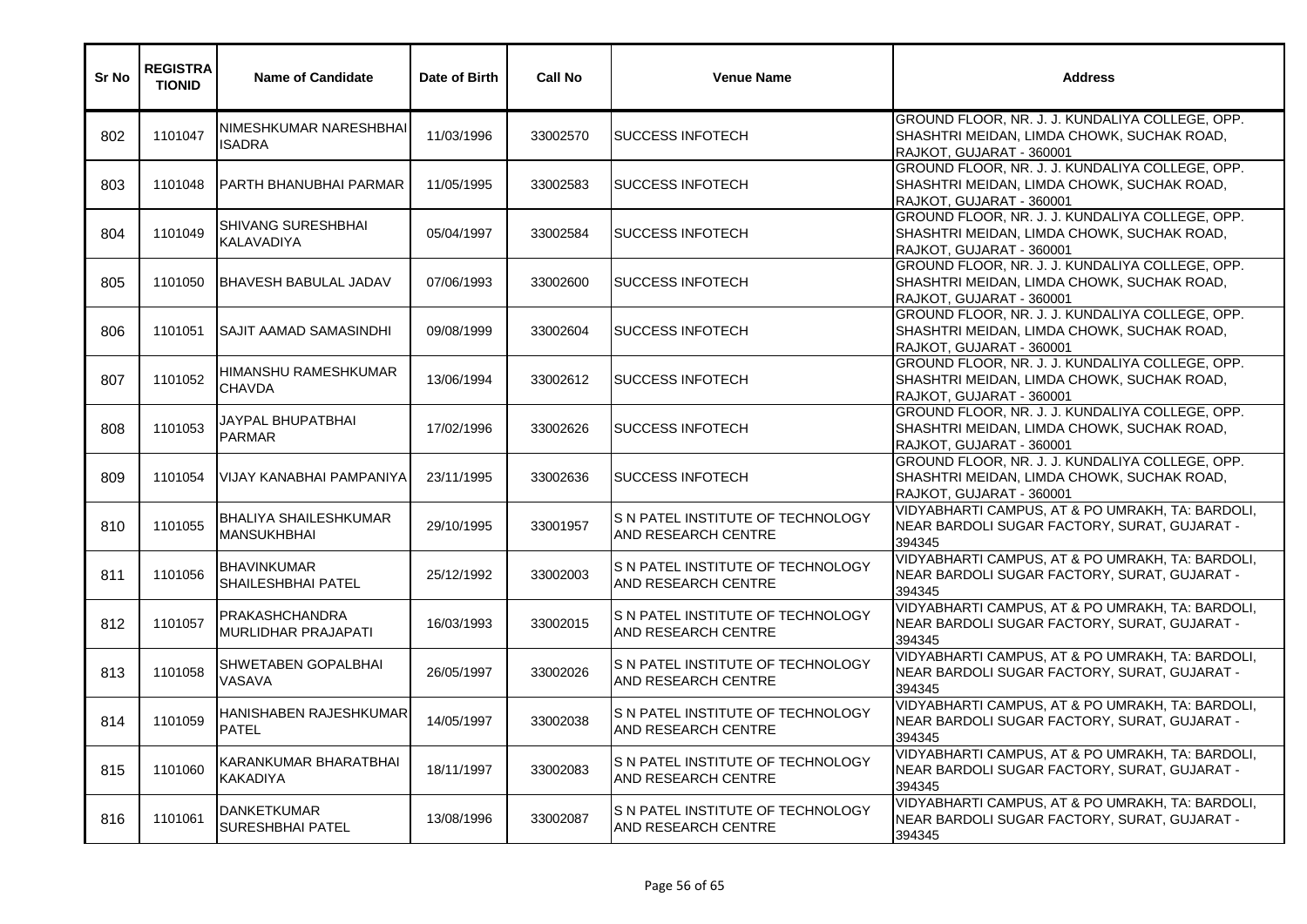| Sr No | <b>REGISTRA</b><br><b>TIONID</b> | <b>Name of Candidate</b>                           | Date of Birth | <b>Call No</b> | <b>Venue Name</b>                                                | <b>Address</b>                                                                                             |
|-------|----------------------------------|----------------------------------------------------|---------------|----------------|------------------------------------------------------------------|------------------------------------------------------------------------------------------------------------|
| 817   | 1101062                          | <b>IKRUPA VIJAY MODI</b>                           | 02/04/1998    | 33002102       | S N PATEL INSTITUTE OF TECHNOLOGY<br><b>JAND RESEARCH CENTRE</b> | VIDYABHARTI CAMPUS, AT & PO UMRAKH, TA: BARDOLI,<br>NEAR BARDOLI SUGAR FACTORY, SURAT, GUJARAT -<br>394345 |
| 818   | 1101063                          | <b>MAHENDRABHAI</b><br><b>DINESHBHAI PUROHIT</b>   | 19/09/1998    | 33002119       | IS N PATEL INSTITUTE OF TECHNOLOGY<br>AND RESEARCH CENTRE        | VIDYABHARTI CAMPUS, AT & PO UMRAKH, TA: BARDOLI,<br>NEAR BARDOLI SUGAR FACTORY, SURAT, GUJARAT -<br>394345 |
| 819   | 1101064                          | NEELKUMAR DAHYABHAI<br><b>PATEL</b>                | 16/10/1996    | 33002124       | S N PATEL INSTITUTE OF TECHNOLOGY<br><b>AND RESEARCH CENTRE</b>  | VIDYABHARTI CAMPUS, AT & PO UMRAKH, TA: BARDOLI,<br>NEAR BARDOLI SUGAR FACTORY, SURAT, GUJARAT -<br>394345 |
| 820   | 1101065                          | <b>I</b> KEVIN DILIPBHAI PATEL                     | 11/01/1998    | 33002137       | S N PATEL INSTITUTE OF TECHNOLOGY<br><b>AND RESEARCH CENTRE</b>  | VIDYABHARTI CAMPUS, AT & PO UMRAKH, TA: BARDOLI,<br>NEAR BARDOLI SUGAR FACTORY, SURAT, GUJARAT -<br>394345 |
| 821   | 1101066                          | MAYURKUMAR BAGULBHAI<br><b>PATEL</b>               | 26/06/1993    | 33002139       | S N PATEL INSTITUTE OF TECHNOLOGY<br><b>AND RESEARCH CENTRE</b>  | VIDYABHARTI CAMPUS, AT & PO UMRAKH, TA: BARDOLI,<br>NEAR BARDOLI SUGAR FACTORY, SURAT, GUJARAT -<br>394345 |
| 822   | 1101067                          | <b>MEET RAKESHKUMAR SHAH</b>                       | 27/07/1998    | 33002142       | S N PATEL INSTITUTE OF TECHNOLOGY<br>AND RESEARCH CENTRE         | VIDYABHARTI CAMPUS, AT & PO UMRAKH, TA: BARDOLI,<br>NEAR BARDOLI SUGAR FACTORY, SURAT, GUJARAT -<br>394345 |
| 823   | 1101068                          | DIVYABEN VIJAYBHAI<br><b>CHAUDHARI</b>             | 14/03/1998    | 33002150       | S N PATEL INSTITUTE OF TECHNOLOGY<br>AND RESEARCH CENTRE         | VIDYABHARTI CAMPUS, AT & PO UMRAKH, TA: BARDOLI,<br>NEAR BARDOLI SUGAR FACTORY, SURAT, GUJARAT -<br>394345 |
| 824   | 1101069                          | JAYKUMAR JESINGBHAI<br><b>PATEL</b>                | 17/12/1993    | 33002160       | IS N PATEL INSTITUTE OF TECHNOLOGY<br><b>AND RESEARCH CENTRE</b> | VIDYABHARTI CAMPUS, AT & PO UMRAKH, TA: BARDOLI,<br>NEAR BARDOLI SUGAR FACTORY, SURAT, GUJARAT -<br>394345 |
| 825   | 1101070                          | DEVANGKUMAR<br>RAMESHBHAI PATEL                    | 07/10/1995    | 33002166       | S N PATEL INSTITUTE OF TECHNOLOGY<br><b>AND RESEARCH CENTRE</b>  | VIDYABHARTI CAMPUS, AT & PO UMRAKH, TA: BARDOLI,<br>NEAR BARDOLI SUGAR FACTORY, SURAT, GUJARAT -<br>394345 |
| 826   | 1101071                          | ANKITKUMAR VINODBHAI<br><b>PATEL</b>               | 24/12/1993    | 33002175       | S N PATEL INSTITUTE OF TECHNOLOGY<br><b>AND RESEARCH CENTRE</b>  | VIDYABHARTI CAMPUS, AT & PO UMRAKH, TA: BARDOLI,<br>NEAR BARDOLI SUGAR FACTORY, SURAT, GUJARAT -<br>394345 |
| 827   | 1101072                          | YASH HIRENBHAI SHAH                                | 08/10/1994    | 33002176       | IS N PATEL INSTITUTE OF TECHNOLOGY<br><b>AND RESEARCH CENTRE</b> | VIDYABHARTI CAMPUS, AT & PO UMRAKH, TA: BARDOLI,<br>NEAR BARDOLI SUGAR FACTORY, SURAT, GUJARAT -<br>394345 |
| 828   | 1101073                          | <b>ARUN SATISH PATHAK</b>                          | 18/11/1997    | 33002179       | S N PATEL INSTITUTE OF TECHNOLOGY<br><b>AND RESEARCH CENTRE</b>  | VIDYABHARTI CAMPUS, AT & PO UMRAKH, TA: BARDOLI,<br>NEAR BARDOLI SUGAR FACTORY, SURAT, GUJARAT -<br>394345 |
| 829   | 1101074                          | <b>SOHANGKUMAR</b><br><b>INDRESHBHAI CHAUDHARI</b> | 09/07/1993    | 33002189       | IS N PATEL INSTITUTE OF TECHNOLOGY<br>AND RESEARCH CENTRE        | VIDYABHARTI CAMPUS, AT & PO UMRAKH, TA: BARDOLI,<br>NEAR BARDOLI SUGAR FACTORY, SURAT, GUJARAT -<br>394345 |
| 830   | 1101075                          | ANKITA NAVINBHAI PATEL                             | 23/02/1996    | 33002200       | IS N PATEL INSTITUTE OF TECHNOLOGY<br><b>AND RESEARCH CENTRE</b> | VIDYABHARTI CAMPUS, AT & PO UMRAKH, TA: BARDOLI,<br>NEAR BARDOLI SUGAR FACTORY, SURAT, GUJARAT -<br>394345 |
| 831   | 1101076                          | HIRENKUMAR AMRUTBHAI<br>TANK                       | 10/07/1996    | 33002211       | IS N PATEL INSTITUTE OF TECHNOLOGY<br><b>AND RESEARCH CENTRE</b> | VIDYABHARTI CAMPUS, AT & PO UMRAKH, TA: BARDOLI,<br>NEAR BARDOLI SUGAR FACTORY, SURAT, GUJARAT -<br>394345 |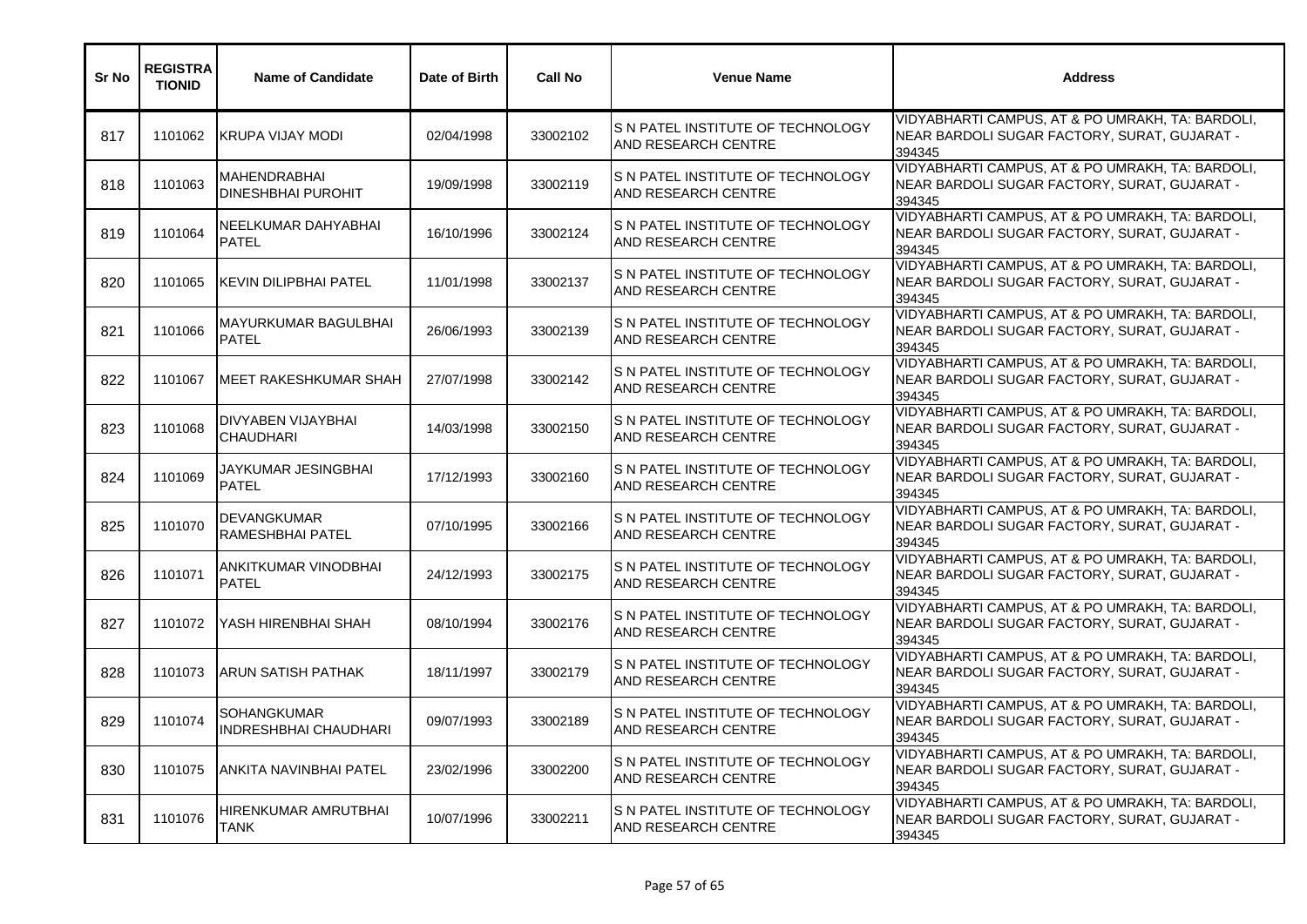| <b>Sr No</b> | <b>REGISTRA</b><br><b>TIONID</b> | <b>Name of Candidate</b>                    | Date of Birth | <b>Call No</b> | <b>Venue Name</b>                                                 | <b>Address</b>                                                                                             |
|--------------|----------------------------------|---------------------------------------------|---------------|----------------|-------------------------------------------------------------------|------------------------------------------------------------------------------------------------------------|
| 832          | 1101077                          | DHARMESH KARSHANBHAI<br><b>DABHI</b>        | 12/07/1995    | 33002213       | S N PATEL INSTITUTE OF TECHNOLOGY<br><b>AND RESEARCH CENTRE</b>   | VIDYABHARTI CAMPUS, AT & PO UMRAKH, TA: BARDOLI,<br>NEAR BARDOLI SUGAR FACTORY, SURAT, GUJARAT -<br>394345 |
| 833          | 1101078                          | KAMLESHKUMAR<br>RAJESHKUMAR DUBEY           | 12/12/1993    | 33002227       | IS N PATEL INSTITUTE OF TECHNOLOGY<br>AND RESEARCH CENTRE         | VIDYABHARTI CAMPUS, AT & PO UMRAKH, TA: BARDOLI,<br>NEAR BARDOLI SUGAR FACTORY, SURAT, GUJARAT -<br>394345 |
| 834          | 1101079                          | <b>HARESH VAGHJIBHAI</b><br><b>RATHOD</b>   | 14/03/1995    | 33002235       | IS N PATEL INSTITUTE OF TECHNOLOGY<br><b>JAND RESEARCH CENTRE</b> | VIDYABHARTI CAMPUS, AT & PO UMRAKH, TA: BARDOLI,<br>NEAR BARDOLI SUGAR FACTORY, SURAT, GUJARAT -<br>394345 |
| 835          | 1101080                          | <b>PARIMAL RAJESHBHAI</b><br><b>GALCHAR</b> | 06/02/1999    | 33002246       | S N PATEL INSTITUTE OF TECHNOLOGY<br><b>AND RESEARCH CENTRE</b>   | VIDYABHARTI CAMPUS, AT & PO UMRAKH, TA: BARDOLI,<br>NEAR BARDOLI SUGAR FACTORY, SURAT, GUJARAT -<br>394345 |
| 836          | 1101081                          | JAYMIN DHANSUKHLAL<br><b>PATEL</b>          | 25/06/1994    | 33002271       | IS N PATEL INSTITUTE OF TECHNOLOGY<br>AND RESEARCH CENTRE         | VIDYABHARTI CAMPUS, AT & PO UMRAKH, TA: BARDOLI,<br>NEAR BARDOLI SUGAR FACTORY, SURAT, GUJARAT -<br>394345 |
| 837          | 1101082                          | <b>AMIT AMRUTLAL PATEL</b>                  | 02/10/1992    | 33002273       | IS N PATEL INSTITUTE OF TECHNOLOGY<br>AND RESEARCH CENTRE         | VIDYABHARTI CAMPUS, AT & PO UMRAKH, TA: BARDOLI,<br>NEAR BARDOLI SUGAR FACTORY, SURAT, GUJARAT -<br>394345 |
| 838          | 1101083                          | <b>IKEYUR PRAVINBHAI VANANI</b>             | 08/08/1999    | 33002283       | S N PATEL INSTITUTE OF TECHNOLOGY<br><b>AND RESEARCH CENTRE</b>   | VIDYABHARTI CAMPUS, AT & PO UMRAKH, TA: BARDOLI,<br>NEAR BARDOLI SUGAR FACTORY, SURAT, GUJARAT -<br>394345 |
| 839          | 1101084                          | <b>VIRAL BHOLABHAI</b><br><b>KATHIRIYA</b>  | 12/06/1999    | 33002284       | S N PATEL INSTITUTE OF TECHNOLOGY<br><b>AND RESEARCH CENTRE</b>   | VIDYABHARTI CAMPUS, AT & PO UMRAKH, TA: BARDOLI,<br>NEAR BARDOLI SUGAR FACTORY, SURAT, GUJARAT -<br>394345 |
| 840          | 1101085                          | <b>DIVYARAJSINH</b><br>JAYDEEPSINH GOHIL    | 04/07/1999    | 33002297       | S N PATEL INSTITUTE OF TECHNOLOGY<br><b>AND RESEARCH CENTRE</b>   | VIDYABHARTI CAMPUS, AT & PO UMRAKH, TA: BARDOLI,<br>NEAR BARDOLI SUGAR FACTORY, SURAT, GUJARAT -<br>394345 |
| 841          | 1101086                          | <b>HARDIK JAYESHBHAI</b><br><b>SOLANKI</b>  | 24/10/1997    | 33002304       | S N PATEL INSTITUTE OF TECHNOLOGY<br><b>AND RESEARCH CENTRE</b>   | VIDYABHARTI CAMPUS, AT & PO UMRAKH, TA: BARDOLI,<br>NEAR BARDOLI SUGAR FACTORY, SURAT, GUJARAT -<br>394345 |
| 842          | 1101087                          | ATMIYA KANTIBHAI<br><b>CHAUHAN</b>          | 25/05/1994    | 33002310       | S N PATEL INSTITUTE OF TECHNOLOGY<br>AND RESEARCH CENTRE          | VIDYABHARTI CAMPUS, AT & PO UMRAKH, TA: BARDOLI,<br>NEAR BARDOLI SUGAR FACTORY, SURAT, GUJARAT -<br>394345 |
| 843          | 1101088                          | <b>BRIJALKUMARI</b><br>NARENDRABHAI RATHOD  | 29/04/1998    | 33002326       | IS N PATEL INSTITUTE OF TECHNOLOGY<br><b>AND RESEARCH CENTRE</b>  | VIDYABHARTI CAMPUS, AT & PO UMRAKH, TA: BARDOLI,<br>NEAR BARDOLI SUGAR FACTORY, SURAT, GUJARAT -<br>394345 |
| 844          | 1101089                          | <b>AKASH NITIN PATEL</b>                    | 17/07/1995    | 33002340       | IS N PATEL INSTITUTE OF TECHNOLOGY<br><b>AND RESEARCH CENTRE</b>  | VIDYABHARTI CAMPUS, AT & PO UMRAKH, TA: BARDOLI,<br>NEAR BARDOLI SUGAR FACTORY, SURAT, GUJARAT -<br>394345 |
| 845          | 1101090                          | PRANAV JAYVANTBHAI<br><b>CHANPURA</b>       | 25/05/1999    | 33002371       | S N PATEL INSTITUTE OF TECHNOLOGY<br><b>AND RESEARCH CENTRE</b>   | VIDYABHARTI CAMPUS, AT & PO UMRAKH, TA: BARDOLI,<br>NEAR BARDOLI SUGAR FACTORY, SURAT, GUJARAT -<br>394345 |
| 846          | 1101091                          | <b>MEET PRAKASHKUMAR</b><br><b>PATEL</b>    | 10/06/1997    | 33002378       | IS N PATEL INSTITUTE OF TECHNOLOGY<br>AND RESEARCH CENTRE         | VIDYABHARTI CAMPUS, AT & PO UMRAKH, TA: BARDOLI,<br>NEAR BARDOLI SUGAR FACTORY, SURAT, GUJARAT -<br>394345 |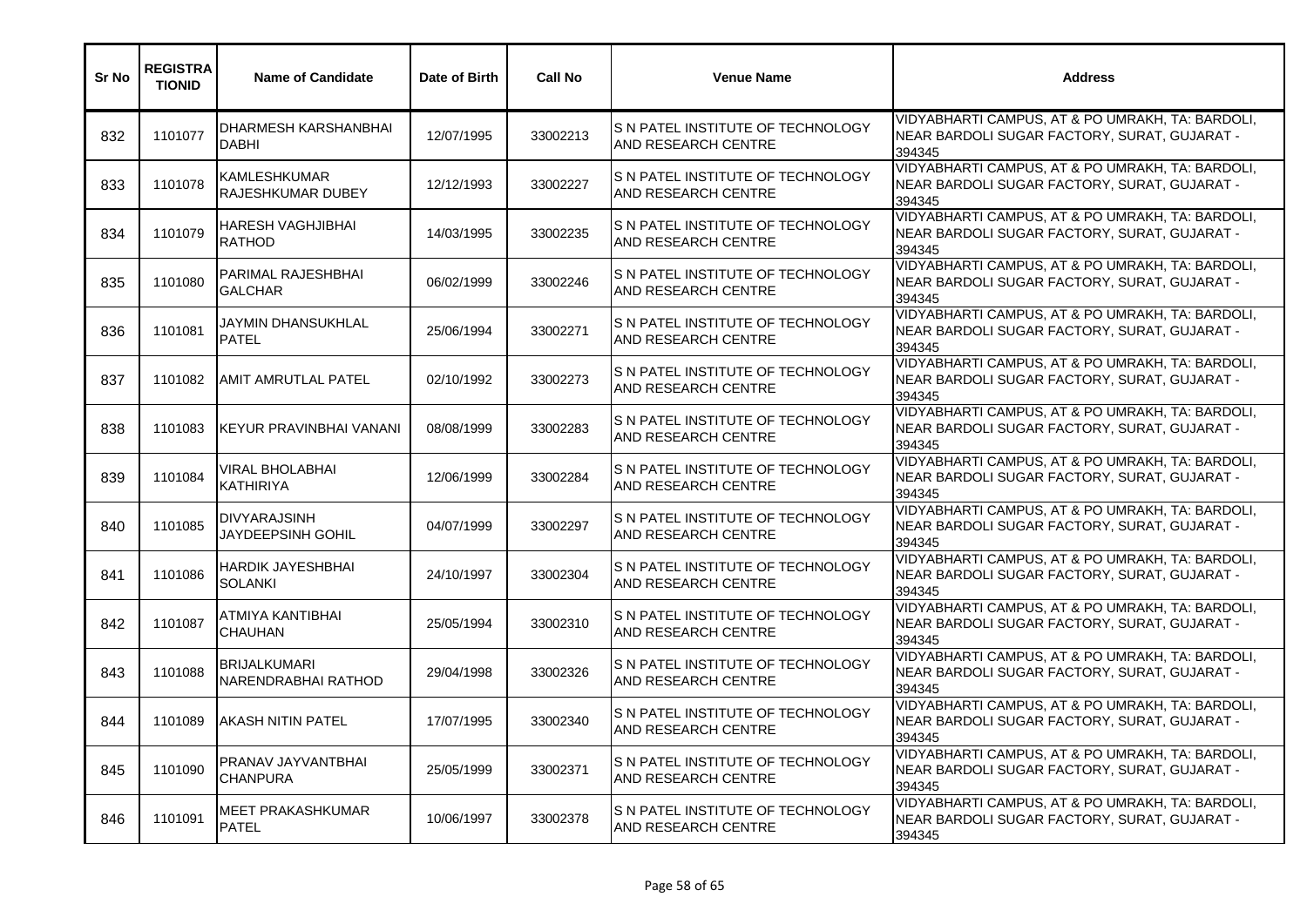| <b>Sr No</b> | <b>REGISTRA</b><br><b>TIONID</b> | <b>Name of Candidate</b>                      | Date of Birth | <b>Call No</b> | <b>Venue Name</b>                                                      | <b>Address</b>                                                                                             |
|--------------|----------------------------------|-----------------------------------------------|---------------|----------------|------------------------------------------------------------------------|------------------------------------------------------------------------------------------------------------|
| 847          | 1101092                          | NIPAKUMARI KARTIKBHAI<br><b>CHAUDHARI</b>     | 20/10/1998    | 33002392       | S N PATEL INSTITUTE OF TECHNOLOGY<br><b>AND RESEARCH CENTRE</b>        | VIDYABHARTI CAMPUS, AT & PO UMRAKH, TA: BARDOLI,<br>NEAR BARDOLI SUGAR FACTORY, SURAT, GUJARAT -<br>394345 |
| 848          | 1101093                          | RAVI MUKESHBHAI MORI                          | 03/06/1997    | 33002400       | IS N PATEL INSTITUTE OF TECHNOLOGY<br>AND RESEARCH CENTRE              | VIDYABHARTI CAMPUS, AT & PO UMRAKH, TA: BARDOLI,<br>NEAR BARDOLI SUGAR FACTORY, SURAT, GUJARAT -<br>394345 |
| 849          | 1101094                          | JIGNESH VALLABHBHAI<br><b>DHAMELIYA</b>       | 13/12/1991    | 33002406       | IS N PATEL INSTITUTE OF TECHNOLOGY<br><b>JAND RESEARCH CENTRE</b>      | VIDYABHARTI CAMPUS, AT & PO UMRAKH, TA: BARDOLI,<br>NEAR BARDOLI SUGAR FACTORY, SURAT, GUJARAT -<br>394345 |
| 850          | 1101095                          | <b>DHRUTIKUMARI</b><br>JITENDRABHAI CHAUDHARI | 24/11/1995    | 33002415       | S N PATEL INSTITUTE OF TECHNOLOGY<br><b>AND RESEARCH CENTRE</b>        | VIDYABHARTI CAMPUS, AT & PO UMRAKH, TA: BARDOLI,<br>NEAR BARDOLI SUGAR FACTORY, SURAT, GUJARAT -<br>394345 |
| 851          | 1101096                          | SANDIPKUMAR RANJITBHAI<br><b>GAMIT</b>        | 18/12/1993    | 33002423       | IS N PATEL INSTITUTE OF TECHNOLOGY<br><b>JAND RESEARCH CENTRE</b>      | VIDYABHARTI CAMPUS, AT & PO UMRAKH, TA: BARDOLI,<br>NEAR BARDOLI SUGAR FACTORY, SURAT, GUJARAT -<br>394345 |
| 852          | 1101097                          | VANDANABEN DHIRUBHAI<br>TANK                  | 12/10/1995    | 33002426       | S N PATEL INSTITUTE OF TECHNOLOGY<br>AND RESEARCH CENTRE               | VIDYABHARTI CAMPUS, AT & PO UMRAKH, TA: BARDOLI,<br>NEAR BARDOLI SUGAR FACTORY, SURAT, GUJARAT -<br>394345 |
| 853          | 1101098                          | VIVEKKUMAR JAYANTIBHAI<br><b>TANK</b>         | 11/03/1996    | 33002427       | S N PATEL INSTITUTE OF TECHNOLOGY<br><b>AND RESEARCH CENTRE</b>        | VIDYABHARTI CAMPUS, AT & PO UMRAKH, TA: BARDOLI,<br>NEAR BARDOLI SUGAR FACTORY, SURAT, GUJARAT -<br>394345 |
| 854          | 1101099                          | NEHALKUMAR PANKAJBHAI<br><b>GARASIYA</b>      | 29/10/1992    | 33002432       | S N PATEL INSTITUTE OF TECHNOLOGY<br><b>AND RESEARCH CENTRE</b>        | VIDYABHARTI CAMPUS, AT & PO UMRAKH, TA: BARDOLI,<br>NEAR BARDOLI SUGAR FACTORY, SURAT, GUJARAT -<br>394345 |
| 855          | 1101100                          | MILANKUMAR GIRISHBHAI<br><b>CHAUDHARI</b>     | 08/03/1993    | 33002436       | S N PATEL INSTITUTE OF TECHNOLOGY<br>AND RESEARCH CENTRE               | VIDYABHARTI CAMPUS, AT & PO UMRAKH, TA: BARDOLI,<br>NEAR BARDOLI SUGAR FACTORY, SURAT, GUJARAT -<br>394345 |
| 856          | 1101101                          | SUMIT DILIPBHAI GAMIT                         | 19/10/1997    | 33002444       | S N PATEL INSTITUTE OF TECHNOLOGY<br>AND RESEARCH CENTRE               | VIDYABHARTI CAMPUS, AT & PO UMRAKH, TA: BARDOLI,<br>NEAR BARDOLI SUGAR FACTORY, SURAT, GUJARAT -<br>394345 |
| 857          | 1101102                          | DHRUV CHETANKUMAR<br><b>GAJJAR</b>            | 27/10/1998    | 33002453       | S N PATEL INSTITUTE OF TECHNOLOGY<br><b>AND RESEARCH CENTRE</b>        | VIDYABHARTI CAMPUS, AT & PO UMRAKH, TA: BARDOLI,<br>NEAR BARDOLI SUGAR FACTORY, SURAT, GUJARAT -<br>394345 |
| 858          | 1101103                          | JIGARKUMAR DINESHBHAI<br><b>PATEL</b>         | 10/06/1996    | 33002460       | S N PATEL INSTITUTE OF TECHNOLOGY<br><b>AND RESEARCH CENTRE</b>        | VIDYABHARTI CAMPUS, AT & PO UMRAKH, TA: BARDOLI,<br>NEAR BARDOLI SUGAR FACTORY, SURAT, GUJARAT -<br>394345 |
| 859          | 1101104                          | ATMIYA KANTIBHAI<br><b>CHAUHAN</b>            | 25/05/1994    | 33002471       | IS N PATEL INSTITUTE OF TECHNOLOGY<br><b>AND RESEARCH CENTRE</b>       | VIDYABHARTI CAMPUS, AT & PO UMRAKH, TA: BARDOLI,<br>NEAR BARDOLI SUGAR FACTORY, SURAT, GUJARAT -<br>394345 |
| 860          | 1101105                          | NIKUNJKUMAR BHARATBHAI<br><b>BASOPIYA</b>     | 02/01/1992    | 33002477       | S N PATEL INSTITUTE OF TECHNOLOGY<br><b>AND RESEARCH CENTRE</b>        | VIDYABHARTI CAMPUS, AT & PO UMRAKH, TA: BARDOLI,<br>NEAR BARDOLI SUGAR FACTORY, SURAT, GUJARAT -<br>394345 |
| 861          | 1101106                          | NIRAV BHUPATBHAI<br><b>PEDHADIYA</b>          | 13/05/1998    | 33002480       | <b>S N PATEL INSTITUTE OF TECHNOLOGY</b><br><b>AND RESEARCH CENTRE</b> | VIDYABHARTI CAMPUS, AT & PO UMRAKH, TA: BARDOLI,<br>NEAR BARDOLI SUGAR FACTORY, SURAT, GUJARAT -<br>394345 |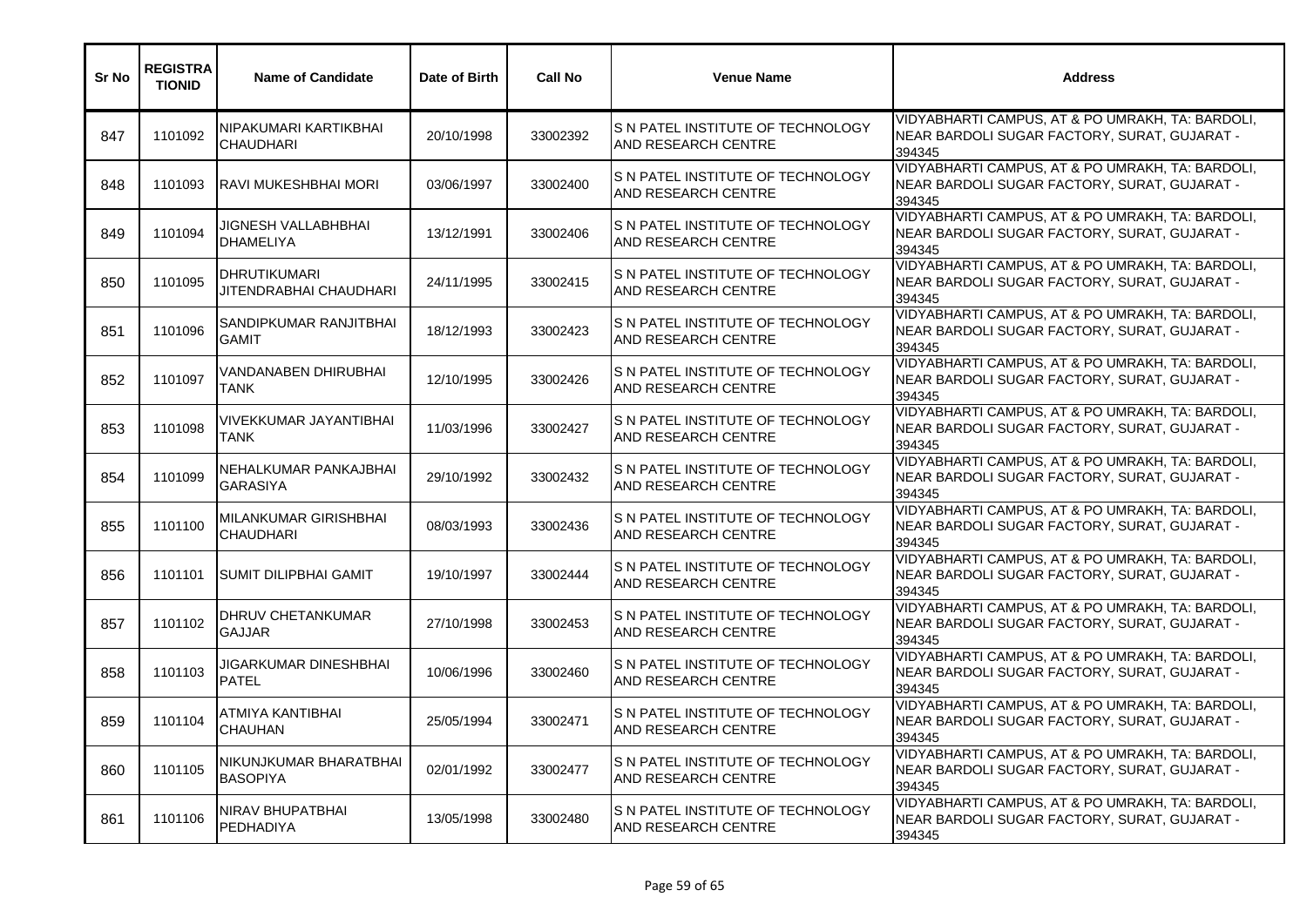| Sr No | <b>REGISTRA</b><br><b>TIONID</b> | <b>Name of Candidate</b>                     | Date of Birth | <b>Call No</b> | <b>Venue Name</b>                                                       | <b>Address</b>                                                                                             |
|-------|----------------------------------|----------------------------------------------|---------------|----------------|-------------------------------------------------------------------------|------------------------------------------------------------------------------------------------------------|
| 862   | 1101107                          | MAYANKKUMAR<br><b>GANESHBHAI CHAUDHARI</b>   | 24/08/1995    | 33002487       | S N PATEL INSTITUTE OF TECHNOLOGY<br><b>AND RESEARCH CENTRE</b>         | VIDYABHARTI CAMPUS, AT & PO UMRAKH, TA: BARDOLI,<br>NEAR BARDOLI SUGAR FACTORY, SURAT, GUJARAT -<br>394345 |
| 863   | 1101108                          | ABHISHEK MANSUKHBHAI<br><b>PARMAR</b>        | 27/11/1993    | 33002489       | S N PATEL INSTITUTE OF TECHNOLOGY<br><b>AND RESEARCH CENTRE</b>         | VIDYABHARTI CAMPUS, AT & PO UMRAKH, TA: BARDOLI,<br>NEAR BARDOLI SUGAR FACTORY, SURAT, GUJARAT -<br>394345 |
| 864   | 1101109                          | DIXITKUMAR DEVJIBHAI<br><b>VASAVA</b>        | 28/08/1991    | 33002497       | S N PATEL INSTITUTE OF TECHNOLOGY<br>AND RESEARCH CENTRE                | VIDYABHARTI CAMPUS, AT & PO UMRAKH, TA: BARDOLI,<br>NEAR BARDOLI SUGAR FACTORY, SURAT, GUJARAT -<br>394345 |
| 865   | 1101110                          | RAVIRAJ RANJITSINH<br>SOLANKI                | 25/12/1997    | 33002508       | S N PATEL INSTITUTE OF TECHNOLOGY<br><b>AND RESEARCH CENTRE</b>         | VIDYABHARTI CAMPUS, AT & PO UMRAKH, TA: BARDOLI,<br>NEAR BARDOLI SUGAR FACTORY, SURAT, GUJARAT -<br>394345 |
| 866   | 1101111                          | AKSHAYKUMAR RANJANBHAI<br><b>KOKNI</b>       | 28/09/1996    | 33002512       | S N PATEL INSTITUTE OF TECHNOLOGY<br><b>AND RESEARCH CENTRE</b>         | VIDYABHARTI CAMPUS, AT & PO UMRAKH, TA: BARDOLI,<br>NEAR BARDOLI SUGAR FACTORY, SURAT, GUJARAT -<br>394345 |
| 867   | 1101112                          | <b>CHIRAGKUMAR</b><br>RAMESHBHAI CHAUHAN     | 19/12/1996    | 33002523       | S N PATEL INSTITUTE OF TECHNOLOGY<br><b>AND RESEARCH CENTRE</b>         | VIDYABHARTI CAMPUS, AT & PO UMRAKH, TA: BARDOLI,<br>NEAR BARDOLI SUGAR FACTORY, SURAT, GUJARAT -<br>394345 |
| 868   | 1101113                          | VIPULKUMAR NAGINBHAI<br><b>TAILOR</b>        | 24/07/1995    | 33002528       | S N PATEL INSTITUTE OF TECHNOLOGY<br><b>AND RESEARCH CENTRE</b>         | VIDYABHARTI CAMPUS, AT & PO UMRAKH, TA: BARDOLI,<br>NEAR BARDOLI SUGAR FACTORY, SURAT, GUJARAT -<br>394345 |
| 869   | 1101114                          | SNEH RAJESHKUMAR<br><b>RATHOD</b>            | 02/05/1998    | 33002535       | S N PATEL INSTITUTE OF TECHNOLOGY<br><b>AND RESEARCH CENTRE</b>         | VIDYABHARTI CAMPUS, AT & PO UMRAKH, TA: BARDOLI,<br>NEAR BARDOLI SUGAR FACTORY, SURAT, GUJARAT -<br>394345 |
| 870   | 1101115                          | <b>HEMANG SHAILESHKUMAR</b><br>TRIVEDI       | 19/10/1984    | 33002543       | S N PATEL INSTITUTE OF TECHNOLOGY<br>AND RESEARCH CENTRE                | VIDYABHARTI CAMPUS, AT & PO UMRAKH, TA: BARDOLI,<br>NEAR BARDOLI SUGAR FACTORY, SURAT, GUJARAT -<br>394345 |
| 871   | 1101116                          | NIKUNJBHAI DINESHBHAI<br><b>PATEL</b>        | 03/03/1994    | 33002581       | S N PATEL INSTITUTE OF TECHNOLOGY<br>AND RESEARCH CENTRE                | VIDYABHARTI CAMPUS, AT & PO UMRAKH, TA: BARDOLI,<br>NEAR BARDOLI SUGAR FACTORY, SURAT, GUJARAT -<br>394345 |
| 872   | 1101117                          | <b>DIVYESHBHAI SANKARBHAI</b><br><b>RAUT</b> | 15/06/1993    | 33002597       | S N PATEL INSTITUTE OF TECHNOLOGY<br>AND RESEARCH CENTRE                | VIDYABHARTI CAMPUS, AT & PO UMRAKH, TA: BARDOLI,<br>NEAR BARDOLI SUGAR FACTORY, SURAT, GUJARAT -<br>394345 |
| 873   | 1101118                          | DEVAYATBHAI RAMBHAI<br><b>KAMALIYA</b>       | 08/06/1997    | 33002605       | IS N PATEL INSTITUTE OF TECHNOLOGY<br><b>AND RESEARCH CENTRE</b>        | VIDYABHARTI CAMPUS. AT & PO UMRAKH. TA: BARDOLI.<br>NEAR BARDOLI SUGAR FACTORY, SURAT, GUJARAT -<br>394345 |
| 874   | 1101119                          | <b>DIVYESH DHANSUKHBHAI</b><br><b>PATEL</b>  | 06/08/1998    | 33002646       | S N PATEL INSTITUTE OF TECHNOLOGY<br><b>AND RESEARCH CENTRE</b>         | VIDYABHARTI CAMPUS, AT & PO UMRAKH, TA: BARDOLI,<br>NEAR BARDOLI SUGAR FACTORY, SURAT, GUJARAT -<br>394345 |
| 875   | 1101121                          | <b>NIRAVKUMAR</b><br>NAROTTAMBHAI PATEL      | 19/01/1993    | 33000089       | SUTEX BANK COLLEGE OF COMPUTER<br><b>APPLICATION AND SCIENCE</b>        | BESIDE JALARAM TEMPLE, NEAR JIVAN JYOT HOSPITAL,AT<br>& POST AMROLI, VIA - UTRAN, SURAT, GUJARAT - 394107  |
| 876   | 1101122                          | <b>HARDIK DINESHBHAI LAD</b>                 | 06/10/1996    | 33000129       | <b>SUTEX BANK COLLEGE OF COMPUTER</b><br><b>APPLICATION AND SCIENCE</b> | BESIDE JALARAM TEMPLE, NEAR JIVAN JYOT HOSPITAL,AT<br>& POST AMROLI, VIA - UTRAN, SURAT, GUJARAT - 394107  |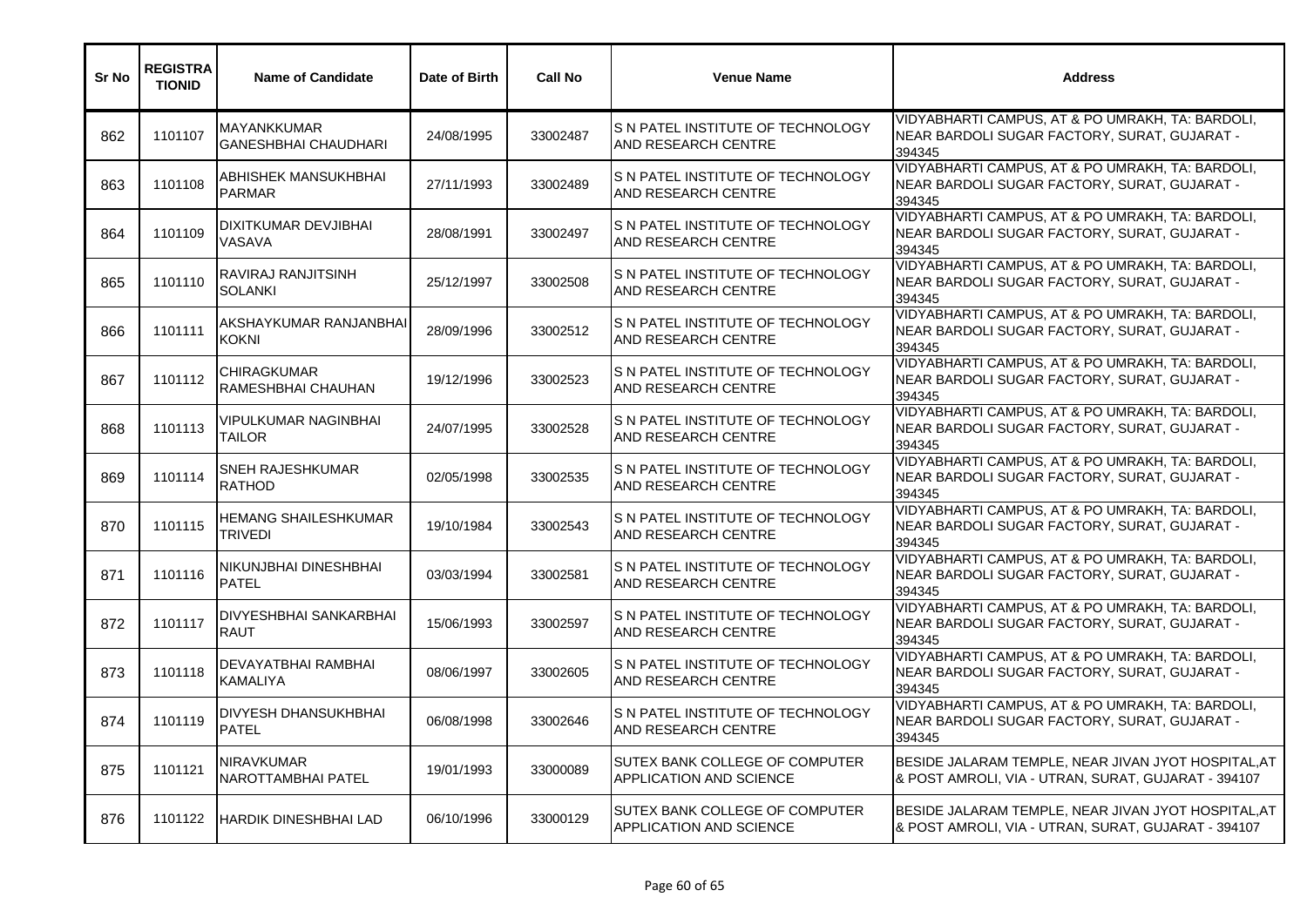| Sr No | <b>REGISTRA</b><br><b>TIONID</b> | <b>Name of Candidate</b>                     | Date of Birth | <b>Call No</b> | <b>Venue Name</b>                                                | <b>Address</b>                                                                                             |
|-------|----------------------------------|----------------------------------------------|---------------|----------------|------------------------------------------------------------------|------------------------------------------------------------------------------------------------------------|
| 877   | 1101123                          | ANKUR UPENDRAKUMAR<br><b>PATEL</b>           | 29/09/1996    | 33000168       | SUTEX BANK COLLEGE OF COMPUTER<br>APPLICATION AND SCIENCE        | BESIDE JALARAM TEMPLE, NEAR JIVAN JYOT HOSPITAL, AT<br>& POST AMROLI, VIA - UTRAN, SURAT, GUJARAT - 394107 |
| 878   | 1101124                          | SHIVAM RANJITBHAI<br><b>PRAJAPATI</b>        | 13/04/1999    | 33000220       | SUTEX BANK COLLEGE OF COMPUTER<br>APPLICATION AND SCIENCE        | BESIDE JALARAM TEMPLE, NEAR JIVAN JYOT HOSPITAL, AT<br>& POST AMROLI, VIA - UTRAN, SURAT, GUJARAT - 394107 |
| 879   | 1101125                          | PRASHANTKUMAR<br><b>MANGUBHAI PATEL</b>      | 26/12/1996    | 33000254       | SUTEX BANK COLLEGE OF COMPUTER<br>APPLICATION AND SCIENCE        | BESIDE JALARAM TEMPLE, NEAR JIVAN JYOT HOSPITAL, AT<br>& POST AMROLI, VIA - UTRAN, SURAT, GUJARAT - 394107 |
| 880   | 1101126                          | JAYMIN PRAKASHBHAI<br><b>MISTRY</b>          | 20/01/1996    | 33000324       | SUTEX BANK COLLEGE OF COMPUTER<br>APPLICATION AND SCIENCE        | BESIDE JALARAM TEMPLE, NEAR JIVAN JYOT HOSPITAL, AT<br>& POST AMROLI, VIA - UTRAN, SURAT, GUJARAT - 394107 |
| 881   | 1101127                          | NIKHILBHAI CHHAGANBHAI<br><b>BHOYA</b>       | 31/05/1996    | 33000384       | SUTEX BANK COLLEGE OF COMPUTER<br>APPLICATION AND SCIENCE        | BESIDE JALARAM TEMPLE, NEAR JIVAN JYOT HOSPITAL, AT<br>& POST AMROLI, VIA - UTRAN, SURAT, GUJARAT - 394107 |
| 882   | 1101128                          | <b>BREET DIPAK PATEL</b>                     | 22/03/1992    | 33000392       | SUTEX BANK COLLEGE OF COMPUTER<br>APPLICATION AND SCIENCE        | BESIDE JALARAM TEMPLE, NEAR JIVAN JYOT HOSPITAL, AT<br>& POST AMROLI, VIA - UTRAN, SURAT, GUJARAT - 394107 |
| 883   | 1101129                          | MINKALKUMAR JAYANTIBHAI<br><b>PATEL</b>      | 08/10/1996    | 33000411       | SUTEX BANK COLLEGE OF COMPUTER<br>APPLICATION AND SCIENCE        | BESIDE JALARAM TEMPLE, NEAR JIVAN JYOT HOSPITAL, AT<br>& POST AMROLI, VIA - UTRAN, SURAT, GUJARAT - 394107 |
| 884   | 1101130                          | MILAVKUMAR VIJUBHAI<br><b>PATEL</b>          | 31/03/1996    | 33000491       | SUTEX BANK COLLEGE OF COMPUTER<br>APPLICATION AND SCIENCE        | BESIDE JALARAM TEMPLE, NEAR JIVAN JYOT HOSPITAL, AT<br>& POST AMROLI, VIA - UTRAN, SURAT, GUJARAT - 394107 |
| 885   | 1101131                          | JIGARKUMAR<br>RAVINDRABHAI PATEL             | 02/01/1995    | 33000525       | SUTEX BANK COLLEGE OF COMPUTER<br>APPLICATION AND SCIENCE        | BESIDE JALARAM TEMPLE, NEAR JIVAN JYOT HOSPITAL, AT<br>& POST AMROLI, VIA - UTRAN, SURAT, GUJARAT - 394107 |
| 886   | 1101132                          | <b>DIVYESHBHAI BHIKHUBHAI</b><br><b>AHIR</b> | 25/06/1996    | 33000570       | SUTEX BANK COLLEGE OF COMPUTER<br>APPLICATION AND SCIENCE        | BESIDE JALARAM TEMPLE, NEAR JIVAN JYOT HOSPITAL, AT<br>& POST AMROLI, VIA - UTRAN, SURAT, GUJARAT - 394107 |
| 887   | 1101133                          | TIBANGIBAHEN VIJAYBHAI<br><b>PATEL</b>       | 16/12/1998    | 33000610       | SUTEX BANK COLLEGE OF COMPUTER<br>APPLICATION AND SCIENCE        | BESIDE JALARAM TEMPLE, NEAR JIVAN JYOT HOSPITAL, AT<br>& POST AMROLI, VIA - UTRAN, SURAT, GUJARAT - 394107 |
| 888   | 1101134                          | <b>DIPALI NATUBHAI PATEL</b>                 | 01/08/1999    | 33000640       | SUTEX BANK COLLEGE OF COMPUTER<br>APPLICATION AND SCIENCE        | BESIDE JALARAM TEMPLE, NEAR JIVAN JYOT HOSPITAL, AT<br>& POST AMROLI, VIA - UTRAN, SURAT, GUJARAT - 394107 |
| 889   | 1101135                          | <b>HARSHVARDHAN</b><br>MOHANBHAI CHAUDHARI   | 13/11/1995    | 33000751       | SUTEX BANK COLLEGE OF COMPUTER<br>APPLICATION AND SCIENCE        | BESIDE JALARAM TEMPLE, NEAR JIVAN JYOT HOSPITAL, AT<br>& POST AMROLI, VIA - UTRAN, SURAT, GUJARAT - 394107 |
| 890   | 1101136                          | NARENDRABHAI MOVJIBHAI<br><b>PATEL</b>       | 06/05/1996    | 33000761       | SUTEX BANK COLLEGE OF COMPUTER<br>APPLICATION AND SCIENCE        | BESIDE JALARAM TEMPLE, NEAR JIVAN JYOT HOSPITAL, AT<br>& POST AMROLI, VIA - UTRAN, SURAT, GUJARAT - 394107 |
| 891   | 1101137                          | <b>ANKIT ULLAS OZA</b>                       | 16/02/1994    | 33000921       | <b>SUTEX BANK COLLEGE OF COMPUTER</b><br>APPLICATION AND SCIENCE | BESIDE JALARAM TEMPLE, NEAR JIVAN JYOT HOSPITAL, AT<br>& POST AMROLI, VIA - UTRAN, SURAT, GUJARAT - 394107 |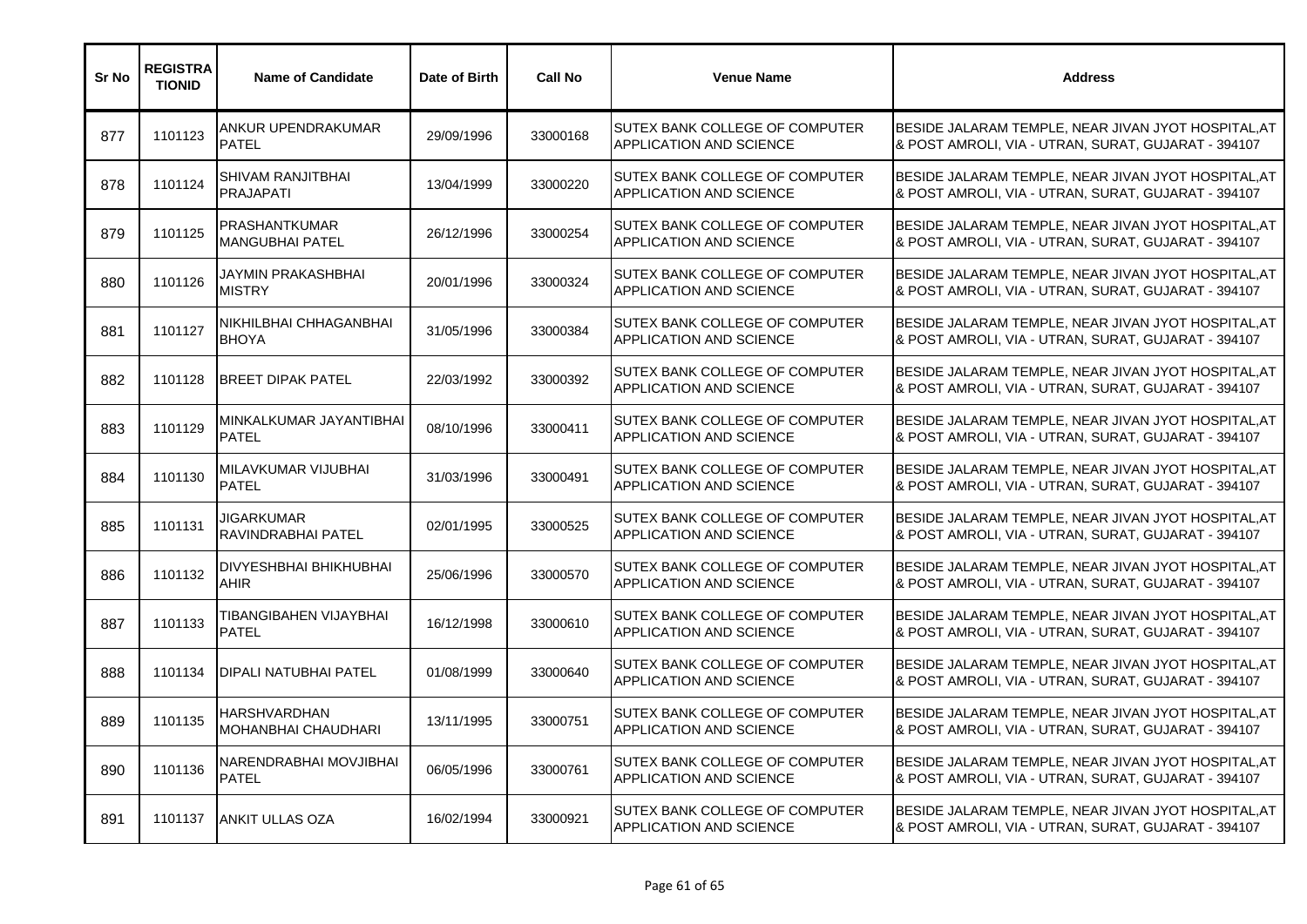| Sr No | <b>REGISTRA</b><br><b>TIONID</b> | <b>Name of Candidate</b>                     | Date of Birth | <b>Call No</b> | <b>Venue Name</b>                                                | <b>Address</b>                                                                                             |
|-------|----------------------------------|----------------------------------------------|---------------|----------------|------------------------------------------------------------------|------------------------------------------------------------------------------------------------------------|
| 892   | 1101138                          | JIYANGSU BIPINCHANDRA<br><b>CHAUDHARI</b>    | 15/10/1997    | 33001073       | SUTEX BANK COLLEGE OF COMPUTER<br>APPLICATION AND SCIENCE        | BESIDE JALARAM TEMPLE, NEAR JIVAN JYOT HOSPITAL, AT<br>& POST AMROLI, VIA - UTRAN, SURAT, GUJARAT - 394107 |
| 893   | 1101139                          | <b>KRUPALIBEN MUKESHBHAI</b><br><b>PATEL</b> | 12/01/1998    | 33001146       | SUTEX BANK COLLEGE OF COMPUTER<br>APPLICATION AND SCIENCE        | BESIDE JALARAM TEMPLE, NEAR JIVAN JYOT HOSPITAL, AT<br>& POST AMROLI, VIA - UTRAN, SURAT, GUJARAT - 394107 |
| 894   | 1101140                          | ANKITAKUMARI<br><b>HARSHADBHAI PATEL</b>     | 20/12/1996    | 33001195       | SUTEX BANK COLLEGE OF COMPUTER<br>APPLICATION AND SCIENCE        | BESIDE JALARAM TEMPLE, NEAR JIVAN JYOT HOSPITAL, AT<br>& POST AMROLI, VIA - UTRAN, SURAT, GUJARAT - 394107 |
| 895   | 1101141                          | <b>ANKIT SURESHBHAI GAVIT</b>                | 10/12/1997    | 33001208       | SUTEX BANK COLLEGE OF COMPUTER<br>APPLICATION AND SCIENCE        | BESIDE JALARAM TEMPLE, NEAR JIVAN JYOT HOSPITAL, AT<br>& POST AMROLI, VIA - UTRAN, SURAT, GUJARAT - 394107 |
| 896   | 1101142                          | SHIVANI BALVANTBHAI<br><b>CHAUDHARI</b>      | 02/02/1995    | 33001212       | SUTEX BANK COLLEGE OF COMPUTER<br>APPLICATION AND SCIENCE        | BESIDE JALARAM TEMPLE, NEAR JIVAN JYOT HOSPITAL, AT<br>& POST AMROLI, VIA - UTRAN, SURAT, GUJARAT - 394107 |
| 897   | 1101143                          | KISHAN PRAKASHBHAI<br>AGHERA                 | 08/02/1998    | 33001229       | SUTEX BANK COLLEGE OF COMPUTER<br><b>APPLICATION AND SCIENCE</b> | BESIDE JALARAM TEMPLE, NEAR JIVAN JYOT HOSPITAL, AT<br>& POST AMROLI, VIA - UTRAN, SURAT, GUJARAT - 394107 |
| 898   | 1101144                          | JIGAR DINESHBHAI OZA                         | 16/09/1994    | 33001240       | SUTEX BANK COLLEGE OF COMPUTER<br><b>APPLICATION AND SCIENCE</b> | BESIDE JALARAM TEMPLE, NEAR JIVAN JYOT HOSPITAL, AT<br>& POST AMROLI, VIA - UTRAN, SURAT, GUJARAT - 394107 |
| 899   | 1101145                          | <b>KAUSHIKKUMAR</b><br>JAYANTIBHAI PATEL     | 23/03/1999    | 33001251       | SUTEX BANK COLLEGE OF COMPUTER<br>APPLICATION AND SCIENCE        | BESIDE JALARAM TEMPLE, NEAR JIVAN JYOT HOSPITAL, AT<br>& POST AMROLI, VIA - UTRAN, SURAT, GUJARAT - 394107 |
| 900   | 1101146                          | PAYALKUMARI MOHANBHAI<br><b>PATEL</b>        | 27/12/1991    | 33001277       | SUTEX BANK COLLEGE OF COMPUTER<br><b>APPLICATION AND SCIENCE</b> | BESIDE JALARAM TEMPLE, NEAR JIVAN JYOT HOSPITAL, AT<br>& POST AMROLI, VIA - UTRAN, SURAT, GUJARAT - 394107 |
| 901   | 1101147                          | NIRAJKUMAR ASHVINBHAI<br><b>GARASIYA</b>     | 15/06/1992    | 33001283       | SUTEX BANK COLLEGE OF COMPUTER<br><b>APPLICATION AND SCIENCE</b> | BESIDE JALARAM TEMPLE, NEAR JIVAN JYOT HOSPITAL, AT<br>& POST AMROLI, VIA - UTRAN, SURAT, GUJARAT - 394107 |
| 902   | 1101148                          | HEMANGKUMAR PUNAMBHAI<br><b>CHAUDHARI</b>    | 09/10/1996    | 33001297       | SUTEX BANK COLLEGE OF COMPUTER<br>APPLICATION AND SCIENCE        | BESIDE JALARAM TEMPLE, NEAR JIVAN JYOT HOSPITAL, AT<br>& POST AMROLI, VIA - UTRAN, SURAT, GUJARAT - 394107 |
| 903   | 1101149                          | SALAUDDIN SHAKIRALI<br>SAIYED                | 01/04/1991    | 33001308       | SUTEX BANK COLLEGE OF COMPUTER<br>APPLICATION AND SCIENCE        | BESIDE JALARAM TEMPLE, NEAR JIVAN JYOT HOSPITAL, AT<br>& POST AMROLI, VIA - UTRAN, SURAT, GUJARAT - 394107 |
| 904   | 1101150                          | <b>CHAITALI AMBALAL</b><br><b>CHAUDHARI</b>  | 26/04/1998    | 33001324       | SUTEX BANK COLLEGE OF COMPUTER<br>APPLICATION AND SCIENCE        | BESIDE JALARAM TEMPLE, NEAR JIVAN JYOT HOSPITAL, AT<br>& POST AMROLI, VIA - UTRAN, SURAT, GUJARAT - 394107 |
| 905   | 1101151                          | ICHINTAN ASHOKKUMAR JANI                     | 31/03/1995    | 33001325       | SUTEX BANK COLLEGE OF COMPUTER<br>APPLICATION AND SCIENCE        | BESIDE JALARAM TEMPLE, NEAR JIVAN JYOT HOSPITAL, AT<br>& POST AMROLI, VIA - UTRAN, SURAT, GUJARAT - 394107 |
| 906   | 1101152                          | YOGESHBHAI JAGUBHAI<br><b>GAMIT</b>          | 01/05/1994    | 33001388       | SUTEX BANK COLLEGE OF COMPUTER<br><b>APPLICATION AND SCIENCE</b> | BESIDE JALARAM TEMPLE, NEAR JIVAN JYOT HOSPITAL, AT<br>& POST AMROLI, VIA - UTRAN, SURAT, GUJARAT - 394107 |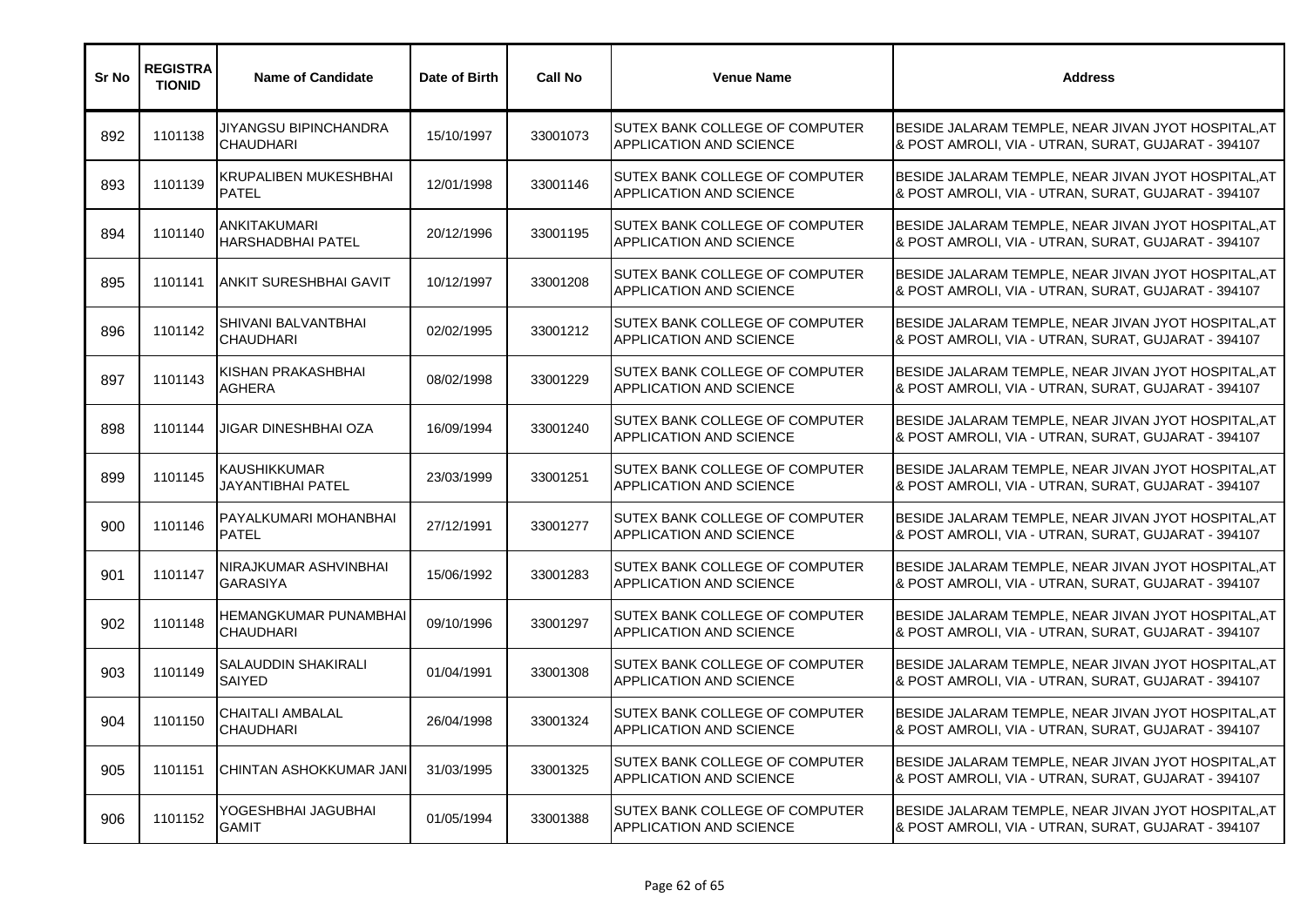| Sr No | <b>REGISTRA</b><br><b>TIONID</b> | <b>Name of Candidate</b>                     | Date of Birth | <b>Call No</b> | <b>Venue Name</b>                                                | <b>Address</b>                                                                                             |
|-------|----------------------------------|----------------------------------------------|---------------|----------------|------------------------------------------------------------------|------------------------------------------------------------------------------------------------------------|
| 907   | 1101153                          | AKSHAYKUMAR ARJUNSINH<br><b>SOLANKI</b>      | 11/10/1995    | 33001407       | SUTEX BANK COLLEGE OF COMPUTER<br><b>APPLICATION AND SCIENCE</b> | BESIDE JALARAM TEMPLE, NEAR JIVAN JYOT HOSPITAL, AT<br>& POST AMROLI, VIA - UTRAN, SURAT, GUJARAT - 394107 |
| 908   | 1101154                          | DHARMKUMAR GOVINDBHAI<br><b>SHIHORA</b>      | 08/01/1997    | 33001431       | <b>SUTEX BANK COLLEGE OF COMPUTER</b><br>APPLICATION AND SCIENCE | BESIDE JALARAM TEMPLE, NEAR JIVAN JYOT HOSPITAL, AT<br>& POST AMROLI, VIA - UTRAN, SURAT, GUJARAT - 394107 |
| 909   | 1101155                          | PINKALKUMAR VIJAYBHAI<br><b>KEDARIA</b>      | 12/12/1996    | 33001458       | SUTEX BANK COLLEGE OF COMPUTER<br><b>APPLICATION AND SCIENCE</b> | BESIDE JALARAM TEMPLE, NEAR JIVAN JYOT HOSPITAL, AT<br>& POST AMROLI, VIA - UTRAN, SURAT, GUJARAT - 394107 |
| 910   | 1101156                          | ARTH RAJENDRAKUMAR<br><b>CHAUDHARI</b>       | 16/03/1994    | 33001459       | SUTEX BANK COLLEGE OF COMPUTER<br>APPLICATION AND SCIENCE        | BESIDE JALARAM TEMPLE, NEAR JIVAN JYOT HOSPITAL, AT<br>& POST AMROLI, VIA - UTRAN, SURAT, GUJARAT - 394107 |
| 911   | 1101157                          | MEGHAL PARESHKUMAR<br><b>BHAVSAR</b>         | 17/01/1998    | 33001464       | SUTEX BANK COLLEGE OF COMPUTER<br>APPLICATION AND SCIENCE        | BESIDE JALARAM TEMPLE, NEAR JIVAN JYOT HOSPITAL, AT<br>& POST AMROLI, VIA - UTRAN, SURAT, GUJARAT - 394107 |
| 912   | 1101158                          | <b>HARESH BALUBHAI</b><br><b>CHHOTALA</b>    | 06/04/1998    | 33001497       | SUTEX BANK COLLEGE OF COMPUTER<br>APPLICATION AND SCIENCE        | BESIDE JALARAM TEMPLE, NEAR JIVAN JYOT HOSPITAL, AT<br>& POST AMROLI, VIA - UTRAN, SURAT, GUJARAT - 394107 |
| 913   | 1101159                          | BHAVDIP DHANABHAI<br>VASAVA                  | 15/02/1996    | 33001525       | SUTEX BANK COLLEGE OF COMPUTER<br><b>APPLICATION AND SCIENCE</b> | BESIDE JALARAM TEMPLE, NEAR JIVAN JYOT HOSPITAL, AT<br>& POST AMROLI, VIA - UTRAN, SURAT, GUJARAT - 394107 |
| 914   | 1101160                          | <b>MANANKUMAR NARESHBHAI</b><br><b>PATEL</b> | 27/01/1997    | 33001533       | SUTEX BANK COLLEGE OF COMPUTER<br>APPLICATION AND SCIENCE        | BESIDE JALARAM TEMPLE, NEAR JIVAN JYOT HOSPITAL, AT<br>& POST AMROLI, VIA - UTRAN, SURAT, GUJARAT - 394107 |
| 915   | 1101161                          | <b>SHIVANI DINESHBHAI PATEL</b>              | 04/03/1997    | 33001543       | SUTEX BANK COLLEGE OF COMPUTER<br><b>APPLICATION AND SCIENCE</b> | BESIDE JALARAM TEMPLE, NEAR JIVAN JYOT HOSPITAL, AT<br>& POST AMROLI, VIA - UTRAN, SURAT, GUJARAT - 394107 |
| 916   | 1101162                          | AKASHKUMAR KISHORBHAI<br><b>CHAUDHARI</b>    | 27/01/1996    | 33001576       | SUTEX BANK COLLEGE OF COMPUTER<br>APPLICATION AND SCIENCE        | BESIDE JALARAM TEMPLE, NEAR JIVAN JYOT HOSPITAL, AT<br>& POST AMROLI, VIA - UTRAN, SURAT, GUJARAT - 394107 |
| 917   | 1101163                          | ANKITABEN ASHOKBHAI<br><b>CHAUDHARI</b>      | 01/01/1993    | 33001579       | SUTEX BANK COLLEGE OF COMPUTER<br>APPLICATION AND SCIENCE        | BESIDE JALARAM TEMPLE, NEAR JIVAN JYOT HOSPITAL, AT<br>& POST AMROLI, VIA - UTRAN, SURAT, GUJARAT - 394107 |
| 918   | 1101164                          | PRASHANT RAJNIKANT<br><b>PATEL</b>           | 24/12/1997    | 33001599       | SUTEX BANK COLLEGE OF COMPUTER<br>APPLICATION AND SCIENCE        | BESIDE JALARAM TEMPLE, NEAR JIVAN JYOT HOSPITAL, AT<br>& POST AMROLI, VIA - UTRAN, SURAT, GUJARAT - 394107 |
| 919   | 1101165                          | <b>MEET DHARMESHKUMAR</b><br><b>PATEL</b>    | 29/12/1996    | 33001605       | SUTEX BANK COLLEGE OF COMPUTER<br>APPLICATION AND SCIENCE        | BESIDE JALARAM TEMPLE, NEAR JIVAN JYOT HOSPITAL, AT<br>& POST AMROLI, VIA - UTRAN, SURAT, GUJARAT - 394107 |
| 920   | 1101166                          | SAHIL GHANSHYAMBHAI<br>THUMMAR               | 30/10/1998    | 33001617       | SUTEX BANK COLLEGE OF COMPUTER<br>APPLICATION AND SCIENCE        | BESIDE JALARAM TEMPLE, NEAR JIVAN JYOT HOSPITAL, AT<br>& POST AMROLI, VIA - UTRAN, SURAT, GUJARAT - 394107 |
| 921   | 1101167                          | ANKITBHAI NARESHBHAI<br><b>GAMIT</b>         | 09/07/1996    | 33001620       | SUTEX BANK COLLEGE OF COMPUTER<br>APPLICATION AND SCIENCE        | BESIDE JALARAM TEMPLE, NEAR JIVAN JYOT HOSPITAL, AT<br>& POST AMROLI, VIA - UTRAN, SURAT, GUJARAT - 394107 |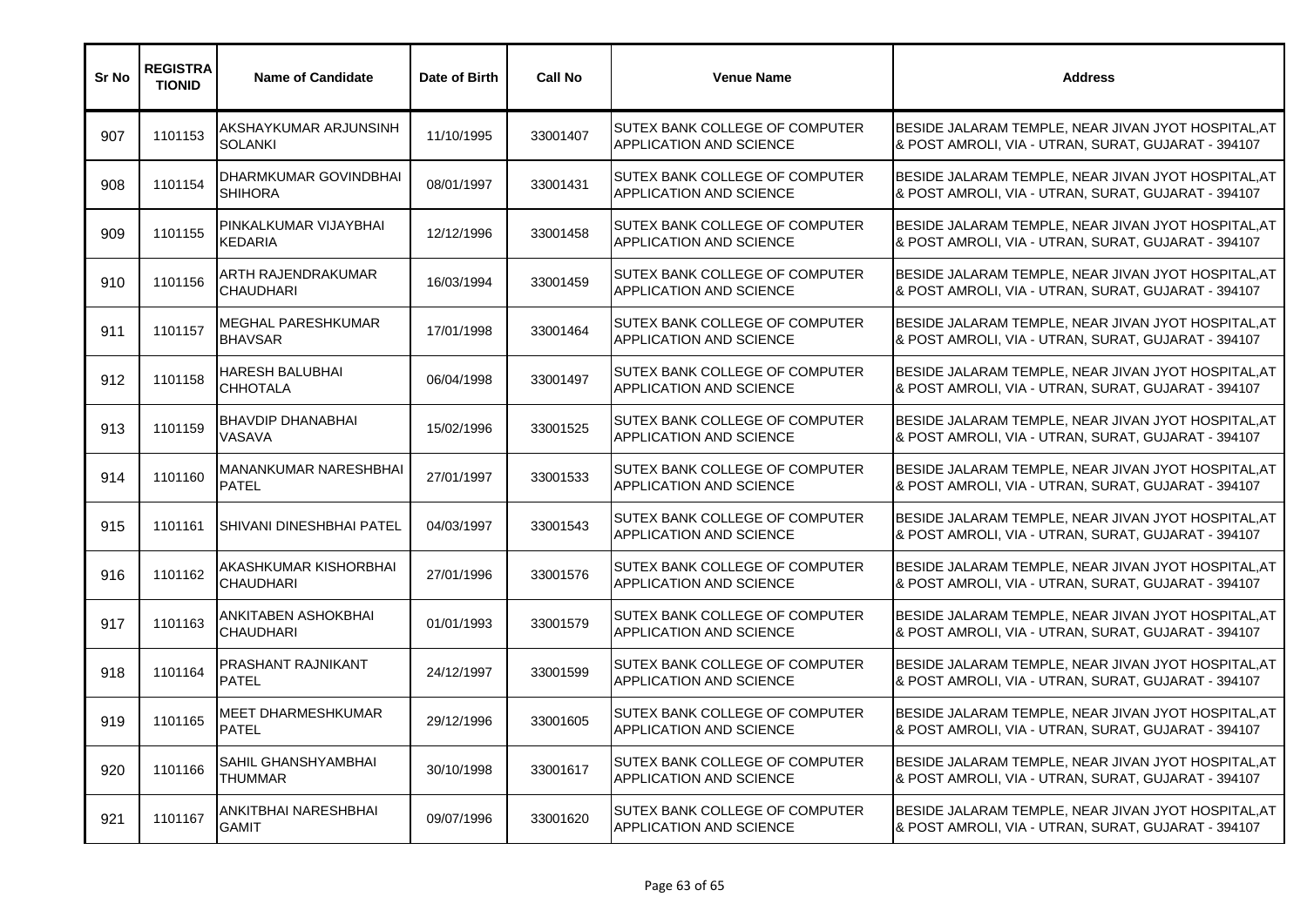| Sr No | <b>REGISTRA</b><br><b>TIONID</b> | <b>Name of Candidate</b>                         | Date of Birth | <b>Call No</b> | <b>Venue Name</b>                                                | <b>Address</b>                                                                                             |
|-------|----------------------------------|--------------------------------------------------|---------------|----------------|------------------------------------------------------------------|------------------------------------------------------------------------------------------------------------|
| 922   | 1101168                          | PRANAVKUMAR PRAVINBHAI<br><b>ROHIT</b>           | 01/01/1997    | 33001638       | SUTEX BANK COLLEGE OF COMPUTER<br>APPLICATION AND SCIENCE        | BESIDE JALARAM TEMPLE, NEAR JIVAN JYOT HOSPITAL, AT<br>& POST AMROLI, VIA - UTRAN, SURAT, GUJARAT - 394107 |
| 923   | 1101169                          | ISATVIK AMRUTBHAI PATEL                          | 26/12/1995    | 33001693       | SUTEX BANK COLLEGE OF COMPUTER<br><b>APPLICATION AND SCIENCE</b> | BESIDE JALARAM TEMPLE, NEAR JIVAN JYOT HOSPITAL, AT<br>& POST AMROLI, VIA - UTRAN, SURAT, GUJARAT - 394107 |
| 924   | 1101170                          | VIJENDRABHAI JAYESHBHAI<br><b>GANVIT</b>         | 28/12/1998    | 33001716       | SUTEX BANK COLLEGE OF COMPUTER<br>APPLICATION AND SCIENCE        | BESIDE JALARAM TEMPLE, NEAR JIVAN JYOT HOSPITAL, AT<br>& POST AMROLI, VIA - UTRAN, SURAT, GUJARAT - 394107 |
| 925   | 1101171                          | MIHIRKUMAR LALLUBHAI<br><b>CHAUDHARI</b>         | 21/12/1998    | 33001723       | SUTEX BANK COLLEGE OF COMPUTER<br>APPLICATION AND SCIENCE        | BESIDE JALARAM TEMPLE, NEAR JIVAN JYOT HOSPITAL, AT<br>& POST AMROLI, VIA - UTRAN, SURAT, GUJARAT - 394107 |
| 926   | 1101172                          | NARENKUMAR<br>KANTILALBHAI VALVI                 | 01/08/1990    | 33001745       | SUTEX BANK COLLEGE OF COMPUTER<br>APPLICATION AND SCIENCE        | BESIDE JALARAM TEMPLE, NEAR JIVAN JYOT HOSPITAL, AT<br>& POST AMROLI, VIA - UTRAN, SURAT, GUJARAT - 394107 |
| 927   | 1101173                          | SWINALBEN ISHWARBHAI<br><b>CHAUDHARI</b>         | 25/08/1997    | 33001749       | SUTEX BANK COLLEGE OF COMPUTER<br>APPLICATION AND SCIENCE        | BESIDE JALARAM TEMPLE, NEAR JIVAN JYOT HOSPITAL, AT<br>& POST AMROLI, VIA - UTRAN, SURAT, GUJARAT - 394107 |
| 928   | 1101174                          | DEVANGBHAI SEVANBHAI<br><b>GAMIT</b>             | 28/11/1998    | 33001754       | SUTEX BANK COLLEGE OF COMPUTER<br><b>APPLICATION AND SCIENCE</b> | BESIDE JALARAM TEMPLE, NEAR JIVAN JYOT HOSPITAL, AT<br>& POST AMROLI, VIA - UTRAN, SURAT, GUJARAT - 394107 |
| 929   | 1101175                          | <b>GAURANGKUMAR</b><br><b>JAYANTIBHAI GANVIT</b> | 19/06/1995    | 33001775       | SUTEX BANK COLLEGE OF COMPUTER<br>APPLICATION AND SCIENCE        | BESIDE JALARAM TEMPLE, NEAR JIVAN JYOT HOSPITAL, AT<br>& POST AMROLI, VIA - UTRAN, SURAT, GUJARAT - 394107 |
| 930   | 1101176                          | BHAVINKUMAR JAGDISHBHAI<br><b>PRAJAPATI</b>      | 18/01/1996    | 33001776       | SUTEX BANK COLLEGE OF COMPUTER<br><b>APPLICATION AND SCIENCE</b> | BESIDE JALARAM TEMPLE, NEAR JIVAN JYOT HOSPITAL, AT<br>& POST AMROLI, VIA - UTRAN, SURAT, GUJARAT - 394107 |
| 931   | 1101177                          | <b>HEMALKUMAR</b><br><b>PRAKASHBHAI PATEL</b>    | 23/07/1998    | 33001789       | SUTEX BANK COLLEGE OF COMPUTER<br>APPLICATION AND SCIENCE        | BESIDE JALARAM TEMPLE, NEAR JIVAN JYOT HOSPITAL, AT<br>& POST AMROLI, VIA - UTRAN, SURAT, GUJARAT - 394107 |
| 932   | 1101178                          | <b>KRUNAL SHANTILAL PATEL</b>                    | 20/06/1993    | 33001791       | <b>SUTEX BANK COLLEGE OF COMPUTER</b><br>APPLICATION AND SCIENCE | BESIDE JALARAM TEMPLE, NEAR JIVAN JYOT HOSPITAL, AT<br>& POST AMROLI, VIA - UTRAN, SURAT, GUJARAT - 394107 |
| 933   | 1101179                          | <b>IMARTIN BHARATBHAI PATEL</b>                  | 08/08/1999    | 33001829       | SUTEX BANK COLLEGE OF COMPUTER<br>APPLICATION AND SCIENCE        | BESIDE JALARAM TEMPLE, NEAR JIVAN JYOT HOSPITAL, AT<br>& POST AMROLI, VIA - UTRAN, SURAT, GUJARAT - 394107 |
| 934   | 1101180                          | <b>SAGARKUMAR UMESHBHAI</b><br><b>CHAUDHARI</b>  | 30/01/1998    | 33001837       | SUTEX BANK COLLEGE OF COMPUTER<br>APPLICATION AND SCIENCE        | BESIDE JALARAM TEMPLE, NEAR JIVAN JYOT HOSPITAL, AT<br>& POST AMROLI, VIA - UTRAN, SURAT, GUJARAT - 394107 |
| 935   | 1101181                          | NISHYANK PRAVINBHAI<br>PRAJAPATI                 | 22/09/1993    | 33001844       | SUTEX BANK COLLEGE OF COMPUTER<br>APPLICATION AND SCIENCE        | BESIDE JALARAM TEMPLE, NEAR JIVAN JYOT HOSPITAL, AT<br>& POST AMROLI, VIA - UTRAN, SURAT, GUJARAT - 394107 |
| 936   | 1101182                          | <b>KEVALKUMAR</b><br>JASHVANTBHAI PATEL          | 26/03/1998    | 33001853       | SUTEX BANK COLLEGE OF COMPUTER<br>APPLICATION AND SCIENCE        | BESIDE JALARAM TEMPLE, NEAR JIVAN JYOT HOSPITAL, AT<br>& POST AMROLI, VIA - UTRAN, SURAT, GUJARAT - 394107 |